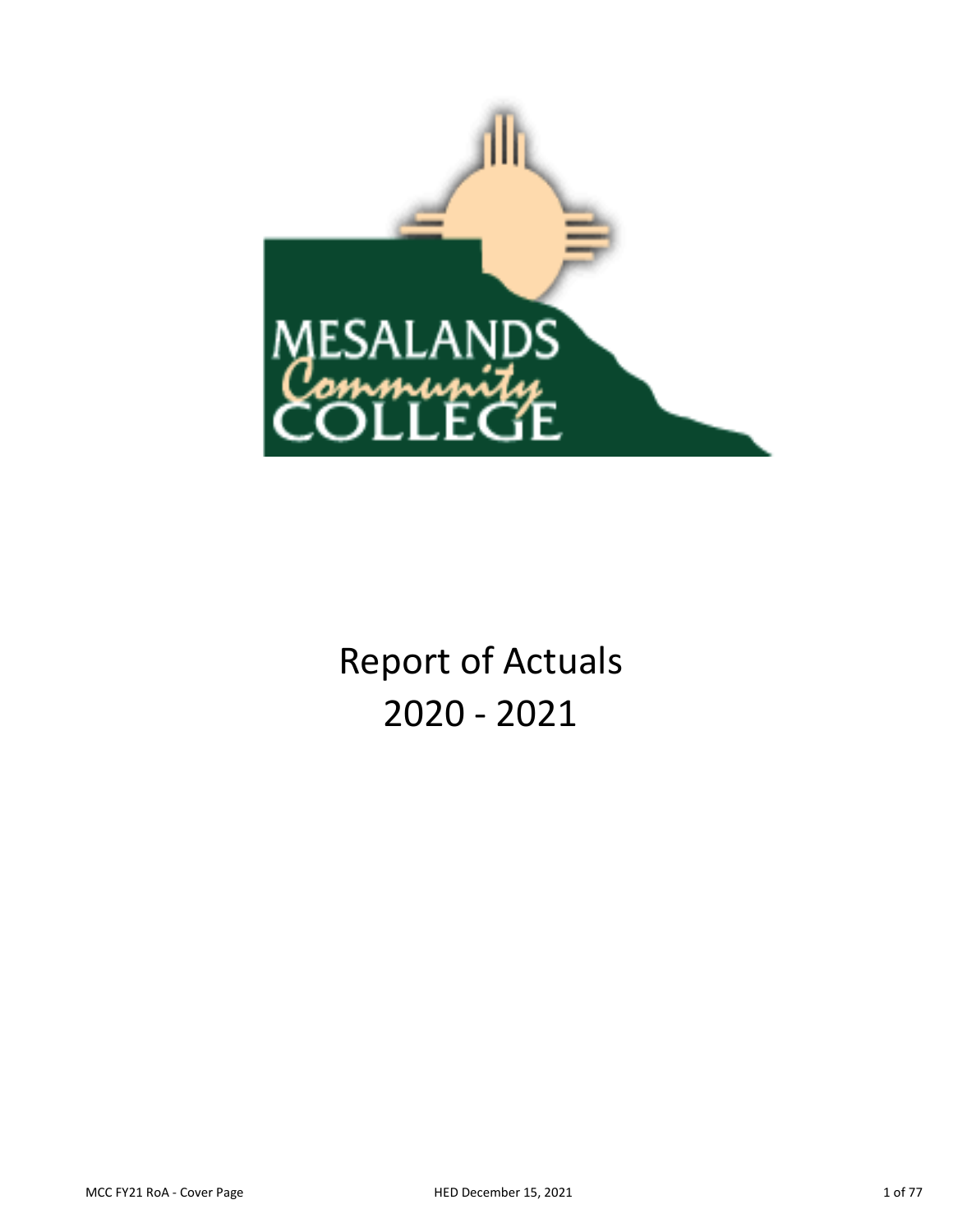## **Exhibit 1 ‐ Summary of Current and Plant Funds**

|                                       | <b>Budget</b> |            | <b>Revised Budget</b> |            | Actuals      |            |
|---------------------------------------|---------------|------------|-----------------------|------------|--------------|------------|
|                                       | 2020-2021     |            | 2020-2021             |            | 2020-2021    |            |
|                                       | Unrestricted  | Restricted | Unrestricted          | Restricted | Unrestricted | Restricted |
| <b>Revenues</b>                       |               |            |                       |            |              |            |
| Instruction and General (Ex 2)        | 5,095,344     | 631,697    | 5,095,344             | 631,697    | 4,884,241    | 946,058    |
| Student Social and Cultural (Ex 15)   |               |            |                       |            |              |            |
| Research                              |               |            |                       |            |              |            |
| Public Service (Ex 17)                | 194,108       | 126,000    | 194,108               | 152,826    | 117,247      | 80,503     |
| Internal Service Departments (Ex 18)  | 1,300         |            | 1,700                 |            | 170          |            |
| Student Aid, Grants, Stipends (Ex 19) |               | 1,516,485  |                       | 1,872,866  |              | 651,896    |
| <b>Auxiliary Enterprises (Ex 20)</b>  | 439,390       |            | 390,600               |            | 163,948      |            |
| Intercollegiate Athletics (Ex 21)     | 251,000       |            | 251,000               |            | 216,000      |            |
| <b>Independent Operations</b>         |               |            |                       |            |              |            |
| <b>Sub-Total Current Funds</b>        | 5,981,142     | 2,274,182  | 5,932,752             | 2,657,389  | 5,381,606    | 1,678,458  |
| Capital Outlay (Ex I)                 | 1,751,530     |            | 1,751,530             |            | 642,937      |            |
| Renewals and Replacements (Ex II)     |               |            |                       |            |              |            |
| Retirement of Indebtedness (Ex III)   |               |            |                       |            |              |            |
| <b>Total Revenues</b>                 | 7,732,672     | 2,274,182  | 7,684,282             | 2,657,389  | 6,024,543    | 1,678,458  |
| <b>Beginning Balances</b>             |               |            |                       |            |              |            |
| <b>Instruction and General</b>        | 308,686       | 74         | 308,686               | 74         | 308,686      | 74         |
| <b>Student Social and Cultural</b>    |               |            |                       |            |              |            |
| Research                              |               |            |                       |            |              |            |
| <b>Public Service</b>                 | 426,021       |            | 477,845               | 163        | 426,021      |            |
| <b>Internal Service Departments</b>   | 435,237       |            | 438,390               |            | 435,645      |            |
| Student Aid, Grants, Stipends         | 344,324       | (6, 892)   | 344,324               | (17, 279)  | 344,324      | (17, 279)  |
| <b>Auxiliary Enterprises</b>          | 183,119       |            | 82,687                |            | 82,687       |            |
| Intercollegiate Athletics             | 253,766       |            | 285,929               |            | 253,766      |            |
| <b>Independent Operations</b>         |               |            |                       |            |              |            |
| Sub-Total Current Funds               | 1,951,153     | (6, 818)   | 1,937,861             | (17, 042)  | 1,851,129    | (17, 205)  |
| Capital Outlay                        | 342,017       |            | 342,017               |            | 342,017      |            |
| <b>Renewals and Replacements</b>      | 423,068       |            | 423,068               |            | 423,068      |            |
| Retirement of Indebtedness            |               |            |                       |            |              |            |
| <b>Total Beginning Balances</b>       | 2,716,238     | (6, 818)   | 2,702,946             | (17, 042)  | 2,616,214    | (17, 205)  |
| <b>Available</b>                      |               |            |                       |            |              |            |
| <b>Instruction and General</b>        | 5,404,030     | 631,771    | 5,404,030             | 631,771    | 5,192,927    | 946,132    |
| <b>Student Social and Cultural</b>    |               |            |                       |            |              |            |
| Research                              |               |            |                       |            |              |            |
| <b>Public Service</b>                 | 620,129       | 126,000    | 671,953               | 152,989    | 543,268      | 80,503     |
| <b>Internal Service Departments</b>   | 436,537       |            | 440,090               |            | 435,815      |            |
| Student Aid, Grants, Stipends         | 344,324       | 1,509,593  | 344,324               | 1,855,587  | 344,324      | 634,617    |
| <b>Auxiliary Enterprises</b>          | 622,509       |            | 473,287               |            | 246,635      |            |
| Intercollegiate Athletics             | 504,766       |            | 536,929               |            | 469,766      |            |
| <b>Independent Operations</b>         |               |            |                       |            |              |            |
| <b>Sub-Total Current Funds</b>        | 7,932,295     | 2,267,364  | 7,870,613             | 2,640,347  | 7,232,735    | 1,661,253  |
| Capital Outlay                        | 2,093,547     |            | 2,093,547             |            | 984,954      |            |
| Renewals and Replacements             | 423,068       |            | 423,068               |            | 423,068      |            |
| Retirement of Indebtedness            |               |            |                       |            |              |            |
| <b>Total Available</b>                | 10,448,910    | 2,267,364  | 10,387,228            | 2,640,347  | 8,640,757    | 1,661,253  |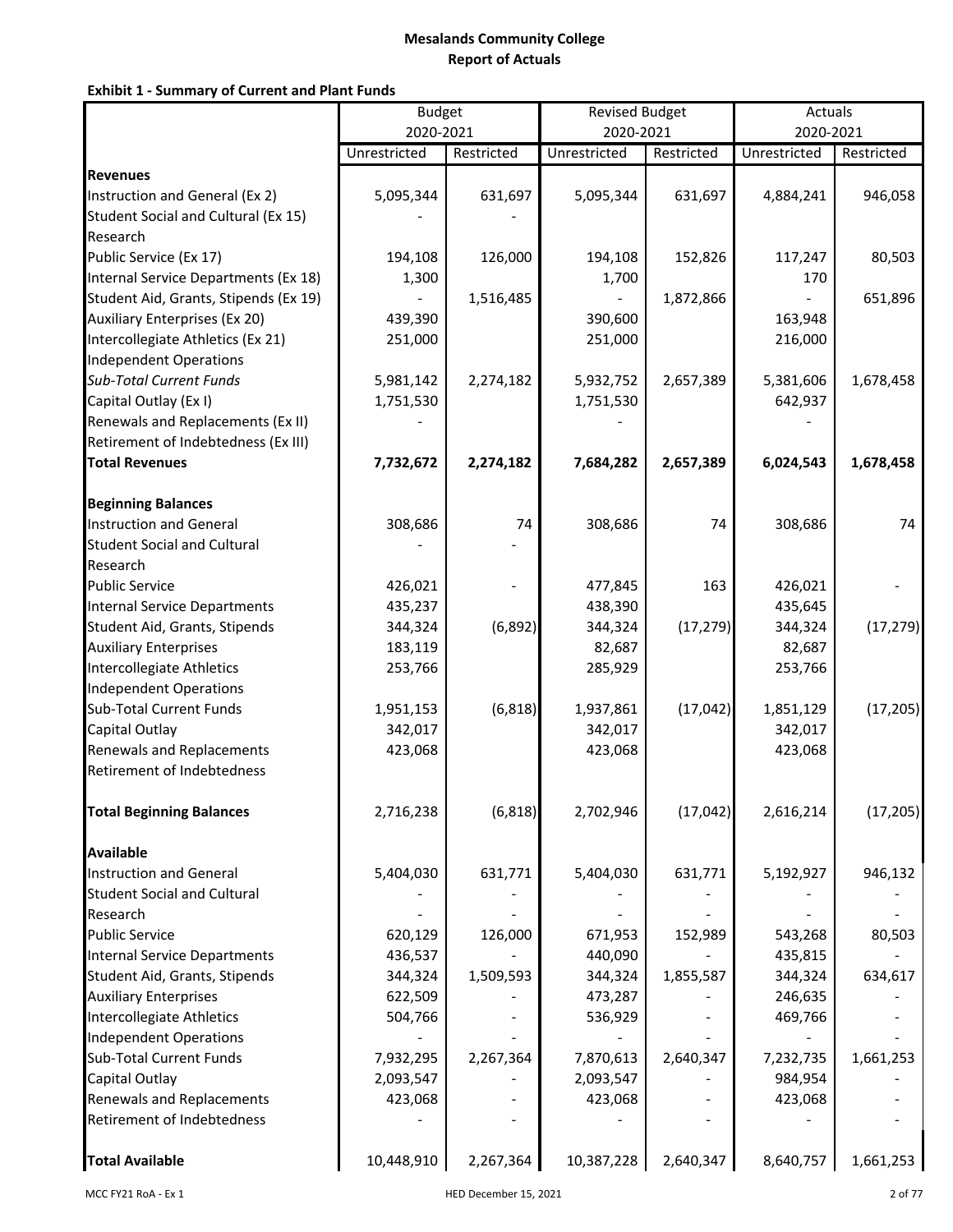## **Exhibit 1 ‐ Summary of Current and Plant Funds**

|                                     |              | <b>Budget</b> |              | <b>Revised Budget</b> |              | Actuals    |  |
|-------------------------------------|--------------|---------------|--------------|-----------------------|--------------|------------|--|
|                                     | 2020-2021    |               | 2020-2021    |                       | 2020-2021    |            |  |
|                                     | Unrestricted | Restricted    | Unrestricted | Restricted            | Unrestricted | Restricted |  |
| <b>Expenditures</b>                 |              |               |              |                       |              |            |  |
| <b>Instruction and General</b>      | 5,193,643    | 631,696       | 5,403,557    | 975,434               | 4,610,279    | 227,330    |  |
| <b>Student Social and Cultural</b>  |              |               |              |                       |              |            |  |
| Research                            |              |               |              |                       |              |            |  |
| <b>Public Service</b>               | 65,765       | 126,000       | 65,765       | 152,826               | 74,627       | 80,503     |  |
| <b>Internal Service Departments</b> | (408)        |               | (408)        |                       | 0            |            |  |
| Student Aid, Grants, Stipends       | 124,800      | 1,516,485     | 124,800      | 1,865,974             | 33,507       | 651,896    |  |
| <b>Auxiliary Enterprises</b>        | 387,471      |               | 387,471      |                       | 197,762      |            |  |
| Intercollegiate Athletics           | 220,874      |               | 217,374      |                       | 185,160      |            |  |
| Independent Operations              |              |               |              |                       |              |            |  |
| <b>Sub-Total Current Funds</b>      | 5,992,145    | 2,274,181     | 6,198,559    | 2,994,234             | 5,101,335    | 959,729    |  |
| Capital Outlay                      | 1,751,530    |               | 1,151,530    |                       | 613,337      |            |  |
| <b>Renewals and Replacements</b>    | 5,000        |               | 5,000        |                       |              |            |  |
| Retirement of Indebtedness          |              |               |              |                       |              |            |  |
| <b>Total Expenditures</b>           | 7,748,675    | 2,274,181     | 7,355,089    | 2,994,234             | 5,714,672    | 959,729    |  |
| <b>Transfers to or (from)</b>       |              |               |              |                       |              |            |  |
| <b>Instruction and General</b>      | (29, 800)    |               | (39, 800)    |                       | (29, 800)    |            |  |
| <b>Student Social and Cultural</b>  |              |               |              |                       |              |            |  |
| Research                            |              |               |              |                       |              |            |  |
| <b>Public Service</b>               | (100,000)    |               | (100,000)    |                       | (100,000)    |            |  |
| <b>Internal Service Departments</b> |              |               |              |                       |              |            |  |
| Student Aid, Grants, Stipends       | 124,800      |               | 124,800      |                       | 124,800      |            |  |
| <b>Auxiliary Enterprises</b>        |              |               |              |                       |              |            |  |
| Intercollegiate Athletics           |              |               | 10,000       |                       |              |            |  |
| Independent Operations              |              |               |              |                       |              |            |  |
| <b>Sub-Total Current Funds</b>      | (5,000)      |               | (5,000)      |                       | (5,000)      |            |  |
| Capital Outlay                      |              |               |              |                       |              |            |  |
| <b>Renewals and Replacements</b>    | 5,000        |               | 5,000        |                       | 5,000        |            |  |
| <b>Retirement of Indebtedness</b>   |              |               |              |                       |              |            |  |
| <b>Total Transfers</b>              |              |               |              |                       |              |            |  |
| <b>Ending Balances</b>              |              |               |              |                       |              |            |  |
| <b>Instruction and General</b>      | 180,587      | 75            | (39, 327)    | (343, 663)            | 552,848      | 718,803    |  |
| <b>Student Social and Cultural</b>  |              |               |              |                       |              |            |  |
| Research                            |              |               |              |                       |              |            |  |
| <b>Public Service</b>               | 454,364      |               | 506,188      | 163                   | 368,641      |            |  |
| <b>Internal Service Departments</b> | 436,945      |               | 440,498      |                       | 435,815      |            |  |
| Student Aid, Grants, Stipends       | 344,324      | (6, 892)      | 344,324      | (10, 387)             | 435,617      | (17, 279)  |  |
| <b>Auxiliary Enterprises</b>        | 235,038      |               | 85,816       |                       | 48,873       |            |  |
| Intercollegiate Athletics           | 283,892      |               | 329,555      |                       | 284,606      |            |  |
| Independent Operations              |              |               |              |                       |              |            |  |
| <b>Sub-Total Current Funds</b>      | 1,935,150    | (6, 817)      | 1,667,054    | (353, 887)            | 2,126,400    | 701,524    |  |
| Capital Outlay                      | 342,017      |               | 942,017      |                       | 371,617      |            |  |
| <b>Renewals and Replacements</b>    | 423,068      |               | 423,068      |                       | 428,068      |            |  |
| Retirement of Indebtedness          |              |               |              |                       |              |            |  |
| <b>Total Ending Balances</b>        | 2,700,235    | (6, 817)      | 3,032,139    | (353, 887)            | 2,926,085    | 701,524    |  |
|                                     |              |               |              |                       |              |            |  |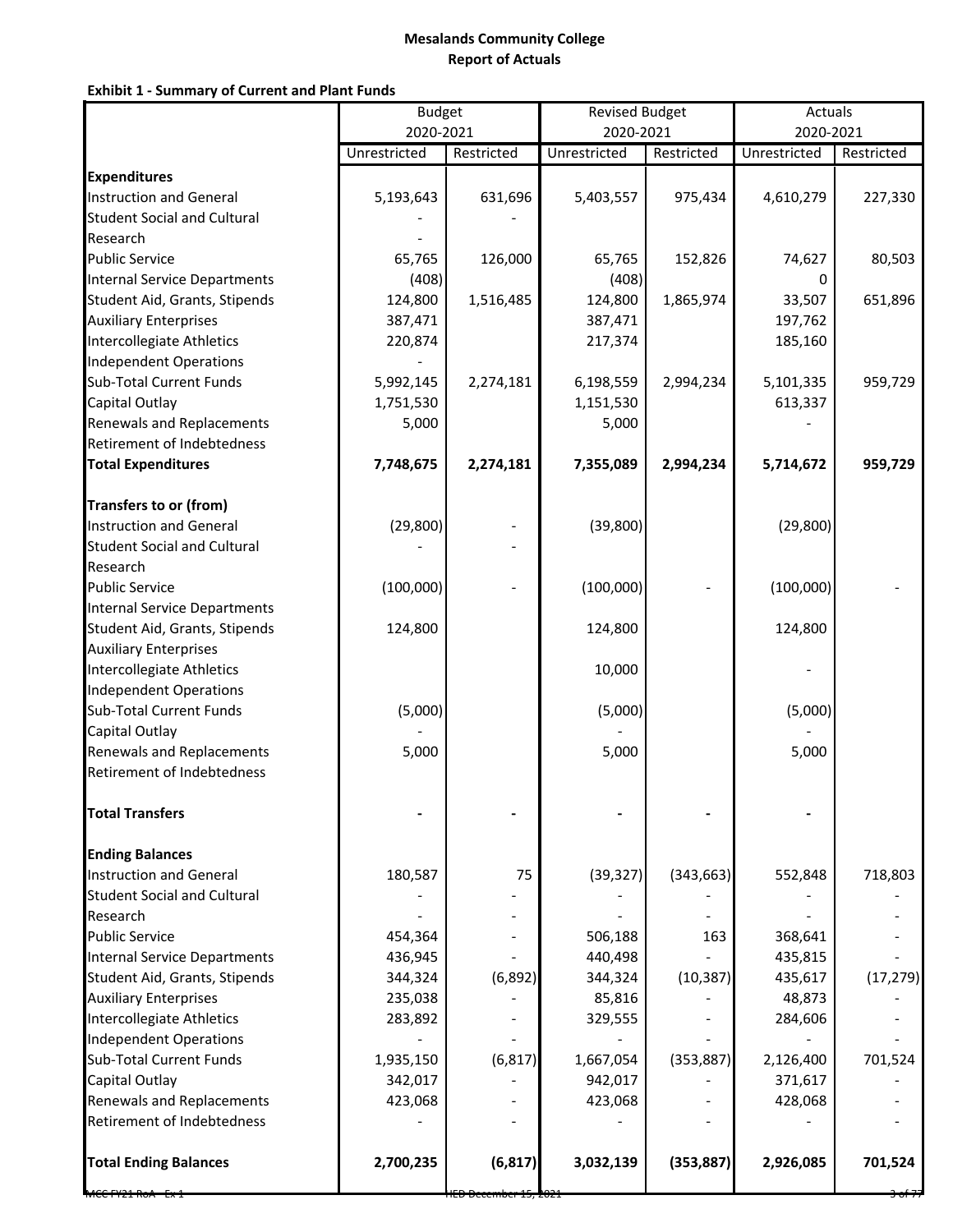## **Exhibit 1A ‐ Details of Transfers**

|                                | <b>Current Budget</b> | <b>Revised Budget</b> |           |
|--------------------------------|-----------------------|-----------------------|-----------|
|                                | 2020-2021             | 2020-2021             | 2020-2021 |
| <b>Required Transfers</b>      |                       |                       |           |
| Instruction & General          | (23, 300)             | (23, 300)             | (23, 300) |
| Student Aid, Grants, Stipends  | 18,300                | 18,300                | 18,300    |
| Renewals & Replacements        | 5,000                 | 5,000                 | 5,000     |
|                                |                       |                       |           |
|                                |                       |                       |           |
|                                |                       |                       |           |
|                                |                       |                       |           |
|                                |                       |                       |           |
|                                |                       |                       |           |
|                                |                       |                       |           |
|                                |                       |                       |           |
|                                |                       |                       |           |
|                                |                       |                       |           |
| <b>Non-Mandatory Transfers</b> |                       |                       |           |
| Instruction & General          | (6,500)               | (6,500)               | (6,500)   |
| Athletics                      |                       |                       |           |
| Student Aid, Grants, Stipends  | 106,500               | 106,500               | 106,500   |
| Renewals & Replacements        |                       |                       |           |
| <b>Public Service</b>          | (100,000)             | (100,000)             | (100,000) |
| Retirement of Indebtedness     |                       |                       |           |
|                                |                       |                       |           |
|                                |                       |                       |           |
| <b>Total Net Transfers</b>     |                       |                       |           |
|                                |                       |                       |           |
|                                |                       |                       |           |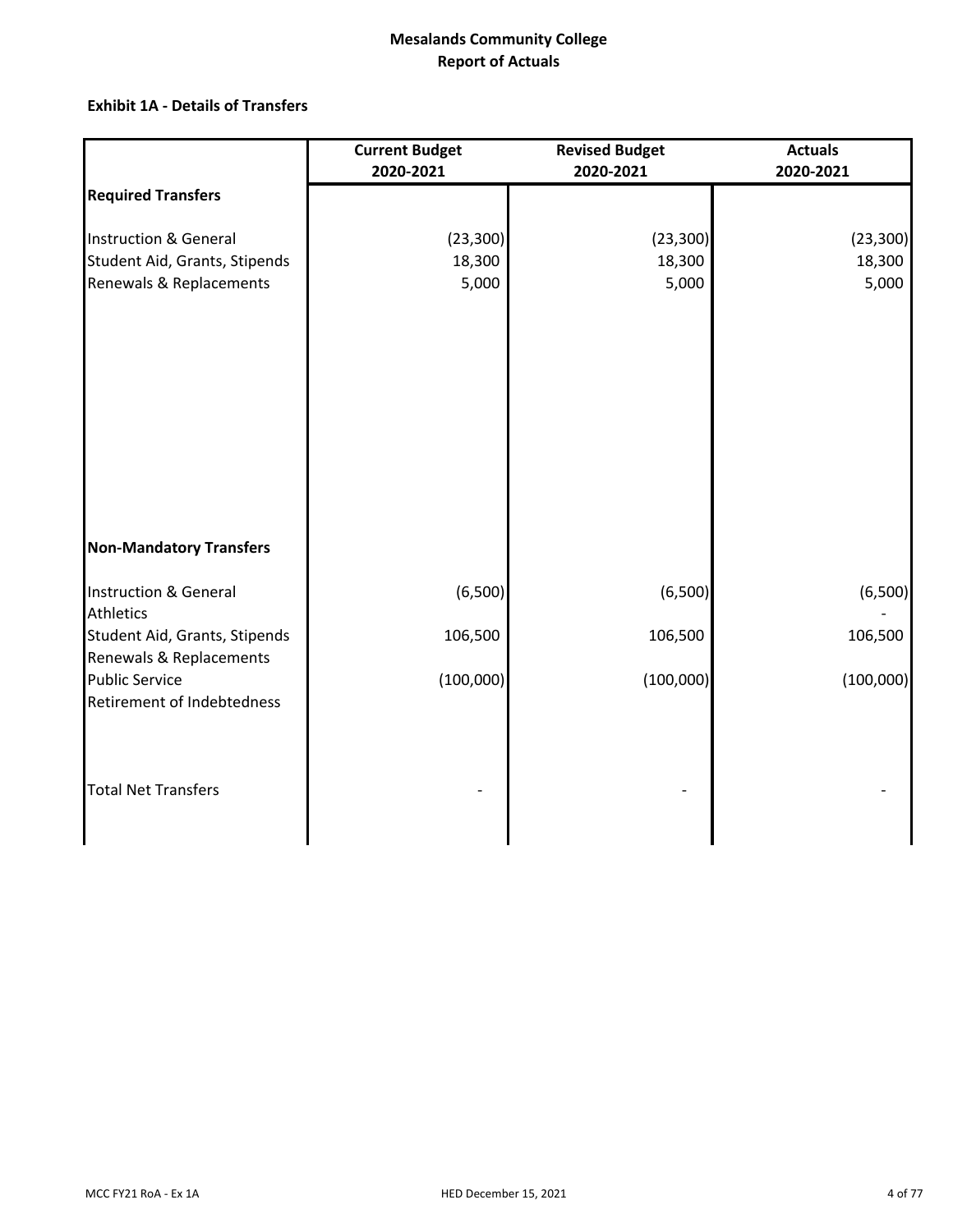### **Exhibit 2 ‐ Summary of Instruction and General**

|                                                                                   | <b>Budget</b> |            | <b>Revised Budget</b>   |              | <b>Unaudited Actuals</b> |            |
|-----------------------------------------------------------------------------------|---------------|------------|-------------------------|--------------|--------------------------|------------|
|                                                                                   | 2020-2021     |            |                         | 2020-2021    | 2020-2021                |            |
|                                                                                   | Unrestricted  | Restricted | Unrestricted Restricted |              | Unrestricted             | Restricted |
| <b>Revenues</b>                                                                   |               |            |                         |              |                          |            |
| <b>Tuition and Miscellaneous Fees</b><br><b>Federal Government Appropriations</b> | 695,084       |            | 695,084                 |              | 446,558                  |            |
| <b>State Government Appropriations</b>                                            | 4,033,700     |            | 4,033,700               |              | 4,033,700                |            |
| <b>Local Government Appropriations</b>                                            | 275,600       |            | 275,600                 |              | 319,751                  |            |
| <b>Federal Govt Grants and Contracts</b>                                          |               | 449,954    |                         | 449,954      |                          | 649,043    |
| <b>State Govt Grants and Contracts</b>                                            |               | 175,244    |                         | 175,244      |                          | 115,282    |
| <b>Local Govt Grants and Contracts</b>                                            |               |            |                         |              |                          |            |
| <b>Private Gifts</b>                                                              |               | 6,499      |                         | 6,499        |                          | 5,000      |
| Endowments, Land, Perm Fund                                                       |               |            |                         |              |                          | 176,733    |
| Sales and Service                                                                 |               |            |                         |              |                          |            |
| <b>Other Sources</b>                                                              | 90,960        |            | 90,960                  |              | 84,231                   |            |
| <b>Total Revenues</b>                                                             | 5,095,344     | 631,697    | 5,095,344               | 631,697      | 4,884,241                | 946,058    |
| <b>Beginning Balances</b>                                                         | 308,686       | 74         | 308,686                 | 74           | 308,686                  | 74         |
| <b>Total Available</b>                                                            | 5,404,030     | 631,771    | 5,404,030               | 631,771      | 5,192,927                | 946,132    |
| <b>Expenditures</b>                                                               |               |            |                         |              |                          |            |
| Instruction                                                                       | 2,202,070     | 625,197    | 2,236,406               | 968,935      | 1,944,923                | 224,686    |
| <b>Academic Support</b>                                                           | 617,386       |            | 624,958                 |              | 533,125                  | 2,644      |
| <b>Student Services</b>                                                           | 585,848       | 6,499      | 682,941                 | 6,499        | 487,346                  |            |
| <b>Institutional Support</b>                                                      | 1,160,071     |            | 1,205,101               |              | 1,016,100                |            |
| Operation & Maintenance of Plant                                                  | 628,268       |            | 654,151                 |              | 628,785                  |            |
| <b>Total Expenditures</b>                                                         | 5,193,643     | 631,696    | 5,403,557               | 975,434      | 4,610,279                | 227,330    |
| <b>Transfers to (From)</b>                                                        |               |            |                         |              |                          |            |
| <b>Mandatory Transfers</b>                                                        |               |            |                         |              |                          |            |
| <b>HED Building Renewal &amp; Replacement</b>                                     | 5,000         |            | 5,000                   |              | 5,000                    |            |
| <b>HED Equipment R&amp;R</b>                                                      |               |            |                         |              |                          |            |
| Equipment                                                                         |               |            |                         |              |                          |            |
| State Scholarship (3%)                                                            | 18,300        |            | 18,300                  |              | 18,300                   |            |
| <b>Student Aid</b>                                                                | 6,500         |            | 6,500                   |              | 6,500                    |            |
| <b>Athletics</b>                                                                  |               |            | 10,000                  |              |                          |            |
| Capital Outlay                                                                    |               |            |                         |              |                          |            |
| <b>Total Net Transfers</b>                                                        | 29,800        |            | 39,800                  |              | 29,800                   |            |
| <b>Ending Balance</b>                                                             | 180,587       | 75         | (39, 327)               | (343, 663.0) | 552,848                  | 718,803    |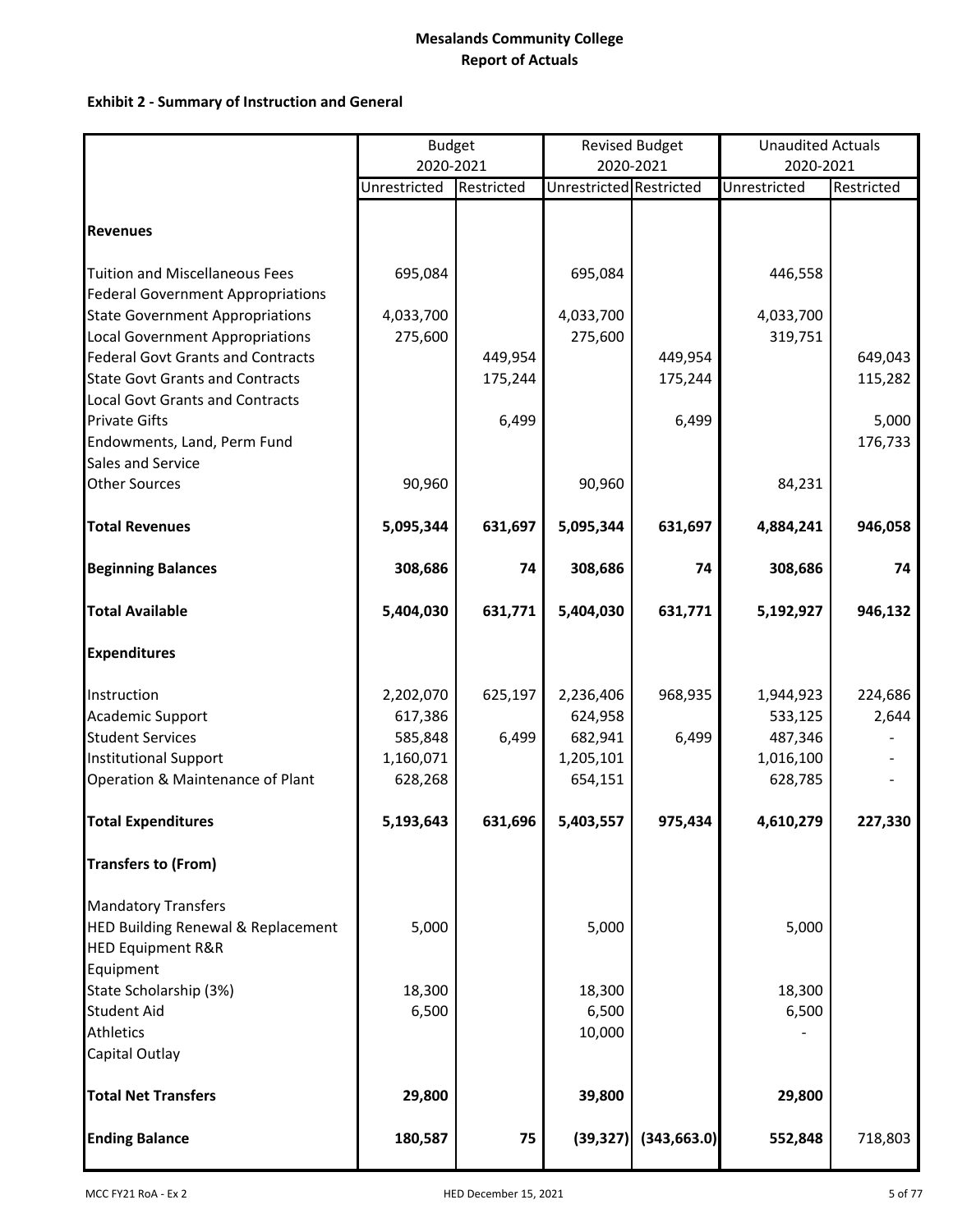|  |  |  | <b>Exhibit 3 - Student Tuition and Miscellaneous Fees for Instruction and General</b> |  |  |  |
|--|--|--|---------------------------------------------------------------------------------------|--|--|--|
|--|--|--|---------------------------------------------------------------------------------------|--|--|--|

|                                         | <b>Budget</b> | <b>Revised Budget</b> | <b>Unaudited Actuals</b> |
|-----------------------------------------|---------------|-----------------------|--------------------------|
|                                         | 2020-2021     | 2020-2021             | 2020-2021                |
|                                         |               |                       |                          |
| <b>In-District Resident Tuition</b>     |               |                       |                          |
| Summer                                  | 40,809        | 40,809                | 2,802                    |
| Fall                                    | 142,831       | 142,831               | 125,203                  |
| Spring                                  | 156,434       | 156,434               | 104,140                  |
| <b>Total</b>                            | 340,074       | 340,074               | 232,145                  |
| <b>Out-of-District Resident Tuition</b> |               |                       |                          |
| Summer                                  |               |                       |                          |
| Fall                                    |               |                       |                          |
| Spring                                  |               |                       |                          |
| <b>Total</b>                            |               |                       |                          |
| <b>Total Resident Tuition</b>           | 340,074       | 340,074               | 232,145                  |
| <b>Non-Resident Tuition</b>             |               |                       |                          |
| Summer                                  | 13,802        | 13,802                | 17,235                   |
| Fall                                    | 48,308        | 48,308                | 57,154                   |
| Spring                                  | 52,909        | 52,909                | 50,537                   |
| <b>Total</b>                            | 115,019       | 115,019               | 124,926                  |
| <b>Non-Credit Instruction</b>           |               |                       |                          |
| <b>Community Education</b>              | 35,000        | 35,000                | 1,492                    |
| <b>Total</b>                            | 35,000        | 35,000                | 1,492                    |
| Fees                                    |               |                       |                          |
| <b>Enrollment Fees</b>                  | 32,775        | 32,775                | 14,700                   |
| Laboratory Feeds                        | 49,906        | 49,906                | 46,113                   |
| <b>Distance Education Fees</b>          | 15,000        | 15,000                | 23,790                   |
| <b>Other Fees</b>                       | 107,310       | 107,310               | 3,393                    |
| <b>Total</b>                            | 204,991       | 204,991               | 87,995                   |
| <b>Total Tuition and Fees</b>           | 695,084       | 695,084               | 446,558                  |
| for Instruction and General             |               |                       |                          |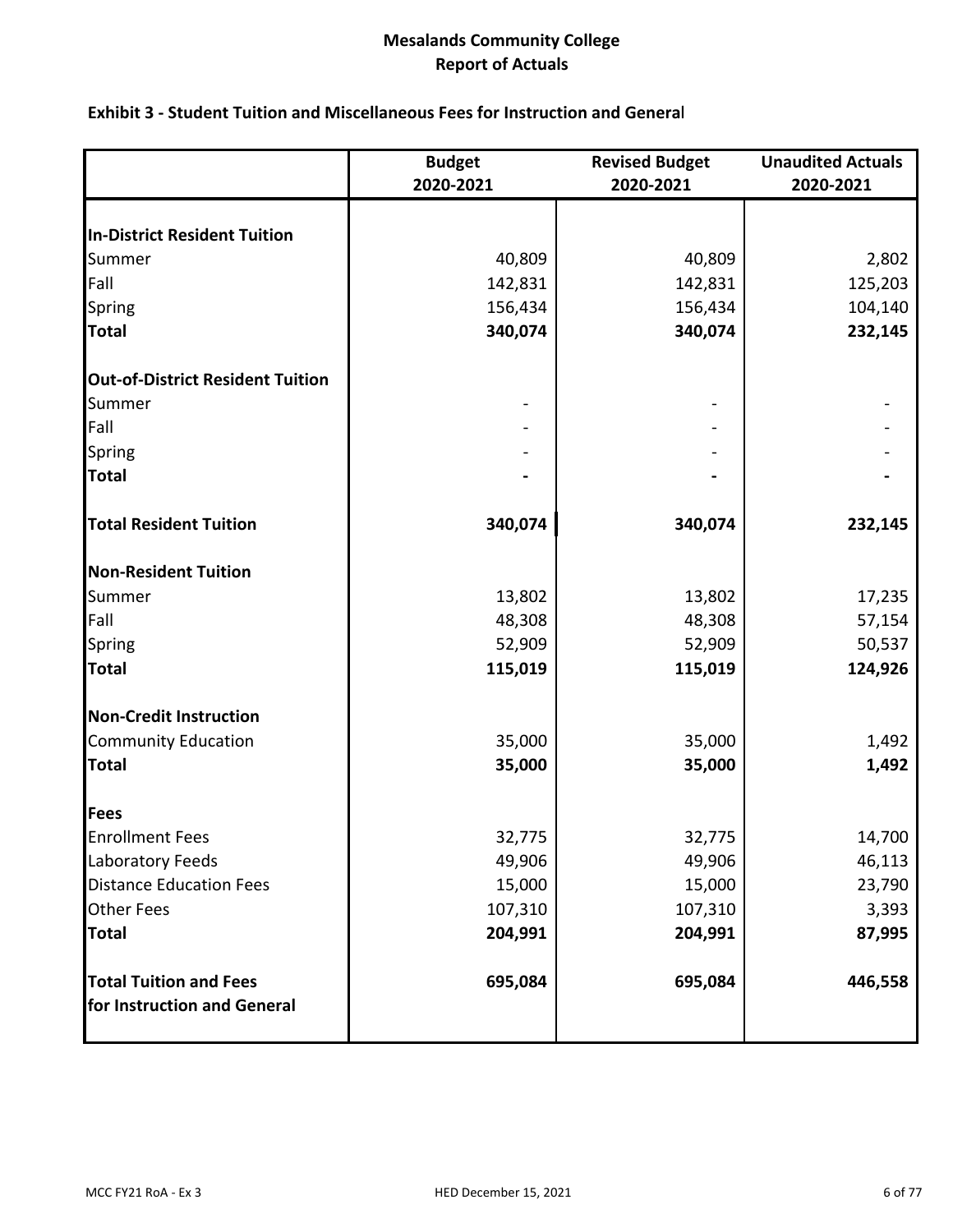# **Exhibit 4 ‐ Governmental Appropriations for Instruction and General**

|                                                            | <b>Budget</b><br>2020-2021 | <b>Revised Budget</b><br>2020-2021 | <b>Unaudited Actuals</b><br>2020-2021 |
|------------------------------------------------------------|----------------------------|------------------------------------|---------------------------------------|
| <b>Federal Appropriations</b><br><b>Total</b>              |                            |                                    |                                       |
| <b>State Appropriations</b>                                |                            |                                    |                                       |
| <b>Regular Appropriation</b>                               | 4,033,700                  | 4,033,700                          | 4,033,700                             |
| <b>Total</b>                                               | 4,033,700                  | 4,033,700                          | 4,033,700                             |
| <b>Local Appropriations</b>                                |                            |                                    |                                       |
| Local Tax Levy                                             | 275,600                    | 400,000                            | 319,751                               |
| <b>Total</b>                                               | 275,600                    | 400,000                            | 319,751                               |
| <b>Total Appropriations</b><br>for Instruction and General | 4,309,300                  | 4,433,700                          | 4,353,451                             |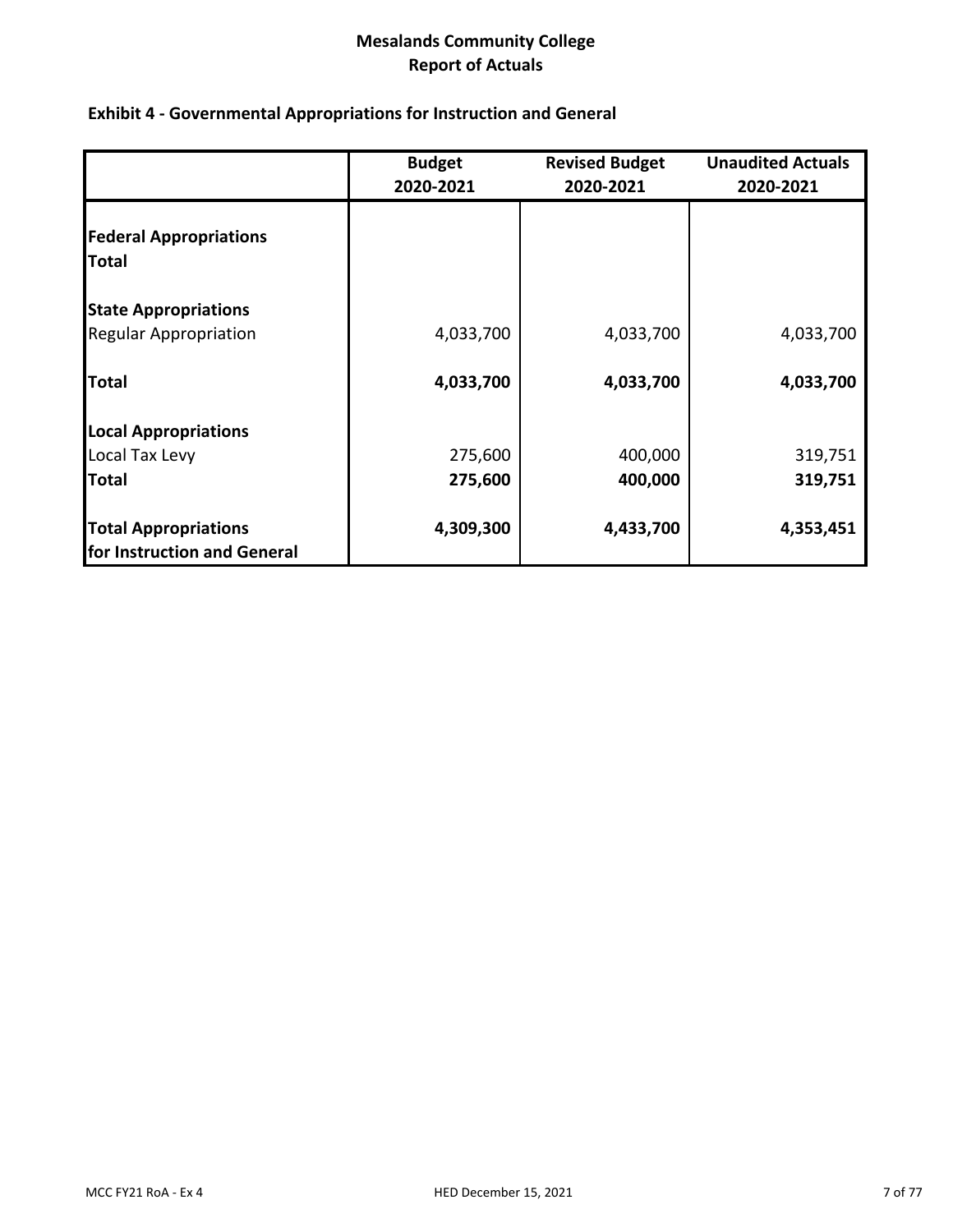## **Exhibit 5 ‐ Government Grants and Contracts for Instruction and General**

|                                           | <b>Budget</b><br>2020-2021 | <b>Revised Budget</b><br>2020-2021 | <b>Unaudited Actuals</b><br>2020-2021 |
|-------------------------------------------|----------------------------|------------------------------------|---------------------------------------|
| <b>Unrestricted</b>                       |                            |                                    |                                       |
|                                           |                            |                                    |                                       |
| <b>Federal Unrestricted</b>               |                            |                                    |                                       |
| <b>Total</b>                              |                            |                                    |                                       |
| <b>State Unrestricted</b><br><b>Total</b> |                            |                                    |                                       |
| <b>Local Unrestricted</b>                 |                            |                                    |                                       |
| <b>Total</b>                              |                            |                                    |                                       |
| <b>Total Unrestricted</b>                 |                            |                                    |                                       |
| <b>Restricted</b>                         |                            |                                    |                                       |
| <b>Federal Restricted</b>                 |                            |                                    |                                       |
| <b>Adult Education 2012</b>               | 49,443                     | 49,443                             | 54,370                                |
| US Forest Service 2030                    |                            |                                    | 2,644                                 |
| Career Pathways - Phase I                 |                            |                                    |                                       |
| Career Pathways - Phase II                |                            |                                    |                                       |
| CARES I - Sec 18004(a)(1)                 | 99,489                     | 99,489                             | 99,489                                |
| CARES I - Supplemental Sec 18004(a        | 301,022                    | 150,511                            |                                       |
| <b>HEERF II</b>                           |                            | 494,249                            | 492,540                               |
| <b>VA Administration Fees</b>             |                            |                                    |                                       |
| <b>Total</b>                              | 449,954                    | 793,692                            | 649,043                               |
| <b>State Restricted</b>                   |                            |                                    |                                       |
| <b>Adult Education 2011</b>               | 89,494                     | 89,494                             | 65,282                                |
| <b>Instructional Materials 2013</b>       | 750                        | 750                                |                                       |
| New Mexico Corrections 2017               | 85,000                     | 85,000                             | 50,000                                |
| <b>Total</b>                              | 175,244                    | 175,244                            | 115,282                               |
| <b>Local Restricted</b>                   |                            |                                    |                                       |
| <b>Total</b>                              |                            |                                    |                                       |
| <b>Total Restricted</b>                   | 625,198                    | 968,936                            | 764,325                               |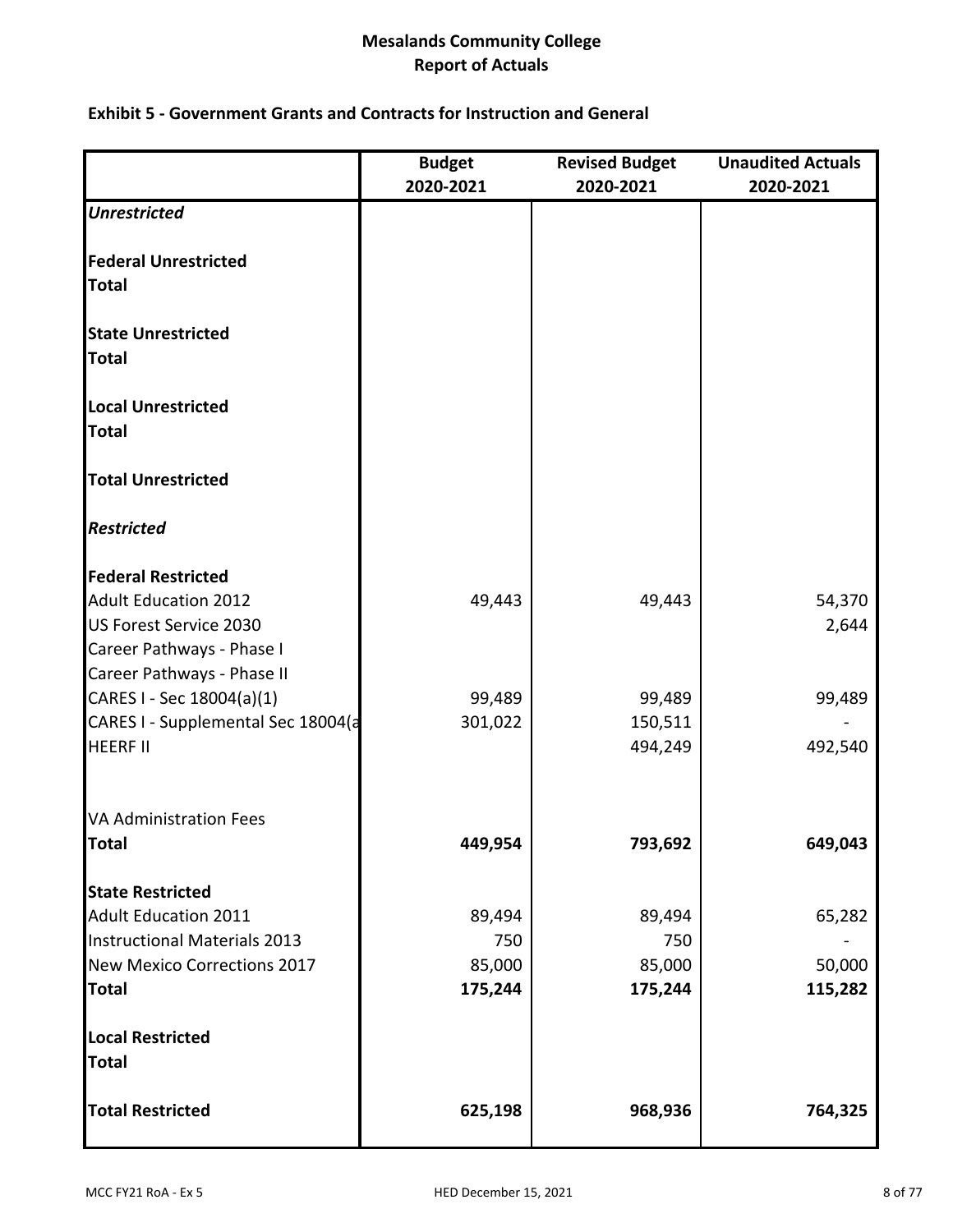# **Exhibit 6 ‐ Private Gifts, Grants, and Contracts for I&G**

|                                                     | <b>Budget</b><br>2020-2021 | <b>Revised Budget</b><br>2020-2021 | <b>Unaudited Actuals</b><br>2020-2021 |
|-----------------------------------------------------|----------------------------|------------------------------------|---------------------------------------|
| <b>Unrestricted</b>                                 |                            |                                    |                                       |
| <b>Total</b>                                        |                            |                                    |                                       |
|                                                     |                            |                                    |                                       |
| <b>Restricted</b><br><b>ECMC Emergency Aid 2260</b> | 6,499                      | 6,499                              |                                       |
| NMNM Farmers Marketing Assoc.                       |                            |                                    | 5,000                                 |
|                                                     |                            |                                    |                                       |
|                                                     |                            |                                    |                                       |
|                                                     |                            |                                    |                                       |
| <b>Total Restricted</b>                             | 6,499                      | 6,499                              | 5,000                                 |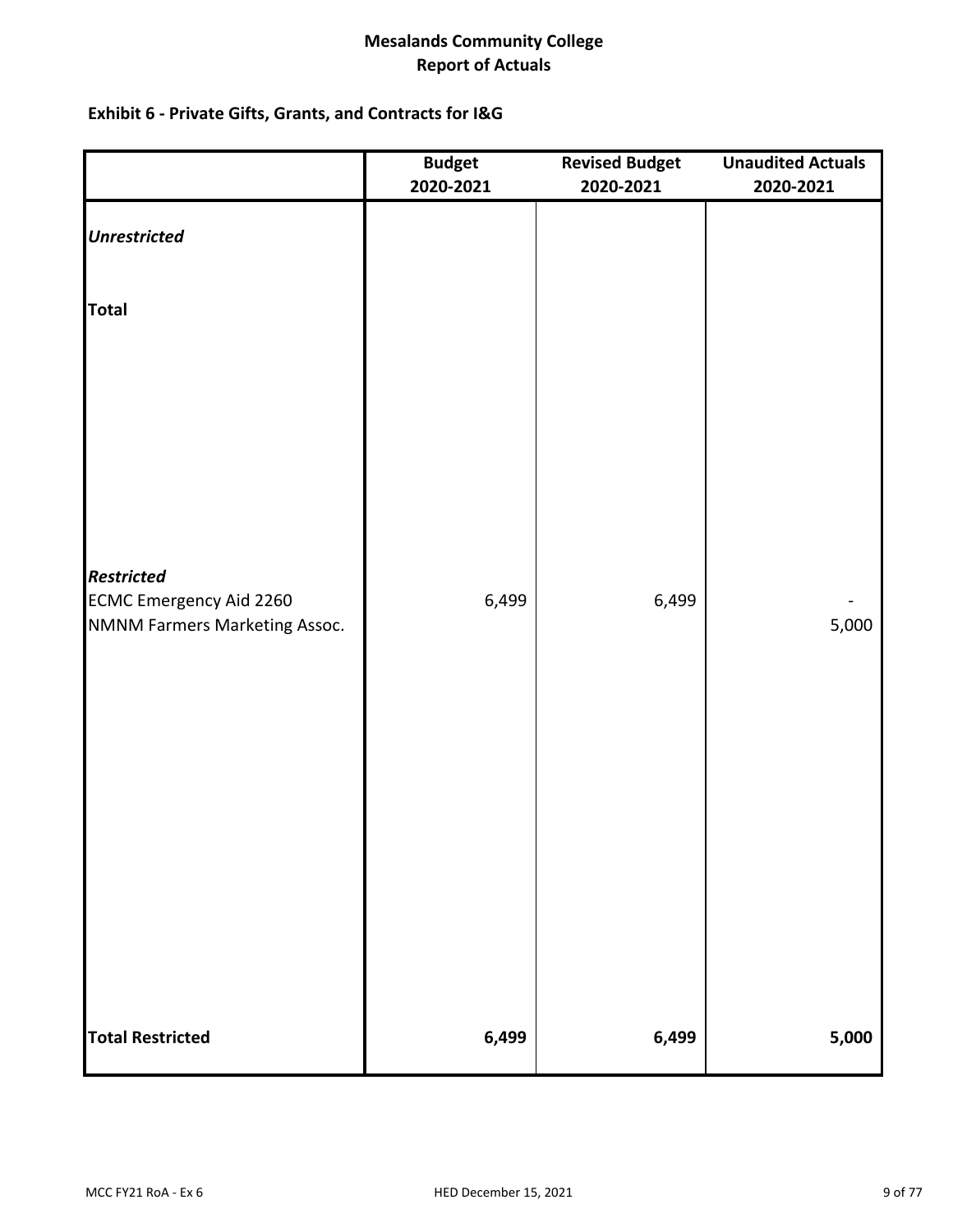## **Exhibit 7 ‐ Endowment Income for I & G**

|                                                   | <b>Budget</b><br>2020-2021 | <b>Revised Budget</b><br>2020-2021 | <b>Unaudited Actuals</b><br>2020-2021 |
|---------------------------------------------------|----------------------------|------------------------------------|---------------------------------------|
| <b>Unrestricted</b>                               |                            |                                    |                                       |
| <b>Total</b>                                      |                            |                                    |                                       |
|                                                   |                            |                                    |                                       |
|                                                   |                            |                                    |                                       |
|                                                   |                            |                                    |                                       |
|                                                   |                            |                                    |                                       |
| <b>Restricted</b><br>Revenue from Endowment Funds |                            |                                    | 176,733                               |
|                                                   |                            |                                    |                                       |
|                                                   |                            |                                    |                                       |
|                                                   |                            |                                    |                                       |
|                                                   |                            |                                    |                                       |
|                                                   |                            |                                    |                                       |
|                                                   |                            |                                    |                                       |
|                                                   |                            |                                    |                                       |
| <b>Total Restricted</b>                           |                            |                                    | 176,733                               |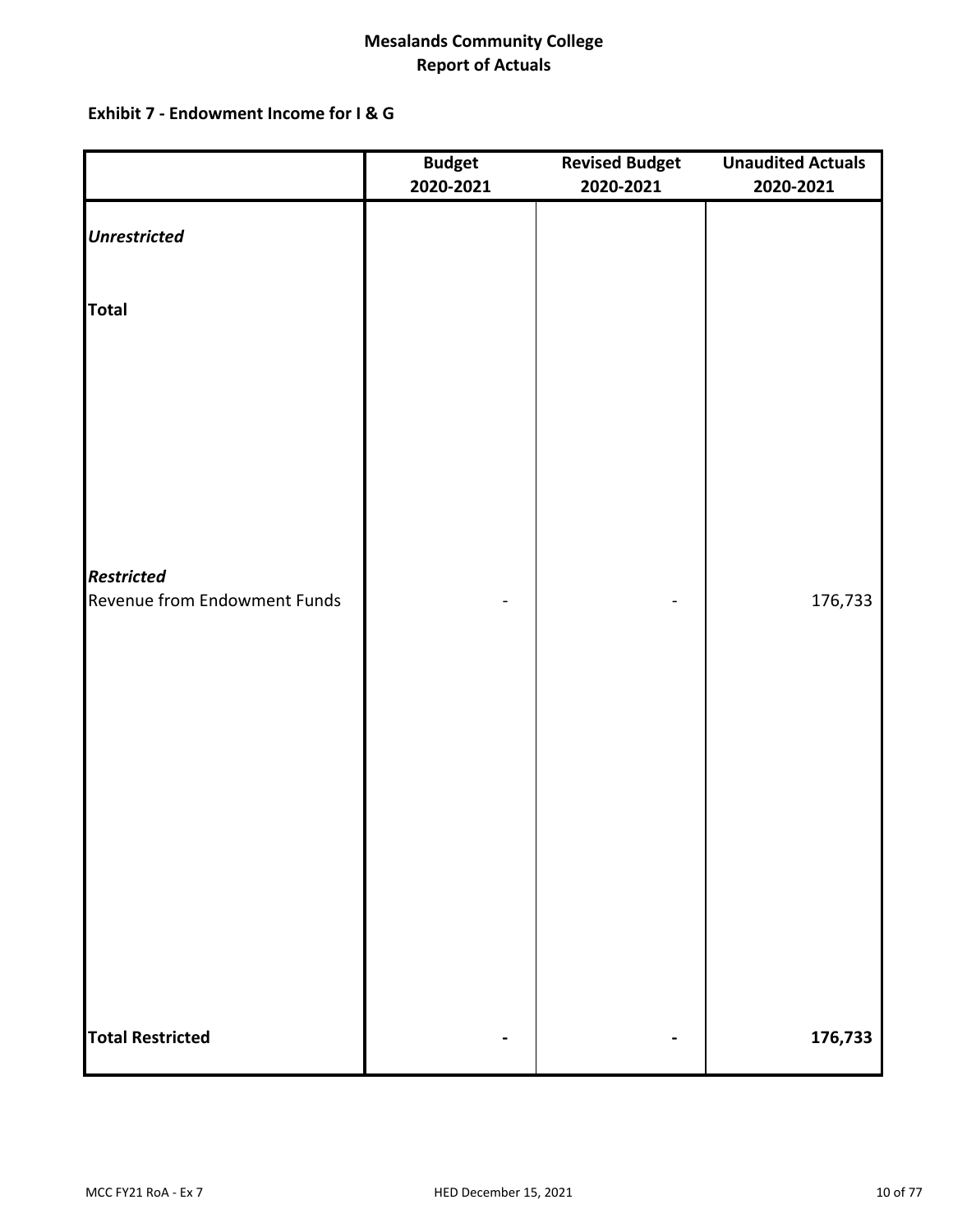# **Exhibit 9 ‐ Other Sources for I&G**

|                                       | <b>Budget</b><br>2020-2021 | <b>Revised Budget</b><br>2020-2021 | <b>Unaudited Actuals</b><br>2020-2021 |
|---------------------------------------|----------------------------|------------------------------------|---------------------------------------|
|                                       |                            |                                    |                                       |
| Interest on Current Fund Balances     | 12,960                     | 12,960                             | 10,630                                |
| <b>Vending Machines</b>               |                            |                                    |                                       |
| <b>Miscellaneous Fees</b>             | 2,500                      | 2,500                              | 4,450                                 |
| <b>Community Education</b>            |                            |                                    |                                       |
| <b>Museum Gate Receipts</b>           | 70,000                     | 70,000                             | 39,186                                |
| Farrier                               | 3,000                      | 3,000                              | 5,095                                 |
| <b>Horse Stall Rental Fees</b>        |                            |                                    | 935                                   |
| Miscellaneous Revenues                |                            |                                    | 4,682                                 |
| <b>Testing Fees</b>                   |                            |                                    |                                       |
| <b>Duplicating Machines</b>           |                            |                                    |                                       |
| <b>Indirect Costs</b>                 | 2,500                      | 2,500                              | 19,254                                |
| <b>Total Other Sources of Revenue</b> | 90,960                     | 90,960                             | 84,231                                |
| for Instruction and General           |                            |                                    |                                       |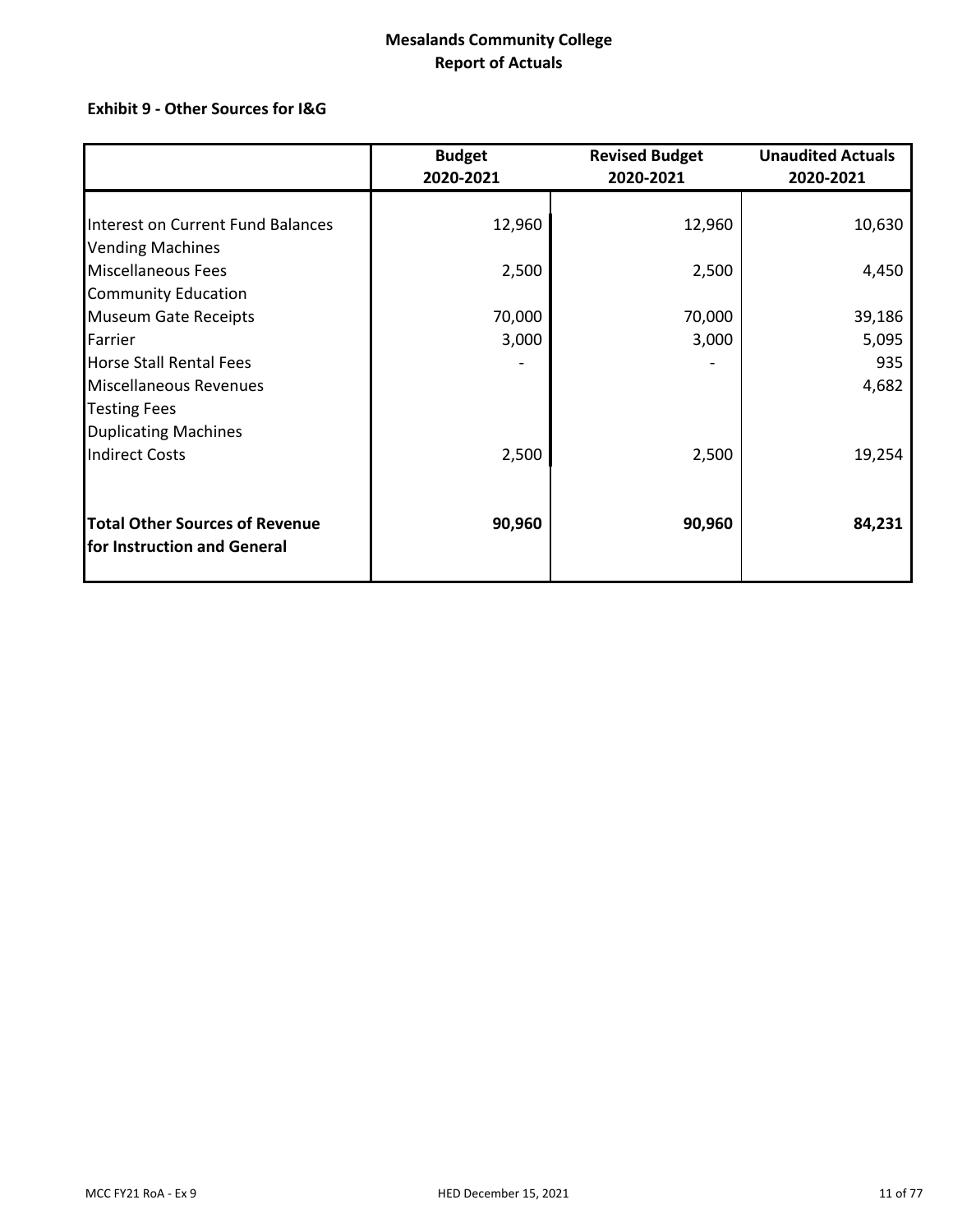|                                        |                         | <b>Current Approved Budget</b> |                         | <b>Estimated Actuals</b> | <b>Budget</b> |            |
|----------------------------------------|-------------------------|--------------------------------|-------------------------|--------------------------|---------------|------------|
|                                        |                         | 2020-2021                      |                         | 2020-2021                | 2021-2022     |            |
|                                        | Unrestricted Restricted |                                | Unrestricted Restricted |                          | Unrestricted  | Restricted |
| <b>Academic Instruction</b>            |                         |                                |                         |                          |               |            |
| Agriculture Science 5000               | 39,590                  |                                | 39,590                  |                          | 36,426        |            |
| Allied Health 5002                     | 65,150                  |                                | 65,150                  |                          | 67,201        |            |
| Health & Wellness 5005                 |                         |                                |                         |                          |               |            |
|                                        | 24,399                  |                                | 24,399                  |                          | 5,749         |            |
| <b>Building Trades 5015</b>            |                         |                                |                         |                          | 128           |            |
| <b>Business Education 5020</b>         | 53,584                  |                                | 53,584                  |                          | 51,923        |            |
| Computer Science 5025                  | 50,237                  |                                | 50,237                  |                          | 54,572        |            |
| English 5035                           | 49,594                  |                                | 49,619                  |                          | 46,813        |            |
| Farrier Science 5040                   | 49,713                  |                                | 49,738                  |                          | 65,457        |            |
| Fine Arts 5045                         | 212,645                 |                                | 212,645                 |                          | 166,617       |            |
| Social Sciences 5050                   | 48,467                  |                                | 48,467                  |                          | 46,229        |            |
| Animal Science 5055                    | 53,334                  |                                | 53,334                  |                          | 58,142        |            |
| Mathematics 5060                       | 50,293                  |                                | 50,293                  |                          | 49,193        |            |
| PreCollegiate 5070                     | 46,260                  |                                | 46,260                  |                          | 45,394        |            |
| Science/Geology 5075                   | 98,162                  |                                | 98,162                  |                          | 64,771        |            |
| Life Sciences 5076                     |                         |                                |                         |                          |               |            |
| Integrated Renewables 5085             |                         |                                |                         |                          |               |            |
| Wind Energy 5088                       | 191,805                 |                                | 191,805                 |                          | 108,668       |            |
| Part-time Instruction 5090             | 312,489                 |                                | 341,775                 |                          | 410,078       |            |
| Summer Instruction 5091                | 10,300                  |                                | 10,300                  |                          | 1,283         |            |
| Off Campus Programs 5092               | 101,000                 |                                | 101,000                 |                          |               |            |
| Communications 5094                    | 59,517                  |                                | 59,517                  |                          | 69,002        |            |
| Division Chairs 5095                   | 40,000                  |                                | 45,000                  |                          | 57,750        |            |
| <b>Community Education 5096</b>        | 6,100                   |                                | 6,100                   |                          | 1             |            |
| Adult Education State 2011             |                         | 89,493                         |                         | 89,493                   |               | 89,493     |
| <b>Adult Education Fed 2012</b>        |                         | 49,443                         |                         | 49,443                   |               | 49,443     |
| EL Civics 2014                         |                         |                                |                         |                          |               |            |
| Instructional Materials 2013           |                         | 750                            |                         | 750                      |               | 750        |
| NM Corrections Grant 2017              |                         | 85,000                         |                         | 85,000                   |               | 85,000     |
| Career Pathways - Phase I              |                         |                                |                         |                          |               |            |
| Career Pathways - Phase II             |                         |                                |                         |                          |               |            |
| CARES I - Sec 18004(a)(1)              |                         | 99,489                         |                         | 99,489                   |               |            |
| CARES I - Supplemental Sec 18004(a)(3) |                         | 301,022                        |                         | 150,511                  |               |            |
| <b>HEERF II</b>                        |                         |                                |                         | 494,249                  |               |            |
| Unassigned                             |                         |                                |                         |                          |               |            |
| Unassigned                             |                         |                                |                         |                          |               |            |
| <b>Total</b>                           | 1,562,639               | 625,197                        | 1,596,975               | 968,935                  | 1,405,397     | 224,686    |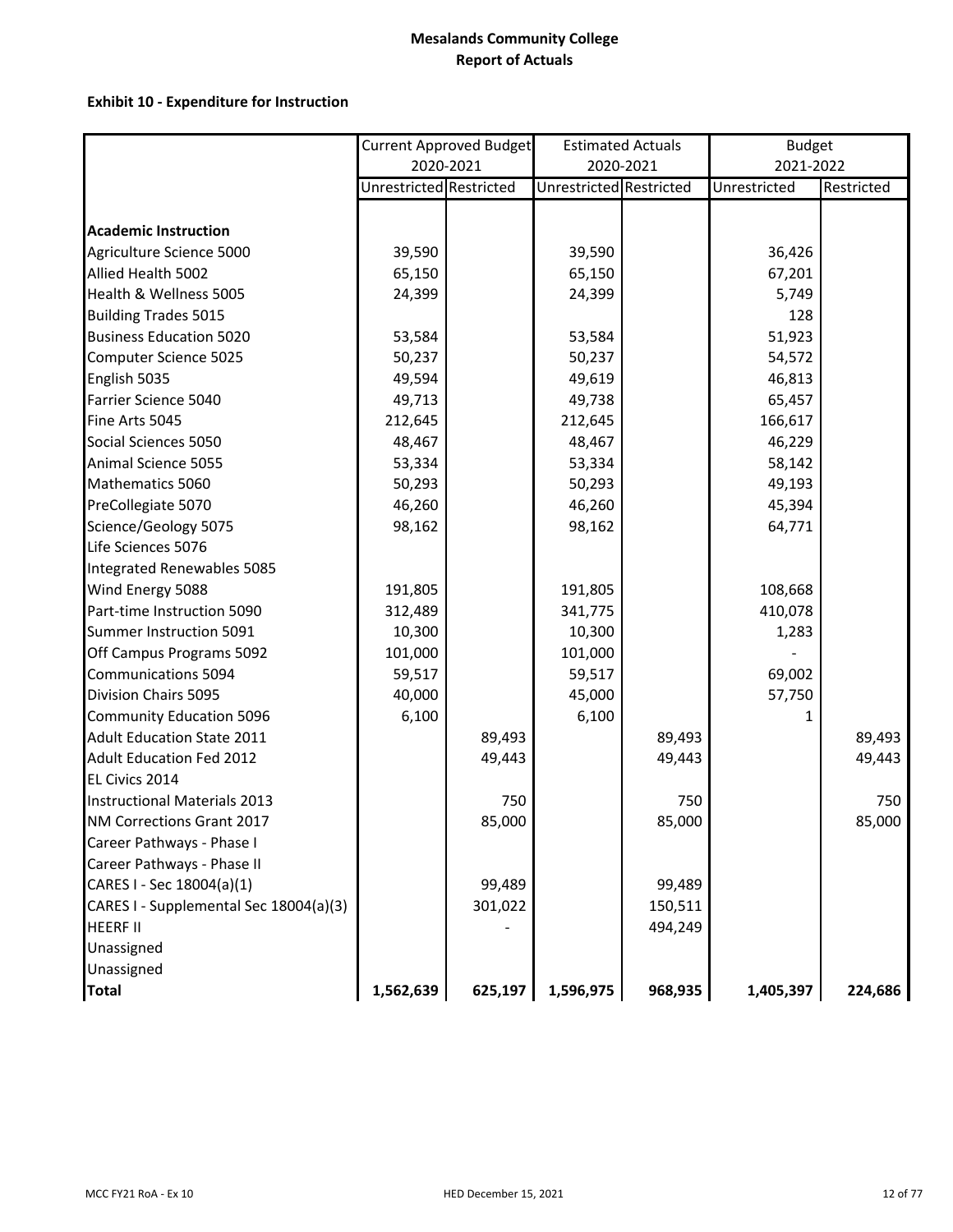|                                       |                         | Current Approved Budget |                         | <b>Estimated Actuals</b> | <b>Budget</b> |            |
|---------------------------------------|-------------------------|-------------------------|-------------------------|--------------------------|---------------|------------|
|                                       |                         | 2020-2021               |                         | 2020-2021                | 2021-2022     |            |
|                                       | Unrestricted Restricted |                         | Unrestricted Restricted |                          | Unrestricted  | Restricted |
|                                       |                         |                         |                         |                          |               |            |
| <b>Items Not Included in 10a's</b>    |                         |                         |                         |                          |               |            |
| Group Insurance 6205                  | 107,720                 |                         | 107,720                 |                          | 88,886        |            |
| Educational Retirement 6225/6230      | 212,277                 |                         | 212,277                 |                          | 174,853       |            |
| Retiree Health 6235                   | 30,004                  |                         | 30,004                  |                          | 24,949        |            |
| Social Security 6240                  | 93,012                  |                         | 93,012                  |                          | 77,986        |            |
| Medicare Taxes 6245                   | 21,753                  |                         | 21,753                  |                          | 18,239        |            |
| <b>Unemployment Compensation</b>      | 10,544                  |                         | 10,544                  |                          |               |            |
| <b>Worker's Compensation</b>          | 421                     |                         | 421                     |                          |               |            |
| <b>Employee Tuition Reimbursement</b> |                         |                         |                         |                          | 2,809.62      |            |
| Auto Allocated to Instruction         |                         |                         |                         |                          | 7,395.00      |            |
|                                       |                         |                         |                         |                          |               |            |
| Internal Services Transfer            | 163,700                 |                         | 163,700                 |                          | 144,408       |            |
|                                       |                         |                         |                         |                          |               |            |
| Total Items Not Included in 10a's     | 639,431                 |                         | 639,431                 |                          | 539,526       |            |
|                                       |                         |                         |                         |                          |               |            |
| <b>Grand Total</b>                    | 2,202,070               | 625,197                 | 2,236,406               | 968,935                  | 1,944,923     | 224,686    |
| <b>Expenditures for Instruction</b>   |                         |                         |                         |                          |               |            |
|                                       |                         |                         |                         |                          |               |            |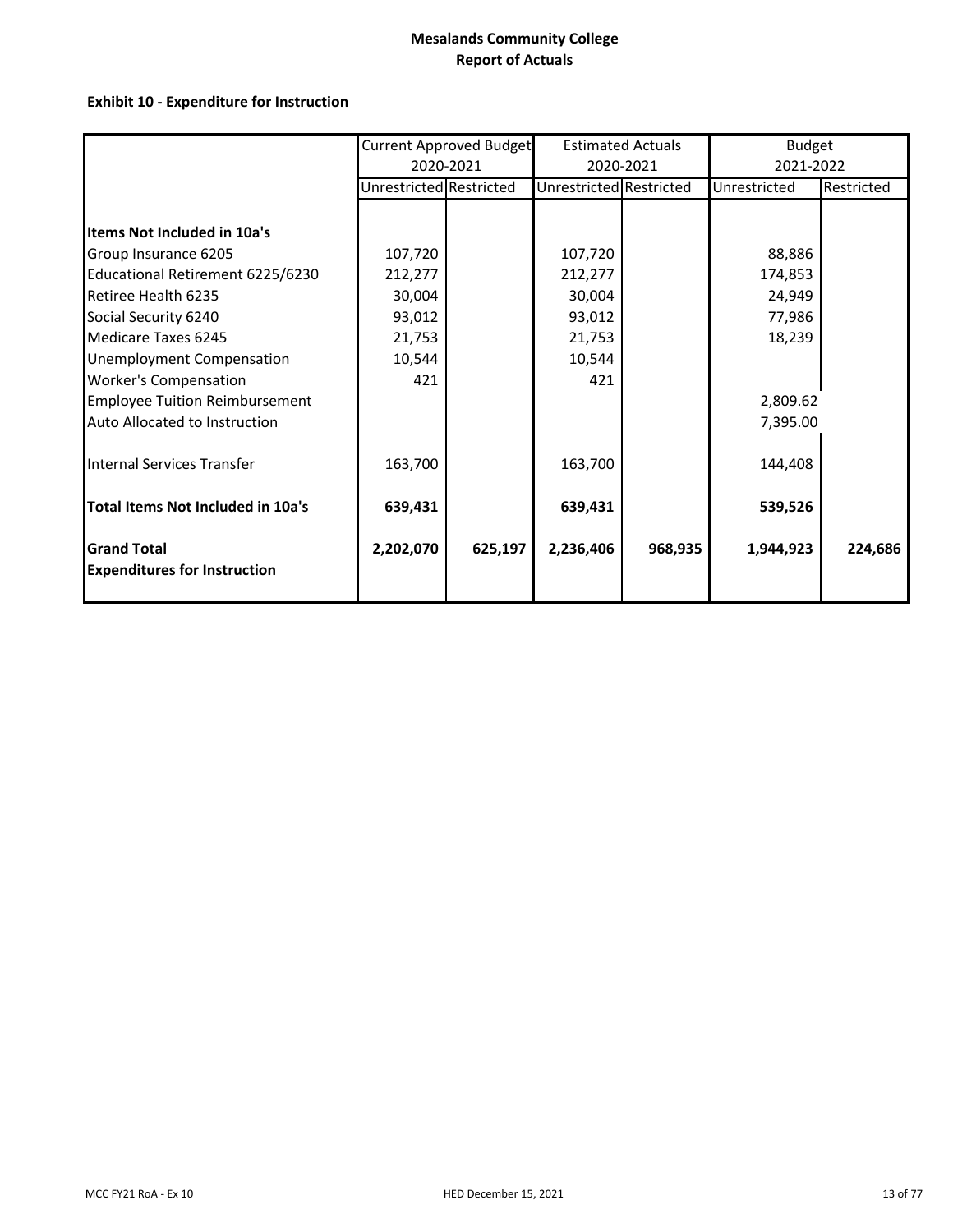|                                 |         |                      |           | <b>Current Approved Budget</b> |            | <b>Revised Budget</b> |            |            | <b>Unaudited Acutals</b> |            |            |
|---------------------------------|---------|----------------------|-----------|--------------------------------|------------|-----------------------|------------|------------|--------------------------|------------|------------|
|                                 |         |                      | 2020-2021 |                                |            | 2020-2021             |            |            | 2020-2021                |            |            |
|                                 |         | FTE Unrestricted FTE |           | Restricted                     | <b>FTE</b> | Unrestricted FTE      | Restricted | <b>FTE</b> | <b>Unrestricted</b>      | <b>FTE</b> | Restricted |
|                                 |         |                      |           |                                |            |                       |            |            |                          |            |            |
| <b>Academic Instruction</b>     |         |                      |           |                                |            |                       |            |            |                          |            |            |
| <b>Agriculture Science 5000</b> |         |                      |           |                                |            |                       |            |            |                          |            |            |
| <b>Faculty Salaries</b>         | 1.0     | 39,590               |           |                                | 1.0        | 39,590                |            | 1.0        | 36,426                   |            |            |
| <b>Supplies and Expenses</b>    |         |                      |           |                                |            |                       |            |            |                          |            |            |
| Travel                          |         |                      |           |                                |            |                       |            |            |                          |            |            |
| Equipment                       |         |                      |           |                                |            |                       |            |            |                          |            |            |
| Total                           | $1.0\,$ | 39,590               |           |                                | 1.0        | 39,590                |            | 1.0        | 36,426                   |            |            |
|                                 |         |                      |           |                                |            |                       |            |            |                          |            |            |
| Allied Health 5002              |         |                      |           |                                |            |                       |            |            |                          |            |            |
| <b>Faculty Salaries</b>         | $1.0\,$ | 65,000               |           |                                | 1.0        | 65,000                |            | 1.0        | 67,500                   |            |            |
| <b>Professional Salaries</b>    |         |                      |           |                                |            |                       |            |            |                          |            |            |
| <b>Support Staff Salaries</b>   |         |                      |           |                                |            |                       |            |            |                          |            |            |
| <b>Supplies and Expenses</b>    |         | 150                  |           |                                |            | 150                   |            |            | (299)                    |            |            |
| Travel                          |         |                      |           |                                |            |                       |            |            |                          |            |            |
| Equipment                       |         |                      |           |                                |            |                       |            |            |                          |            |            |
| <b>Total</b>                    | 1.0     | 65,150               |           |                                | 1.0        | 65,150                |            | 1.0        | 67,201                   |            |            |
|                                 |         |                      |           |                                |            |                       |            |            |                          |            |            |
| Health & Wellness 5005          |         |                      |           |                                |            |                       |            |            |                          |            |            |
| <b>Faculty Salaries</b>         |         |                      |           |                                |            |                       |            |            |                          |            |            |
| <b>Professional Salaries</b>    | $1.0$   | 21,149               |           |                                | 1.0        | 21,149                |            | 1.0        | 5,616                    |            |            |
| <b>Support Staff Salaries</b>   |         |                      |           |                                |            |                       |            |            |                          |            |            |
| Supplies and Expenses           |         | 3,000                |           |                                |            | 3,000                 |            |            | 85                       |            |            |
| Travel                          |         | 250                  |           |                                |            | 250                   |            |            | 47                       |            |            |
| Equipment                       |         |                      |           |                                |            |                       |            |            |                          |            |            |
| Total                           | 1.0     | 24,399               |           |                                | 1.0        | 24,399                |            | 1.0        | 5,749                    |            |            |
| <b>Building Trades 5015</b>     |         |                      |           |                                |            |                       |            |            |                          |            |            |
| <b>Faculty Salaries</b>         |         |                      |           |                                |            |                       |            |            |                          |            |            |
| <b>Professional Salaries</b>    |         |                      |           |                                |            |                       |            |            |                          |            |            |
| Supplies and Expenses           |         |                      |           |                                |            |                       |            |            | 128                      |            |            |
| <b>Travel</b>                   |         |                      |           |                                |            |                       |            |            |                          |            |            |
|                                 |         |                      |           |                                |            |                       |            |            |                          |            |            |
| Equipment                       |         |                      |           |                                |            |                       |            |            |                          |            |            |
| Total                           |         |                      |           |                                |            |                       |            |            | 128                      |            |            |
| <b>Business Education 5020</b>  |         |                      |           |                                |            |                       |            |            |                          |            |            |
| <b>Faculty Salaries</b>         | $1.0\,$ | 51,834               |           |                                | 1.0        | 51,834                |            | 1.0        | 51,923                   |            |            |
| <b>Professional Salaries</b>    |         |                      |           |                                |            |                       |            |            |                          |            |            |
| Supplies and Expenses           |         | 1,500                |           |                                |            | 1,500                 |            |            |                          |            |            |
| Travel                          |         | 250                  |           |                                |            | 250                   |            |            |                          |            |            |
| Equipment                       |         |                      |           |                                |            |                       |            |            |                          |            |            |
| Total                           | 1.0     | 53,584               |           |                                | $1.0\,$    | 53,584                |            | 1.0        | 51,923                   |            |            |
|                                 |         |                      |           |                                |            |                       |            |            |                          |            |            |
| <b>Computer Science 5025</b>    |         |                      |           |                                |            |                       |            |            |                          |            |            |
| <b>Faculty Salaries</b>         | $1.0\,$ | 49,487               |           |                                | 1.0        | 49,487                |            | 1.0        | 49,572                   |            |            |
| Supplies and Expenses           |         | 500                  |           |                                |            | 500                   |            |            | 5,000                    |            |            |
| <b>Travel</b>                   |         | 250                  |           |                                |            | 250                   |            |            | ÷.                       |            |            |
| Equipment                       |         |                      |           |                                |            |                       |            |            |                          |            |            |
| <b>Total</b>                    | $1.0\,$ | 50,237               |           |                                | 1.0        | 50,237                |            | 1.0        | 54,572                   |            |            |
|                                 |         |                      |           |                                |            |                       |            |            |                          |            |            |
| English 5035                    |         |                      |           |                                |            |                       |            |            |                          |            |            |
| <b>Faculty Salaries</b>         | $1.0\,$ | 46,673               |           |                                | 1.0        | 46,673                |            | 1.0        | 46,753                   |            |            |
| Supplies and Expenses           |         | 2,846                |           |                                |            | 2,846                 |            |            | 59                       |            |            |
| Travel                          |         | 75                   |           |                                |            | 100                   |            |            |                          |            |            |
| Equipment                       |         |                      |           |                                |            |                       |            |            |                          |            |            |
| <b>Total</b>                    | $1.0\,$ | 49,594               |           |                                | $1.0\,$    | 49,619                |            | 1.0        | 46,813                   |            |            |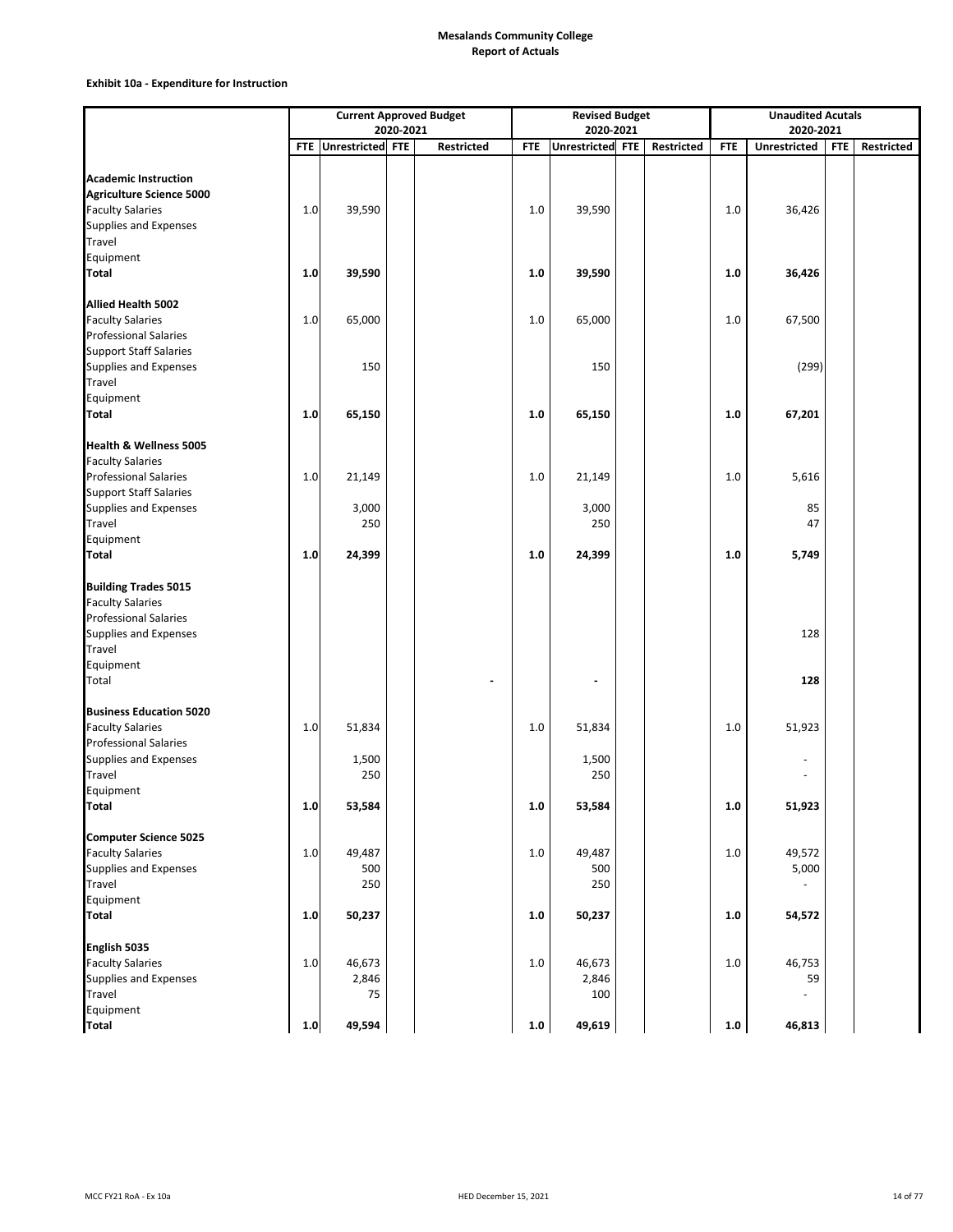|                               |         |                      |           | <b>Current Approved Budget</b> |            | <b>Revised Budget</b> |            |            | <b>Unaudited Acutals</b> |            |                   |
|-------------------------------|---------|----------------------|-----------|--------------------------------|------------|-----------------------|------------|------------|--------------------------|------------|-------------------|
|                               |         |                      | 2020-2021 |                                |            | 2020-2021             |            |            | 2020-2021                |            |                   |
|                               |         | FTE Unrestricted FTE |           | <b>Restricted</b>              | <b>FTE</b> | Unrestricted FTE      | Restricted | <b>FTE</b> | <b>Unrestricted</b>      | <b>FTE</b> | <b>Restricted</b> |
|                               |         |                      |           |                                |            |                       |            |            |                          |            |                   |
| <b>Farrier Science 5040</b>   |         |                      |           |                                |            |                       |            |            |                          |            |                   |
| <b>Faculty Salaries</b>       | $1.0$   | 45,638               |           |                                | 1.0        | 45,638                |            | 1.0        | 45,716                   |            |                   |
| <b>Support Staff Salaries</b> |         |                      |           |                                |            |                       |            |            |                          |            |                   |
| Supplies and Expenses         |         | 4,000                |           |                                |            | 4,000                 |            |            | 18,903                   |            |                   |
| Travel                        |         | 75                   |           |                                |            | 100                   |            |            | 838                      |            |                   |
| Equipment                     |         |                      |           |                                |            |                       |            |            |                          |            |                   |
| Total                         | 1.0     | 49,713               |           |                                | 1.0        | 49,738                |            | 1.0        | 65,457                   |            |                   |
|                               |         |                      |           |                                |            |                       |            |            |                          |            |                   |
| Fine Arts 5045                |         |                      |           |                                |            |                       |            |            |                          |            |                   |
| <b>Faculty Salaries</b>       | 4.0     | 177,120              |           |                                | 4.0        | 177,120               |            | 4.0        | 137,676                  |            |                   |
| <b>Professional Salaries</b>  |         |                      |           |                                |            |                       |            |            |                          |            |                   |
| <b>Support Staff Salaries</b> | 0.5     | 15,025               |           |                                | 0.5        | 15,025                |            | 0.5        | 11,208                   |            |                   |
| Supplies and Expenses         |         | 18,000               |           |                                |            | 18,000                |            |            | 17,733                   |            |                   |
| Travel                        |         | 2,500                |           |                                |            | 2,500                 |            |            |                          |            |                   |
| Equipment                     |         |                      |           |                                |            |                       |            |            |                          |            |                   |
| Total                         | 4.5     | 212,645              |           |                                | 4.5        | 212,645               |            | 4.5        | 166,617                  |            |                   |
|                               |         |                      |           |                                |            |                       |            |            |                          |            |                   |
| <b>Social Sciences 5050</b>   |         |                      |           |                                |            |                       |            |            |                          |            |                   |
| <b>Faculty Salaries</b>       | 1.0     | 47,917               |           |                                | 1.0        | 47,917                |            | 1.0        | 46,222                   |            |                   |
| Supplies and Expenses         |         | 300                  |           |                                |            | 300                   |            |            | 7                        |            |                   |
| Travel                        |         | 250                  |           |                                |            | 250                   |            |            | $\overline{a}$           |            |                   |
| Equipment                     |         |                      |           |                                |            |                       |            |            |                          |            |                   |
| <b>Total</b>                  | $1.0\,$ | 48,467               |           |                                | 1.0        | 48,467                |            | $1.0\,$    | 46,229                   |            |                   |
|                               |         |                      |           |                                |            |                       |            |            |                          |            |                   |
| <b>Animal Science 5055</b>    |         |                      |           |                                |            |                       |            |            |                          |            |                   |
| <b>Faculty Salaries</b>       | 1.0     | 51,834               |           |                                | 1.0        | 51,834                |            | 1.0        | 51,923                   |            |                   |
| <b>Supplies and Expenses</b>  |         | 1,000                |           |                                |            | 1,000                 |            |            | 4,746                    |            |                   |
| Travel                        |         | 500                  |           |                                |            | 500                   |            |            | 1,472                    |            |                   |
| Equipment                     |         |                      |           |                                |            |                       |            |            |                          |            |                   |
| <b>Total</b>                  | $1.0\,$ | 53,334               |           |                                | 1.0        | 53,334                |            | 1.0        | 58,142                   |            |                   |
|                               |         |                      |           |                                |            |                       |            |            |                          |            |                   |
| <b>Mathematics 5060</b>       |         |                      |           |                                |            |                       |            |            |                          |            |                   |
| <b>Faculty Salaries</b>       | 1.0     | 49,018               |           |                                | 1.0        | 49,018                |            | 1.0        | 49,102                   |            |                   |
| <b>Student Salaries</b>       |         |                      |           |                                |            |                       |            |            |                          |            |                   |
| Supplies and Expenses         |         | 900                  |           |                                |            | 900                   |            |            | 91                       |            |                   |
| Travel                        |         | 375                  |           |                                |            | 375                   |            |            |                          |            |                   |
| Equipment                     |         |                      |           |                                |            |                       |            |            |                          |            |                   |
| Total                         | $1.0\,$ | 50,293               |           |                                | 1.0        | 50,293                |            | 1.0        | 49,193                   |            |                   |
|                               |         |                      |           |                                |            |                       |            |            |                          |            |                   |
| PreCollegiate 5070            |         |                      |           |                                |            |                       |            |            |                          |            |                   |
| <b>Faculty Salaries</b>       | 1.0     | 45,085               |           |                                | 1.0        | 45,085                |            | 1.0        | 45,162                   |            |                   |
| <b>Supplies and Expenses</b>  |         | 950                  |           |                                |            | 950                   |            |            | 231                      |            |                   |
| Travel                        |         | 225                  |           |                                |            | 225                   |            |            |                          |            |                   |
| Equipment                     |         |                      |           |                                |            |                       |            |            |                          |            |                   |
| <b>Total</b>                  | $1.0\,$ | 46,260               |           |                                | 1.0        | 46,260                |            | $1.0\,$    | 45,394                   |            |                   |
|                               |         |                      |           |                                |            |                       |            |            |                          |            |                   |
| <b>Science/Geology 5075</b>   |         |                      |           |                                |            |                       |            |            |                          |            |                   |
| <b>Faculty Salaries</b>       | $1.8\,$ | 96,412               |           |                                | 1.8        | 96,412                |            | 1.8        | 64,646                   |            |                   |
| <b>Professional Salaries</b>  |         |                      |           |                                |            |                       |            |            |                          |            |                   |
| <b>Supplies and Expenses</b>  |         | 1,000                |           |                                |            | 1,000                 |            |            | 125                      |            |                   |
| Travel                        |         | 250                  |           |                                |            | 250                   |            |            |                          |            |                   |
| Equipment                     |         | 500                  |           |                                |            | 500                   |            |            |                          |            |                   |
| <b>Total</b>                  | 1.8     | 98,162               |           |                                | 1.8        | 98,162                |            | 1.8        | 64,771                   |            |                   |
|                               |         |                      |           |                                |            |                       |            |            |                          |            |                   |
| <b>Wind Energy 5088</b>       |         |                      |           |                                |            |                       |            |            |                          |            |                   |
| <b>Faculty Salaries</b>       | 2.0     | 185,805              |           |                                | 2.0        | 185,805               |            | 2.0        | 97,124                   |            |                   |
| Supplies and Expenses         |         | 3,500                |           |                                |            | 3,500                 |            |            | 11,545                   |            |                   |
| Travel                        |         | 2,500                |           |                                |            | 2,500                 |            |            |                          |            |                   |
| Equipment                     |         |                      |           |                                |            |                       |            |            |                          |            |                   |
| <b>Total</b>                  | 2.0     | 191,805              |           |                                | 2.0        | 191,805               |            | $2.0\,$    | 108,668                  |            |                   |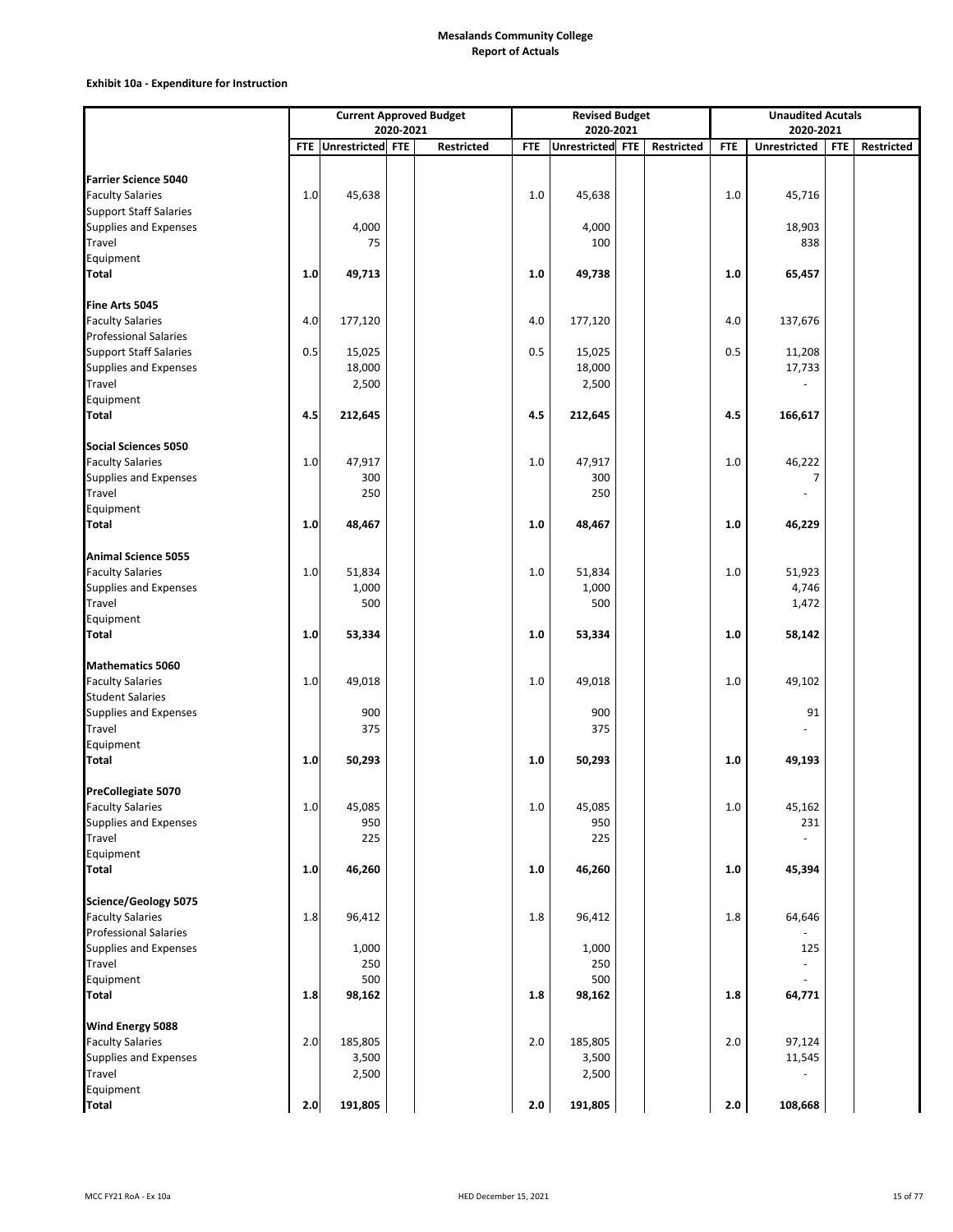|                                                               |         |                      |            | <b>Current Approved Budget</b> |            | <b>Revised Budget</b> |            |                 |            | <b>Unaudited Acutals</b> |            |            |
|---------------------------------------------------------------|---------|----------------------|------------|--------------------------------|------------|-----------------------|------------|-----------------|------------|--------------------------|------------|------------|
|                                                               |         |                      | 2020-2021  |                                |            | 2020-2021             |            |                 |            | 2020-2021                |            |            |
|                                                               |         | FTE Unrestricted FTE |            | Restricted                     | <b>FTE</b> | Unrestricted FTE      |            | Restricted      | <b>FTE</b> | Unrestricted             | FTE        | Restricted |
|                                                               |         |                      |            |                                |            |                       |            |                 |            |                          |            |            |
| Part-time Instruction 5090                                    |         |                      |            |                                |            |                       |            |                 |            |                          |            |            |
| <b>Faculty Salaries</b>                                       | 6.0     | 297,114              |            |                                | $6.0\,$    | 326,400               |            |                 | 6.0        | 398,861                  |            |            |
| Supplies and Expenses<br>Travel                               |         | 15,000<br>375        |            |                                |            | 15,000<br>375         |            |                 |            | 11,217                   |            |            |
|                                                               |         |                      |            |                                |            |                       |            |                 |            |                          |            |            |
| Equipment<br><b>Total</b>                                     | 6.0     | 312,489              |            |                                | $6.0\,$    |                       |            |                 | 6.0        | 410,078                  |            |            |
|                                                               |         |                      |            |                                |            | 341,775               |            |                 |            |                          |            |            |
| Summer Instruction 5091                                       |         |                      |            |                                |            |                       |            |                 |            |                          |            |            |
| <b>Faculty Salaries</b>                                       | $1.0\,$ | 7,800                |            |                                | $1.0\,$    | 7,800                 |            |                 | $1.0\,$    | $\overline{\phantom{a}}$ |            |            |
| <b>Support Staff Salaries</b>                                 |         | 2,000                |            |                                |            | 2,000                 |            |                 |            |                          |            |            |
| Supplies and Expenses                                         |         | 500                  |            |                                |            | 500                   |            |                 |            | 1,283                    |            |            |
| Travel                                                        |         |                      |            |                                |            |                       |            |                 |            |                          |            |            |
| Equipment                                                     |         |                      |            |                                |            |                       |            |                 |            |                          |            |            |
| <b>Total</b>                                                  | 1.0     | 10,300               |            |                                | 1.0        | 10,300                |            |                 | 1.0        | 1,283                    |            |            |
|                                                               |         |                      |            |                                |            |                       |            |                 |            |                          |            |            |
| Off Campus Programs 5092                                      |         |                      |            |                                |            |                       |            |                 |            |                          |            |            |
| <b>Supplies and Expenses</b>                                  |         | 100,000              |            |                                |            | 100,000               |            |                 |            |                          |            |            |
| Travel                                                        |         | 1,000                |            |                                |            | 1,000                 |            |                 |            |                          |            |            |
| Equipment                                                     |         |                      |            |                                |            |                       |            |                 |            |                          |            |            |
| Total                                                         |         | 101,000              |            |                                |            | 101,000               |            |                 |            |                          |            |            |
|                                                               |         |                      |            |                                |            |                       |            |                 |            |                          |            |            |
| <b>Communications 5094</b>                                    |         |                      |            |                                |            |                       |            |                 |            |                          |            |            |
| <b>Faculty Salaries</b>                                       | $1.0\,$ | 57,017               |            |                                | 1.0        | 57,017                |            |                 | 1.0        |                          |            |            |
| <b>Professional Salaries</b>                                  |         |                      |            |                                |            |                       |            |                 |            | 60,651                   |            |            |
| <b>Support Staff Salaries</b>                                 |         |                      |            |                                |            |                       |            |                 |            |                          |            |            |
| Supplies and Expenses                                         |         | 2,000                |            |                                |            | 2,000                 |            |                 |            | 8,351                    |            |            |
| Travel                                                        |         | 500                  |            |                                |            | 500                   |            |                 |            |                          |            |            |
| Equipment                                                     |         |                      |            |                                |            |                       |            |                 |            |                          |            |            |
| <b>Total</b>                                                  | 1.0     | 59,517               |            |                                | 1.0        | 59,517                |            |                 | 1.0        | 69,002                   |            |            |
| <b>Division Chairs 5095</b>                                   |         |                      |            |                                |            |                       |            |                 |            |                          |            |            |
| <b>Professional Salaries</b>                                  |         |                      |            |                                |            |                       |            |                 |            |                          |            |            |
| Supplies and Expenses                                         |         | 40,000               |            |                                |            | 45,000                |            |                 |            | 57,750                   |            |            |
| Travel                                                        |         |                      |            |                                |            |                       |            |                 |            |                          |            |            |
| Equipment                                                     |         |                      |            |                                |            |                       |            |                 |            |                          |            |            |
| <b>Total</b>                                                  |         | 40,000               |            |                                |            | 45,000                |            |                 |            | 57,750                   |            |            |
|                                                               |         |                      |            |                                |            |                       |            |                 |            |                          |            |            |
| <b>Community Education 5096</b>                               |         |                      |            |                                |            |                       |            |                 |            |                          |            |            |
| <b>Support Staff Salaries</b>                                 |         |                      |            |                                |            |                       |            |                 |            |                          |            |            |
| <b>Other Salaries</b>                                         |         | 5,200                |            |                                |            | 5,200                 |            |                 |            | ٠                        |            |            |
| Supplies and Expenses                                         |         | 900                  |            |                                |            | 900                   |            |                 |            | 1                        |            |            |
| Travel                                                        |         |                      |            |                                |            |                       |            |                 |            |                          |            |            |
| Equipment                                                     |         |                      |            |                                |            |                       |            |                 |            |                          |            |            |
| <b>Total</b>                                                  | 0.0     | 6,100                |            |                                |            | 6,100                 |            |                 |            | $\mathbf 1$              |            |            |
|                                                               |         |                      |            |                                |            |                       |            |                 |            |                          |            |            |
| <b>Adult Education State 2011</b>                             |         |                      |            |                                |            |                       |            |                 |            |                          |            |            |
| <b>Faculty Salaries</b>                                       |         |                      |            |                                |            |                       |            |                 |            |                          |            |            |
| <b>Professional Salaries</b>                                  |         |                      | 0.8        | 40,804                         |            |                       | 0.8        | 40,804          |            |                          | 0.8        | 36,164     |
| <b>Support Staff Salaries</b>                                 |         |                      | 0.5        | 15,392                         |            |                       | 0.5        | 15,392          |            |                          | 0.5        |            |
| Supplies and Expenses                                         |         |                      |            | 4,699                          |            |                       |            | 4,699           |            |                          |            | 6,203      |
| Travel                                                        |         |                      |            | 3,499                          |            |                       |            | 3,499           |            |                          |            |            |
| <b>Benefits</b>                                               |         |                      |            | 25,099                         |            |                       |            | 25,099          |            |                          |            | 22,916     |
| <b>Total</b>                                                  |         |                      | 1.3        | 89,493                         |            |                       |            | 89,493          |            |                          |            | 65,282     |
|                                                               |         |                      |            |                                |            |                       |            |                 |            |                          |            |            |
| <b>Adult Education Fed 2012</b>                               |         |                      |            |                                |            |                       |            |                 |            |                          |            |            |
| <b>Faculty Salaries</b>                                       |         |                      |            |                                |            |                       |            |                 |            |                          |            |            |
| <b>Professional Salaries</b><br><b>Support Staff Salaries</b> |         |                      | 0.2<br>0.5 | 6,270                          |            |                       | 0.2<br>0.5 | 6,270           |            |                          | 0.2<br>0.5 |            |
|                                                               |         |                      |            | 15,150                         |            |                       |            | 15,150          |            |                          |            | 31,250     |
| <b>Supplies and Expenses</b><br>Travel                        |         |                      |            | 17,579<br>3,000                |            |                       |            | 17,579<br>3,000 |            |                          |            | 10,950     |
| <b>Benefits</b>                                               |         |                      |            | 7,444                          |            |                       |            | 7,444           |            |                          |            | 12,169     |
| <b>Total</b>                                                  |         |                      | $0.7\,$    | 49,443                         |            |                       | 0.7        | 49,443          |            |                          | 0.7        | 54,370     |
|                                                               |         |                      |            |                                |            |                       |            |                 |            |                          |            |            |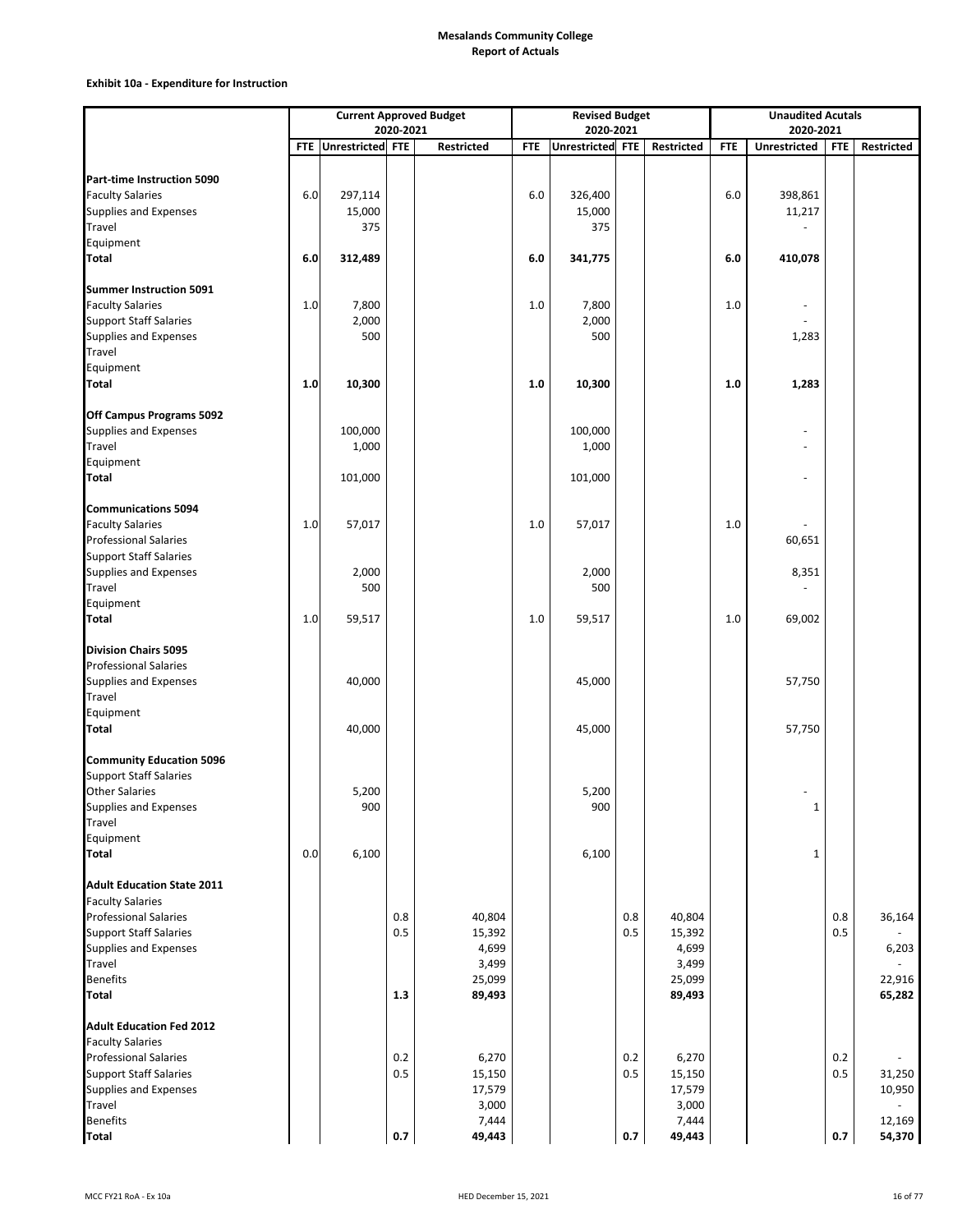|                                                              |                      |           | <b>Current Approved Budget</b> |            | <b>Revised Budget</b> |            |            | <b>Unaudited Acutals</b> |            |            |
|--------------------------------------------------------------|----------------------|-----------|--------------------------------|------------|-----------------------|------------|------------|--------------------------|------------|------------|
|                                                              |                      | 2020-2021 |                                |            | 2020-2021             |            |            | 2020-2021                |            |            |
|                                                              | FTE Unrestricted FTE |           | Restricted                     | <b>FTE</b> | Unrestricted FTE      | Restricted | <b>FTF</b> | Unrestricted             | <b>FTE</b> | Restricted |
|                                                              |                      |           |                                |            |                       |            |            |                          |            |            |
| NM Farmers Mkt Assoc Grant 2024                              |                      |           |                                |            |                       |            |            |                          |            |            |
| <b>Faculty Salaries</b>                                      |                      |           |                                |            |                       |            |            |                          |            |            |
| <b>Supplies and Expenses</b>                                 |                      |           |                                |            |                       |            |            |                          |            | 5,000      |
| Travel                                                       |                      |           |                                |            |                       |            |            |                          |            |            |
| <b>Total</b>                                                 |                      |           |                                |            |                       |            |            |                          |            | 5,000      |
|                                                              |                      |           |                                |            |                       |            |            |                          |            |            |
| <b>Instructional Materials 2013</b>                          |                      |           |                                |            |                       |            |            |                          |            |            |
| Supplies and Expenses                                        |                      |           | 750                            |            |                       | 750        |            |                          |            |            |
| <b>Total</b>                                                 |                      |           | 750                            |            |                       | 750        |            |                          |            |            |
|                                                              |                      |           |                                |            |                       |            |            |                          |            |            |
| NM Corrections Grant 2017                                    |                      |           |                                |            |                       |            |            |                          |            |            |
| Supplies and Expenses                                        |                      |           | 85,000                         |            |                       | 85,000     |            |                          |            | 50,000     |
| Travel                                                       |                      |           |                                |            |                       |            |            |                          |            |            |
| <b>Total</b>                                                 |                      |           | 85,000                         |            |                       | 85,000     |            |                          |            | 50,000     |
|                                                              |                      |           |                                |            |                       |            |            |                          |            |            |
| Career Pathways - Phase I                                    |                      |           |                                |            |                       |            |            |                          |            |            |
| <b>Faculty Salaries</b>                                      |                      |           |                                |            |                       |            |            |                          |            |            |
| <b>Professional Salaries</b><br><b>Supplies and Expenses</b> |                      |           |                                |            |                       |            |            |                          |            |            |
| Travel                                                       |                      |           |                                |            |                       |            |            |                          |            |            |
| <b>Benefits</b>                                              |                      |           |                                |            |                       |            |            |                          |            |            |
| <b>Total</b>                                                 |                      |           |                                |            |                       |            |            |                          |            |            |
|                                                              |                      |           |                                |            |                       |            |            |                          |            |            |
| Career Pathways - Phase II                                   |                      |           |                                |            |                       |            |            |                          |            |            |
| <b>Faculty Salaries</b>                                      |                      |           |                                |            |                       |            |            |                          |            |            |
| <b>Professional Salaries</b>                                 |                      |           |                                |            |                       |            |            |                          |            |            |
| <b>Support Staff Salaries</b>                                |                      |           |                                |            |                       |            |            |                          |            |            |
| Supplies and Expenses                                        |                      |           |                                |            |                       |            |            |                          |            |            |
| Travel                                                       |                      |           |                                |            |                       |            |            |                          |            |            |
| Equipment                                                    |                      |           |                                |            |                       |            |            |                          |            |            |
| <b>Benefits</b>                                              |                      |           |                                |            |                       |            |            |                          |            |            |
| <b>Total</b>                                                 |                      |           |                                |            |                       |            |            |                          |            |            |
|                                                              |                      |           |                                |            |                       |            |            |                          |            |            |
| CARES I - Sec 18004(a)(1)                                    |                      |           |                                |            |                       |            |            |                          |            |            |
| Supplies and Expenses                                        |                      |           | 99,489                         |            |                       | 99,489     |            |                          |            | 99,489     |
| Travel                                                       |                      |           |                                |            |                       |            |            |                          |            |            |
| Equipment                                                    |                      |           |                                |            |                       |            |            |                          |            |            |
| <b>Total</b>                                                 |                      |           | 99,489                         |            |                       | 99,489     |            |                          |            | 99,489     |
|                                                              |                      |           |                                |            |                       |            |            |                          |            |            |
| CARES I - Supplemental Sec 18004(a)(3)                       |                      |           |                                |            |                       |            |            |                          |            |            |
| <b>Faculty Salaries</b>                                      |                      |           | 29,286                         |            |                       | 29,286     |            |                          |            |            |
| <b>Professional Salaries</b>                                 |                      |           |                                |            |                       |            |            |                          |            |            |
| <b>Support Staff Salaries</b>                                |                      |           |                                |            |                       |            |            |                          |            |            |
| Supplies and Expenses                                        |                      |           | 261,486                        |            |                       | 110,975    |            |                          |            |            |
| Travel                                                       |                      |           |                                |            |                       |            |            |                          |            |            |
| Equipment                                                    |                      |           |                                |            |                       |            |            |                          |            |            |
| <b>Benefits</b>                                              |                      |           | 10,250                         |            |                       | 10,250     |            |                          |            |            |
| <b>Total</b>                                                 |                      |           | 301,022                        |            |                       | 150,511    |            |                          |            |            |
|                                                              |                      |           |                                |            |                       |            |            |                          |            |            |
| <b>HEERF II</b>                                              |                      |           |                                |            |                       |            |            |                          |            |            |
| <b>Faculty Salaries</b>                                      |                      |           |                                |            |                       |            |            |                          |            |            |
| <b>Professional Salaries</b>                                 |                      |           |                                |            |                       |            |            |                          |            |            |
| <b>Support Staff Salaries</b>                                |                      |           |                                |            |                       |            |            |                          |            |            |
| Supplies and Expenses                                        |                      |           |                                |            |                       | 494,249    |            |                          |            | 492,540    |
| Travel                                                       |                      |           |                                |            |                       |            |            |                          |            |            |
| Equipment                                                    |                      |           |                                |            |                       |            |            |                          |            |            |
| <b>Benefits</b>                                              |                      |           |                                |            |                       |            |            |                          |            |            |
| <b>Total</b>                                                 |                      |           |                                |            |                       | 494,249    |            |                          |            | 492,540    |
|                                                              |                      |           |                                |            |                       |            |            |                          |            |            |
|                                                              |                      |           |                                |            |                       |            |            |                          |            |            |
|                                                              |                      |           |                                |            |                       |            |            |                          |            |            |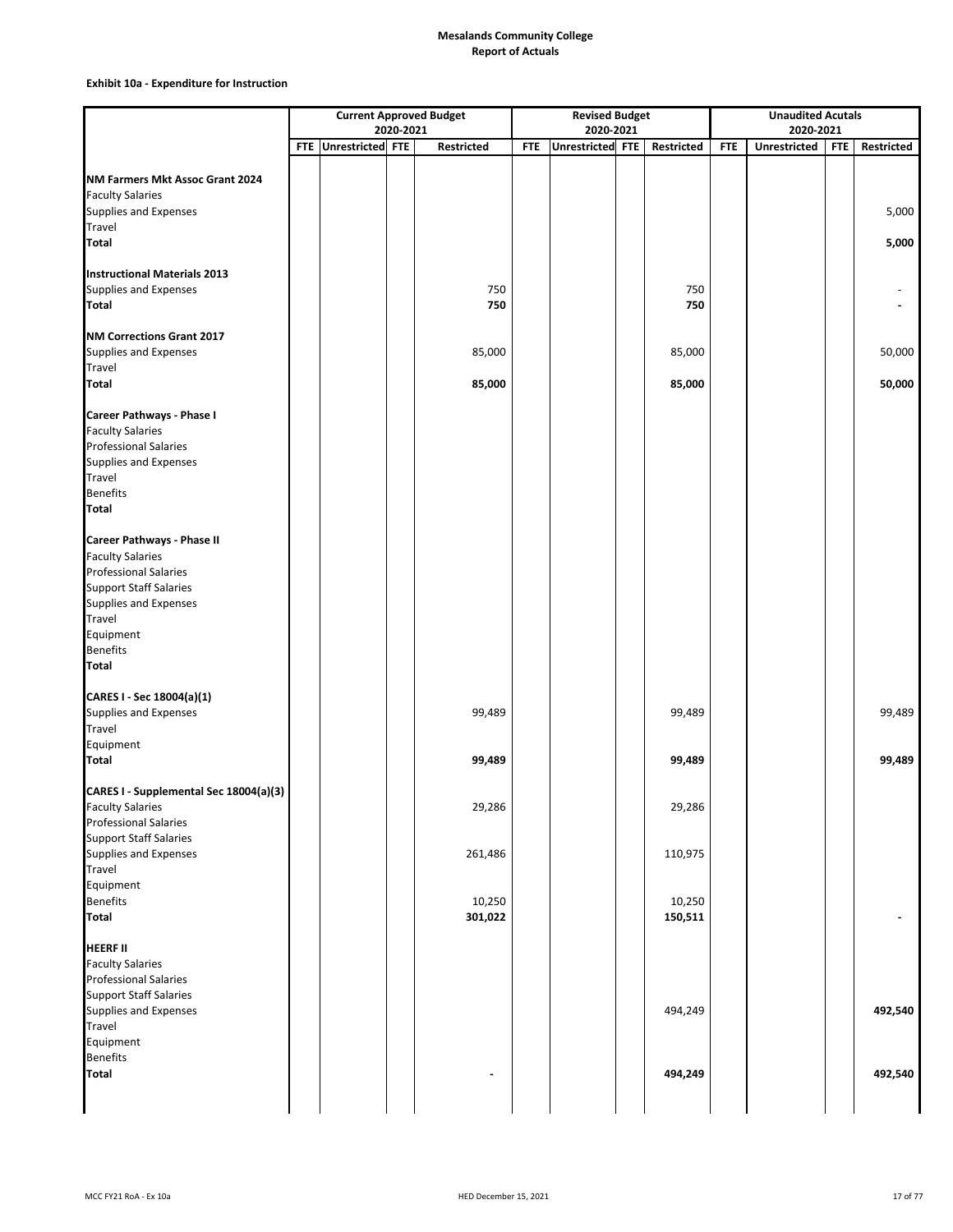|                               | <b>Current Approved Budget</b><br>2020-2021<br>FTE Unrestricted FTE |           |                                |                   |            | <b>Revised Budget</b><br>2020-2021 |     |                   | <b>Unaudited Acutals</b><br>2020-2021 |                          |     |                   |  |
|-------------------------------|---------------------------------------------------------------------|-----------|--------------------------------|-------------------|------------|------------------------------------|-----|-------------------|---------------------------------------|--------------------------|-----|-------------------|--|
|                               |                                                                     |           |                                | <b>Restricted</b> | FTE.       | Unrestricted FTE                   |     | Restricted        | FTE.                                  | <b>Unrestricted</b>      | FTE | Restricted        |  |
|                               |                                                                     |           | <b>Current Approved Budget</b> |                   |            | <b>Revised Budget</b>              |     |                   |                                       | <b>Unaudited Acutals</b> |     |                   |  |
|                               | 2020-2021<br>Unrestricted FTE                                       |           |                                |                   |            | 2020-2021                          |     |                   |                                       | 2020-2021                |     |                   |  |
| Details                       | <b>FTE</b>                                                          |           |                                | <b>Restricted</b> | <b>FTE</b> | Unrestricted FTE                   |     | <b>Restricted</b> | <b>FTE</b>                            | <b>Unrestricted</b>      | FTE | <b>Restricted</b> |  |
|                               |                                                                     |           |                                |                   |            |                                    |     |                   |                                       |                          |     |                   |  |
| <b>Faculty Salaries</b>       | 23.8                                                                | 1,377,813 |                                | 29,286            | 23.8       | 1,342,630                          |     | 29,286            | 23.8                                  | 1,188,607                |     |                   |  |
| <b>Professional Salaries</b>  | 2.0                                                                 | 78,166    | 1.0                            | 47,074            | 2.0        | 21,149                             | 2.0 | 47,074            | 2.0                                   | 66,267                   | 2.0 | 36,164            |  |
| <b>Support Staff Salaries</b> | 1.5                                                                 | 22,825    | 1.0                            | 30,542            | 1.5        | 17,025                             | 1.5 | 30,542            | 1.5                                   | 11,208                   | 1.5 | 31,250            |  |
| <b>Student Salaries</b>       |                                                                     |           |                                |                   |            |                                    |     |                   |                                       |                          |     |                   |  |
| <b>Other Salaries</b>         |                                                                     | 5,200     |                                |                   |            | 5,200                              |     |                   |                                       |                          |     |                   |  |
| Supplies & Expenses           |                                                                     | 212,546   |                                | 469,003           |            | 201,046                            |     | 812,741           |                                       | 136,958                  |     | 664,182           |  |
| <b>Travel</b>                 |                                                                     | 19,250    |                                | 6,499             |            | 9,425                              |     | 6,499             |                                       | 2,357                    |     |                   |  |
| Equipment                     |                                                                     | 500       |                                |                   |            | 500                                |     |                   |                                       |                          |     |                   |  |
| <b>Benefits (Restricted)</b>  |                                                                     |           |                                | 42,793            |            |                                    |     | 42,793            |                                       |                          |     | 35,085            |  |
| <b>Total</b>                  | 27.3                                                                | 1,716,300 | 2.0                            | 625,197           | 27.3       | 1,596,975                          | 2.0 | 968,935           | 27.3                                  | 1,405,397                | 2.0 | 766,681           |  |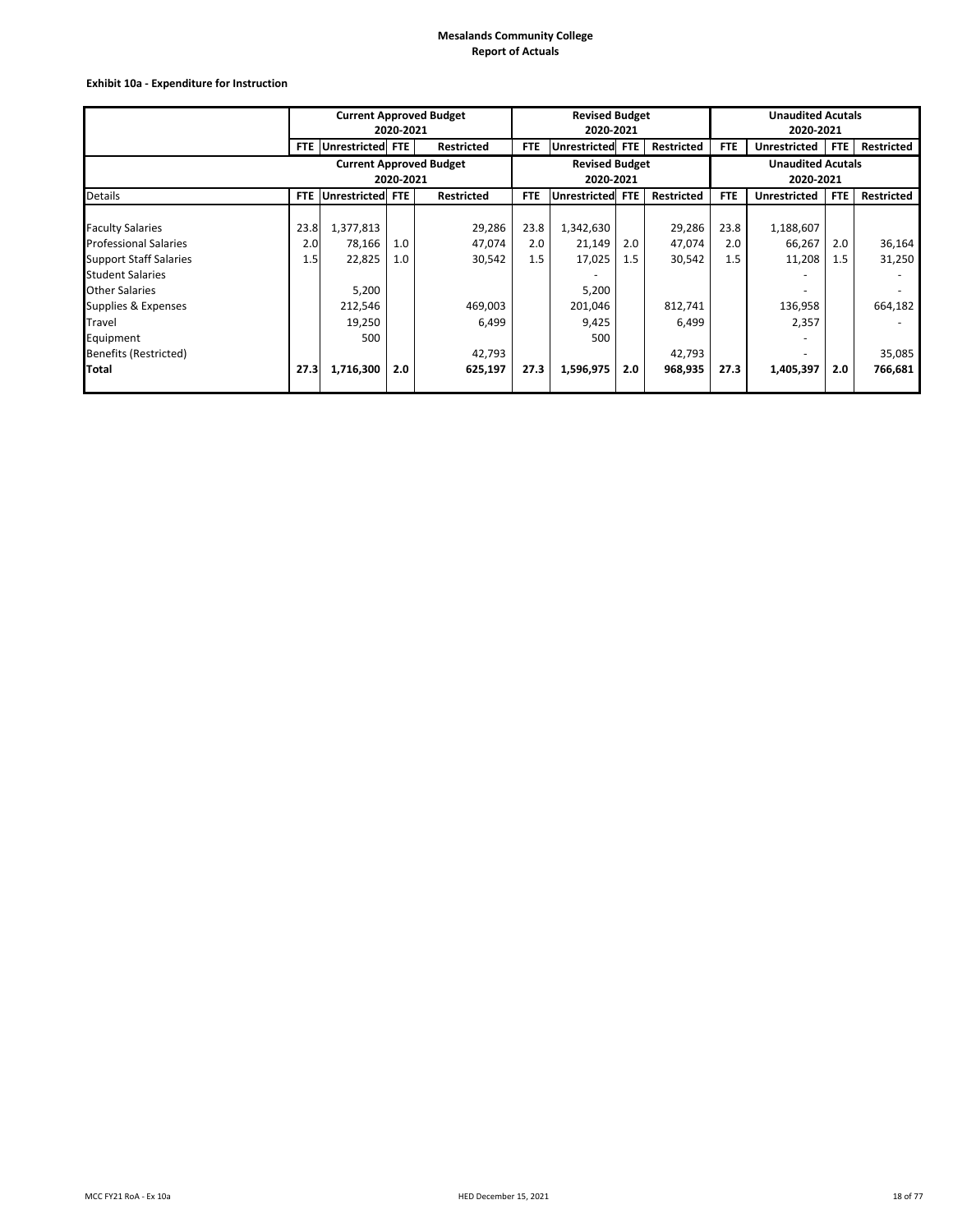### **Exhibit 11 ‐ Expenditure for Academic Support**

|                                                                | Current Approved Budget |            |              | <b>Revised Budget</b> | <b>Unaudited Actuals</b> |            |
|----------------------------------------------------------------|-------------------------|------------|--------------|-----------------------|--------------------------|------------|
|                                                                | 2020-2021               |            |              | 2020-2021             | 2020-2021                |            |
|                                                                | Unrestricted            | Restricted | Unrestricted | Restricted            | Unrestricted             | Restricted |
|                                                                |                         |            |              |                       |                          |            |
| <b>Academic Support</b>                                        |                         |            |              |                       |                          |            |
| VP of Academic Affairs 5110                                    | 142,946                 |            | 147,138      |                       | 135,175                  |            |
| Central Services 5111                                          | 30,781                  |            | 30,781       |                       | 28,902                   |            |
| <b>Educational Services 5112</b>                               | 14,420                  |            | 14,420       |                       | Δ                        |            |
| Library 5115                                                   | 57,850                  |            | 57,850       |                       | 14,146                   |            |
| <b>Academic Publications 5135</b>                              | 7,500                   |            | 7,500        |                       |                          |            |
| Assessment Committee 5140                                      | 500                     |            | 500          |                       | 233                      |            |
| North Central 5145                                             | 12,000                  |            | 15,000       |                       | 5,448                    |            |
| Dinosaur Museum 5160                                           | 24,271                  |            | 24,271       |                       | 63,727                   |            |
| Community Outreach 5165                                        | 15,747                  |            | 15,747       |                       | 19                       |            |
| Director of Academic Affairs 5180                              | 105,943                 |            | 106,143      |                       | 117,726                  |            |
| <b>US Forest Service Grant</b>                                 |                         |            |              |                       |                          | 2,644      |
| Unassigned                                                     |                         |            |              |                       |                          |            |
| <b>Total</b>                                                   | 411,958                 |            | 419,350      |                       | 365,380                  | 2,644      |
| Items Not Included in 11a's                                    |                         |            |              |                       |                          |            |
| Group Insurance 6205                                           | 52,623                  |            | 52,623       |                       | 29,344                   |            |
| Educational Retirement 6225/6230                               | 51,974                  |            | 51,974       |                       | 48,272                   |            |
| Retiree Health 6235                                            | 7,321                   |            | 7,321        |                       | 6,387                    |            |
| Social Security 6240                                           | 22,694                  |            | 22,694       |                       | 20,373                   |            |
| <b>Medicare Taxes 6245</b>                                     | 5,308                   |            | 5,308        |                       | 4,788                    |            |
| Unemployment Compensation 6260                                 | 3,747                   |            | 3,747        |                       |                          |            |
| <b>Worker's Compensation</b>                                   | 141                     |            | 141          |                       |                          |            |
| <b>Employee Tuition Reimbursement</b>                          |                         |            |              |                       | 2,149                    |            |
| Internal Services Transfer                                     | 61,800                  |            | 61,800       |                       | 56,432                   |            |
| Total Items Not Included in 11a's                              | 205,428                 |            | 205,608      |                       | 167,745                  |            |
| <b>Grand Total</b><br><b>Expenditures for Academic Support</b> | 617,386                 |            | 624,958      |                       | 533,125                  | 2,644      |
|                                                                |                         |            |              |                       |                          |            |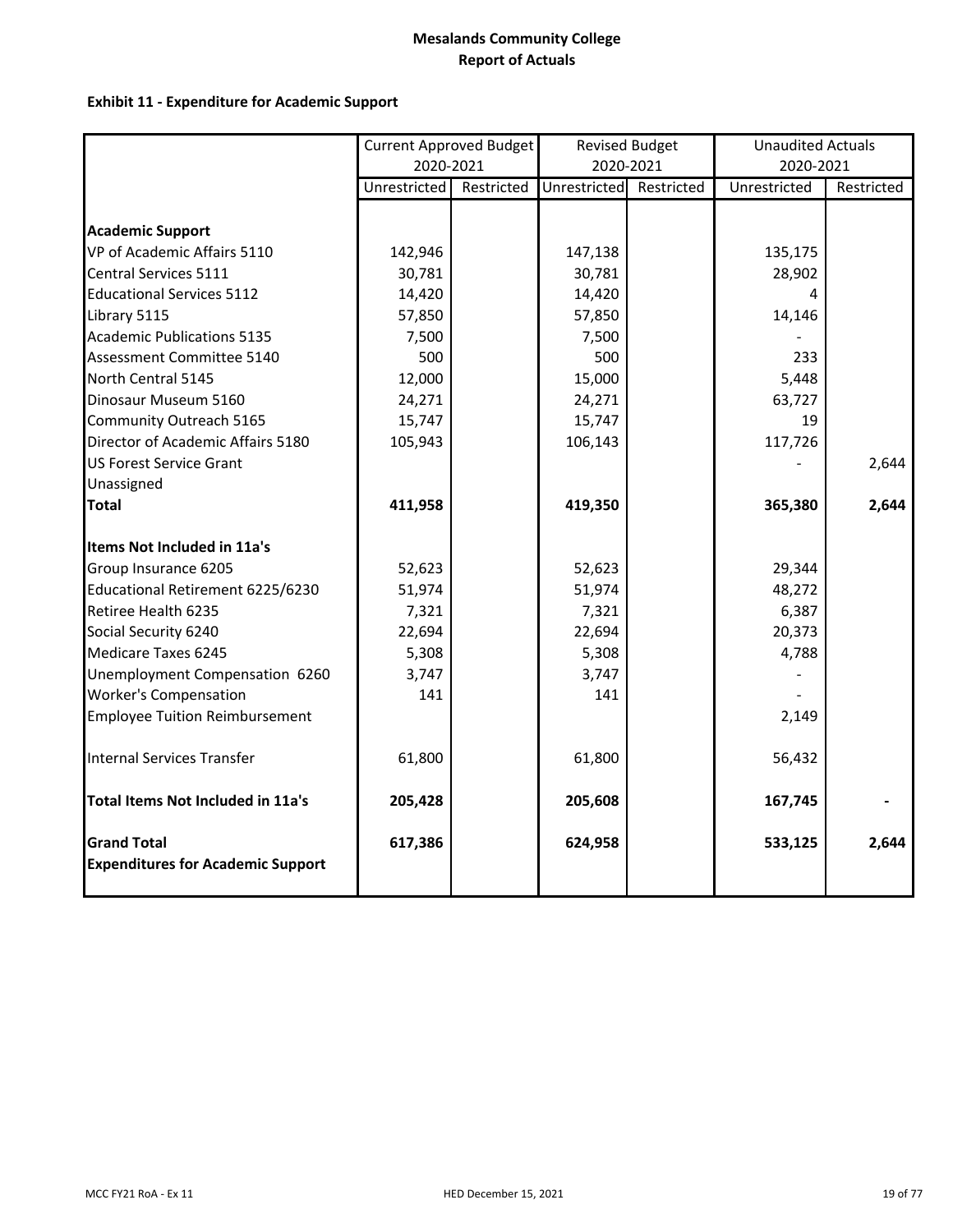### **Exhibit 11a's ‐ Expenditure for Academic Support**

|                                                    |       | <b>Current Approved Budget</b>  |  |            | <b>Revised Budget</b>           |  |         | <b>Unaudited Acutals</b>    |  |
|----------------------------------------------------|-------|---------------------------------|--|------------|---------------------------------|--|---------|-----------------------------|--|
|                                                    |       | 2020-2021                       |  |            | 2020-2021                       |  |         | 2020-2021                   |  |
|                                                    |       | FTE Unrestricted FTE Restricted |  | <b>FTE</b> | Unrestricted FTE Restricted FTE |  |         | Unrestricted FTE Restricted |  |
|                                                    |       |                                 |  |            |                                 |  |         |                             |  |
| <b>Academic Support</b>                            |       |                                 |  |            |                                 |  |         |                             |  |
| VP of Academic Affairs 5110                        |       |                                 |  |            |                                 |  |         |                             |  |
| <b>Professional Salaries</b>                       | $1.0$ | 97,025                          |  | 1.0        | 97,025                          |  | 1.0     | 89,455                      |  |
| <b>Support Staff Salaries</b>                      | $1.0$ | 34,113                          |  | 1.0        | 34,113                          |  | $1.0\,$ | 31,387                      |  |
| <b>Other Salaries</b>                              |       |                                 |  |            |                                 |  |         |                             |  |
| <b>Supplies and Expenses</b>                       |       | 5,808                           |  |            | 6,000                           |  |         | 4,659                       |  |
| Travel                                             |       | 6,000                           |  |            | 10,000                          |  |         | 9,675                       |  |
| Total                                              | 2.0   | 142,946                         |  | 2.0        | 147,138                         |  | 2.0     | 135,175                     |  |
|                                                    |       |                                 |  |            |                                 |  |         |                             |  |
| <b>Central Services 5111</b>                       |       |                                 |  |            |                                 |  |         |                             |  |
| <b>Professional Salaries</b>                       | $1.0$ | 29,541                          |  | 1.0        | 29,541                          |  | 1.0     | 27,181                      |  |
| <b>Support Staff Salaries</b>                      |       |                                 |  |            |                                 |  |         |                             |  |
| <b>Supplies and Expenses</b>                       |       | 1,140                           |  |            | 1,140                           |  |         | 1,721                       |  |
| Travel                                             |       | 100                             |  |            | 100                             |  |         |                             |  |
| Equipment                                          |       |                                 |  |            |                                 |  |         |                             |  |
| Total                                              | 1.0   | 30,781                          |  | 1.0        | 30,781                          |  | $1.0\,$ | 28,902                      |  |
| <b>Educational Services 5112</b>                   |       |                                 |  |            |                                 |  |         |                             |  |
| <b>Professional Salaries</b>                       | 0.2   | 14,420                          |  | 0.2        | 14,420                          |  | 0.2     |                             |  |
| <b>Support Staff Salaries</b>                      |       |                                 |  |            |                                 |  |         |                             |  |
| <b>Supplies and Expenses</b>                       |       |                                 |  |            |                                 |  |         | 4                           |  |
| Travel                                             |       |                                 |  |            |                                 |  |         |                             |  |
| <b>Total</b>                                       | 0.2   | 14,420                          |  | 0.2        | 14,420                          |  | 0.2     | 4                           |  |
|                                                    |       |                                 |  |            |                                 |  |         |                             |  |
| Library 5115                                       |       |                                 |  |            |                                 |  |         |                             |  |
| <b>Professional Salaries</b>                       | $1.0$ | 49,100                          |  | 1.0        | 49,100                          |  | $1.0\,$ | 6,200                       |  |
| <b>Support Staff Salaries</b>                      |       |                                 |  |            |                                 |  |         |                             |  |
| <b>Supplies and Expenses</b>                       |       | 3,500                           |  |            | 3,500                           |  |         | 7,946                       |  |
| Travel                                             |       | 250                             |  |            | 250                             |  |         |                             |  |
| Collection                                         |       | 5,000                           |  |            | 5,000                           |  |         |                             |  |
| Total                                              | 1.0   | 57,850                          |  | 1.0        | 57,850                          |  | 1.0     | 14,146                      |  |
|                                                    |       |                                 |  |            |                                 |  |         |                             |  |
| <b>Academic Publications 5135</b>                  |       |                                 |  |            |                                 |  |         |                             |  |
| <b>Professional Salaries</b>                       |       |                                 |  |            |                                 |  |         |                             |  |
| <b>Support Staff Salaries</b>                      |       |                                 |  |            |                                 |  |         |                             |  |
| <b>Supplies and Expenses</b>                       |       | 7,500                           |  |            | 7,500                           |  |         |                             |  |
| Total                                              |       | 7,500                           |  |            | 7,500                           |  |         |                             |  |
|                                                    |       |                                 |  |            |                                 |  |         |                             |  |
| <b>Assessment Committee 5140</b>                   |       |                                 |  |            |                                 |  |         |                             |  |
| <b>Professional Salaries</b>                       |       |                                 |  |            |                                 |  |         |                             |  |
| <b>Support Staff Salaries</b>                      |       |                                 |  |            |                                 |  |         |                             |  |
| Supplies and Expenses                              |       | 500                             |  |            | 500                             |  |         | 233                         |  |
| Travel                                             |       |                                 |  |            |                                 |  |         |                             |  |
| <b>Total</b>                                       |       | 500                             |  |            | 500                             |  |         | 233                         |  |
|                                                    |       |                                 |  |            |                                 |  |         |                             |  |
| North Central 5145<br><b>Professional Salaries</b> |       |                                 |  |            |                                 |  |         |                             |  |
| <b>Support Staff Salaries</b>                      |       |                                 |  |            |                                 |  |         |                             |  |
| <b>Supplies and Expenses</b>                       |       | 3,000                           |  |            | 3,000                           |  |         | 5,099                       |  |
| <b>Travel</b>                                      |       | 9,000                           |  |            | 12,000                          |  |         | 349                         |  |
| <b>Total</b>                                       |       | 12,000                          |  |            | 15,000                          |  |         | 5,448                       |  |
|                                                    |       |                                 |  |            |                                 |  |         |                             |  |
| Dinosaur Museum 5160                               |       |                                 |  |            |                                 |  |         |                             |  |
| <b>Professional Salaries</b>                       |       | 21,771                          |  |            | 21,771                          |  |         | 62,954                      |  |
| <b>Support Staff Salaries</b>                      |       |                                 |  |            |                                 |  |         |                             |  |
| <b>Supplies and Expenses</b>                       |       | 2,500                           |  |            | 2,500                           |  |         | 773                         |  |
| Travel                                             |       |                                 |  |            |                                 |  |         |                             |  |
| Equipment                                          |       |                                 |  |            |                                 |  |         |                             |  |
| <b>Total</b>                                       |       | 24,271                          |  |            | 24,271                          |  |         | 63,727                      |  |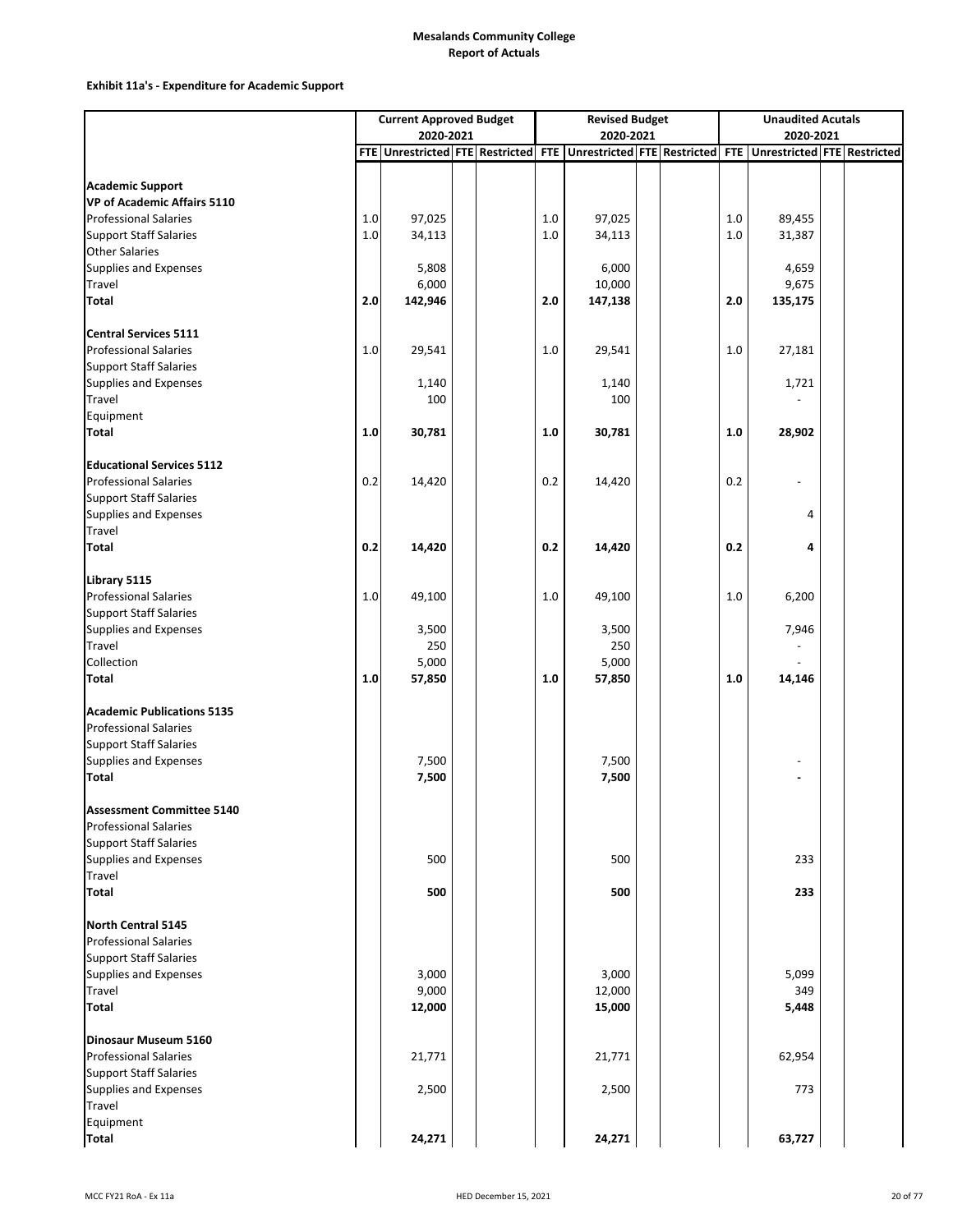### **Exhibit 11a's ‐ Expenditure for Academic Support**

|                                           | <b>Current Approved Budget</b><br>2020-2021 |                                 |  |  | <b>Revised Budget</b><br>2020-2021 |                                 |  |  | <b>Unaudited Acutals</b><br>2020-2021 |                                    |  |       |
|-------------------------------------------|---------------------------------------------|---------------------------------|--|--|------------------------------------|---------------------------------|--|--|---------------------------------------|------------------------------------|--|-------|
|                                           |                                             | FTE Unrestricted FTE Restricted |  |  | <b>FTE</b>                         | Unrestricted FTE Restricted FTE |  |  |                                       | <b>Unrestricted FTE Restricted</b> |  |       |
|                                           |                                             |                                 |  |  |                                    |                                 |  |  |                                       |                                    |  |       |
| <b>Community Outreach 5165</b>            |                                             |                                 |  |  |                                    |                                 |  |  |                                       |                                    |  |       |
| <b>Professional Salaries</b>              |                                             |                                 |  |  |                                    |                                 |  |  |                                       |                                    |  |       |
| <b>Support Staff Salaries</b>             | 0.5                                         | 13,747                          |  |  | 0.5                                | 13,747                          |  |  | 0.5                                   |                                    |  |       |
| Supplies and Expenses                     |                                             | 1,000                           |  |  |                                    | 1,000                           |  |  |                                       |                                    |  |       |
| Travel                                    |                                             | 1,000                           |  |  |                                    | 1,000                           |  |  |                                       | 19                                 |  |       |
| Total                                     | 0.5                                         | 15,747                          |  |  | 0.5                                | 15,747                          |  |  | 0.5                                   | 19                                 |  |       |
| Director of Academic Affairs 5180         |                                             |                                 |  |  |                                    |                                 |  |  |                                       |                                    |  |       |
| <b>Professional Salaries</b>              | 1.0                                         | 61,575                          |  |  | 1.0                                | 61,575                          |  |  | 1.0                                   | 14,658                             |  |       |
| <b>Support Staff Salaries</b>             | 1.0                                         | 39,568                          |  |  | 1.0                                | 39,568                          |  |  | 1.0                                   | 83,396                             |  |       |
| Other Salaries - Leave Payout             |                                             |                                 |  |  |                                    |                                 |  |  |                                       | 16,573                             |  |       |
| Supplies and Expenses                     |                                             | 3,800                           |  |  |                                    | 3,800                           |  |  |                                       | 3,532                              |  |       |
| Travel                                    |                                             | 1,000                           |  |  |                                    | 1,200                           |  |  |                                       | (433)                              |  |       |
| Total                                     | 2.0                                         | 105,943                         |  |  | 2.0                                | 106,143                         |  |  | 2.0                                   | 117,726                            |  |       |
| <b>US Forest Service Grant - Supplies</b> |                                             |                                 |  |  |                                    |                                 |  |  |                                       |                                    |  | 2,644 |
| Unassigned                                |                                             |                                 |  |  |                                    |                                 |  |  |                                       |                                    |  |       |
| Total                                     |                                             |                                 |  |  |                                    |                                 |  |  |                                       |                                    |  | 2,644 |
|                                           |                                             |                                 |  |  |                                    |                                 |  |  |                                       |                                    |  |       |

Grand Total

|                               | <b>Current Approved Budget</b><br>2020-2021 |                                        |  |  | <b>Revised Budget</b><br>2020-2021<br>Unrestricted FTE Restricted |         |  |  | <b>Unaudited Acutals</b><br>2020-2021 |                             |  |       |
|-------------------------------|---------------------------------------------|----------------------------------------|--|--|-------------------------------------------------------------------|---------|--|--|---------------------------------------|-----------------------------|--|-------|
| <b>Details</b>                |                                             | <b>FTE Unrestricted FTE Restricted</b> |  |  | <b>FTE</b>                                                        |         |  |  | FTE I                                 | Unrestricted FTE Restricted |  |       |
| <b>Faculty Salaries</b>       |                                             |                                        |  |  |                                                                   |         |  |  |                                       |                             |  |       |
| <b>Professional Salaries</b>  | 3.2                                         | 243,891                                |  |  | 3.2                                                               | 273,432 |  |  | 3.2                                   | 200,447                     |  |       |
| <b>Support Staff Salaries</b> | 3.5                                         | 116,969<br>3.5                         |  |  |                                                                   | 87,428  |  |  | 3.5                                   | 114,783                     |  |       |
| <b>Student Salaries</b>       |                                             |                                        |  |  |                                                                   |         |  |  |                                       |                             |  |       |
| <b>Other Salaries</b>         |                                             |                                        |  |  |                                                                   |         |  |  |                                       | 16,573                      |  |       |
| Supplies & Expenses           |                                             | 38,940                                 |  |  |                                                                   | 28,940  |  |  |                                       | 23,967                      |  | 2,644 |
| Travel                        |                                             | 26,850                                 |  |  |                                                                   | 24,550  |  |  |                                       | 9,609                       |  |       |
| Equipment                     |                                             |                                        |  |  |                                                                   |         |  |  |                                       |                             |  |       |
| Collection (Library)          |                                             | 5,000                                  |  |  |                                                                   | 5,000   |  |  |                                       |                             |  |       |
| Total                         | 6.7                                         | 431,650                                |  |  | 6.7                                                               | 419,350 |  |  | 6.7                                   | 365,380                     |  | 2,644 |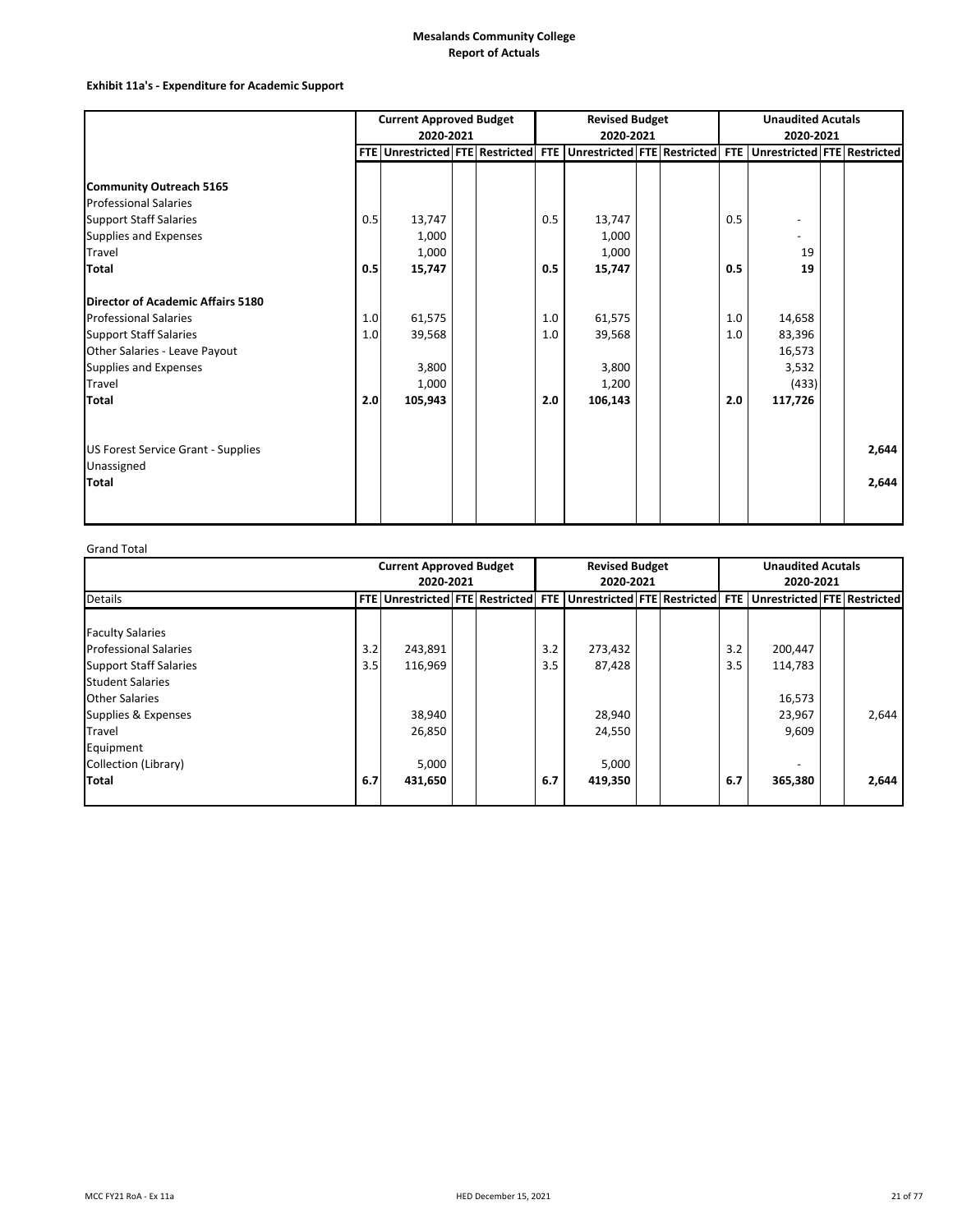### **Exhibit 12 ‐ Expenditure for Student Affairs**

|                                          | <b>Current Approved Budget</b> |            |              | <b>Revised Budget</b> | Unaudited Actuals |            |
|------------------------------------------|--------------------------------|------------|--------------|-----------------------|-------------------|------------|
|                                          | 2020-2021                      |            | 2020-2021    |                       | 2020-2021         |            |
|                                          | Unrestricted                   | Restricted | Unrestricted | Restricted            | Unrestricted      | Restricted |
|                                          |                                |            |              |                       |                   |            |
| <b>Student Affairs</b>                   |                                |            |              |                       |                   |            |
| VP of Student Affairs 5210               | 144,921                        |            | 139,921      |                       | 123,861           |            |
| <b>Student Activities 5220</b>           | 9,000                          |            | 11,000       |                       | 764               |            |
| Student IDs 5221                         | 3,000                          |            | 3,000        |                       |                   |            |
| Outdoor Student Activities 5223          | 14,500                         |            | 18,000       |                       |                   |            |
| <b>Enrollment Management 5230</b>        | 118,194                        |            | 118,194      |                       | 40,415            |            |
| Recruitment 5240                         | 52,573                         |            | 54,573       |                       | 44,732            |            |
| Financial Aid 5245                       | 88,701                         |            | 90,701       |                       | 69,231            |            |
| Career Services 5260                     | 45,102                         |            | 45,102       |                       | 40,350            |            |
| <b>Student Events 5262</b>               | 2,000                          |            | 5,000        |                       |                   |            |
| Testing 5265                             | 3,000                          |            | 3,000        |                       | 488               |            |
| <b>ECMC Emergency Funds</b>              |                                | 6,499      |              | 6,499                 |                   |            |
| Auto Allocated to Student Affairs        |                                |            |              |                       | 12,325            |            |
| <b>Total</b>                             | 480,991                        | 6,499      | 488,491      | 6,499                 | 332,165           |            |
| Items Not Included in 12a's              |                                |            |              |                       |                   |            |
| Group Insurance 6205                     | 16,418                         |            | 36,418       |                       | 25,189            |            |
| Educational Retirement 6225/6230         | 18,752                         |            | 53,752       |                       | 41,034            |            |
| Retiree Health 6235                      | 2,416                          |            | 7,416        |                       | 5,694             |            |
| Social Security 6240                     | 4,683                          |            | 24,683       |                       | 18,012            |            |
| Medicare Taxes 6245                      | 508                            |            | 5,508        |                       | 4,212             |            |
| Unemployment Compensation 6260           | 93                             |            | 4,686        |                       |                   |            |
| <b>Worker's Compensation</b>             | 187                            |            | 187          |                       |                   |            |
| Employee Tuition Reimbursements 6270     |                                |            |              |                       | 1,755             |            |
|                                          |                                |            |              |                       |                   |            |
| <b>Internal Services Transfer</b>        | 61,800                         |            | 61,800       |                       | 59,285            |            |
| <b>Total Items Not Included in 12a's</b> | 104,857                        |            | 194,450      |                       | 155,181           |            |
| <b>Grand Total</b>                       | 585,848                        | 6,499      | 682,941      | 6,499                 | 487,346           |            |
| <b>Expenditures for Student Support</b>  |                                |            |              |                       |                   |            |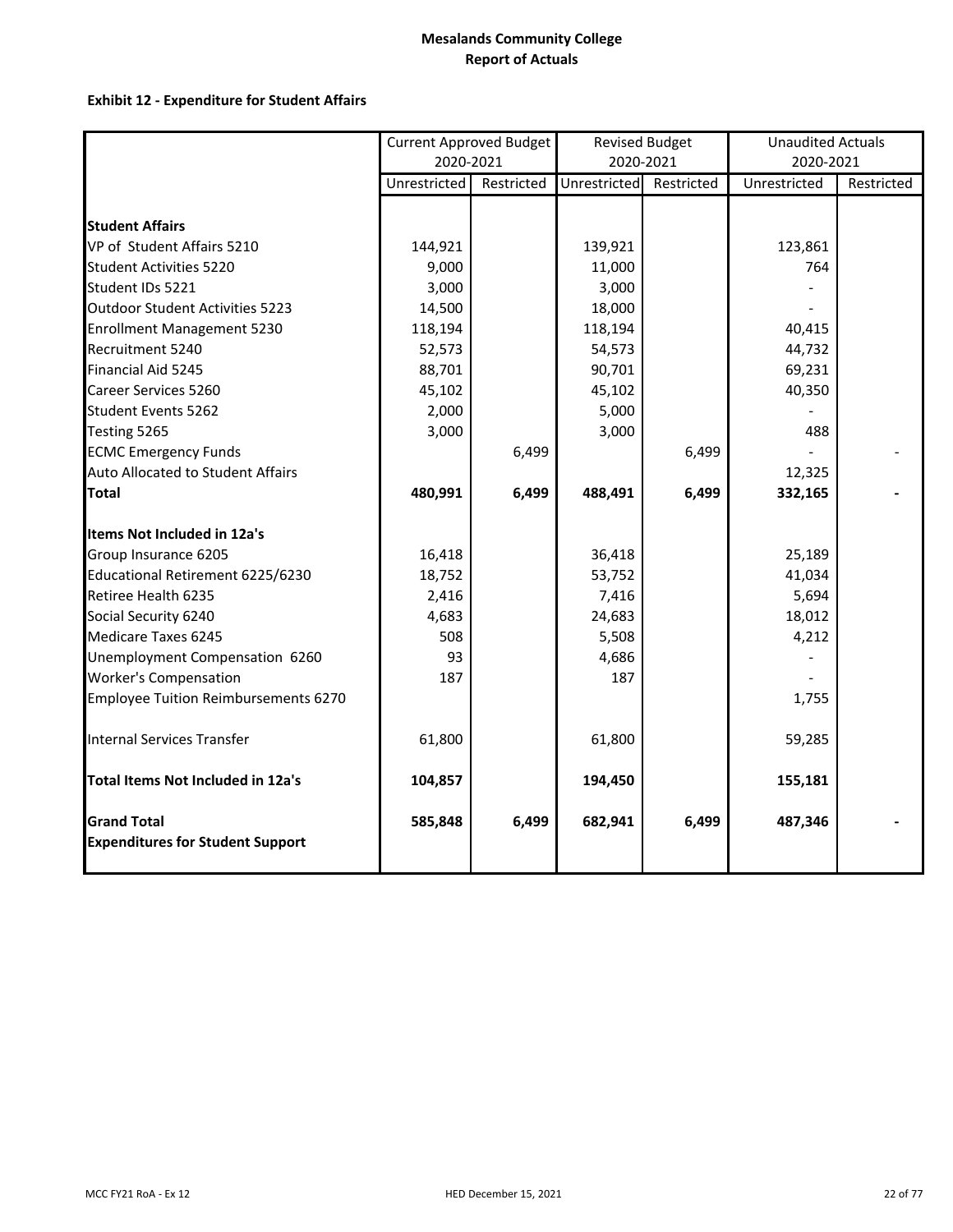### **Exhibit 12a's ‐ Expenditure for Student Affairs**

|                                                           |            | <b>Current Approved Budget</b> |            |         | <b>Revised Budget</b> |            |            | <b>Unaudited Acutals</b> |            |
|-----------------------------------------------------------|------------|--------------------------------|------------|---------|-----------------------|------------|------------|--------------------------|------------|
|                                                           |            | 2020-2021                      |            |         | 2020-2021             |            |            | 2020-2021                |            |
|                                                           | <b>FTE</b> | Unrestricted FTE               | Restricted |         | FTE Unrestricted FTE  | Restricted | <b>FTE</b> | Unrestricted FTE         | Restricted |
|                                                           |            |                                |            |         |                       |            |            |                          |            |
| <b>Student Affairs</b><br>VP of Student Affairs 5210      |            |                                |            |         |                       |            |            |                          |            |
| <b>Professional Salaries</b>                              | 1.0        | 97,025                         |            | 1.0     | 97,025                |            | 1.0        | 89,303                   |            |
| <b>Support Staff Salaries</b>                             | $1.0\,$    | 31,396                         |            | $1.0$   | 31,396                |            | 1.0        | 28,887                   |            |
| <b>Supplies and Expenses</b>                              |            | 15,000                         |            |         | 10,000                |            |            | 5,670                    |            |
| Travel                                                    |            | 1,500                          |            |         | 1,500                 |            |            |                          |            |
| <b>Total</b>                                              | 2.0        | 144,921                        |            | $2.0$   | 139,921               |            | $2.0$      | 123,861                  |            |
|                                                           |            |                                |            |         |                       |            |            |                          |            |
| <b>Student Activities 5220</b>                            |            |                                |            |         |                       |            |            |                          |            |
| <b>Student Salaries</b>                                   |            |                                |            |         |                       |            |            |                          |            |
| <b>Other Salaries</b>                                     |            |                                |            |         |                       |            |            |                          |            |
| Supplies and Expenses                                     |            | 8,000                          |            |         | 10,000                |            |            | 764                      |            |
| Travel                                                    |            | 1,000                          |            |         | 1,000                 |            |            |                          |            |
| Equipment                                                 |            |                                |            |         |                       |            |            |                          |            |
| <b>Total</b>                                              |            | 9,000                          |            |         | 11,000                |            |            | 764                      |            |
|                                                           |            |                                |            |         |                       |            |            |                          |            |
| Student IDs 5221                                          |            |                                |            |         |                       |            |            |                          |            |
| Supplies and Expenses<br><b>Travel</b>                    |            | 3,000                          |            |         | 3,000                 |            |            |                          |            |
| <b>Total</b>                                              |            | 3,000                          |            |         | 3,000                 |            |            |                          |            |
|                                                           |            |                                |            |         |                       |            |            |                          |            |
| <b>Outdoor Student Activities 5223</b>                    |            |                                |            |         |                       |            |            |                          |            |
| Supplies and Expenses                                     |            | 7,000                          |            |         | 10,000                |            |            |                          |            |
| Travel                                                    |            | 2,500                          |            |         | 3,000                 |            |            |                          |            |
| Equipment                                                 |            | 5,000                          |            |         | 5,000                 |            |            |                          |            |
| <b>Total</b>                                              |            | 14,500                         |            |         | 18,000                |            |            |                          |            |
|                                                           |            |                                |            |         |                       |            |            |                          |            |
| <b>Enrollment Management 5230</b>                         |            |                                |            |         |                       |            |            |                          |            |
| <b>Professional Salaries</b>                              |            |                                |            |         |                       |            |            |                          |            |
| <b>Support Staff Salaries</b>                             | 3.5        | 112,694                        |            | 3.5     | 112,694               |            | 3.5        | 38,536                   |            |
| <b>Other Salaries</b>                                     |            |                                |            |         |                       |            |            |                          |            |
| Supplies and Expenses                                     |            | 5,000                          |            |         | 5,000                 |            |            | 1,879                    |            |
| <b>Travel</b><br><b>Total</b>                             | 3.5        | 500<br>118,194                 |            | 3.5     | 500                   |            | 3.5        | 40,415                   |            |
|                                                           |            |                                |            |         | 118,194               |            |            |                          |            |
| <b>Recruitment 5240</b>                                   |            |                                |            |         |                       |            |            |                          |            |
| <b>Professional Salaries</b>                              | 1.0        | 45,073                         |            | $1.0\,$ | 45,073                |            | $1.0\,$    | 40,919                   |            |
| <b>Other Salaries</b>                                     |            |                                |            |         |                       |            |            |                          |            |
| Supplies and Expenses                                     |            | 4,500                          |            |         | 4,500                 |            |            | 3,813                    |            |
| Travel                                                    |            | 3,000                          |            |         | 5,000                 |            |            |                          |            |
| <b>Total</b>                                              | 1.0        | 52,573                         |            | 1.0     | 54,573                |            | 1.0        | 44,732                   |            |
|                                                           |            |                                |            |         |                       |            |            |                          |            |
| <b>Financial Aid 5245</b><br><b>Professional Salaries</b> | 1.0        | 62,201                         |            | $1.0\,$ |                       |            |            |                          |            |
| <b>Student Salaries</b>                                   |            |                                |            |         | 62,201                |            | $1.0\,$    | 57,303                   |            |
| <b>Federal Work Study Salaries</b>                        |            | 12,000                         |            |         | 12,000                |            |            | 6,410                    |            |
| <b>State Work Study Salaries</b>                          |            | 10,000                         |            |         | 10,000                |            |            | 3,199                    |            |
| <b>Other Salaries</b>                                     |            |                                |            |         |                       |            |            |                          |            |
| Supplies and Expenses                                     |            | 2,500                          |            |         | 4,500                 |            |            | 2,298                    |            |
| Travel                                                    |            | 2,000                          |            |         | 2,000                 |            |            | 20                       |            |
| <b>Total</b>                                              | 1.0        | 88,701                         |            | 1.0     | 90,701                |            | 1.0        | 69,231                   |            |
|                                                           |            |                                |            |         |                       |            |            |                          |            |
| <b>Career Services 5260</b>                               |            |                                |            |         |                       |            |            |                          |            |
| <b>Professional Salaries</b>                              | 1.0        | 43,852                         |            | $1.0$   | 43,852                |            | 1.0        | 40,348                   |            |
| Supplies and Expenses                                     |            | 750                            |            |         | 750                   |            |            |                          |            |
| Travel<br><b>Total</b>                                    |            | 500                            |            |         | 500                   |            |            |                          |            |
|                                                           | 1.0        | 45,102                         |            | $1.0\,$ | 45,102                |            | 1.0        | 40,350                   |            |
|                                                           |            |                                |            |         |                       |            |            |                          |            |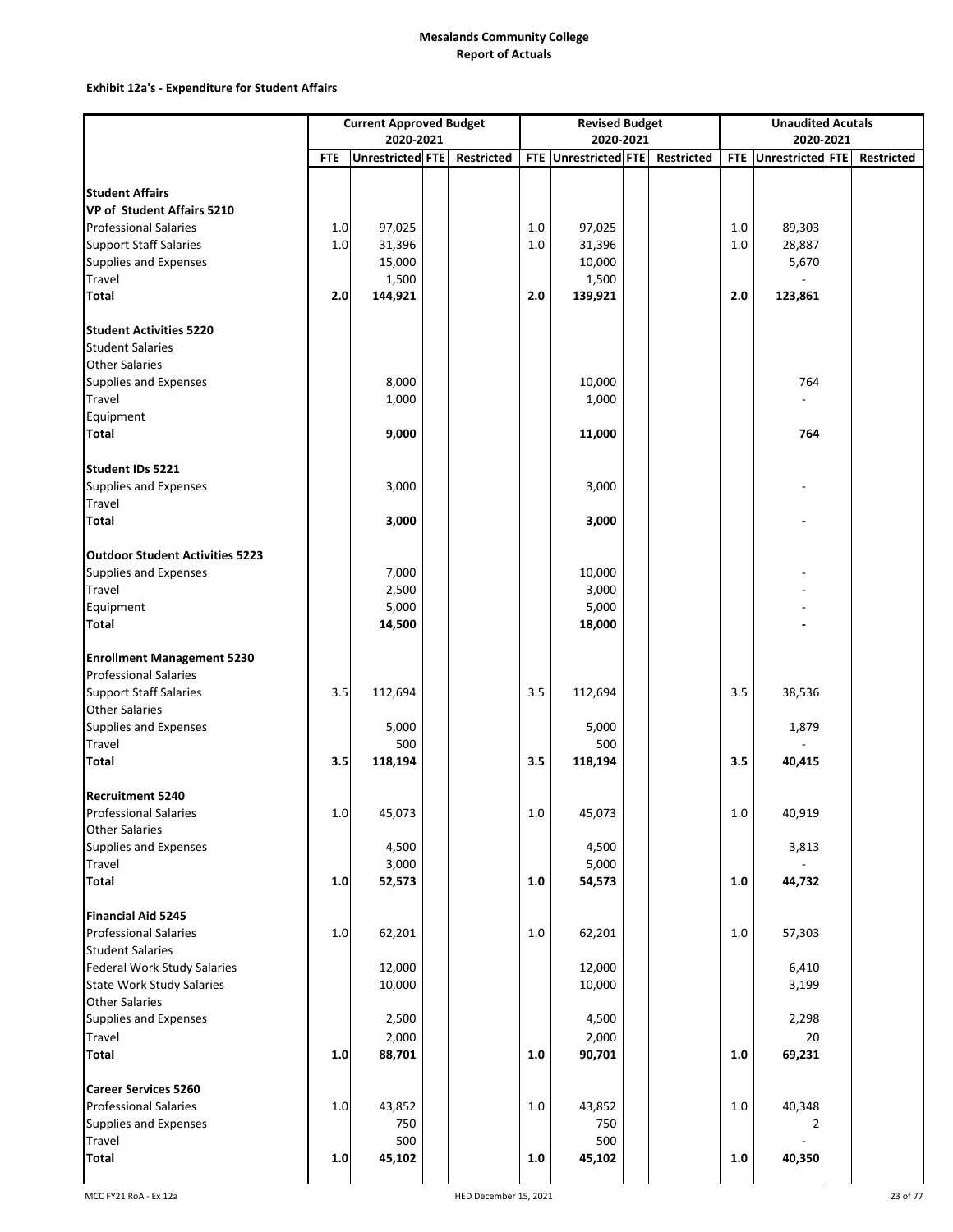### **Exhibit 12a's ‐ Expenditure for Student Affairs**

|                                   | <b>Current Approved Budget</b> |                  |  |                   |  | <b>Revised Budget</b> |  |                   |  | <b>Unaudited Acutals</b> |  |                   |  |
|-----------------------------------|--------------------------------|------------------|--|-------------------|--|-----------------------|--|-------------------|--|--------------------------|--|-------------------|--|
|                                   |                                | 2020-2021        |  |                   |  | 2020-2021             |  |                   |  | 2020-2021                |  |                   |  |
|                                   | <b>FTE</b>                     | Unrestricted FTE |  | <b>Restricted</b> |  | FTE Unrestricted FTE  |  | <b>Restricted</b> |  | FTE Unrestricted FTE     |  | <b>Restricted</b> |  |
| <b>Student Events 5262</b>        |                                |                  |  |                   |  |                       |  |                   |  |                          |  |                   |  |
| Supplies and Expenses             |                                | 2,000            |  |                   |  | 5,000                 |  |                   |  |                          |  |                   |  |
| Travel                            |                                |                  |  |                   |  |                       |  |                   |  |                          |  |                   |  |
| <b>Total</b>                      |                                | 2,000            |  |                   |  | 5,000                 |  |                   |  |                          |  |                   |  |
| Testing 5265                      |                                |                  |  |                   |  |                       |  |                   |  |                          |  |                   |  |
| Supplies and Expenses             |                                | 3,000            |  |                   |  | 3,000                 |  |                   |  | 488                      |  |                   |  |
| Travel                            |                                |                  |  |                   |  |                       |  |                   |  |                          |  |                   |  |
| <b>Total</b>                      |                                | 3,000            |  |                   |  | 3,000                 |  |                   |  | 488                      |  |                   |  |
| <b>ECMC Emergency Funds</b>       |                                |                  |  |                   |  |                       |  |                   |  |                          |  |                   |  |
| Supplies and Expenses             |                                |                  |  | 6,499             |  |                       |  | 6,499             |  |                          |  |                   |  |
| <b>Total</b>                      |                                |                  |  | 6,499             |  |                       |  | 6,499             |  |                          |  |                   |  |
| Allocated Auto to Student Affairs |                                |                  |  |                   |  |                       |  |                   |  |                          |  |                   |  |
| Supplies and Expenses             |                                |                  |  |                   |  |                       |  |                   |  |                          |  |                   |  |
| Travel                            |                                |                  |  |                   |  |                       |  |                   |  | 12,325                   |  |                   |  |
| Total                             |                                |                  |  |                   |  |                       |  |                   |  | 12,325                   |  |                   |  |
|                                   |                                |                  |  |                   |  |                       |  |                   |  |                          |  |                   |  |

#### Grand Total

|                                    | <b>Current Approved Budget</b> |                         |  |                   | <b>Revised Budget</b> |                         |  |                   | <b>Unaudited Acutals</b> |                  |  |                   |
|------------------------------------|--------------------------------|-------------------------|--|-------------------|-----------------------|-------------------------|--|-------------------|--------------------------|------------------|--|-------------------|
|                                    |                                | 2020-2021               |  |                   |                       | 2020-2021               |  |                   |                          | 2020-2021        |  |                   |
| <b>Details</b>                     | <b>FTE</b>                     | <b>Unrestricted FTE</b> |  | <b>Restricted</b> | <b>FTE</b>            | <b>Unrestricted FTE</b> |  | <b>Restricted</b> | <b>FTE</b>               | Unrestricted FTE |  | <b>Restricted</b> |
|                                    |                                |                         |  |                   |                       |                         |  |                   |                          |                  |  |                   |
| <b>Faculty Salaries</b>            |                                |                         |  |                   |                       |                         |  |                   |                          |                  |  |                   |
| <b>Professional Salaries</b>       | 4.0                            | 248,151                 |  |                   | 4.0                   | 248,151                 |  |                   | 4.0                      | 227,873          |  |                   |
| <b>Support Staff Salaries</b>      | 4.5                            | 144,090                 |  |                   | 4.5                   | 144,090                 |  |                   | 4.5                      | 67,423           |  |                   |
| <b>Student Salaries</b>            |                                |                         |  |                   |                       |                         |  |                   |                          |                  |  |                   |
| <b>Federal Work Study Salaries</b> |                                | 12,000                  |  |                   |                       | 12,000                  |  |                   |                          | 6,410            |  |                   |
| <b>State Work Study Salaries</b>   |                                | 10,000                  |  |                   |                       | 10,000                  |  |                   |                          | 3,199            |  |                   |
| <b>Other Salaries</b>              |                                |                         |  |                   |                       |                         |  |                   |                          |                  |  |                   |
| Supplies & Expenses                |                                | 66,750                  |  | 6,499             |                       | 55,750                  |  | 6,499             |                          | 14,914           |  |                   |
| Travel                             |                                | 20,000                  |  |                   |                       | 13,500                  |  |                   |                          | 24,670           |  |                   |
| Equipment                          |                                | 15,000                  |  |                   |                       | 5,000                   |  |                   | 8.5                      |                  |  |                   |
| <b>Total</b>                       | 8.5                            | 515,991                 |  |                   | 8.5                   | 488,491                 |  | 6,499             |                          | 344,490          |  |                   |
|                                    |                                |                         |  |                   |                       |                         |  |                   |                          |                  |  |                   |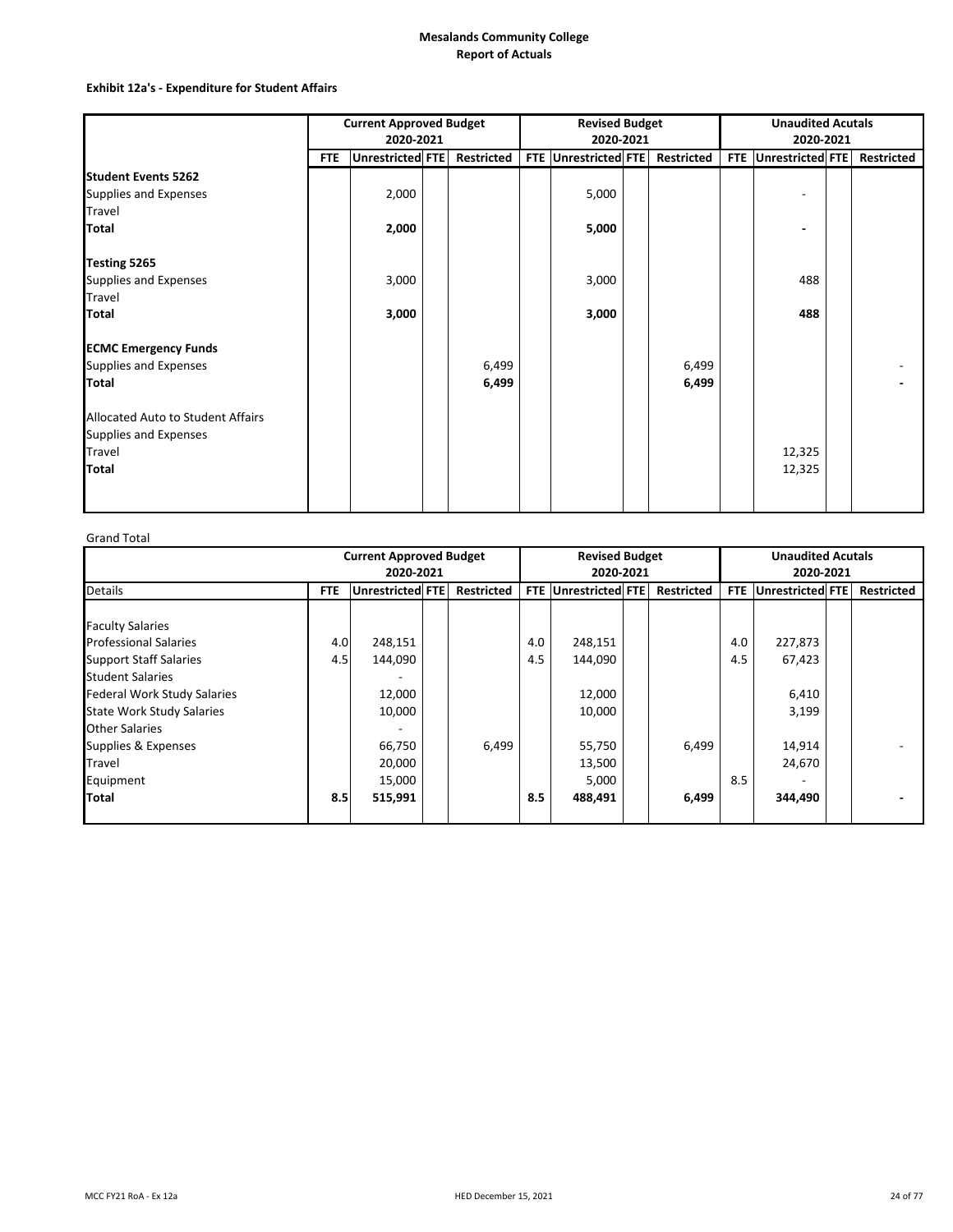## **Exhibit 13 ‐ Expenditure for Institutional Support**

|                                                                     | <b>Current Approved Budget</b> |            |              | <b>Revised Budget</b> | <b>Unaudited Actuals</b> |            |
|---------------------------------------------------------------------|--------------------------------|------------|--------------|-----------------------|--------------------------|------------|
|                                                                     | 2020-2021                      |            | 2020-2021    |                       | 2020-2021                |            |
|                                                                     | Unrestricted                   | Restricted | Unrestricted | Restricted            | Unrestricted             | Restricted |
|                                                                     |                                |            |              |                       |                          |            |
| <b>Institutional Support</b>                                        |                                |            |              |                       |                          |            |
| Executive 5310                                                      | 327,691                        |            | 347,691      |                       | 198,310                  |            |
| Board of Trustees 5320                                              | 74,100                         |            | 74,100       |                       | 74,275                   |            |
| <b>Public Relations 5330</b>                                        | 50,500                         |            | 50,500       |                       | 68,006                   |            |
| Institutional Development 5340                                      | 59,801                         |            | 59,801       |                       | 56,514                   |            |
| <b>Administrative Affairs 5350</b>                                  | 114,440                        |            | 114,440      |                       | 121,865                  |            |
| Human Resources 5360                                                | 48,041                         |            | 54,500       |                       | 57,995                   |            |
| <b>Business Office 5370</b>                                         | 106,923                        |            | 106,923      |                       | 98,302                   |            |
| Facilities Director 5380                                            | 97,307                         |            | 97,307       |                       | 109,536                  |            |
| <b>Grant Writer</b>                                                 |                                |            |              |                       |                          |            |
| Auto Allocated to Institutional Support                             |                                |            |              |                       | 6,779                    |            |
| Unassigned                                                          |                                |            |              |                       |                          |            |
| Unassigned                                                          |                                |            |              |                       |                          |            |
| <b>Total</b>                                                        | 878,803                        |            | 905,262      |                       | 791,582                  |            |
| <b>Items Not Included in 13a's</b>                                  |                                |            |              |                       |                          |            |
| Group Insurance 6205                                                | 63,751                         |            | 82,322       |                       | 36,458                   |            |
| Educational Retirement 6225/6230                                    | 91,755                         |            | 91,755       |                       | 77,715                   |            |
| Retiree Health 6235                                                 | 12,969                         |            | 12,969       |                       | 10,984                   |            |
| Social Security 6240                                                | 36,274                         |            | 36,274       |                       | 29,322                   |            |
| Medicare Taxes 6245                                                 | 9,403                          |            | 9,403        |                       | 7,988                    |            |
| Unemployment Compensation 6260                                      | 5,112                          |            | 5,112        |                       | 346                      |            |
| <b>Worker's Compensation</b>                                        | 204                            |            | 204          |                       | 3,422                    |            |
| Employee Tuition Reimbursements 6270                                |                                |            |              |                       | 1,852                    |            |
| <b>Internal Services Transfer</b>                                   | 61,800                         |            | 61,800       |                       | 56,432                   |            |
| Total Items Not Included in 13a's                                   | 281,268                        |            | 299,839      |                       | 224,518                  |            |
| <b>Grand Total</b><br><b>Expenditures for Institutional Support</b> | 1,160,071                      |            | 1,205,101    |                       | 1,016,100                |            |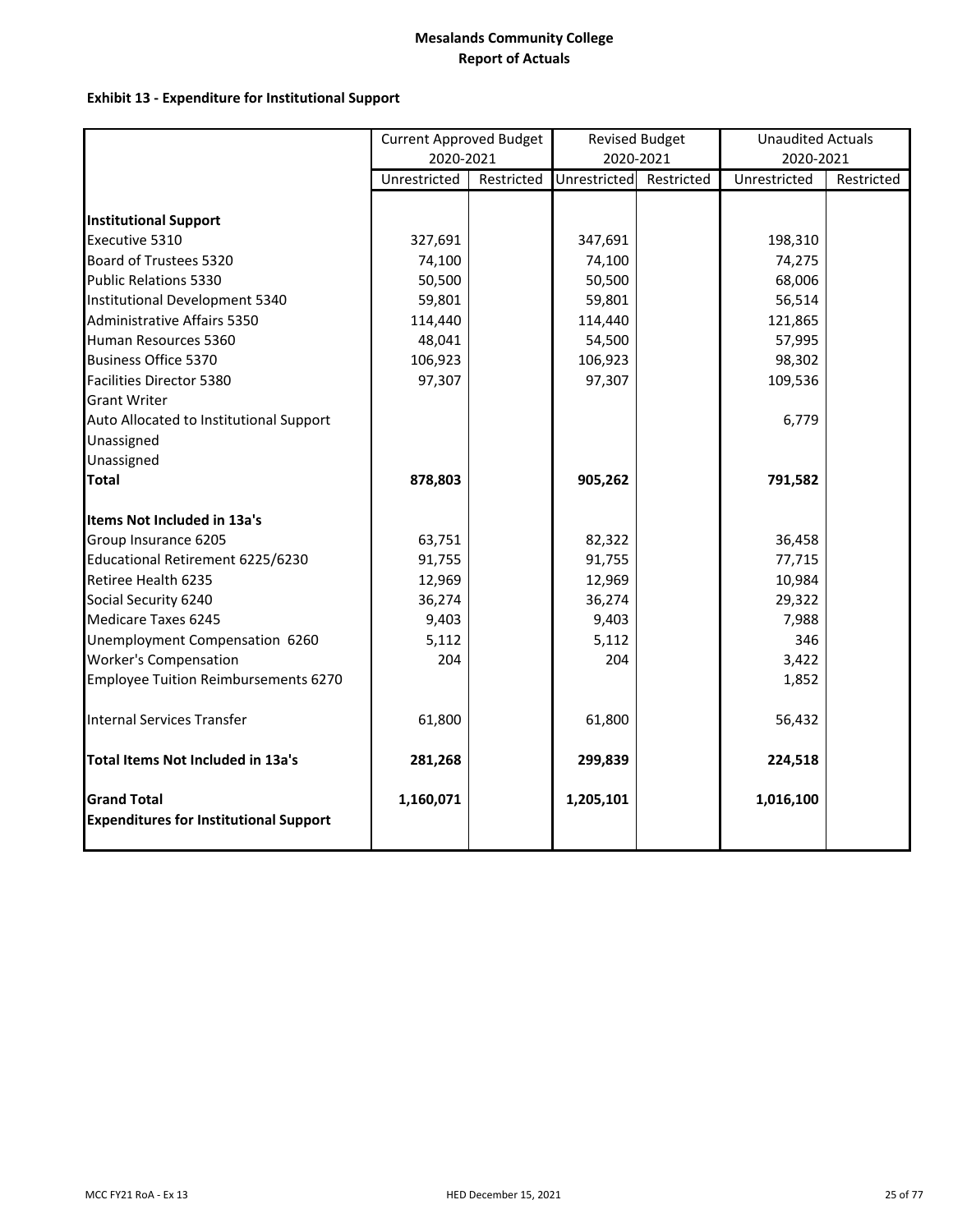### **Exhibit 13a's ‐ Expenditure for Institutional Support**

|                                                       | <b>Current Approved Budget</b><br>2020-2021 |                  |  |            | <b>Revised Budget</b> |                  |  |            |            | <b>Unaudited Acutals</b> |            |            |  |  |
|-------------------------------------------------------|---------------------------------------------|------------------|--|------------|-----------------------|------------------|--|------------|------------|--------------------------|------------|------------|--|--|
|                                                       |                                             |                  |  |            |                       | 2020-2021        |  |            |            | 2020-2021                |            |            |  |  |
|                                                       | <b>FTE</b>                                  | Unrestricted FTE |  | Restricted | <b>FTE</b>            | Unrestricted FTE |  | Restricted | <b>FTE</b> | <b>Unrestricted</b>      | <b>FTE</b> | Restricted |  |  |
|                                                       |                                             |                  |  |            |                       |                  |  |            |            |                          |            |            |  |  |
| <b>Institutional Support</b><br><b>Executive 5310</b> |                                             |                  |  |            |                       |                  |  |            |            |                          |            |            |  |  |
| <b>Professional Salaries</b>                          | 1.0                                         | 170,000          |  |            | 1.0                   | 170,000          |  |            | 1.0        | 74,837                   |            |            |  |  |
| <b>Support Staff Salaries</b>                         | $1.0\,$                                     | 59,691           |  |            | $1.0\,$               | 59,691           |  |            | 1.0        | 45,588                   |            |            |  |  |
| <b>Student Salaries</b>                               |                                             |                  |  |            |                       |                  |  |            |            |                          |            |            |  |  |
| Supplies and Expenses                                 |                                             | 88,000           |  |            |                       | 108,000          |  |            |            | 73,069                   |            |            |  |  |
| Travel                                                |                                             | 10,000           |  |            |                       | 10,000           |  |            |            | 4,816                    |            |            |  |  |
| Total                                                 | 2.0                                         | 327,691          |  |            | 2.0                   | 347,691          |  |            | 2.0        | 198,310                  |            |            |  |  |
| <b>Board of Trustees 5320</b>                         |                                             |                  |  |            |                       |                  |  |            |            |                          |            |            |  |  |
| <b>Professional Salaries</b>                          | 0.5                                         | 4,100            |  |            | 0.5                   | 4,100            |  |            | 0.5        | 11,569                   |            |            |  |  |
| <b>Support Staff Salaries</b>                         |                                             |                  |  |            |                       |                  |  |            |            |                          |            |            |  |  |
| Supplies and Expenses                                 |                                             | 70,000           |  |            |                       | 70,000           |  |            |            | 62,705                   |            |            |  |  |
| Travel                                                |                                             |                  |  |            |                       |                  |  |            |            |                          |            |            |  |  |
| Total                                                 | 0.5                                         | 74,100           |  |            | 0.5                   | 74,100           |  |            | 0.5        | 74,275                   |            |            |  |  |
| <b>Public Relations 5330</b>                          |                                             |                  |  |            |                       |                  |  |            |            |                          |            |            |  |  |
| <b>Professional Salaries</b>                          | 1.0                                         | 10,000           |  |            | $1.0$                 | 10,000           |  |            | 1.0        |                          |            |            |  |  |
| <b>Support Staff Salaries</b>                         |                                             |                  |  |            |                       |                  |  |            |            |                          |            |            |  |  |
| Supplies and Expenses                                 |                                             | 40,000           |  |            |                       | 40,000           |  |            |            | 68,006                   |            |            |  |  |
| Travel                                                |                                             | 500              |  |            |                       | 500              |  |            |            |                          |            |            |  |  |
| <b>Total</b>                                          | 1.0                                         | 50,500           |  |            | 1.0                   | 50,500           |  |            | 1.0        | 68,006                   |            |            |  |  |
| <b>Institutional Development 5340</b>                 |                                             |                  |  |            |                       |                  |  |            |            |                          |            |            |  |  |
| <b>Professional Salaries</b>                          | $1.0\,$                                     | 58,901           |  |            | $1.0$                 | 58,901           |  |            | 1.0        | 54,195                   |            |            |  |  |
| <b>Support Staff Salaries</b>                         |                                             |                  |  |            |                       |                  |  |            |            |                          |            |            |  |  |
| Supplies and Expenses                                 |                                             | 400              |  |            |                       | 400              |  |            |            | 8                        |            |            |  |  |
| Travel                                                |                                             | 500              |  |            |                       | 500              |  |            |            | 2,311                    |            |            |  |  |
| <b>Total</b>                                          | 1.0                                         | 59,801           |  |            | $1.0$                 | 59,801           |  |            | 1.0        | 56,514                   |            |            |  |  |
| <b>Administrative Affairs 5350</b>                    |                                             |                  |  |            |                       |                  |  |            |            |                          |            |            |  |  |
| <b>Professional Salaries</b>                          | 1.0                                         | 90,728           |  |            | 1.0                   | 90,728           |  |            | 1.0        | 66,144                   |            |            |  |  |
| <b>Support Staff Salaries</b>                         | 0.5                                         | 16,012           |  |            | 0.5                   | 16,012           |  |            | 0.5        | 20,885                   |            |            |  |  |
| Other Salaries (Annual Leave Pay)                     |                                             | 2,700            |  |            |                       | 2,700            |  |            |            | 32,772                   |            |            |  |  |
| Supplies and Expenses                                 |                                             | 2,500            |  |            |                       | 2,500            |  |            |            | 1,903                    |            |            |  |  |
| <b>Travel</b>                                         |                                             | 2,500            |  |            |                       | 2,500            |  |            |            | 160                      |            |            |  |  |
| Total                                                 | 1.5                                         | 114,440          |  |            | 1.5                   | 114,440          |  |            | 1.5        | 121,865                  |            |            |  |  |
| <b>Human Resources 5360</b>                           |                                             |                  |  |            |                       |                  |  |            |            |                          |            |            |  |  |
| <b>Professional Salaries</b>                          | 1.0                                         | 43,541           |  |            | 1.0                   | 50,000           |  |            | 1.0        | 51,255                   |            |            |  |  |
| <b>Support Staff Salaries</b>                         |                                             |                  |  |            |                       |                  |  |            |            |                          |            |            |  |  |
| Supplies and Expenses                                 |                                             | 3,000            |  |            |                       | 3,000            |  |            |            | 6,739                    |            |            |  |  |
| Travel                                                |                                             | 1,500            |  |            |                       | 1,500            |  |            |            |                          |            |            |  |  |
| Total                                                 | 1.0                                         | 48,041           |  |            | 1.0                   | 54,500           |  |            | 1.0        | 57,995                   |            |            |  |  |
| <b>Business Office 5370</b>                           |                                             |                  |  |            |                       |                  |  |            |            |                          |            |            |  |  |
| <b>Professional Salaries</b>                          | 1.0                                         | 46,137           |  |            | 1.0                   | 46,137           |  |            | 1.0        | 42,451                   |            |            |  |  |
| <b>Support Staff Salaries</b>                         | 2.0                                         | 52,786           |  |            | $2.0$                 | 52,786           |  |            | 2.0        | 50,443                   |            |            |  |  |
| Supplies and Expenses                                 |                                             | 7,500            |  |            |                       | 7,500            |  |            |            | 5,409                    |            |            |  |  |
| <b>Travel</b>                                         |                                             | 500              |  |            |                       | 500              |  |            |            |                          |            |            |  |  |
| <b>Total</b>                                          | 3.0                                         | 106,923          |  |            | 3.0                   | 106,923          |  |            | 3.0        | 98,302                   |            |            |  |  |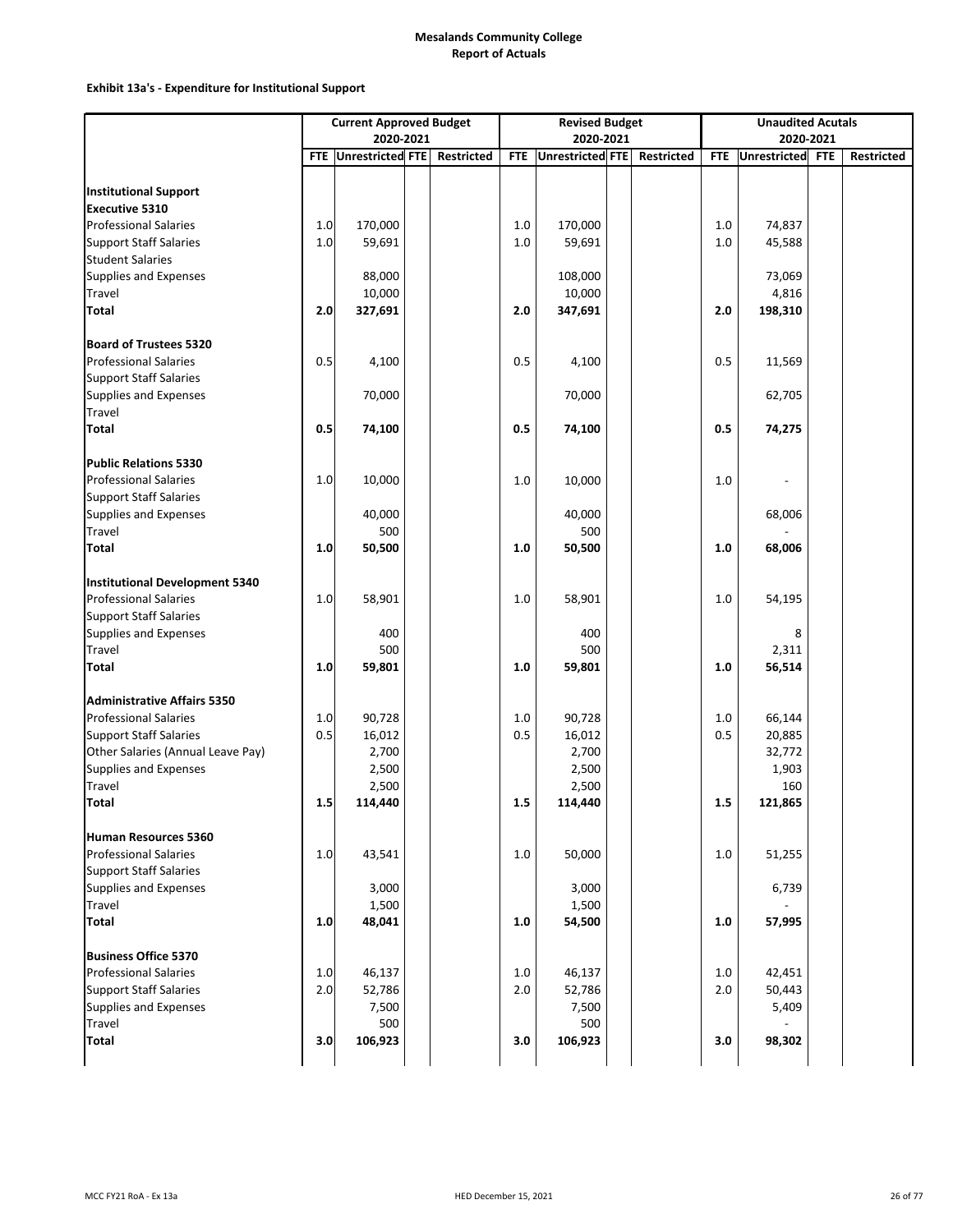### **Exhibit 13a's ‐ Expenditure for Institutional Support**

|                                 | <b>Current Approved Budget</b> |                      |  |            | <b>Revised Budget</b> |                  |  |                   | <b>Unaudited Acutals</b> |                  |           |                   |
|---------------------------------|--------------------------------|----------------------|--|------------|-----------------------|------------------|--|-------------------|--------------------------|------------------|-----------|-------------------|
|                                 |                                | 2020-2021            |  |            |                       | 2020-2021        |  |                   |                          |                  | 2020-2021 |                   |
|                                 |                                | FTE Unrestricted FTE |  | Restricted | <b>FTE</b>            | Unrestricted FTE |  | <b>Restricted</b> | <b>FTE</b>               | Unrestricted FTE |           | <b>Restricted</b> |
| <b>Facilities Director 5380</b> |                                |                      |  |            |                       |                  |  |                   |                          |                  |           |                   |
| <b>Professional Salaries</b>    | 1.0                            | 63,390               |  |            | 1.0                   | 63,390           |  |                   | 1.0                      | 76,939           |           |                   |
| <b>Support Staff Salaries</b>   | 1.0                            | 33,167               |  |            | 1.0                   | 33,167           |  |                   | 1.0                      | 30,514           |           |                   |
| Supplies and Expenses           |                                | 500                  |  |            |                       | 500              |  |                   |                          | 2,084            |           |                   |
| <b>Travel</b>                   |                                | 250                  |  |            |                       | 250              |  |                   |                          |                  |           |                   |
| <b>Total</b>                    | 2.0                            | 97,307               |  |            | 2.0                   | 97,307           |  |                   | 2.0                      | 109,536          |           |                   |
| <b>Grant Writer</b>             |                                |                      |  |            |                       |                  |  |                   |                          |                  |           |                   |
| <b>Professional Salaries</b>    |                                |                      |  |            |                       |                  |  |                   |                          |                  |           |                   |
| <b>Support Staff Salaries</b>   |                                |                      |  |            |                       |                  |  |                   |                          |                  |           |                   |
| Supplies and Expenses           |                                |                      |  |            |                       |                  |  |                   |                          |                  |           |                   |
| Travel                          |                                |                      |  |            |                       |                  |  |                   |                          |                  |           |                   |
| <b>Total</b>                    |                                |                      |  |            |                       |                  |  |                   |                          |                  |           |                   |
| <b>Allocated Auto</b>           |                                |                      |  |            |                       |                  |  |                   |                          | 6,779            |           |                   |
| Unassigned                      |                                |                      |  |            |                       |                  |  |                   |                          |                  |           |                   |
| Unassigned                      |                                |                      |  |            |                       |                  |  |                   |                          |                  |           |                   |
| <b>Total</b>                    |                                |                      |  |            |                       |                  |  |                   |                          |                  |           |                   |
|                                 |                                |                      |  |            |                       |                  |  |                   |                          |                  |           |                   |
|                                 |                                |                      |  |            |                       |                  |  |                   |                          |                  |           |                   |

### Grand Total

|                                                                                          | <b>Current Approved Budget</b><br>2020-2021 |                                       |  |  |            | <b>Revised Budget</b><br>2020-2021 |                   | <b>Unaudited Acutals</b><br>2020-2021 |                             |            |                   |
|------------------------------------------------------------------------------------------|---------------------------------------------|---------------------------------------|--|--|------------|------------------------------------|-------------------|---------------------------------------|-----------------------------|------------|-------------------|
| <b>Details</b>                                                                           | FTE.                                        | <b>Restricted</b><br>Unrestricted FTE |  |  | <b>FTE</b> | Unrestricted FTE                   | <b>Restricted</b> | <b>FTE</b>                            | <b>Unrestricted</b>         | <b>FTE</b> | <b>Restricted</b> |
| <b>Professional Salaries</b><br><b>Support Staff Salaries</b><br><b>Student Salaries</b> | 7.5<br>4.5                                  | 486,797<br>161,656                    |  |  | 7.5<br>4.0 | 493,256<br>161,656                 |                   | 7.5<br>4.0                            | 377,391<br>147,430          |            |                   |
| <b>Other Salaries</b><br>Supplies & Expenses<br><b>Travel</b><br>Equipment               |                                             | 2,700<br>246,900<br>17,750            |  |  |            | 2,700<br>231,900<br>15,750         |                   |                                       | 32,772<br>219,923<br>14,066 |            |                   |
| <b>Total</b>                                                                             | 12.0                                        | 915,803                               |  |  | 12.0       | 905,262                            |                   | 12.0                                  | 791,582                     |            |                   |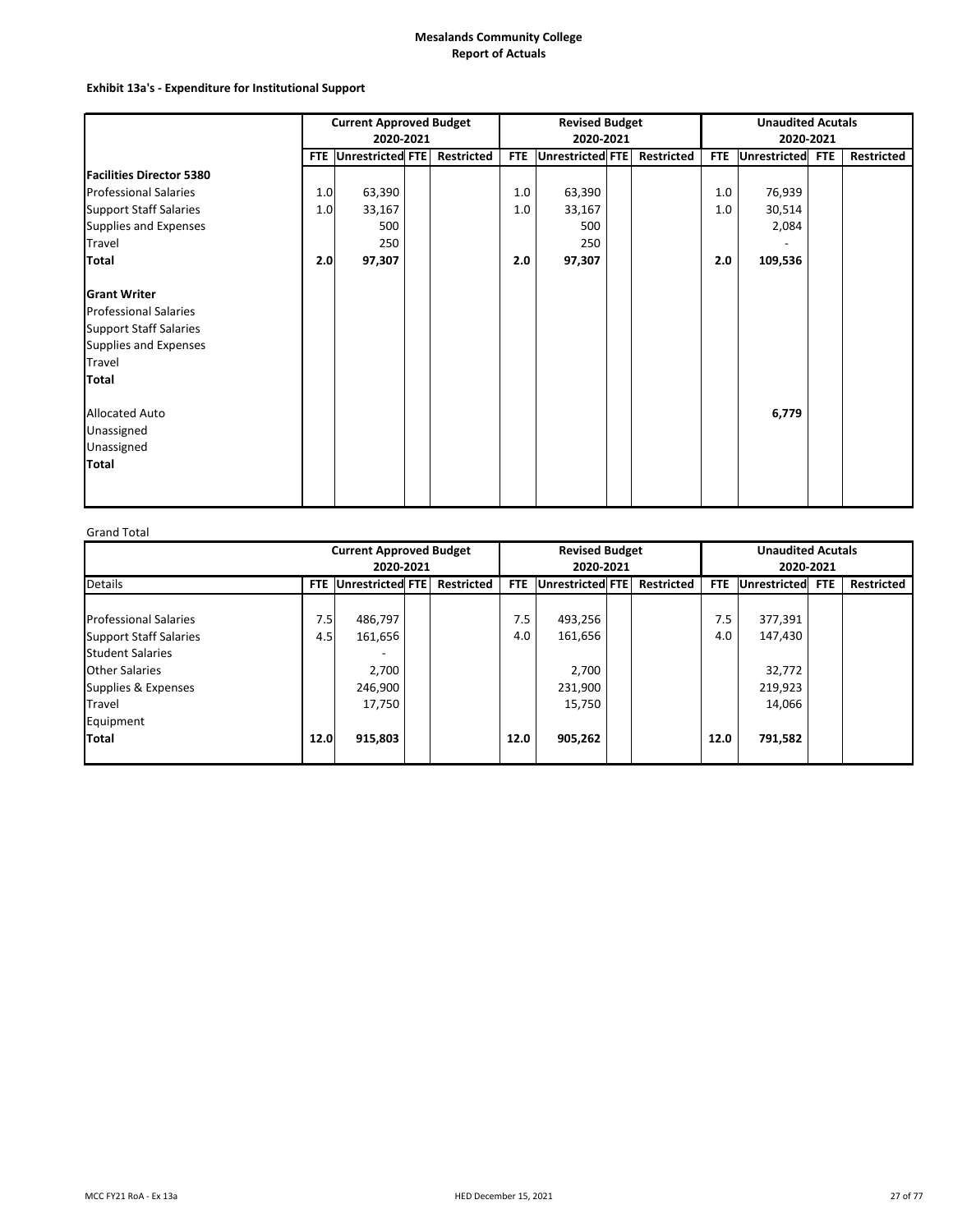## **Exhibit 14‐ Operation and Maintenance of Plant Expenditures**

|                                           | <b>Current Approved Budget</b> |            | <b>Revised Budget</b> |            | <b>Unaudited Actuals</b> |            |
|-------------------------------------------|--------------------------------|------------|-----------------------|------------|--------------------------|------------|
|                                           | 2020-2021                      |            | 2020-2021             |            | 2020-2021                |            |
|                                           | Unrestricted                   | Restricted | Unrestricted          | Restricted | Unrestricted             | Restricted |
|                                           |                                |            |                       |            |                          |            |
| <b>Operation and Maintenance of Plant</b> |                                |            |                       |            |                          |            |
| Maintenance 5410                          | 142,669                        |            | 152,669               |            | 139,599                  |            |
| Custodial 5420                            | 106,273                        |            | 108,773               |            | 113,285                  |            |
| Grounds 5430                              | 8,000                          |            | 10,000                |            | 6,063                    |            |
| <b>Building Repair</b>                    |                                |            |                       |            |                          |            |
| <b>Total</b>                              | 256,942                        |            | 271,442               |            | 258,947                  |            |
| Items Not Included in 14a's               |                                |            |                       |            |                          |            |
| Group Insurance 6205                      | 20,581                         |            | 31,964                |            | 29,220                   |            |
| Educational Retirement 6225/6230          | 20,529                         |            | 20,529                |            | 22,934                   |            |
| Retiree Health 6235                       | 2,902                          |            | 2,902                 |            | 3,246                    |            |
| Social Security 6240                      | 8,995                          |            | 8,995                 |            | 9,987                    |            |
| Medicare Taxes 6245                       | 2,104                          |            | 2,104                 |            | 2,336                    |            |
| Unemployment Compensation 6260            | 2,130                          |            | 2,130                 |            |                          |            |
| <b>Worker's Compensation</b>              | 85                             |            | 85                    |            |                          |            |
| Internal Services Transfer                | 20,000                         |            | 20,000                |            | 14,140                   |            |
| Auto Transfer to Plant                    |                                |            |                       |            | 4,930                    |            |
| Electricity 6325                          | 65,000                         |            | 65,000                |            | 66,884                   |            |
| Natural Gas 6330                          | 18,000                         |            | 18,000                |            | 23,970                   |            |
| Water and Garbage 6335                    | 21,000                         |            | 21,000                |            | 30,860                   |            |
| Property Insurance 6450                   | 190,000                        |            | 190,000               |            | 161,332                  |            |
| <b>Total Items Not Included in 14a's</b>  | 371,326                        |            | 382,709               |            | 369,838                  |            |
| <b>Grand Total Expenditures</b>           | 628,268                        |            | 654,151               |            | 628,785                  |            |
|                                           |                                |            |                       |            |                          |            |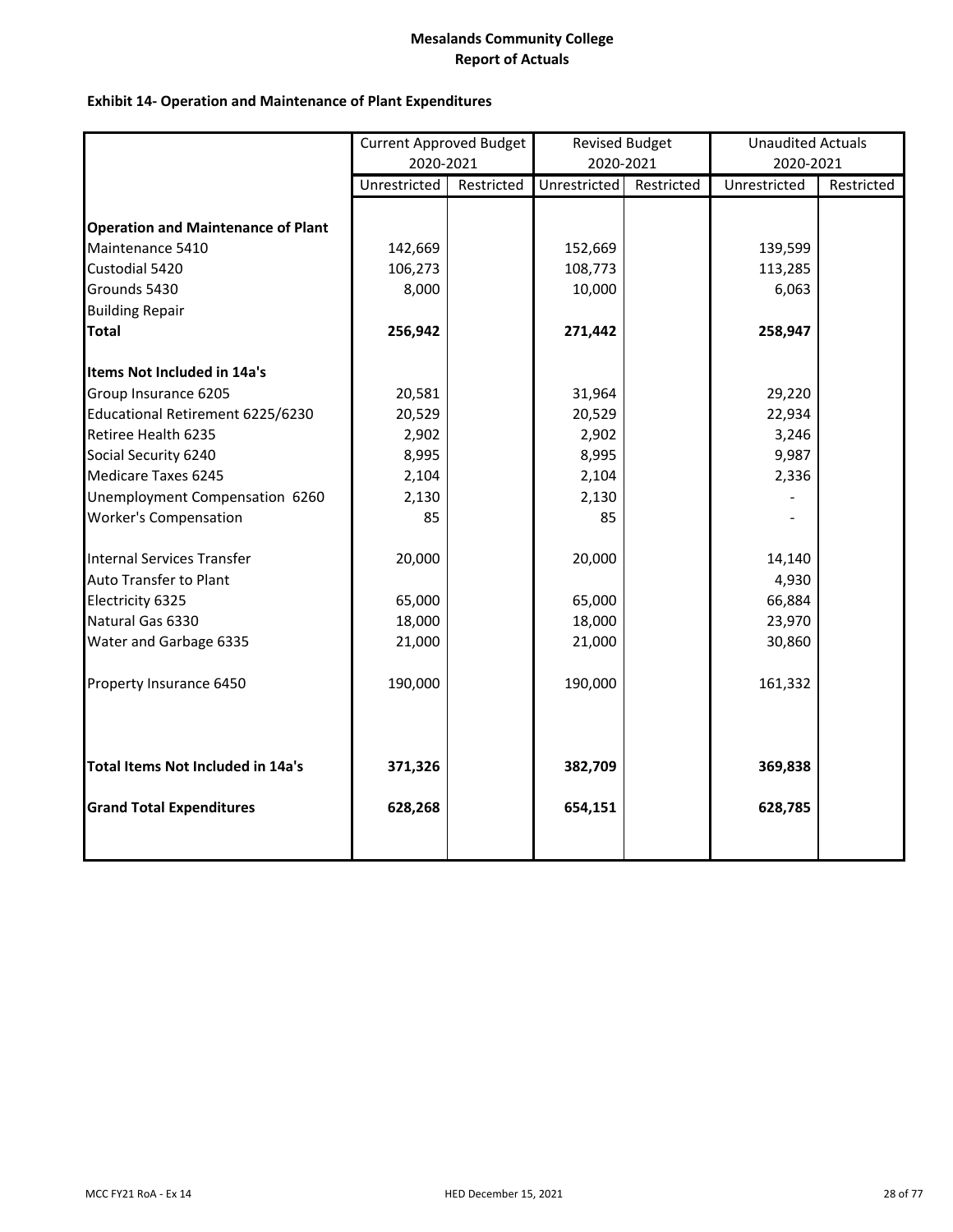### **Exhibit 14a‐ Operation and Maintenance of Plant Expenditures**

|                                           | <b>Current Approved Budget</b> |                                 |  |  | <b>Revised Budget</b> |                         |  |                   |            | <b>Unaudited Acutals</b> |  |                   |  |
|-------------------------------------------|--------------------------------|---------------------------------|--|--|-----------------------|-------------------------|--|-------------------|------------|--------------------------|--|-------------------|--|
|                                           |                                | 2020-2021                       |  |  |                       | 2020-2021               |  |                   |            | 2020-2021                |  |                   |  |
|                                           |                                | FTE Unrestricted FTE Restricted |  |  | <b>FTE</b>            | <b>Unrestricted FTE</b> |  | <b>Restricted</b> | <b>FTE</b> | <b>Unrestricted FTE</b>  |  | <b>Restricted</b> |  |
|                                           |                                |                                 |  |  |                       |                         |  |                   |            |                          |  |                   |  |
| <b>Operation and Maintenance of Plant</b> |                                |                                 |  |  |                       |                         |  |                   |            |                          |  |                   |  |
| Maintenance 5410                          |                                |                                 |  |  |                       |                         |  |                   |            |                          |  |                   |  |
| <b>Professional Salaries</b>              | 2.0                            | 77,919                          |  |  | 2.0                   | 77,919                  |  |                   | 2.0        | 71,713                   |  |                   |  |
| <b>Support Staff Salaries</b>             |                                |                                 |  |  |                       |                         |  |                   |            |                          |  |                   |  |
| Supplies and Expenses                     |                                | 60,000                          |  |  |                       | 70,000                  |  |                   |            | 67,886                   |  |                   |  |
| Travel                                    |                                |                                 |  |  |                       |                         |  |                   |            |                          |  |                   |  |
| Equipment                                 |                                | 4,750                           |  |  |                       | 4,750                   |  |                   |            |                          |  |                   |  |
| <b>Total</b>                              | 2.0                            | 142,669                         |  |  | 2.0                   | 152,669                 |  |                   | 2.0        | 139,599                  |  |                   |  |
| Custodial 5420                            |                                |                                 |  |  |                       |                         |  |                   |            |                          |  |                   |  |
| <b>Professional Salaries</b>              |                                |                                 |  |  |                       |                         |  |                   |            |                          |  |                   |  |
| <b>Support Staff Salaries</b>             | 4.0                            | 96,273                          |  |  | 4.0                   | 96,273                  |  |                   | 4.0        | 90,782                   |  |                   |  |
| <b>Other Salaries</b>                     |                                |                                 |  |  |                       |                         |  |                   |            |                          |  |                   |  |
| Supplies and Expenses                     |                                | 10,000                          |  |  |                       | 12,500                  |  |                   |            | 22,503                   |  |                   |  |
| Travel                                    |                                |                                 |  |  |                       |                         |  |                   |            |                          |  |                   |  |
| Equipment                                 |                                |                                 |  |  |                       |                         |  |                   |            |                          |  |                   |  |
| Total                                     | 4.0                            | 106,273                         |  |  | 4.0                   | 108,773                 |  |                   | 4.0        | 113,285                  |  |                   |  |
| Grounds 5430                              |                                |                                 |  |  |                       |                         |  |                   |            |                          |  |                   |  |
| <b>Professional Salaries</b>              |                                |                                 |  |  |                       |                         |  |                   |            |                          |  |                   |  |
| <b>Support Staff Salaries</b>             |                                |                                 |  |  |                       |                         |  |                   |            |                          |  |                   |  |
| <b>Other Salaries</b>                     |                                |                                 |  |  |                       |                         |  |                   |            |                          |  |                   |  |
| Supplies and Expenses                     |                                | 8,000                           |  |  |                       | 10,000                  |  |                   |            | 6,063                    |  |                   |  |
| Travel                                    |                                |                                 |  |  |                       |                         |  |                   |            |                          |  |                   |  |
| Equipment                                 |                                |                                 |  |  |                       |                         |  |                   |            |                          |  |                   |  |
| Total                                     |                                | 8,000                           |  |  |                       | 10,000                  |  |                   |            | 6,063                    |  |                   |  |
| <b>Building Repair</b>                    |                                |                                 |  |  |                       |                         |  |                   |            |                          |  |                   |  |
| Supplies and Expenses                     |                                |                                 |  |  |                       |                         |  |                   |            |                          |  |                   |  |
| Travel                                    |                                |                                 |  |  |                       |                         |  |                   |            |                          |  |                   |  |
| Equipment                                 |                                |                                 |  |  |                       |                         |  |                   |            |                          |  |                   |  |
| Total                                     |                                |                                 |  |  |                       |                         |  |                   |            |                          |  |                   |  |
|                                           |                                |                                 |  |  |                       |                         |  |                   |            |                          |  |                   |  |
|                                           |                                |                                 |  |  |                       |                         |  |                   |            |                          |  |                   |  |

### Grand Total

|                                                                                          | <b>Current Approved Budget</b><br>2020-2021 |                  |  |                   |            | <b>Revised Budget</b><br>2020-2021 |  | <b>Unaudited Acutals</b><br>2020-2021 |            |                         |  |                   |
|------------------------------------------------------------------------------------------|---------------------------------------------|------------------|--|-------------------|------------|------------------------------------|--|---------------------------------------|------------|-------------------------|--|-------------------|
| <b>Details</b>                                                                           | <b>FTE</b>                                  | Unrestricted FTE |  | <b>Restricted</b> | FTE.       | <b>Unrestricted FTE</b>            |  | <b>Restricted</b>                     | <b>FTE</b> | <b>Unrestricted FTE</b> |  | <b>Restricted</b> |
| <b>Professional Salaries</b><br><b>Support Staff Salaries</b>                            | 2.0<br>4.0                                  | 77,919<br>96,273 |  |                   | 2.0<br>4.0 | 77,919<br>96,273                   |  |                                       | 2.0<br>4.0 | 71,713<br>90,782        |  |                   |
| <b>Student Salaries</b><br><b>Other Salaries</b><br>Supplies & Expenses<br><b>Travel</b> |                                             | 102,500          |  |                   |            | 92,500                             |  |                                       |            | 96,452                  |  |                   |
| Equipment<br><b>Total</b>                                                                | 6.0                                         | 4,750<br>281,442 |  |                   | 6.0        | 4,750<br>271,442                   |  |                                       | 6.0        | 258,947                 |  |                   |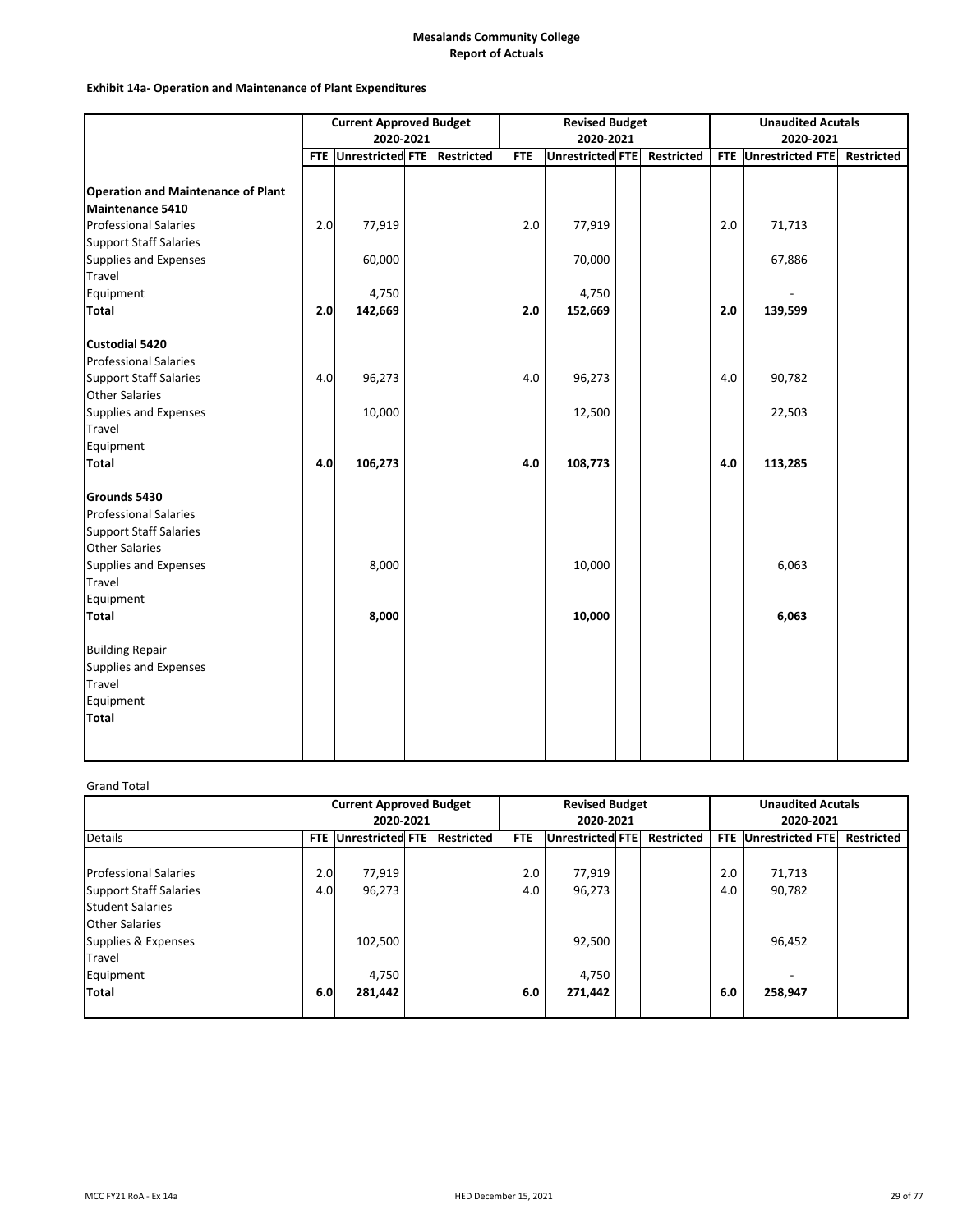### **Exhibit 15‐ Student Social and Cultural Development**

|                                          |                         | <b>Current Approved Budget</b> |                         | <b>Revised Budget</b> | <b>Unaudited Actuals</b> |            |
|------------------------------------------|-------------------------|--------------------------------|-------------------------|-----------------------|--------------------------|------------|
|                                          | 2020-2021               |                                |                         | 2020-2021             | 2020-2021                |            |
|                                          | Unrestricted Restricted |                                | Unrestricted Restricted |                       | Unrestricted             | Restricted |
|                                          |                         |                                |                         |                       |                          |            |
| <b>Revenues</b>                          |                         |                                |                         |                       |                          |            |
| <b>Tuition and Miscellaneous Fees</b>    |                         |                                |                         |                       |                          |            |
| <b>Federal Government Appropriations</b> |                         |                                |                         |                       |                          |            |
| <b>State Government Appropriations</b>   |                         |                                |                         |                       |                          |            |
| <b>Local Government Appropriations</b>   |                         |                                |                         |                       |                          |            |
| <b>Federal Govt Grants and Contracts</b> |                         |                                |                         |                       |                          |            |
| <b>State Govt Grants and Contracts</b>   |                         |                                |                         |                       |                          |            |
| <b>Local Govt Grants and Contracts</b>   |                         |                                |                         |                       |                          |            |
| <b>Private Gifts</b>                     |                         |                                |                         |                       |                          |            |
| Endowments, Land, Perm Fund              |                         |                                |                         |                       |                          |            |
| Sales and Service                        |                         |                                |                         |                       |                          |            |
| <b>Other Sources</b>                     |                         |                                |                         |                       |                          |            |
| <b>Total Revenues</b>                    |                         |                                |                         |                       |                          |            |
| <b>Beginning Balances</b>                |                         |                                |                         |                       |                          |            |
| <b>Total Available</b>                   |                         |                                |                         |                       |                          |            |
| <b>Expenditures</b>                      |                         |                                |                         |                       |                          |            |
| <b>Faculty Salaries</b>                  |                         |                                |                         |                       |                          |            |
| <b>Professional Salaries</b>             |                         |                                |                         |                       |                          |            |
| <b>Support Staff Salaries</b>            |                         |                                |                         |                       |                          |            |
| GA/TA/RA Salaries                        |                         |                                |                         |                       |                          |            |
| <b>Student Salaries</b>                  |                         |                                |                         |                       |                          |            |
| <b>Federal Work Study Salaries</b>       |                         |                                |                         |                       |                          |            |
| <b>State Work Study Salaries</b>         |                         |                                |                         |                       |                          |            |
| <b>Other Salaries</b>                    |                         |                                |                         |                       |                          |            |
| Supplies and Expenses                    |                         |                                |                         |                       |                          |            |
| Travel                                   |                         |                                |                         |                       |                          |            |
| Equipment                                |                         |                                |                         |                       |                          |            |
| <b>Total Expenditures</b>                |                         |                                |                         |                       |                          |            |
| <b>Transfer to or (From)</b>             |                         |                                |                         |                       |                          |            |
| <b>Ending Balance</b>                    |                         |                                |                         |                       |                          |            |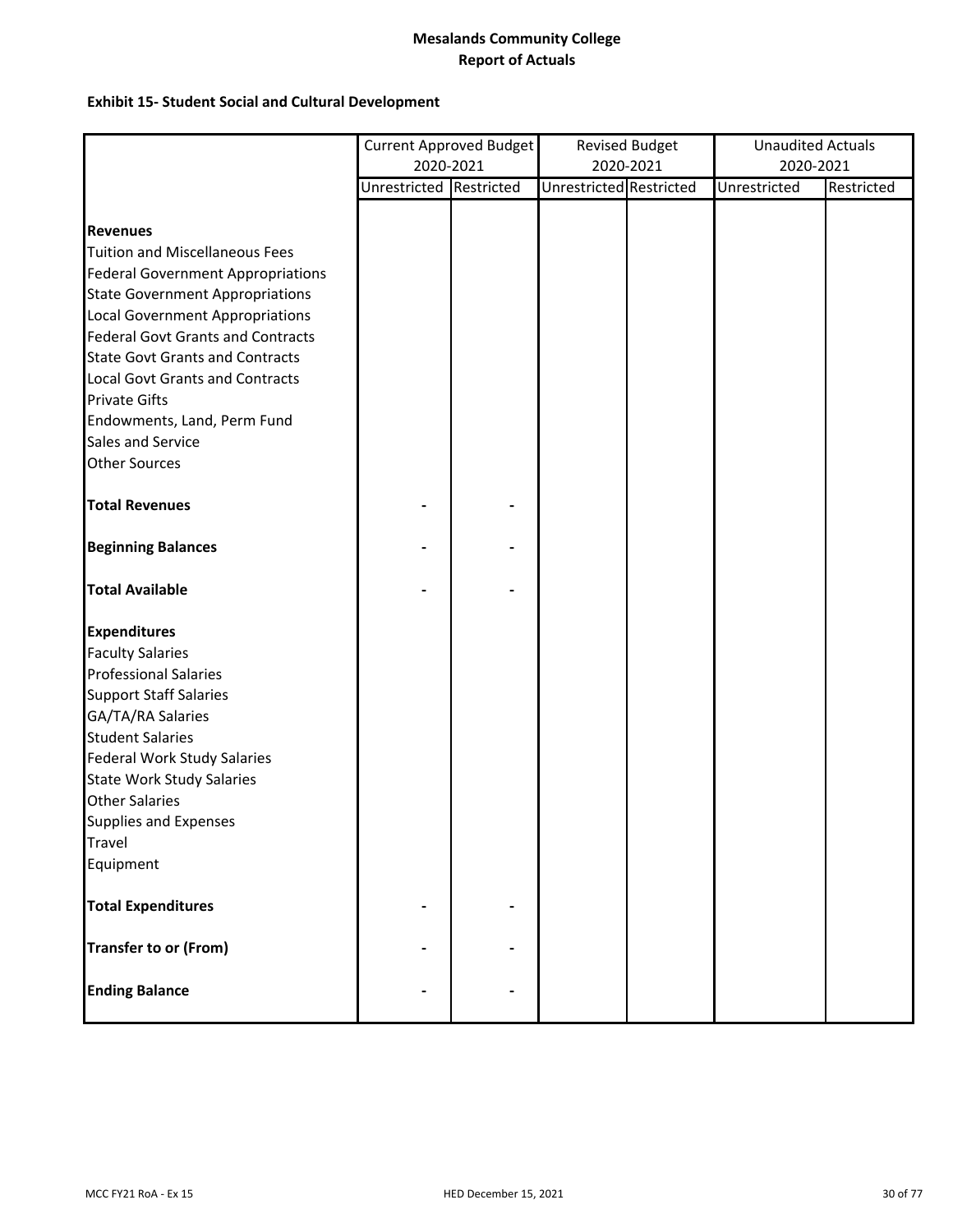### **Exhibit 17‐ Public Service**

|                                          | <b>Current Approved Budget</b> |            |                                | <b>Revised Budget</b> | <b>Unaudited Actuals</b> |            |
|------------------------------------------|--------------------------------|------------|--------------------------------|-----------------------|--------------------------|------------|
|                                          | 2020-2021                      |            | 2020-2021                      |                       | 2020-2021                |            |
|                                          | Unrestricted                   | Restricted | <b>Unrestricted Restricted</b> |                       | Unrestricted             | Restricted |
|                                          |                                |            |                                |                       |                          |            |
| <b>Revenues</b>                          |                                |            |                                |                       |                          |            |
| <b>Tuition and Miscellaneous Fees</b>    |                                |            |                                |                       |                          |            |
| <b>Federal Government Appropriations</b> |                                |            |                                |                       |                          |            |
| <b>State Government Appropriations</b>   | 106,600                        |            | 106,600                        |                       | 106,600                  |            |
| <b>Local Government Appropriations</b>   |                                |            |                                |                       |                          |            |
| <b>Federal Govt Grants and Contracts</b> |                                |            |                                |                       |                          |            |
| <b>State Govt Grants and Contracts</b>   |                                | 111,000    |                                | 137,826               |                          | 80,503     |
| <b>Local Govt Grants and Contracts</b>   |                                | 15,000     |                                | 15,000                |                          |            |
| <b>Private Gifts</b>                     |                                |            |                                |                       |                          |            |
| Endowments, Land, Perm Fund              |                                |            |                                |                       |                          |            |
| Sales and Service                        | 87,508                         |            | 87,508                         |                       | 10,647                   |            |
| <b>Other Sources</b>                     |                                |            |                                |                       |                          |            |
| <b>Total Revenues</b>                    | 194,108                        | 126,000    | 194,108                        | 152,826               | 117,247                  | 80,503     |
| <b>Beginning Balances</b>                | 426,021                        |            | 477,845                        | 163                   | 426,021                  |            |
| <b>Total Available</b>                   | 620,129                        | 126,000    | 620,129                        | 137,826               | 543,268                  | 80,503     |
| <b>Expenditures</b>                      |                                |            |                                |                       |                          |            |
| <b>Faculty Salaries</b>                  |                                |            |                                |                       |                          |            |
| <b>Professional Salaries</b>             | 21,130                         | 61,579     | 21,130                         | 61,579                | 14,423                   | 44,575     |
| <b>Support Staff Salaries</b>            | 16,012                         |            | 16,012                         |                       | 11,011                   |            |
| GA/TA/RA Salaries                        |                                |            |                                |                       |                          |            |
| <b>Student Salaries</b>                  |                                |            |                                |                       |                          |            |
| <b>Federal Work Study Salaries</b>       |                                |            |                                |                       |                          |            |
| <b>State Work Study Salaries</b>         |                                |            |                                |                       |                          |            |
| <b>Other Salaries</b>                    |                                |            |                                |                       |                          |            |
| <b>Supplies and Expenses</b>             | 8,200                          | 25,000     | 8,200                          | 51,826                | 38,805                   | 1,507      |
| Travel                                   | 500                            | 13,422     | 500                            | 13,422                |                          |            |
| Equipment                                | 10,000                         |            | 10,000                         |                       | 2,500                    |            |
| <b>Benefits</b>                          | 9,923                          | 25,999     | 9,923                          | 25,999                | 7,888                    | 34,421     |
| <b>Total Expenditures</b>                | 65,765                         | 126,000    | 65,765                         | 152,826               | 74,627                   | 80,503     |
| <b>Transfer to or (From)</b>             |                                |            |                                |                       |                          |            |
| <b>Student Aid</b>                       | (100,000)                      |            | (100,000)                      |                       | (100,000)                |            |
| <b>Athletics</b>                         |                                |            |                                |                       |                          |            |
| <b>Total Transfers</b>                   | (100,000)                      |            | (100,000)                      |                       | (100,000)                |            |
| <b>Ending Balance</b>                    | 454,364                        |            | 454,364                        |                       | 368,641                  |            |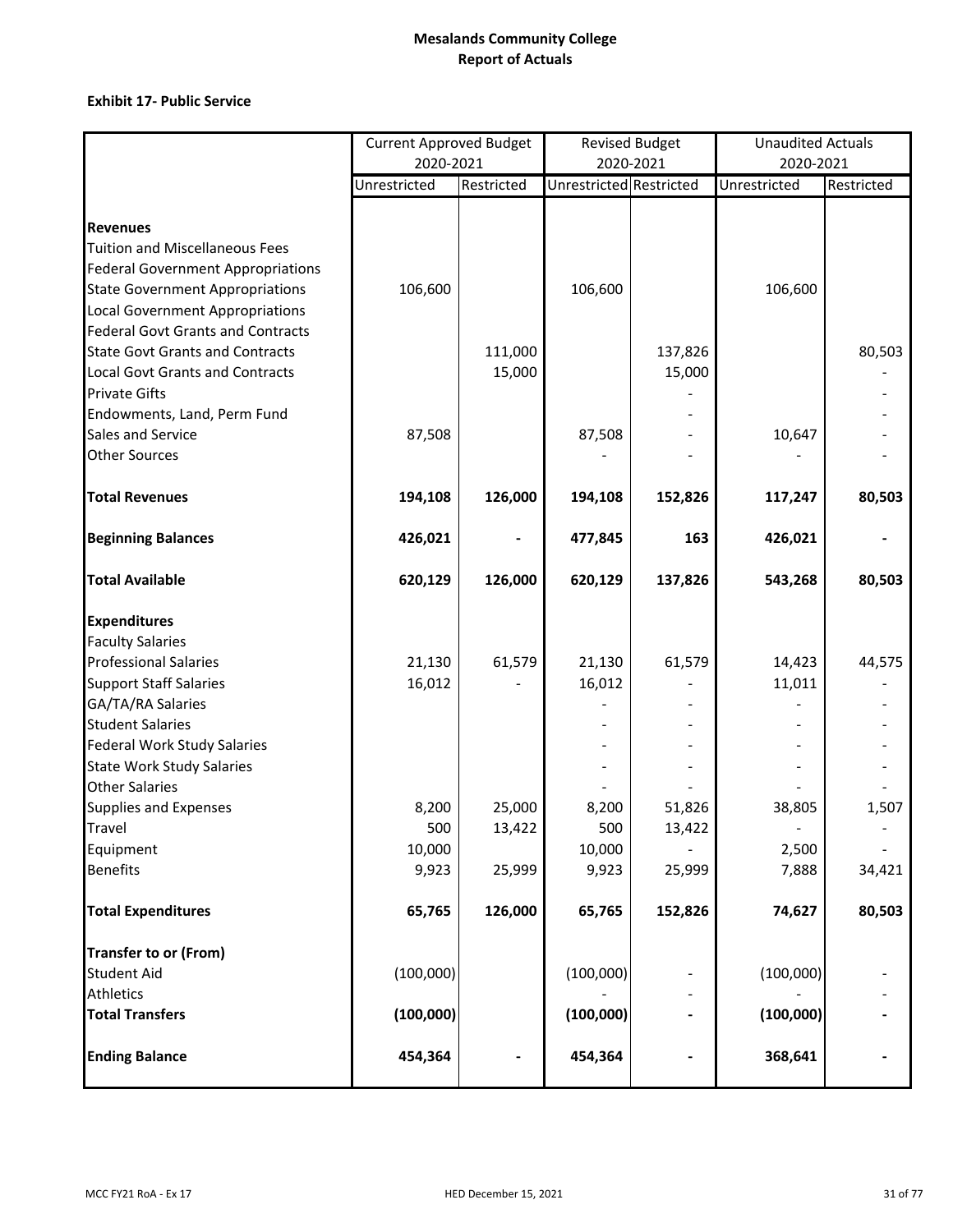### **Exhibit 17a ‐ SBDC Program Income 3760**

|                                          | <b>Current Approved Budget</b> |                         |  |                   |  | <b>Revised Budget</b> |           |            |  | <b>Unaudited Acutals</b>    |  |                   |  |
|------------------------------------------|--------------------------------|-------------------------|--|-------------------|--|-----------------------|-----------|------------|--|-----------------------------|--|-------------------|--|
|                                          |                                | 2020-2021               |  |                   |  |                       | 2020-2021 |            |  | 2020-2021                   |  |                   |  |
|                                          | <b>FTE</b>                     | <b>Unrestricted FTE</b> |  | <b>Restricted</b> |  | FTE Unrestricted FTE  |           | Restricted |  | <b>FTE Unrestricted FTE</b> |  | <b>Restricted</b> |  |
|                                          |                                |                         |  |                   |  |                       |           |            |  |                             |  |                   |  |
| <b>Revenues</b>                          |                                |                         |  |                   |  |                       |           |            |  |                             |  |                   |  |
| <b>Tuition and Miscellaneous Fees</b>    |                                |                         |  |                   |  |                       |           |            |  |                             |  |                   |  |
| <b>Federal Government Appropriations</b> |                                |                         |  |                   |  |                       |           |            |  |                             |  |                   |  |
| <b>State Government Appropriations</b>   |                                |                         |  |                   |  |                       |           |            |  |                             |  |                   |  |
| <b>Local Government Appropriations</b>   |                                |                         |  |                   |  |                       |           |            |  |                             |  |                   |  |
| <b>Federal Govt Grants and Contracts</b> |                                |                         |  |                   |  |                       |           |            |  |                             |  |                   |  |
| <b>State Govt Grants and Contracts</b>   |                                |                         |  |                   |  |                       |           |            |  |                             |  |                   |  |
| <b>Local Govt Grants and Contracts</b>   |                                |                         |  |                   |  |                       |           |            |  |                             |  |                   |  |
| <b>Private Gifts</b>                     |                                |                         |  |                   |  |                       |           |            |  |                             |  |                   |  |
| Endowments, Land, Perm Fund              |                                |                         |  |                   |  |                       |           |            |  |                             |  |                   |  |
| Sales and Service                        |                                | 800                     |  |                   |  | 800                   |           |            |  |                             |  |                   |  |
| <b>Other Sources</b>                     |                                |                         |  |                   |  |                       |           |            |  |                             |  |                   |  |
| <b>Total Revenues</b>                    |                                | 800                     |  |                   |  | 800                   |           |            |  |                             |  |                   |  |
| <b>Beginning Balances</b>                |                                | 3,080                   |  |                   |  | 3,080                 |           |            |  | 3,080                       |  |                   |  |
| <b>Total Available</b>                   |                                | 3,880                   |  |                   |  | 3,880                 |           |            |  | 3,080                       |  |                   |  |
| <b>Expenditures</b>                      |                                |                         |  |                   |  |                       |           |            |  |                             |  |                   |  |
| <b>Faculty Salaries</b>                  |                                |                         |  |                   |  |                       |           |            |  |                             |  |                   |  |
| <b>Professional Salaries</b>             |                                |                         |  |                   |  |                       |           |            |  |                             |  |                   |  |
| <b>Support Staff Salaries</b>            |                                |                         |  |                   |  |                       |           |            |  |                             |  |                   |  |
| GA/TA/RA Salaries                        |                                |                         |  |                   |  |                       |           |            |  |                             |  |                   |  |
| <b>Student Salaries</b>                  |                                |                         |  |                   |  |                       |           |            |  |                             |  |                   |  |
| Federal Work Study Salaries              |                                |                         |  |                   |  |                       |           |            |  |                             |  |                   |  |
| <b>State Work Study Salaries</b>         |                                |                         |  |                   |  |                       |           |            |  |                             |  |                   |  |
| <b>Other Salaries</b>                    |                                |                         |  |                   |  |                       |           |            |  |                             |  |                   |  |
| Supplies and Expenses                    |                                | 800                     |  |                   |  | 800                   |           |            |  |                             |  |                   |  |
| Travel                                   |                                |                         |  |                   |  |                       |           |            |  |                             |  |                   |  |
| Equipment                                |                                |                         |  |                   |  |                       |           |            |  |                             |  |                   |  |
| <b>Benefits</b>                          |                                |                         |  |                   |  |                       |           |            |  |                             |  |                   |  |
| <b>Total Expenditures</b>                |                                | 800                     |  |                   |  | 800                   |           |            |  |                             |  |                   |  |
| Transfer to or (From)                    |                                |                         |  |                   |  |                       |           |            |  |                             |  |                   |  |
| <b>Total Transfers</b>                   |                                |                         |  |                   |  |                       |           |            |  |                             |  |                   |  |
| <b>Ending Balance</b>                    |                                | 3,080                   |  |                   |  | 3,080                 |           |            |  | 3,080                       |  |                   |  |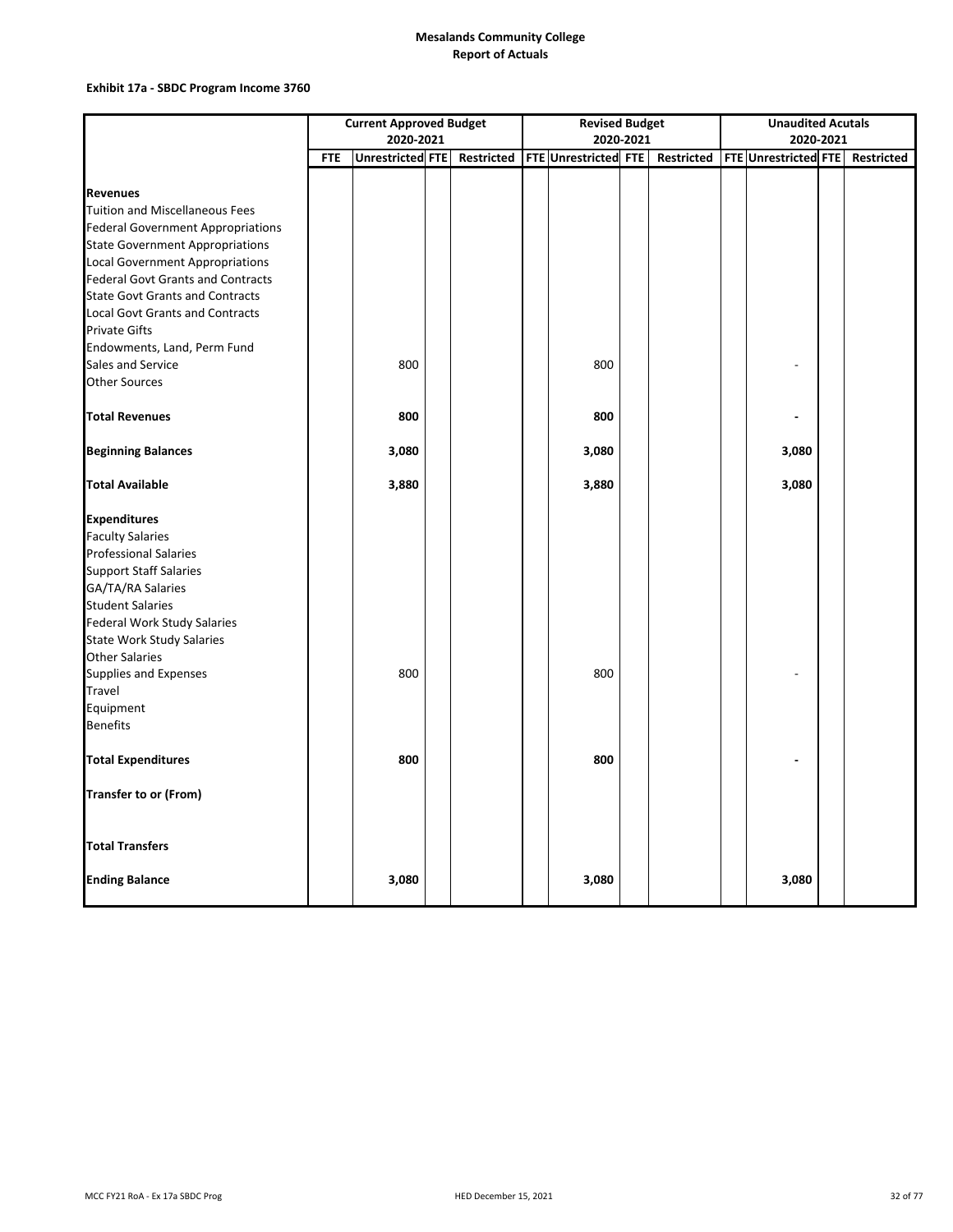### **Exhibit 17a ‐ Small Bus. Dev. Ctr. 2701**

|                                                                                    | <b>Current Approved Budget</b> |                  |         |         |  | <b>Revised Budget</b>           |           | <b>Unaudited Acutals</b> |           |                      |     |            |
|------------------------------------------------------------------------------------|--------------------------------|------------------|---------|---------|--|---------------------------------|-----------|--------------------------|-----------|----------------------|-----|------------|
|                                                                                    | 2020-2021                      |                  |         |         |  |                                 | 2020-2021 |                          | 2020-2021 |                      |     |            |
|                                                                                    | <b>FTE</b>                     | Unrestricted FTE |         |         |  | Restricted FTE Unrestricted FTE |           | <b>Restricted</b>        |           | FTE Unrestricted FTE |     | Restricted |
|                                                                                    |                                |                  |         |         |  |                                 |           |                          |           |                      |     |            |
| <b>Revenues</b><br><b>Tuition and Miscellaneous Fees</b>                           |                                |                  |         |         |  |                                 |           |                          |           |                      |     |            |
|                                                                                    |                                |                  |         |         |  |                                 |           |                          |           |                      |     |            |
| <b>Federal Government Appropriations</b><br><b>State Government Appropriations</b> |                                |                  |         |         |  |                                 |           |                          |           |                      |     |            |
| Local Government Appropriations                                                    |                                |                  |         |         |  |                                 |           |                          |           |                      |     |            |
| <b>Federal Govt Grants and Contracts</b>                                           |                                |                  |         |         |  |                                 |           |                          |           |                      |     |            |
| <b>State Govt Grants and Contracts</b>                                             |                                |                  |         | 111,000 |  |                                 |           | 137,826                  |           |                      |     | 80,503     |
| <b>Local Govt Grants and Contracts</b>                                             |                                |                  |         |         |  |                                 |           |                          |           |                      |     |            |
| <b>Private Gifts</b>                                                               |                                |                  |         |         |  |                                 |           |                          |           |                      |     |            |
| Endowments, Land, Perm Fund                                                        |                                |                  |         |         |  |                                 |           |                          |           |                      |     |            |
| Sales and Service                                                                  |                                |                  |         |         |  |                                 |           |                          |           |                      |     |            |
| <b>Other Sources</b>                                                               |                                |                  |         |         |  |                                 |           |                          |           |                      |     |            |
|                                                                                    |                                |                  |         |         |  |                                 |           |                          |           |                      |     |            |
| <b>Total Revenues</b>                                                              |                                |                  |         | 111,000 |  |                                 |           | 137,826                  |           |                      |     | 80,503     |
| <b>Beginning Balances</b>                                                          |                                |                  |         |         |  |                                 |           |                          |           |                      |     |            |
| <b>Total Available</b>                                                             |                                |                  |         | 111,000 |  |                                 |           | 137,826                  |           |                      |     | 80,503     |
| <b>Expenditures</b>                                                                |                                |                  |         |         |  |                                 |           |                          |           |                      |     |            |
| <b>Faculty Salaries</b>                                                            |                                |                  |         |         |  |                                 |           |                          |           |                      |     |            |
| <b>Professional Salaries</b>                                                       |                                |                  | $1.0\,$ | 61,579  |  |                                 | 1.0       | 61,579                   |           |                      | 1.0 | 44,575     |
| <b>Support Staff Salaries</b>                                                      |                                |                  |         |         |  |                                 |           |                          |           |                      |     |            |
| GA/TA/RA Salaries                                                                  |                                |                  |         |         |  |                                 |           |                          |           |                      |     |            |
| <b>Student Salaries</b>                                                            |                                |                  |         |         |  |                                 |           |                          |           |                      |     |            |
| Federal Work Study Salaries                                                        |                                |                  |         |         |  |                                 |           |                          |           |                      |     |            |
| <b>State Work Study Salaries</b>                                                   |                                |                  |         |         |  |                                 |           |                          |           |                      |     |            |
| <b>Other Salaries</b>                                                              |                                |                  |         |         |  |                                 |           |                          |           |                      |     |            |
| Supplies and Expenses                                                              |                                |                  |         | 10,000  |  |                                 |           | 36,826                   |           |                      |     | 1,507      |
| <b>Travel</b>                                                                      |                                |                  |         | 13,422  |  |                                 |           | 13,422                   |           |                      |     |            |
| Equipment                                                                          |                                |                  |         |         |  |                                 |           |                          |           |                      |     |            |
| <b>Benefits</b>                                                                    |                                |                  |         | 25,999  |  |                                 |           | 25,999                   |           |                      |     | 34,421     |
| <b>Total Expenditures</b>                                                          |                                |                  |         | 111,000 |  |                                 |           | 137,826                  |           |                      |     | 80,503     |
| Transfer to or (From)                                                              |                                |                  |         |         |  |                                 |           |                          |           |                      |     |            |
| <b>Total Transfers</b>                                                             |                                |                  |         |         |  |                                 |           |                          |           |                      |     |            |
| <b>Ending Balance</b>                                                              |                                |                  |         |         |  |                                 |           |                          |           |                      |     |            |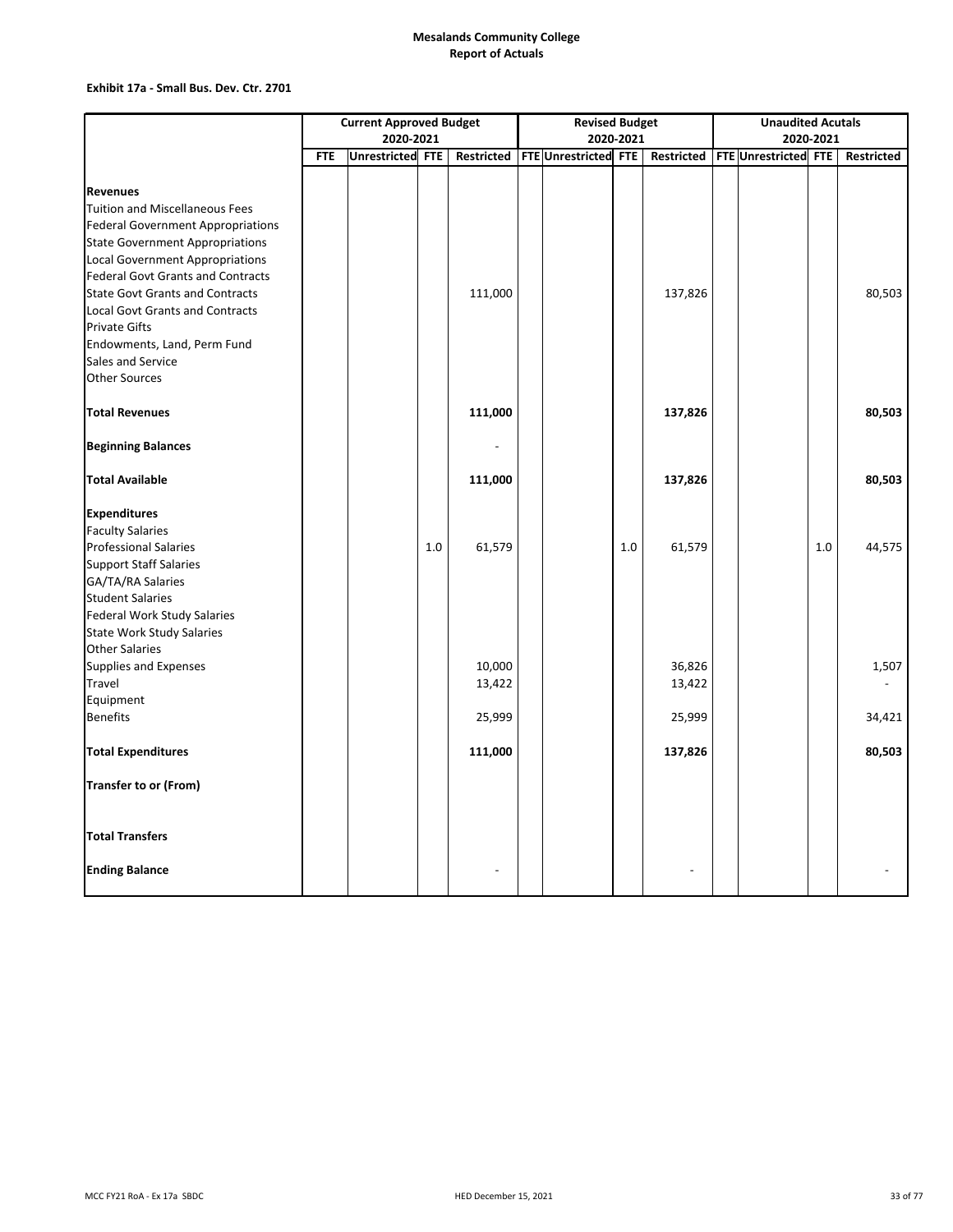### **Exhibit 17a ‐ Turbine 3750**

|                                          | <b>Current Approved Budget</b> |                                 |  |  |  | <b>Revised Budget</b>       |           |                   | <b>Unaudited Acutals</b> |                     |            |                   |  |  |
|------------------------------------------|--------------------------------|---------------------------------|--|--|--|-----------------------------|-----------|-------------------|--------------------------|---------------------|------------|-------------------|--|--|
|                                          |                                | 2020-2021                       |  |  |  |                             | 2020-2021 |                   | 2020-2021                |                     |            |                   |  |  |
|                                          |                                | FTE Unrestricted FTE Restricted |  |  |  | <b>FTE Unrestricted FTE</b> |           | <b>Restricted</b> | <b>FTE</b>               | <b>Unrestricted</b> | <b>FTE</b> | <b>Restricted</b> |  |  |
|                                          |                                |                                 |  |  |  |                             |           |                   |                          |                     |            |                   |  |  |
| <b>Revenues</b>                          |                                |                                 |  |  |  |                             |           |                   |                          |                     |            |                   |  |  |
| Tuition and Miscellaneous Fees           |                                |                                 |  |  |  |                             |           |                   |                          |                     |            |                   |  |  |
| <b>Federal Government Appropriations</b> |                                |                                 |  |  |  |                             |           |                   |                          |                     |            |                   |  |  |
| <b>State Government Appropriations</b>   |                                | 106,600                         |  |  |  | 106,600                     |           |                   |                          | 106,600             |            |                   |  |  |
| Local Government Appropriations          |                                |                                 |  |  |  |                             |           |                   |                          |                     |            |                   |  |  |
| <b>Federal Govt Grants and Contracts</b> |                                |                                 |  |  |  |                             |           |                   |                          |                     |            |                   |  |  |
| <b>State Govt Grants and Contracts</b>   |                                |                                 |  |  |  |                             |           |                   |                          |                     |            |                   |  |  |
| <b>Local Govt Grants and Contracts</b>   |                                |                                 |  |  |  |                             |           |                   |                          |                     |            |                   |  |  |
| <b>Private Gifts</b>                     |                                |                                 |  |  |  |                             |           |                   |                          |                     |            |                   |  |  |
| Endowments, Land, Perm Fund              |                                |                                 |  |  |  |                             |           |                   |                          |                     |            |                   |  |  |
| Sales and Service                        |                                | 60,000                          |  |  |  | 60,000                      |           |                   |                          | 10,647              |            |                   |  |  |
| <b>Other Sources</b>                     |                                |                                 |  |  |  |                             |           |                   |                          |                     |            |                   |  |  |
| <b>Total Revenues</b>                    |                                | 166,600                         |  |  |  | 166,600                     |           |                   |                          | 117,247             |            |                   |  |  |
| <b>Beginning Balances</b>                |                                | 506,301                         |  |  |  | 506,301                     |           |                   |                          | 506,301             |            |                   |  |  |
|                                          |                                |                                 |  |  |  |                             |           |                   |                          |                     |            |                   |  |  |
| <b>Total Available</b>                   |                                | 672,901                         |  |  |  | 672,901                     |           |                   |                          | 623,548             |            |                   |  |  |
| <b>Expenditures</b>                      |                                |                                 |  |  |  |                             |           |                   |                          |                     |            |                   |  |  |
| <b>Faculty Salaries</b>                  |                                |                                 |  |  |  |                             |           |                   |                          |                     |            |                   |  |  |
| <b>Professional Salaries</b>             |                                | 21,130                          |  |  |  | 21,130                      |           |                   | $\mathbf{1}$             | 14,423              |            |                   |  |  |
| <b>Support Staff Salaries</b>            |                                |                                 |  |  |  |                             |           |                   |                          |                     |            |                   |  |  |
| GA/TA/RA Salaries                        |                                |                                 |  |  |  |                             |           |                   |                          |                     |            |                   |  |  |
| <b>Student Salaries</b>                  |                                |                                 |  |  |  |                             |           |                   |                          |                     |            |                   |  |  |
| <b>Federal Work Study Salaries</b>       |                                |                                 |  |  |  |                             |           |                   |                          |                     |            |                   |  |  |
| <b>State Work Study Salaries</b>         |                                |                                 |  |  |  |                             |           |                   |                          |                     |            |                   |  |  |
| <b>Other Salaries</b>                    |                                |                                 |  |  |  |                             |           |                   |                          |                     |            |                   |  |  |
| Supplies and Expenses                    |                                | 7,400                           |  |  |  | 7,400                       |           |                   |                          | 38,805              |            |                   |  |  |
| <b>Travel</b>                            |                                | 500                             |  |  |  | 500                         |           |                   |                          |                     |            |                   |  |  |
| Equipment                                |                                | 10,000                          |  |  |  | 10,000                      |           |                   |                          | 2,500               |            |                   |  |  |
| <b>Benefits</b>                          |                                | 5,692                           |  |  |  | 5,692                       |           |                   |                          | 3,433               |            |                   |  |  |
| <b>Total Expenditures</b>                |                                | 44,722                          |  |  |  | 44,722                      |           |                   |                          | 59,161              |            |                   |  |  |
| Transfer to or (From)                    |                                |                                 |  |  |  |                             |           |                   |                          |                     |            |                   |  |  |
| <b>Student Aid</b>                       |                                | (100,000)                       |  |  |  | (100,000)                   |           |                   |                          | (100,000)           |            |                   |  |  |
| Athletics                                |                                |                                 |  |  |  |                             |           |                   |                          |                     |            |                   |  |  |
| <b>Total Transfers</b>                   |                                | (100,000)                       |  |  |  | (100,000)                   |           |                   |                          | (100,000)           |            |                   |  |  |
| <b>Ending Balance</b>                    |                                | 528,179                         |  |  |  | 528,179                     |           |                   |                          | 464,387             |            |                   |  |  |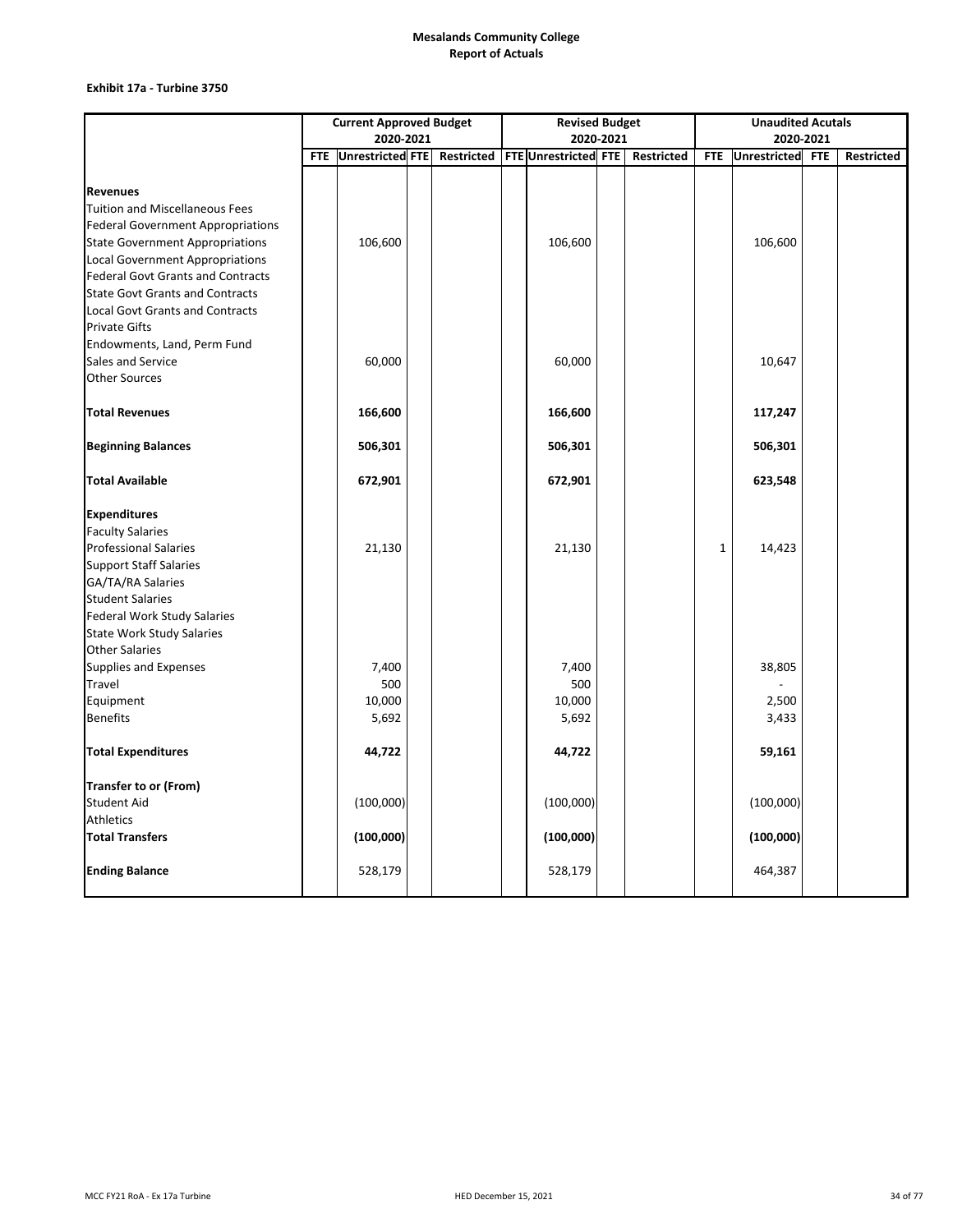### **Exhibit 17a ‐ College Advancement 3720**

|                                          | <b>Current Approved Budget</b> |                     |            |  |  | <b>Revised Budget</b>             |  | <b>Unaudited Acutals</b> |  |                      |  |                   |
|------------------------------------------|--------------------------------|---------------------|------------|--|--|-----------------------------------|--|--------------------------|--|----------------------|--|-------------------|
|                                          | 2020-2021                      |                     |            |  |  | 2020-2021                         |  | 2020-2021                |  |                      |  |                   |
|                                          | <b>FTE</b>                     | <b>Unrestricted</b> | <b>FTE</b> |  |  | Restricted   FTE Unrestricted FTE |  | Restricted               |  | FTE Unrestricted FTE |  | <b>Restricted</b> |
|                                          |                                |                     |            |  |  |                                   |  |                          |  |                      |  |                   |
| <b>Revenues</b>                          |                                |                     |            |  |  |                                   |  |                          |  |                      |  |                   |
| <b>Tuition and Miscellaneous Fees</b>    |                                |                     |            |  |  |                                   |  |                          |  |                      |  |                   |
| <b>Federal Government Appropriations</b> |                                |                     |            |  |  |                                   |  |                          |  |                      |  |                   |
| <b>State Government Appropriations</b>   |                                |                     |            |  |  |                                   |  |                          |  |                      |  |                   |
| <b>Local Government Appropriations</b>   |                                |                     |            |  |  |                                   |  |                          |  |                      |  |                   |
| <b>Federal Govt Grants and Contracts</b> |                                |                     |            |  |  |                                   |  |                          |  |                      |  |                   |
| <b>State Govt Grants and Contracts</b>   |                                |                     |            |  |  |                                   |  |                          |  |                      |  |                   |
| <b>Local Govt Grants and Contracts</b>   |                                |                     |            |  |  |                                   |  |                          |  |                      |  |                   |
| <b>Private Gifts</b>                     |                                |                     |            |  |  |                                   |  |                          |  |                      |  |                   |
| Endowments, Land, Perm Fund              |                                |                     |            |  |  |                                   |  |                          |  |                      |  |                   |
| Sales and Service                        |                                | 465                 |            |  |  | 465                               |  |                          |  |                      |  |                   |
| <b>Other Sources</b>                     |                                |                     |            |  |  |                                   |  |                          |  |                      |  |                   |
| <b>Total Revenues</b>                    |                                | 465                 |            |  |  | 465                               |  |                          |  |                      |  |                   |
| <b>Beginning Balances</b>                |                                | 9,542               |            |  |  | 9,542                             |  |                          |  | 9,542                |  |                   |
| <b>Total Available</b>                   |                                | 10,007              |            |  |  | 10,007                            |  |                          |  | 9,542                |  |                   |
| <b>Expenditures</b>                      |                                |                     |            |  |  |                                   |  |                          |  |                      |  |                   |
| <b>Faculty Salaries</b>                  |                                |                     |            |  |  |                                   |  |                          |  |                      |  |                   |
| <b>Professional Salaries</b>             |                                |                     |            |  |  |                                   |  |                          |  |                      |  |                   |
| <b>Support Staff Salaries</b>            |                                |                     |            |  |  |                                   |  |                          |  |                      |  |                   |
| GA/TA/RA Salaries                        |                                |                     |            |  |  |                                   |  |                          |  |                      |  |                   |
| <b>Student Salaries</b>                  |                                |                     |            |  |  |                                   |  |                          |  |                      |  |                   |
| Federal Work Study Salaries              |                                |                     |            |  |  |                                   |  |                          |  |                      |  |                   |
| <b>State Work Study Salaries</b>         |                                |                     |            |  |  |                                   |  |                          |  |                      |  |                   |
| <b>Other Salaries</b>                    |                                |                     |            |  |  |                                   |  |                          |  |                      |  |                   |
| Supplies and Expenses                    |                                |                     |            |  |  |                                   |  |                          |  |                      |  |                   |
| Travel                                   |                                |                     |            |  |  |                                   |  |                          |  |                      |  |                   |
| Equipment                                |                                |                     |            |  |  |                                   |  |                          |  |                      |  |                   |
| <b>Benefits</b>                          |                                |                     |            |  |  |                                   |  |                          |  |                      |  |                   |
| <b>Total Expenditures</b>                |                                |                     |            |  |  |                                   |  |                          |  |                      |  |                   |
| Transfer to or (From)                    |                                |                     |            |  |  |                                   |  |                          |  |                      |  |                   |
| <b>Total Transfers</b>                   |                                |                     |            |  |  |                                   |  |                          |  |                      |  |                   |
| <b>Ending Balance</b>                    |                                | 10,007              |            |  |  | 10,007                            |  |                          |  | 9,542                |  |                   |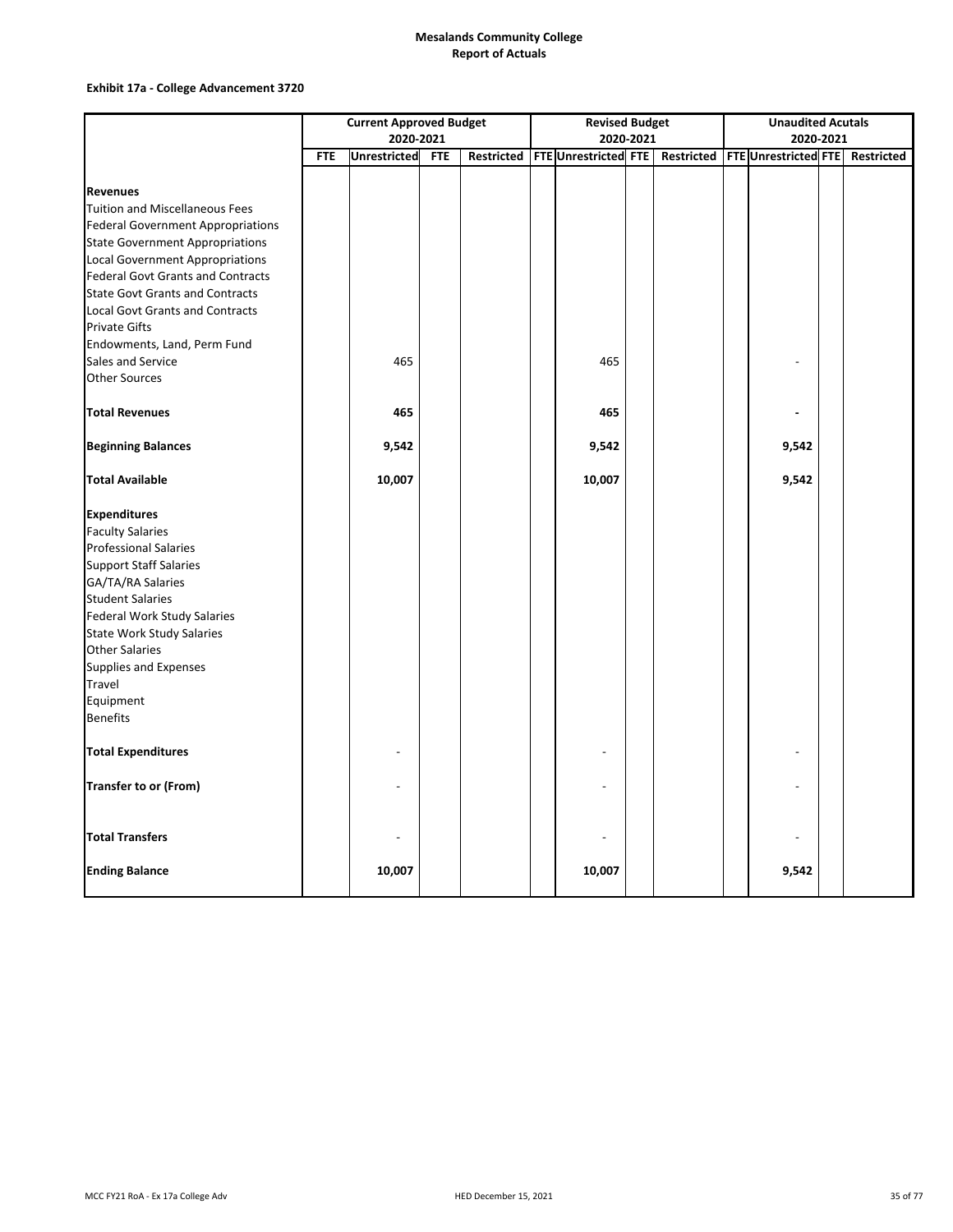### **Exhibit 17a ‐ Foundation 3755**

|                                          | <b>Current Approved Budget</b> |                      |  |            |     | <b>Revised Budget</b> |  | <b>Unaudited Acutals</b> |           |                      |  |            |
|------------------------------------------|--------------------------------|----------------------|--|------------|-----|-----------------------|--|--------------------------|-----------|----------------------|--|------------|
|                                          | 2020-2021                      |                      |  |            |     | 2020-2021             |  |                          | 2020-2021 |                      |  |            |
|                                          |                                | FTE Unrestricted FTE |  | Restricted |     | FTE Unrestricted FTE  |  | Restricted               |           | FTE Unrestricted FTE |  | Restricted |
|                                          |                                |                      |  |            |     |                       |  |                          |           |                      |  |            |
| <b>Revenues</b>                          |                                |                      |  |            |     |                       |  |                          |           |                      |  |            |
| <b>Tuition and Miscellaneous Fees</b>    |                                |                      |  |            |     |                       |  |                          |           |                      |  |            |
| <b>Federal Government Appropriations</b> |                                |                      |  |            |     |                       |  |                          |           |                      |  |            |
| <b>State Government Appropriations</b>   |                                |                      |  |            |     |                       |  |                          |           |                      |  |            |
| <b>Local Government Appropriations</b>   |                                |                      |  |            |     |                       |  |                          |           |                      |  |            |
| <b>Federal Govt Grants and Contracts</b> |                                |                      |  |            |     |                       |  |                          |           |                      |  |            |
| <b>State Govt Grants and Contracts</b>   |                                |                      |  |            |     |                       |  |                          |           |                      |  |            |
| <b>Local Govt Grants and Contracts</b>   |                                |                      |  |            |     |                       |  |                          |           |                      |  |            |
| <b>Private Gifts</b>                     |                                |                      |  |            |     |                       |  |                          |           |                      |  |            |
| Endowments, Land, Perm Fund              |                                |                      |  |            |     |                       |  |                          |           |                      |  |            |
| Sales and Service                        |                                | 20,243               |  |            |     | 20,243                |  |                          |           |                      |  |            |
| <b>Other Sources</b>                     |                                |                      |  |            |     |                       |  |                          |           |                      |  |            |
| <b>Total Revenues</b>                    |                                | 20,243               |  |            |     | 20,243                |  |                          |           |                      |  |            |
|                                          |                                |                      |  |            |     |                       |  |                          |           |                      |  |            |
| <b>Beginning Balances</b>                |                                | 1,349                |  |            |     | 1,349                 |  |                          |           | 1,349                |  |            |
| <b>Total Available</b>                   |                                | 21,592               |  |            |     | 21,592                |  |                          |           | 1,349                |  |            |
| <b>Expenditures</b>                      |                                |                      |  |            |     |                       |  |                          |           |                      |  |            |
| <b>Faculty Salaries</b>                  |                                |                      |  |            |     |                       |  |                          |           |                      |  |            |
| <b>Professional Salaries</b>             |                                |                      |  |            |     |                       |  |                          |           |                      |  |            |
| <b>Support Staff Salaries</b>            | 0.5                            | 16,012               |  |            | 0.5 | 16,012                |  |                          | 0.5       | 11,011               |  |            |
| GA/TA/RA Salaries                        |                                |                      |  |            |     |                       |  |                          |           |                      |  |            |
| <b>Student Salaries</b>                  |                                |                      |  |            |     |                       |  |                          |           |                      |  |            |
| <b>Federal Work Study Salaries</b>       |                                |                      |  |            |     |                       |  |                          |           |                      |  |            |
| <b>State Work Study Salaries</b>         |                                |                      |  |            |     |                       |  |                          |           |                      |  |            |
| <b>Other Salaries</b>                    |                                |                      |  |            |     |                       |  |                          |           |                      |  |            |
| Supplies and Expenses                    |                                |                      |  |            |     |                       |  |                          |           |                      |  |            |
| Travel                                   |                                |                      |  |            |     |                       |  |                          |           |                      |  |            |
| Equipment                                |                                |                      |  |            |     |                       |  |                          |           |                      |  |            |
| <b>Benefits</b>                          |                                | 4,231                |  |            |     | 4,231                 |  |                          |           | 4,455                |  |            |
| <b>Total Expenditures</b>                | 0.5                            | 20,243               |  |            | 0.5 | 20,243                |  |                          |           | 15,466               |  |            |
| Transfer to or (From)                    |                                |                      |  |            |     |                       |  |                          |           |                      |  |            |
| <b>Total Transfers</b>                   |                                |                      |  |            |     |                       |  |                          |           |                      |  |            |
| <b>Ending Balance</b>                    |                                | 1,349                |  |            |     | 1,349                 |  |                          |           | (14, 117)            |  |            |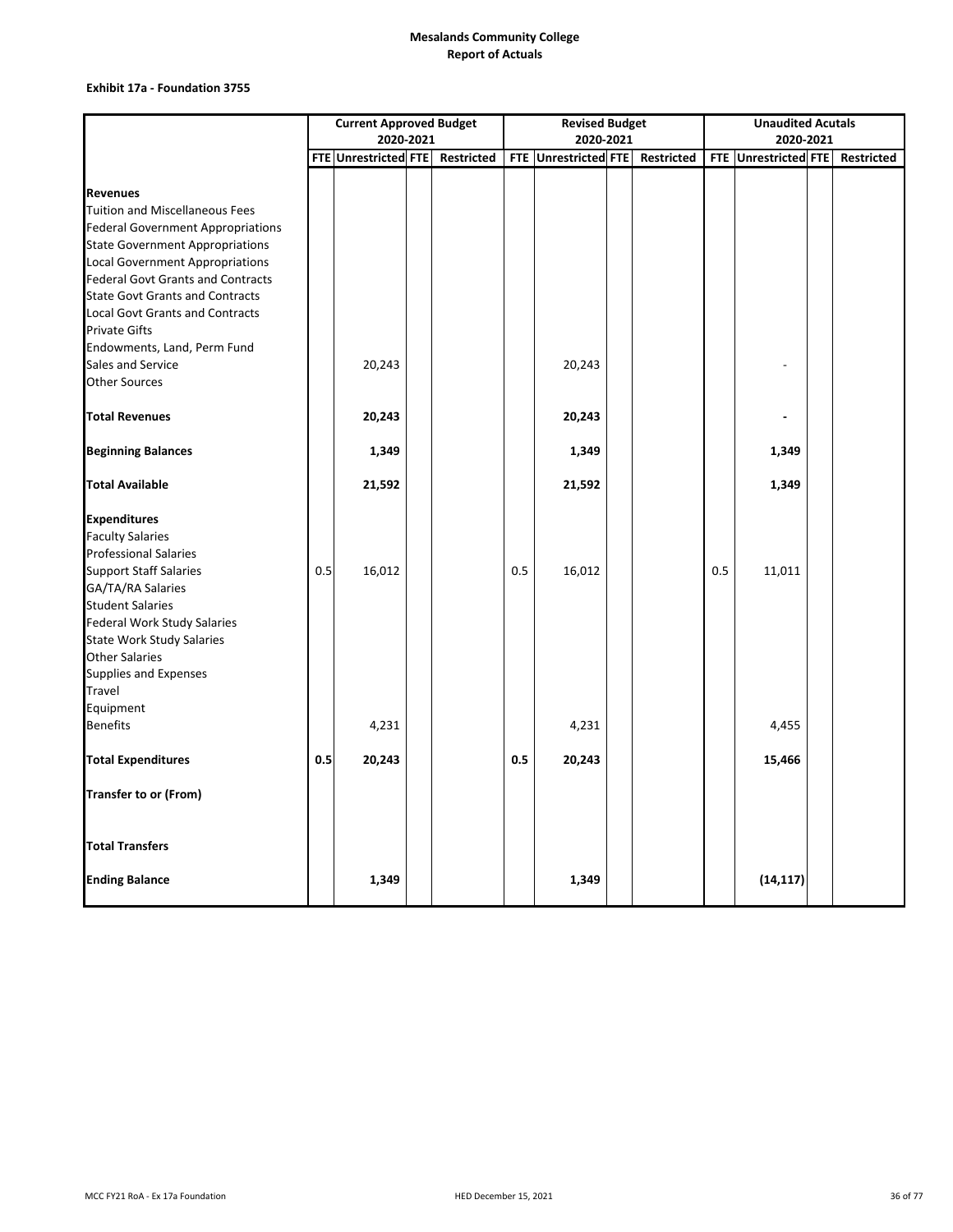### **Exhibit 17a ‐ Building Trades Houses**

|                                                                                    | <b>Current Approved Budget</b> |                  |  |                   |            | <b>Revised Budget</b> |                   | <b>Unaudited Acutals</b> |                     |            |                   |  |
|------------------------------------------------------------------------------------|--------------------------------|------------------|--|-------------------|------------|-----------------------|-------------------|--------------------------|---------------------|------------|-------------------|--|
|                                                                                    |                                | 2020-2021        |  |                   |            | 2020-2021             |                   |                          |                     | 2020-2021  |                   |  |
|                                                                                    | <b>FTE</b>                     | Unrestricted FTE |  | <b>Restricted</b> | <b>FTE</b> | Unrestricted FTE      | <b>Restricted</b> | <b>FTE</b>               | <b>Unrestricted</b> | <b>FTE</b> | <b>Restricted</b> |  |
|                                                                                    |                                |                  |  |                   |            |                       |                   |                          |                     |            |                   |  |
| <b>Revenues</b>                                                                    |                                |                  |  |                   |            |                       |                   |                          |                     |            |                   |  |
| <b>Tuition and Miscellaneous Fees</b>                                              |                                |                  |  |                   |            |                       |                   |                          |                     |            |                   |  |
| <b>Federal Government Appropriations</b><br><b>State Government Appropriations</b> |                                |                  |  |                   |            |                       |                   |                          |                     |            |                   |  |
| <b>Local Government Appropriations</b>                                             |                                |                  |  |                   |            |                       |                   |                          |                     |            |                   |  |
| <b>Federal Govt Grants and Contracts</b>                                           |                                |                  |  |                   |            |                       |                   |                          |                     |            |                   |  |
| <b>State Govt Grants and Contracts</b>                                             |                                |                  |  |                   |            |                       |                   |                          |                     |            |                   |  |
| <b>Local Govt Grants and Contracts</b>                                             |                                |                  |  |                   |            |                       |                   |                          |                     |            |                   |  |
| <b>Private Gifts</b>                                                               |                                |                  |  |                   |            |                       |                   |                          |                     |            |                   |  |
| Endowments, Land, Perm Fund                                                        |                                |                  |  |                   |            |                       |                   |                          |                     |            |                   |  |
| Sales and Service                                                                  |                                | 6,000            |  |                   |            | 6,000                 |                   |                          |                     |            |                   |  |
| <b>Other Sources</b>                                                               |                                |                  |  |                   |            |                       |                   |                          |                     |            |                   |  |
| <b>Total Revenues</b>                                                              |                                | 6,000            |  |                   |            | 6,000                 |                   |                          |                     |            |                   |  |
| <b>Beginning Balances</b>                                                          |                                | (94, 251)        |  |                   |            | (94, 251)             |                   |                          | (94, 251)           |            |                   |  |
|                                                                                    |                                |                  |  |                   |            |                       |                   |                          |                     |            |                   |  |
| <b>Total Available</b>                                                             |                                | (88, 251)        |  |                   |            | (88, 251)             |                   |                          | (94, 251)           |            |                   |  |
| <b>Expenditures</b>                                                                |                                |                  |  |                   |            |                       |                   |                          |                     |            |                   |  |
| <b>Faculty Salaries</b>                                                            |                                |                  |  |                   |            |                       |                   |                          |                     |            |                   |  |
| <b>Professional Salaries</b>                                                       |                                |                  |  |                   |            |                       |                   |                          |                     |            |                   |  |
| <b>Support Staff Salaries</b>                                                      |                                |                  |  |                   |            |                       |                   |                          |                     |            |                   |  |
| GA/TA/RA Salaries                                                                  |                                |                  |  |                   |            |                       |                   |                          |                     |            |                   |  |
| <b>Student Salaries</b>                                                            |                                |                  |  |                   |            |                       |                   |                          |                     |            |                   |  |
| <b>Federal Work Study Salaries</b>                                                 |                                |                  |  |                   |            |                       |                   |                          |                     |            |                   |  |
| <b>State Work Study Salaries</b>                                                   |                                |                  |  |                   |            |                       |                   |                          |                     |            |                   |  |
| <b>Other Salaries</b>                                                              |                                |                  |  |                   |            |                       |                   |                          |                     |            |                   |  |
| <b>Supplies and Expenses</b>                                                       |                                |                  |  |                   |            |                       |                   |                          |                     |            |                   |  |
| Travel                                                                             |                                |                  |  |                   |            |                       |                   |                          |                     |            |                   |  |
| Equipment                                                                          |                                |                  |  |                   |            |                       |                   |                          |                     |            |                   |  |
| <b>Benefits</b>                                                                    |                                |                  |  |                   |            |                       |                   |                          |                     |            |                   |  |
| <b>Total Expenditures</b>                                                          |                                |                  |  |                   |            |                       |                   |                          |                     |            |                   |  |
| <b>Transfer to or (From)</b>                                                       |                                |                  |  |                   |            |                       |                   |                          |                     |            |                   |  |
| <b>Total Transfers</b>                                                             |                                |                  |  |                   |            |                       |                   |                          |                     |            |                   |  |
| <b>Ending Balance</b>                                                              |                                | (88, 251)        |  |                   |            | (88, 251)             |                   |                          | (94, 251)           |            |                   |  |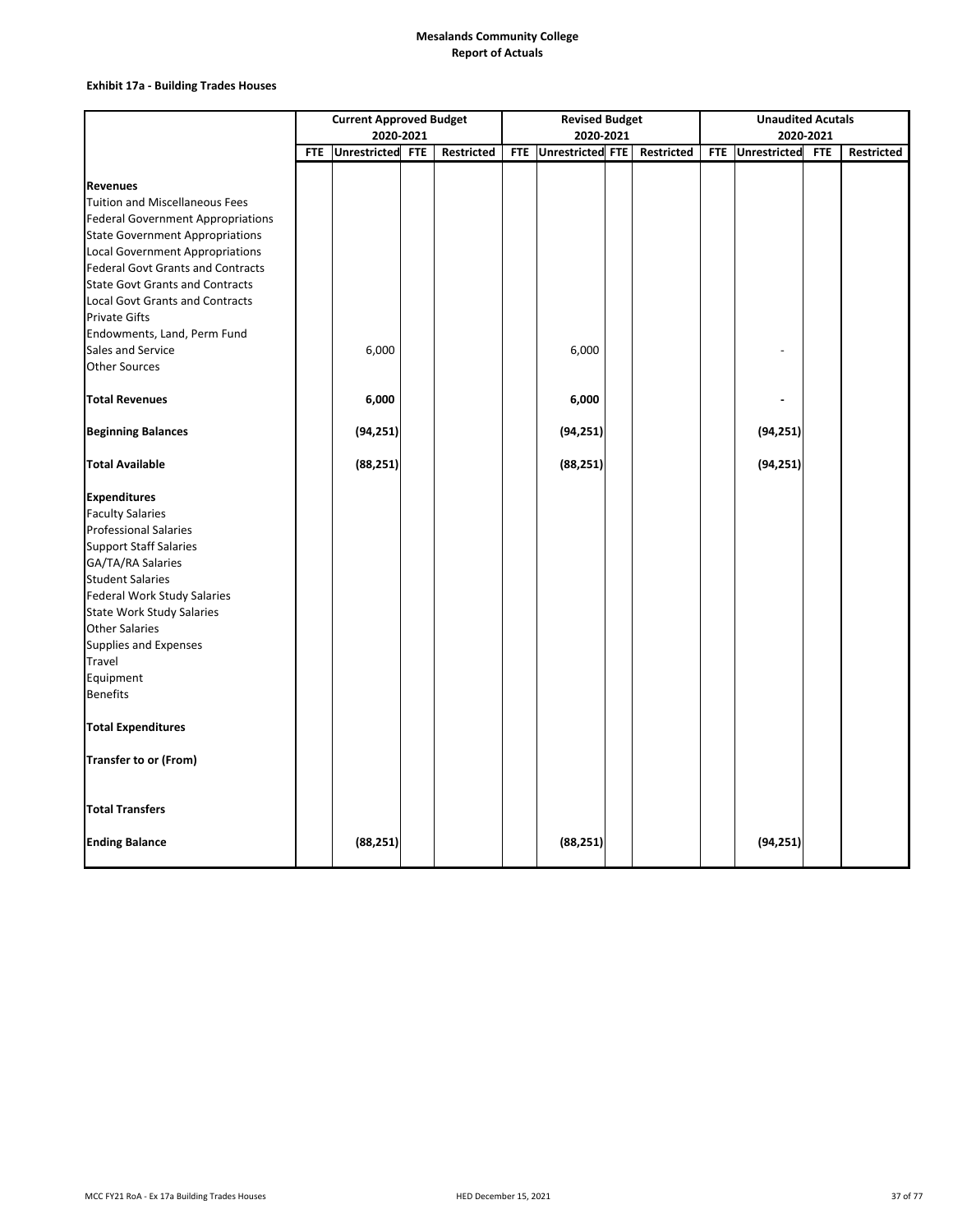### **Exhibit 17a ‐ City of Tucumcari Lodgers' Tax**

|                                          | <b>Current Approved Budget</b> |           |  |        |  | <b>Revised Budget</b>                                                                           |  |        |  | <b>Unaudited Acutals</b> |  |  |  |
|------------------------------------------|--------------------------------|-----------|--|--------|--|-------------------------------------------------------------------------------------------------|--|--------|--|--------------------------|--|--|--|
|                                          |                                | 2020-2021 |  |        |  | 2020-2021                                                                                       |  |        |  | 2020-2021                |  |  |  |
|                                          |                                |           |  |        |  | FTE Unrestricted FTE Restricted FTE Unrestricted FTE Restricted FTE Unrestricted FTE Restricted |  |        |  |                          |  |  |  |
|                                          |                                |           |  |        |  |                                                                                                 |  |        |  |                          |  |  |  |
| <b>Revenues</b>                          |                                |           |  |        |  |                                                                                                 |  |        |  |                          |  |  |  |
| <b>Tuition and Miscellaneous Fees</b>    |                                |           |  |        |  |                                                                                                 |  |        |  |                          |  |  |  |
| <b>Federal Government Appropriations</b> |                                |           |  |        |  |                                                                                                 |  |        |  |                          |  |  |  |
| <b>State Government Appropriations</b>   |                                |           |  |        |  |                                                                                                 |  |        |  |                          |  |  |  |
| <b>Local Government Appropriations</b>   |                                |           |  |        |  |                                                                                                 |  |        |  |                          |  |  |  |
| <b>Federal Govt Grants and Contracts</b> |                                |           |  |        |  |                                                                                                 |  |        |  |                          |  |  |  |
| <b>State Govt Grants and Contracts</b>   |                                |           |  |        |  |                                                                                                 |  |        |  |                          |  |  |  |
| <b>Local Govt Grants and Contracts</b>   |                                |           |  | 15,000 |  |                                                                                                 |  | 15,000 |  |                          |  |  |  |
| <b>Private Gifts</b>                     |                                |           |  |        |  |                                                                                                 |  |        |  |                          |  |  |  |
| Endowments, Land, Perm Fund              |                                |           |  |        |  |                                                                                                 |  |        |  |                          |  |  |  |
| Sales and Service                        |                                |           |  |        |  |                                                                                                 |  |        |  |                          |  |  |  |
| <b>Other Sources</b>                     |                                |           |  |        |  |                                                                                                 |  |        |  |                          |  |  |  |
| <b>Total Revenues</b>                    |                                |           |  | 15,000 |  |                                                                                                 |  | 15,000 |  |                          |  |  |  |
| <b>Beginning Balances</b>                |                                |           |  |        |  |                                                                                                 |  |        |  |                          |  |  |  |
| <b>Total Available</b>                   |                                |           |  | 15,000 |  |                                                                                                 |  | 15,000 |  |                          |  |  |  |
| <b>Expenditures</b>                      |                                |           |  |        |  |                                                                                                 |  |        |  |                          |  |  |  |
| <b>Faculty Salaries</b>                  |                                |           |  |        |  |                                                                                                 |  |        |  |                          |  |  |  |
| <b>Professional Salaries</b>             |                                |           |  |        |  |                                                                                                 |  |        |  |                          |  |  |  |
| <b>Support Staff Salaries</b>            |                                |           |  |        |  |                                                                                                 |  |        |  |                          |  |  |  |
| GA/TA/RA Salaries                        |                                |           |  |        |  |                                                                                                 |  |        |  |                          |  |  |  |
| <b>Student Salaries</b>                  |                                |           |  |        |  |                                                                                                 |  |        |  |                          |  |  |  |
| <b>Federal Work Study Salaries</b>       |                                |           |  |        |  |                                                                                                 |  |        |  |                          |  |  |  |
| <b>State Work Study Salaries</b>         |                                |           |  |        |  |                                                                                                 |  |        |  |                          |  |  |  |
| <b>Other Salaries</b>                    |                                |           |  |        |  |                                                                                                 |  |        |  |                          |  |  |  |
| Supplies and Expenses                    |                                |           |  | 15,000 |  |                                                                                                 |  | 15,000 |  |                          |  |  |  |
| Travel                                   |                                |           |  |        |  |                                                                                                 |  |        |  |                          |  |  |  |
| Equipment                                |                                |           |  |        |  |                                                                                                 |  |        |  |                          |  |  |  |
| <b>Benefits</b>                          |                                |           |  |        |  |                                                                                                 |  |        |  |                          |  |  |  |
| <b>Total Expenditures</b>                |                                |           |  | 15,000 |  |                                                                                                 |  | 15,000 |  |                          |  |  |  |
| Transfer to or (From)                    |                                |           |  |        |  |                                                                                                 |  |        |  |                          |  |  |  |
| <b>Total Transfers</b>                   |                                |           |  |        |  |                                                                                                 |  |        |  |                          |  |  |  |
| <b>Ending Balance</b>                    |                                |           |  |        |  |                                                                                                 |  |        |  |                          |  |  |  |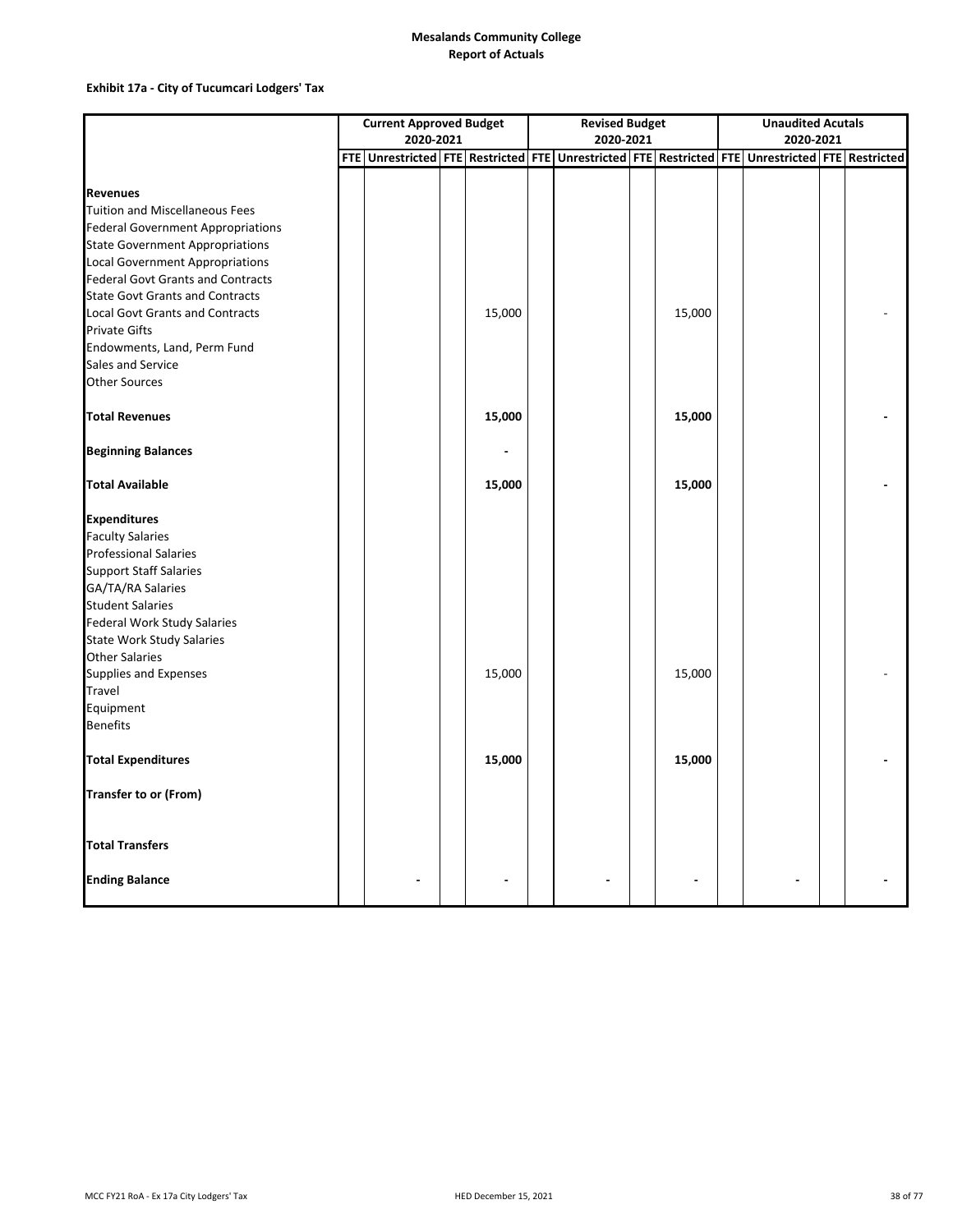# **Exhibit 18 ‐ Internal Services Departments**

|                                          | <b>Current Approved Budget</b><br>2020-2021 |                       |                         | <b>Revised Budget</b> | <b>Unaudited Actuals</b> |            |  |  |
|------------------------------------------|---------------------------------------------|-----------------------|-------------------------|-----------------------|--------------------------|------------|--|--|
|                                          |                                             |                       |                         | 2020-2021             | 2020-2021                |            |  |  |
|                                          | Unrestricted                                | Restricted            | Unrestricted Restricted |                       | Unrestricted             | Restricted |  |  |
|                                          |                                             |                       |                         |                       |                          |            |  |  |
| <b>Revenues</b>                          |                                             |                       |                         |                       |                          |            |  |  |
| <b>Tuition and Miscellaneous Fees</b>    |                                             |                       |                         |                       |                          |            |  |  |
| <b>Federal Government Appropriations</b> |                                             |                       |                         |                       |                          |            |  |  |
| <b>State Government Appropriations</b>   |                                             |                       |                         |                       |                          |            |  |  |
| <b>Local Government Appropriations</b>   |                                             |                       |                         |                       |                          |            |  |  |
| <b>Federal Govt Grants and Contracts</b> |                                             |                       |                         |                       |                          |            |  |  |
| <b>State Govt Grants and Contracts</b>   |                                             |                       |                         |                       |                          |            |  |  |
| <b>Local Govt Grants and Contracts</b>   |                                             |                       |                         |                       |                          |            |  |  |
| <b>Private Gifts</b>                     |                                             |                       |                         |                       |                          |            |  |  |
| Endowments, Land, Perm Fund              |                                             |                       |                         |                       |                          |            |  |  |
| Sales and Service                        | 1,300                                       |                       | 1,700                   |                       | 170                      |            |  |  |
| <b>Other Sources</b>                     |                                             |                       |                         |                       |                          |            |  |  |
| <b>Total Revenues</b>                    | 1,300                                       |                       | 1,700                   |                       | 170                      |            |  |  |
| <b>Beginning Balances</b>                | 435,237                                     |                       | 438,390                 |                       | 435,645                  |            |  |  |
| <b>Total Available</b>                   | 436,537                                     |                       | 436,937                 |                       | 435,815                  |            |  |  |
| <b>Expenditures</b>                      |                                             |                       |                         |                       |                          |            |  |  |
| <b>Faculty Salaries</b>                  |                                             |                       |                         |                       |                          |            |  |  |
| <b>Professional Salaries</b>             | 137,349                                     |                       | 137,349                 |                       | 126,078                  |            |  |  |
| <b>Support Staff Salaries</b>            |                                             |                       |                         |                       |                          |            |  |  |
| GA/TA/RA Salaries                        |                                             |                       |                         |                       |                          |            |  |  |
| <b>Student Salaries</b>                  |                                             |                       |                         |                       |                          |            |  |  |
| <b>Federal Work Study Salaries</b>       |                                             |                       |                         |                       |                          |            |  |  |
| <b>State Work Study Salaries</b>         |                                             |                       |                         |                       |                          |            |  |  |
| <b>Other Salaries</b>                    |                                             |                       |                         |                       |                          |            |  |  |
| <b>Supplies and Expenses</b>             | 191,000                                     |                       | 191,000                 |                       | 211,416                  |            |  |  |
| Travel                                   | 2,500                                       |                       | 2,500                   |                       |                          |            |  |  |
| Equipment                                |                                             |                       |                         |                       |                          |            |  |  |
| <b>Benefits</b>                          | 37,843                                      |                       | 37,843                  |                       | 33,875                   |            |  |  |
| <b>Total Expenditures</b>                | 368,692                                     |                       | 368,692                 |                       | 371,369                  |            |  |  |
| <b>Internal Department Charges</b>       |                                             |                       |                         |                       |                          |            |  |  |
| Instruction                              | 155,250                                     |                       | 155,250                 |                       | 151,802                  |            |  |  |
| Academic Support                         | 63,950                                      |                       | 63,950                  |                       | 65,676                   |            |  |  |
| <b>Student Services</b>                  | 68,950                                      |                       | 68,950                  |                       | 71,611                   |            |  |  |
| <b>Institutional Support</b>             | 61,950                                      |                       | 61,950                  |                       | 63,211                   |            |  |  |
| Operation & Maintenance of Plant         | 19,000                                      |                       | 19,000                  |                       | 19,070                   |            |  |  |
| <b>Total Charges</b>                     | 369,100                                     |                       | 369,100                 |                       | 371,369                  |            |  |  |
| <b>Expenses Net of Charges</b>           | (408)                                       |                       | (408)                   |                       | 0                        |            |  |  |
| <b>Ending Balance</b>                    | 436,945                                     |                       | 437,345                 |                       | 435,815                  |            |  |  |
| MCC FYZI ROA - EX 18                     |                                             | HED December 15, 2021 |                         |                       |                          | 39 of 77   |  |  |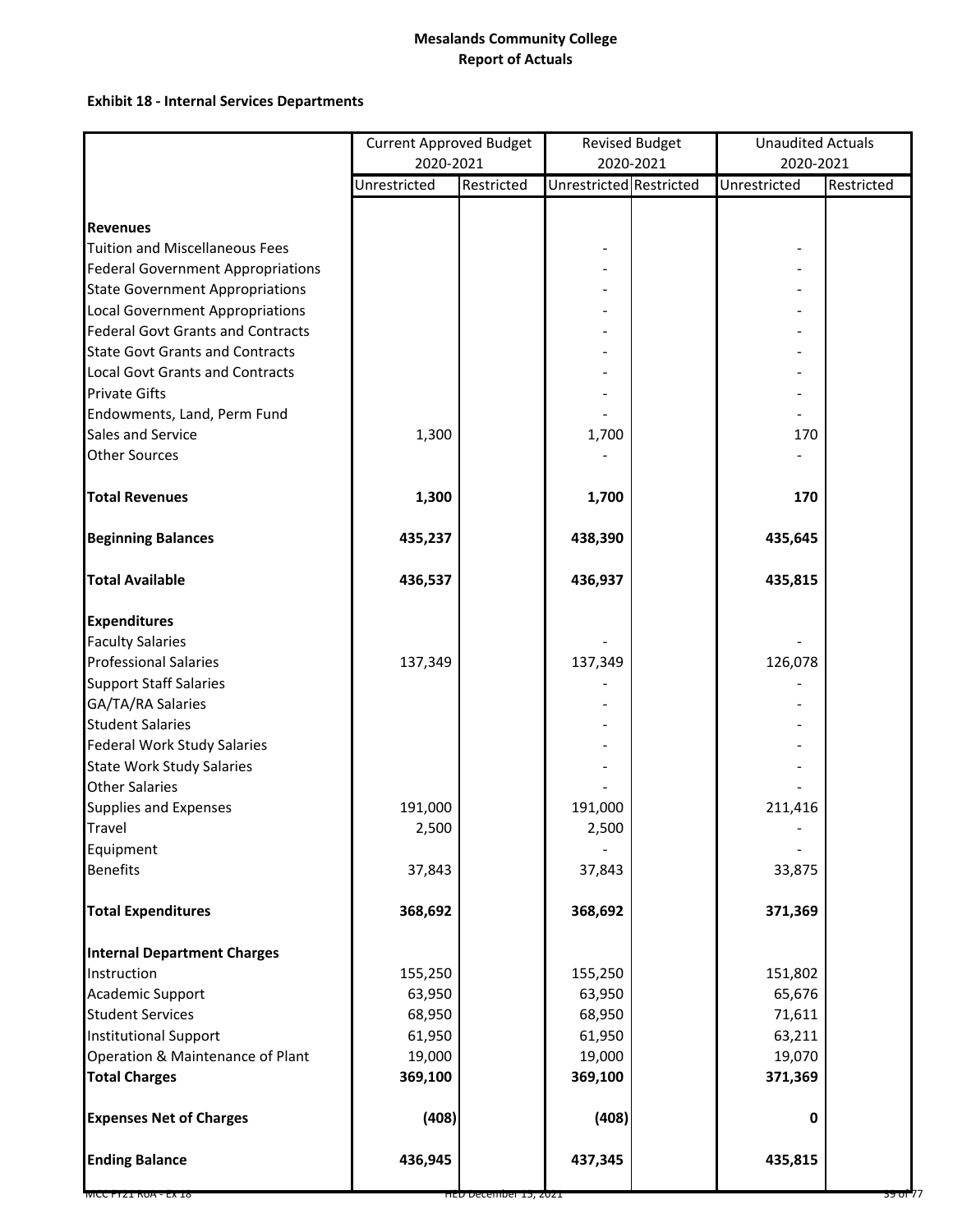### **Exhibit 18a ‐ Copier Services 3810**

|                                                                | <b>Current Approved Budget</b><br>2020-2021 |                     |            |            |  | <b>Revised Budget</b>    |  | <b>Unaudited Acutals</b> |  |                  |            |                   |
|----------------------------------------------------------------|---------------------------------------------|---------------------|------------|------------|--|--------------------------|--|--------------------------|--|------------------|------------|-------------------|
|                                                                |                                             |                     |            |            |  | 2020-2021                |  |                          |  |                  | 2020-2021  |                   |
|                                                                | <b>FTE</b>                                  | <b>Unrestricted</b> | <b>FTE</b> | Restricted |  | FTE Unrestricted FTE     |  | Restricted               |  | FTE Unrestricted | <b>FTE</b> | <b>Restricted</b> |
|                                                                |                                             |                     |            |            |  |                          |  |                          |  |                  |            |                   |
| <b>Revenues</b>                                                |                                             |                     |            |            |  |                          |  |                          |  |                  |            |                   |
| Tuition and Miscellaneous Fees                                 |                                             |                     |            |            |  |                          |  |                          |  |                  |            |                   |
| <b>Federal Government Appropriations</b>                       |                                             |                     |            |            |  |                          |  |                          |  |                  |            |                   |
| <b>State Government Appropriations</b>                         |                                             |                     |            |            |  |                          |  |                          |  |                  |            |                   |
| Local Government Appropriations                                |                                             |                     |            |            |  |                          |  |                          |  |                  |            |                   |
| <b>Federal Govt Grants and Contracts</b>                       |                                             |                     |            |            |  |                          |  |                          |  |                  |            |                   |
| <b>State Govt Grants and Contracts</b>                         |                                             |                     |            |            |  |                          |  |                          |  |                  |            |                   |
| <b>Local Govt Grants and Contracts</b><br><b>Private Gifts</b> |                                             |                     |            |            |  |                          |  |                          |  |                  |            |                   |
| Endowments, Land, Perm Fund                                    |                                             |                     |            |            |  |                          |  |                          |  |                  |            |                   |
| Sales and Service                                              |                                             |                     |            |            |  | 200                      |  |                          |  | 83               |            |                   |
| <b>Other Sources</b>                                           |                                             |                     |            |            |  |                          |  |                          |  |                  |            |                   |
| <b>Total Revenues</b>                                          |                                             |                     |            |            |  | 200                      |  |                          |  | 83               |            |                   |
| <b>Beginning Balances</b>                                      |                                             | 70,541              |            |            |  | 70,541                   |  |                          |  | 70,541           |            |                   |
| <b>Total Available</b>                                         |                                             | 70,541              |            |            |  | 70,741                   |  |                          |  | 70,624           |            |                   |
| <b>Expenditures</b>                                            |                                             |                     |            |            |  |                          |  |                          |  |                  |            |                   |
| <b>Faculty Salaries</b>                                        |                                             |                     |            |            |  |                          |  |                          |  |                  |            |                   |
| <b>Professional Salaries</b>                                   |                                             |                     |            |            |  |                          |  |                          |  |                  |            |                   |
| <b>Support Staff Salaries</b>                                  |                                             |                     |            |            |  |                          |  |                          |  |                  |            |                   |
| GA/TA/RA Salaries                                              |                                             |                     |            |            |  |                          |  |                          |  |                  |            |                   |
| <b>Student Salaries</b>                                        |                                             |                     |            |            |  |                          |  |                          |  |                  |            |                   |
| <b>Federal Work Study Salaries</b>                             |                                             |                     |            |            |  |                          |  |                          |  |                  |            |                   |
| <b>State Work Study Salaries</b>                               |                                             |                     |            |            |  |                          |  |                          |  |                  |            |                   |
| <b>Other Salaries</b>                                          |                                             |                     |            |            |  |                          |  |                          |  |                  |            |                   |
| <b>Supplies and Expenses</b>                                   |                                             | 10,000              |            |            |  | 10,000                   |  |                          |  | 12,310           |            |                   |
| Travel                                                         |                                             |                     |            |            |  |                          |  |                          |  |                  |            |                   |
| Equipment                                                      |                                             |                     |            |            |  |                          |  |                          |  |                  |            |                   |
| <b>Benefits</b>                                                |                                             |                     |            |            |  |                          |  |                          |  |                  |            |                   |
| <b>Total Expenditures</b>                                      |                                             | 10,000              |            |            |  | 10,000                   |  |                          |  | 12,310           |            |                   |
| <b>Internal Department Charges</b>                             |                                             |                     |            |            |  |                          |  |                          |  |                  |            |                   |
| Instruction                                                    |                                             | 2,500               |            |            |  | 2,500                    |  |                          |  | 3,077            |            |                   |
| Academic Support                                               |                                             | 2,500               |            |            |  | 2,500                    |  |                          |  | 3,077            |            |                   |
| <b>Student Services</b>                                        |                                             | 2,500               |            |            |  | 2,500                    |  |                          |  | 3,077            |            |                   |
| <b>Institutional Support</b>                                   |                                             | 2,500               |            |            |  | 2,500                    |  |                          |  | 3,077            |            |                   |
| Operation & Maintenance of Plant                               |                                             |                     |            |            |  |                          |  |                          |  |                  |            |                   |
| <b>Total Charges</b>                                           |                                             | 10,000              |            |            |  | 10,000                   |  |                          |  | 12,310           |            |                   |
| <b>Expenses Net of Charges</b>                                 |                                             |                     |            |            |  | $\overline{\phantom{a}}$ |  |                          |  |                  |            |                   |
| <b>Ending Balance</b>                                          |                                             | 70,541              |            |            |  | 70,741                   |  |                          |  | 70,624           |            |                   |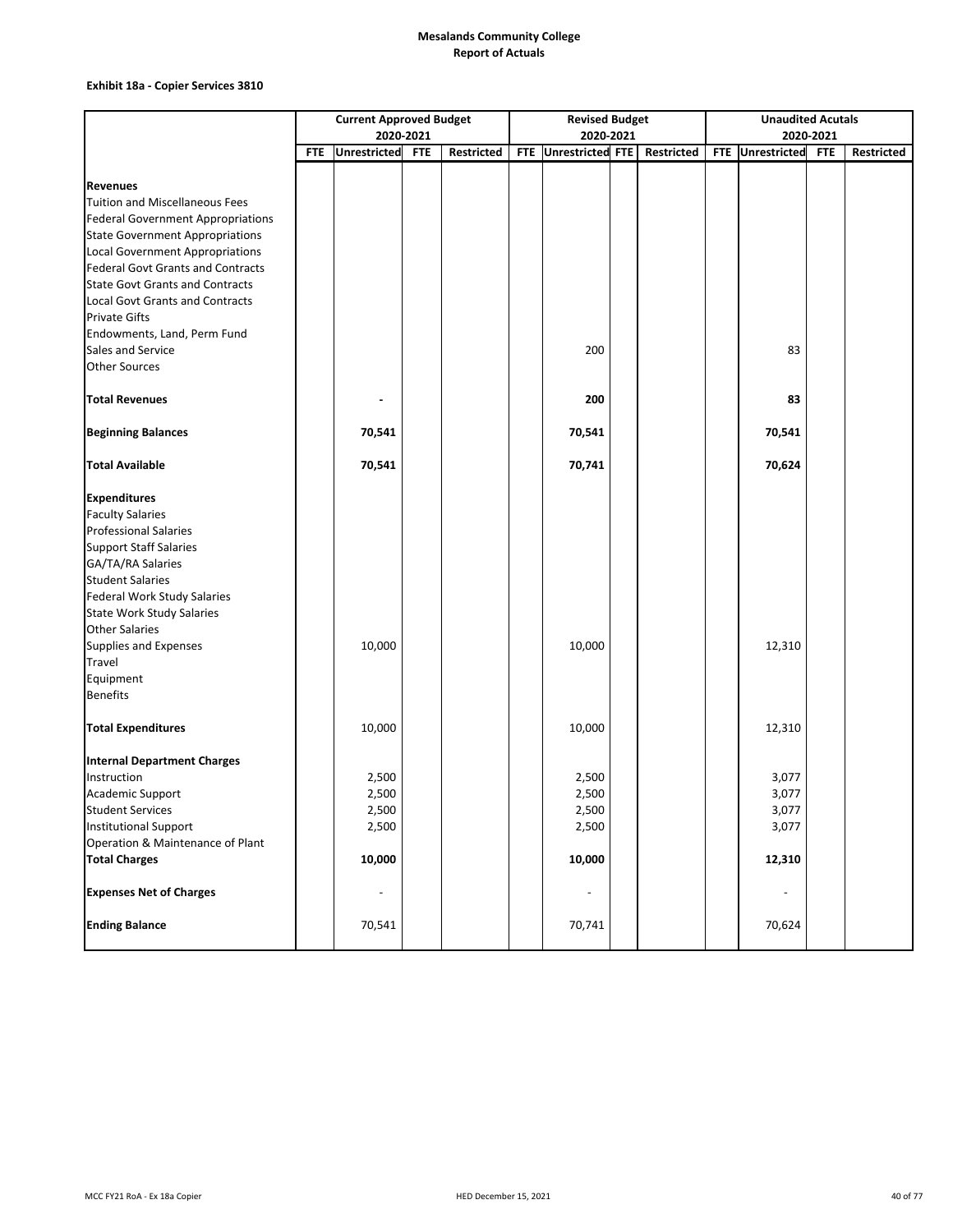#### **Exhibit 18a ‐ Auto Services 3820**

|                                                                                    | <b>Current Approved Budget</b> |                          |            |            |            | <b>Revised Budget</b>    |  | <b>Unaudited Acutals</b> |  |                          |           |            |
|------------------------------------------------------------------------------------|--------------------------------|--------------------------|------------|------------|------------|--------------------------|--|--------------------------|--|--------------------------|-----------|------------|
|                                                                                    |                                | 2020-2021                |            |            |            | 2020-2021                |  |                          |  |                          | 2020-2021 |            |
|                                                                                    | <b>FTE</b>                     | <b>Unrestricted</b>      | <b>FTE</b> | Restricted | <b>FTE</b> | Unrestricted FTE         |  | Restricted               |  | FTE Unrestricted FTE     |           | Restricted |
|                                                                                    |                                |                          |            |            |            |                          |  |                          |  |                          |           |            |
| <b>Revenues</b><br><b>Tuition and Miscellaneous Fees</b>                           |                                |                          |            |            |            |                          |  |                          |  |                          |           |            |
| <b>Federal Government Appropriations</b>                                           |                                |                          |            |            |            |                          |  |                          |  |                          |           |            |
|                                                                                    |                                |                          |            |            |            |                          |  |                          |  |                          |           |            |
| <b>State Government Appropriations</b>                                             |                                |                          |            |            |            |                          |  |                          |  |                          |           |            |
| <b>Local Government Appropriations</b><br><b>Federal Govt Grants and Contracts</b> |                                |                          |            |            |            |                          |  |                          |  |                          |           |            |
| <b>State Govt Grants and Contracts</b>                                             |                                |                          |            |            |            |                          |  |                          |  |                          |           |            |
| <b>Local Govt Grants and Contracts</b>                                             |                                |                          |            |            |            |                          |  |                          |  |                          |           |            |
| <b>Private Gifts</b>                                                               |                                |                          |            |            |            |                          |  |                          |  |                          |           |            |
| Endowments, Land, Perm Fund                                                        |                                |                          |            |            |            |                          |  |                          |  |                          |           |            |
| Sales and Service                                                                  |                                |                          |            |            |            |                          |  |                          |  |                          |           |            |
| <b>Other Sources</b>                                                               |                                |                          |            |            |            |                          |  |                          |  |                          |           |            |
| <b>Total Revenues</b>                                                              |                                |                          |            |            |            |                          |  |                          |  |                          |           |            |
|                                                                                    |                                |                          |            |            |            |                          |  |                          |  |                          |           |            |
| <b>Beginning Balances</b>                                                          |                                | 121,875                  |            |            |            | 121,875                  |  |                          |  | 121,875                  |           |            |
| <b>Total Available</b>                                                             |                                | 121,875                  |            |            |            | 121,875                  |  |                          |  | 121,875                  |           |            |
| <b>Expenditures</b>                                                                |                                |                          |            |            |            |                          |  |                          |  |                          |           |            |
| <b>Faculty Salaries</b>                                                            |                                |                          |            |            |            |                          |  |                          |  |                          |           |            |
| <b>Professional Salaries</b>                                                       |                                |                          |            |            |            |                          |  |                          |  |                          |           |            |
| <b>Support Staff Salaries</b>                                                      |                                |                          |            |            |            |                          |  |                          |  |                          |           |            |
| GA/TA/RA Salaries                                                                  |                                |                          |            |            |            |                          |  |                          |  |                          |           |            |
| <b>Student Salaries</b>                                                            |                                |                          |            |            |            |                          |  |                          |  |                          |           |            |
| <b>Federal Work Study Salaries</b>                                                 |                                |                          |            |            |            |                          |  |                          |  |                          |           |            |
| <b>State Work Study Salaries</b>                                                   |                                |                          |            |            |            |                          |  |                          |  |                          |           |            |
| <b>Other Salaries</b>                                                              |                                |                          |            |            |            |                          |  |                          |  |                          |           |            |
| <b>Supplies and Expenses</b>                                                       |                                | 33,000                   |            |            |            | 33,000                   |  |                          |  | 40,672                   |           |            |
| Travel                                                                             |                                |                          |            |            |            |                          |  |                          |  |                          |           |            |
| Equipment                                                                          |                                |                          |            |            |            |                          |  |                          |  |                          |           |            |
| <b>Benefits</b>                                                                    |                                |                          |            |            |            |                          |  |                          |  |                          |           |            |
| <b>Total Expenditures</b>                                                          |                                | 33,000                   |            |            |            | 33,000                   |  |                          |  | 40,672                   |           |            |
| <b>Internal Department Charges</b>                                                 |                                |                          |            |            |            |                          |  |                          |  |                          |           |            |
| Instruction                                                                        |                                | 6,000                    |            |            |            | 6,000                    |  |                          |  | 7,395                    |           |            |
| Academic Support                                                                   |                                | 7,500                    |            |            |            | 7,500                    |  |                          |  | 9,244                    |           |            |
| <b>Student Services</b>                                                            |                                | 10,000                   |            |            |            | 10,000                   |  |                          |  | 12,325                   |           |            |
| <b>Institutional Support</b>                                                       |                                | 5,500                    |            |            |            | 5,500                    |  |                          |  | 6,779                    |           |            |
| Operation & Maintenance of Plant                                                   |                                | 4,000                    |            |            |            | 4,000                    |  |                          |  | 4,930                    |           |            |
| <b>Total Charges</b>                                                               |                                | 33,000                   |            |            |            | 33,000                   |  |                          |  | 40,672                   |           |            |
| <b>Expenses Net of Charges</b>                                                     |                                | $\overline{\phantom{0}}$ |            |            |            | $\overline{\phantom{a}}$ |  |                          |  | $\overline{\phantom{a}}$ |           |            |
| <b>Ending Balance</b>                                                              |                                | 121,875                  |            |            |            | 121,875                  |  |                          |  | 121,875                  |           |            |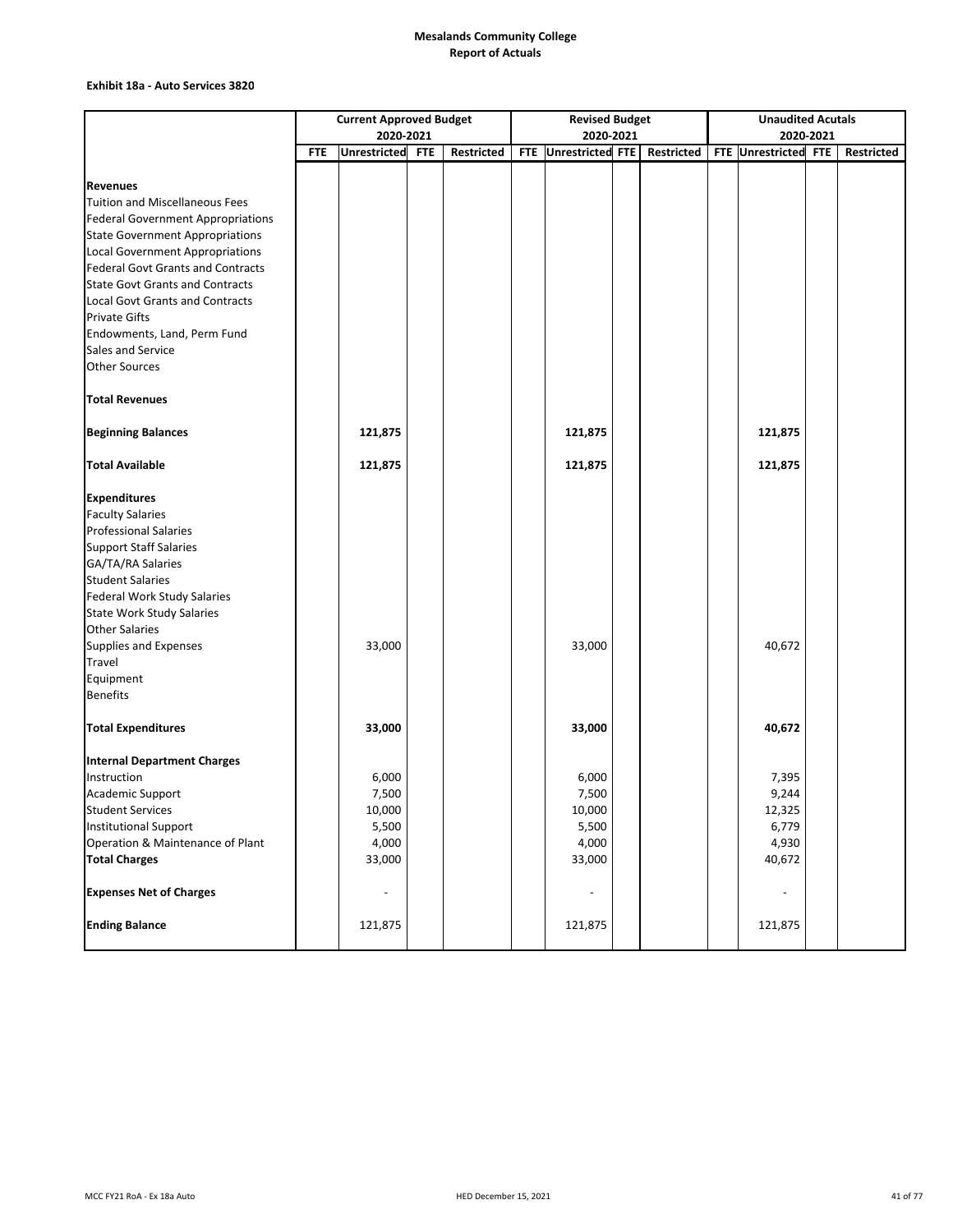#### **Exhibit 18a ‐ Mail Services 3830**

|                                          | <b>Current Approved Budget</b><br>2020-2021 |              |            |            |            | <b>Revised Budget</b> |  | <b>Unaudited Acutals</b> |            |                  |  |            |
|------------------------------------------|---------------------------------------------|--------------|------------|------------|------------|-----------------------|--|--------------------------|------------|------------------|--|------------|
|                                          |                                             |              |            |            |            | 2020-2021             |  |                          |            | 2020-2021        |  |            |
|                                          | <b>FTE</b>                                  | Unrestricted | <b>FTE</b> | Restricted | <b>FTE</b> | Unrestricted FTE      |  | Restricted               | <b>FTE</b> | Unrestricted FTE |  | Restricted |
|                                          |                                             |              |            |            |            |                       |  |                          |            |                  |  |            |
| <b>Revenues</b>                          |                                             |              |            |            |            |                       |  |                          |            |                  |  |            |
| Tuition and Miscellaneous Fees           |                                             |              |            |            |            |                       |  |                          |            |                  |  |            |
| <b>Federal Government Appropriations</b> |                                             |              |            |            |            |                       |  |                          |            |                  |  |            |
| <b>State Government Appropriations</b>   |                                             |              |            |            |            |                       |  |                          |            |                  |  |            |
| Local Government Appropriations          |                                             |              |            |            |            |                       |  |                          |            |                  |  |            |
| <b>Federal Govt Grants and Contracts</b> |                                             |              |            |            |            |                       |  |                          |            |                  |  |            |
| <b>State Govt Grants and Contracts</b>   |                                             |              |            |            |            |                       |  |                          |            |                  |  |            |
| <b>Local Govt Grants and Contracts</b>   |                                             |              |            |            |            |                       |  |                          |            |                  |  |            |
| <b>Private Gifts</b>                     |                                             |              |            |            |            |                       |  |                          |            |                  |  |            |
| Endowments, Land, Perm Fund              |                                             |              |            |            |            |                       |  |                          |            |                  |  |            |
| Sales and Service                        |                                             | 300          |            |            |            | 500                   |  |                          |            | 87               |  |            |
| <b>Other Sources</b>                     |                                             |              |            |            |            |                       |  |                          |            |                  |  |            |
| <b>Total Revenues</b>                    |                                             | 300          |            |            |            | 500                   |  |                          |            | 87               |  |            |
| <b>Beginning Balances</b>                |                                             | 88,447       |            |            |            | 88,447                |  |                          |            | 88,447           |  |            |
| <b>Total Available</b>                   |                                             | 88,747       |            |            |            | 88,947                |  |                          |            | 88,534           |  |            |
| <b>Expenditures</b>                      |                                             |              |            |            |            |                       |  |                          |            |                  |  |            |
| <b>Faculty Salaries</b>                  |                                             |              |            |            |            |                       |  |                          |            |                  |  |            |
| <b>Professional Salaries</b>             |                                             |              |            |            |            |                       |  |                          |            |                  |  |            |
| <b>Support Staff Salaries</b>            |                                             |              |            |            |            |                       |  |                          |            |                  |  |            |
| GA/TA/RA Salaries                        |                                             |              |            |            |            |                       |  |                          |            |                  |  |            |
| <b>Student Salaries</b>                  |                                             |              |            |            |            |                       |  |                          |            |                  |  |            |
| <b>Federal Work Study Salaries</b>       |                                             |              |            |            |            |                       |  |                          |            |                  |  |            |
| <b>State Work Study Salaries</b>         |                                             |              |            |            |            |                       |  |                          |            |                  |  |            |
| <b>Other Salaries</b>                    |                                             |              |            |            |            |                       |  |                          |            |                  |  |            |
| Supplies and Expenses                    |                                             | 3,000        |            |            |            | 3,000                 |  |                          |            | 6,864            |  |            |
| Travel                                   |                                             |              |            |            |            |                       |  |                          |            |                  |  |            |
| Equipment                                |                                             |              |            |            |            |                       |  |                          |            |                  |  |            |
| <b>Benefits</b>                          |                                             |              |            |            |            |                       |  |                          |            |                  |  |            |
| <b>Total Expenditures</b>                |                                             | 3,000        |            |            |            | 3,000                 |  |                          |            | 6,864            |  |            |
| <b>Internal Department Charges</b>       |                                             |              |            |            |            |                       |  |                          |            |                  |  |            |
| Instruction                              |                                             | 750          |            |            |            | 750                   |  |                          |            | 1,716            |  |            |
| Academic Support                         |                                             | 750          |            |            |            | 750                   |  |                          |            | 1,716            |  |            |
| <b>Student Services</b>                  |                                             | 750          |            |            |            | 750                   |  |                          |            | 1,716            |  |            |
| <b>Institutional Support</b>             |                                             | 750          |            |            |            | 750                   |  |                          |            | 1,716            |  |            |
| Operation & Maintenance of Plant         |                                             |              |            |            |            |                       |  |                          |            |                  |  |            |
| <b>Total Charges</b>                     |                                             | 3,000        |            |            |            | 3,000                 |  |                          |            | 6,864            |  |            |
| <b>Expenses Net of Charges</b>           |                                             |              |            |            |            |                       |  |                          |            | 0                |  |            |
| <b>Ending Balance</b>                    |                                             | 88,747       |            |            |            | 88,947                |  |                          |            | 88,533           |  |            |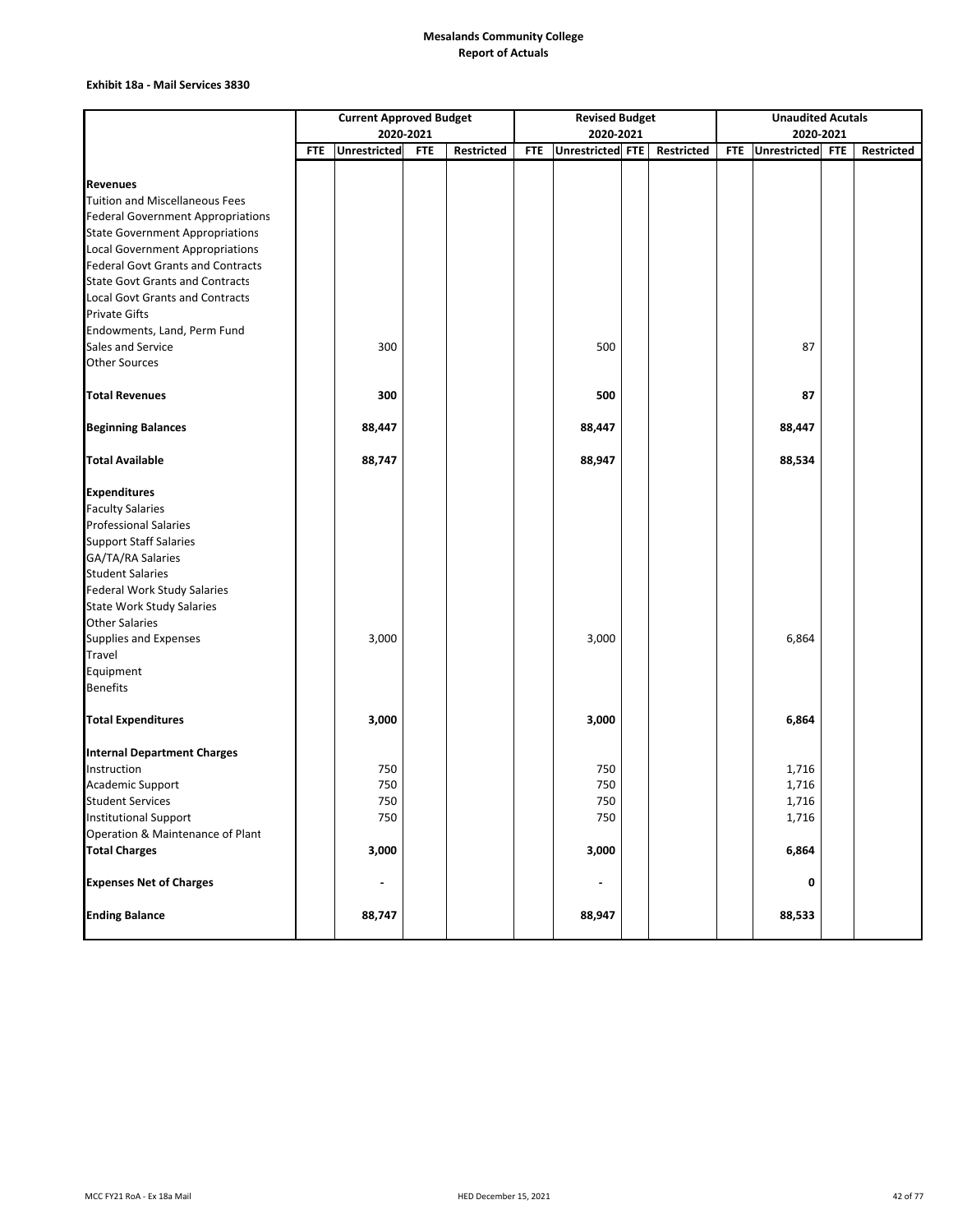#### **Exhibit 18a ‐ Computer Services 3840**

|                                          | <b>Current Approved Budget</b> |              |            |            |     | <b>Revised Budget</b> |  | <b>Unaudited Acutals</b> |     |                      |  |            |
|------------------------------------------|--------------------------------|--------------|------------|------------|-----|-----------------------|--|--------------------------|-----|----------------------|--|------------|
|                                          |                                | 2020-2021    |            |            |     | 2020-2021             |  |                          |     | 2020-2021            |  |            |
|                                          | <b>FTE</b>                     | Unrestricted | <b>FTE</b> | Restricted |     | FTE Unrestricted FTE  |  | Restricted               |     | FTE Unrestricted FTE |  | Restricted |
|                                          |                                |              |            |            |     |                       |  |                          |     |                      |  |            |
| <b>Revenues</b>                          |                                |              |            |            |     |                       |  |                          |     |                      |  |            |
| <b>Tuition and Miscellaneous Fees</b>    |                                |              |            |            |     |                       |  |                          |     |                      |  |            |
| <b>Federal Government Appropriations</b> |                                |              |            |            |     |                       |  |                          |     |                      |  |            |
| <b>State Government Appropriations</b>   |                                |              |            |            |     |                       |  |                          |     |                      |  |            |
| <b>Local Government Appropriations</b>   |                                |              |            |            |     |                       |  |                          |     |                      |  |            |
| <b>Federal Govt Grants and Contracts</b> |                                |              |            |            |     |                       |  |                          |     |                      |  |            |
| <b>State Govt Grants and Contracts</b>   |                                |              |            |            |     |                       |  |                          |     |                      |  |            |
| <b>Local Govt Grants and Contracts</b>   |                                |              |            |            |     |                       |  |                          |     |                      |  |            |
| <b>Private Gifts</b>                     |                                |              |            |            |     |                       |  |                          |     |                      |  |            |
| Endowments, Land, Perm Fund              |                                |              |            |            |     |                       |  |                          |     |                      |  |            |
| Sales and Service                        |                                |              |            |            |     |                       |  |                          |     |                      |  |            |
| <b>Other Sources</b>                     |                                |              |            |            |     |                       |  |                          |     |                      |  |            |
| <b>Total Revenues</b>                    |                                |              |            |            |     |                       |  |                          |     |                      |  |            |
| <b>Beginning Balances</b>                |                                | 18,012       |            |            |     | 18,012                |  |                          |     | 18,420               |  |            |
| <b>Total Available</b>                   |                                | 18,012       |            |            |     | 18,012                |  |                          |     | 18,420               |  |            |
|                                          |                                |              |            |            |     |                       |  |                          |     |                      |  |            |
| <b>Expenditures</b>                      |                                |              |            |            |     |                       |  |                          |     |                      |  |            |
| <b>Faculty Salaries</b>                  |                                |              |            |            |     |                       |  |                          |     |                      |  |            |
| <b>Professional Salaries</b>             | 3.0                            | 137,349      |            |            | 3.0 | 137,349               |  |                          | 3.0 | 126,078              |  |            |
| <b>Support Staff Salaries</b>            |                                |              |            |            |     |                       |  |                          |     |                      |  |            |
| GA/TA/RA Salaries                        |                                |              |            |            |     |                       |  |                          |     |                      |  |            |
| <b>Student Salaries</b>                  |                                |              |            |            |     |                       |  |                          |     |                      |  |            |
| <b>Federal Work Study Salaries</b>       |                                |              |            |            |     |                       |  |                          |     |                      |  |            |
| <b>State Work Study Salaries</b>         |                                |              |            |            |     |                       |  |                          |     |                      |  |            |
| <b>Other Salaries</b>                    |                                |              |            |            |     |                       |  |                          |     |                      |  |            |
| Supplies and Expenses                    |                                | 110,000      |            |            |     | 110,000               |  |                          |     | 111,624              |  |            |
| Travel                                   |                                | 2,500        |            |            |     | 2,500                 |  |                          |     |                      |  |            |
| Equipment                                |                                |              |            |            |     |                       |  |                          |     |                      |  |            |
| <b>Benefits</b>                          |                                | 37,843       |            |            |     | 37,843                |  |                          |     | 33,875               |  |            |
| <b>Total Expenditures</b>                | 3.0                            | 287,692      |            |            | 3.0 | 287,692               |  |                          |     | 271,577              |  |            |
| <b>Internal Department Charges</b>       |                                |              |            |            |     |                       |  |                          |     |                      |  |            |
| Instruction                              |                                | 136,000      |            |            |     | 136,000               |  |                          |     | 128,200              |  |            |
| Academic Support                         |                                | 45,700       |            |            |     | 45,700                |  |                          |     | 43,079               |  |            |
| <b>Student Services</b>                  |                                | 45,700       |            |            |     | 45,700                |  |                          |     | 43,079               |  |            |
| <b>Institutional Support</b>             |                                | 45,700       |            |            |     | 45,700                |  |                          |     | 43,079               |  |            |
| Operation & Maintenance of Plant         |                                | 15,000       |            |            |     | 15,000                |  |                          |     | 14,140               |  |            |
| <b>Total Charges</b>                     |                                | 288,100      |            |            |     | 288,100               |  |                          |     | 271,577              |  |            |
| <b>Expenses Net of Charges</b>           |                                | (408)        |            |            |     | (408)                 |  |                          |     | $\blacksquare$       |  |            |
| <b>Ending Balance</b>                    |                                | 18,420       |            |            |     | 18,420                |  |                          |     | 18,420               |  |            |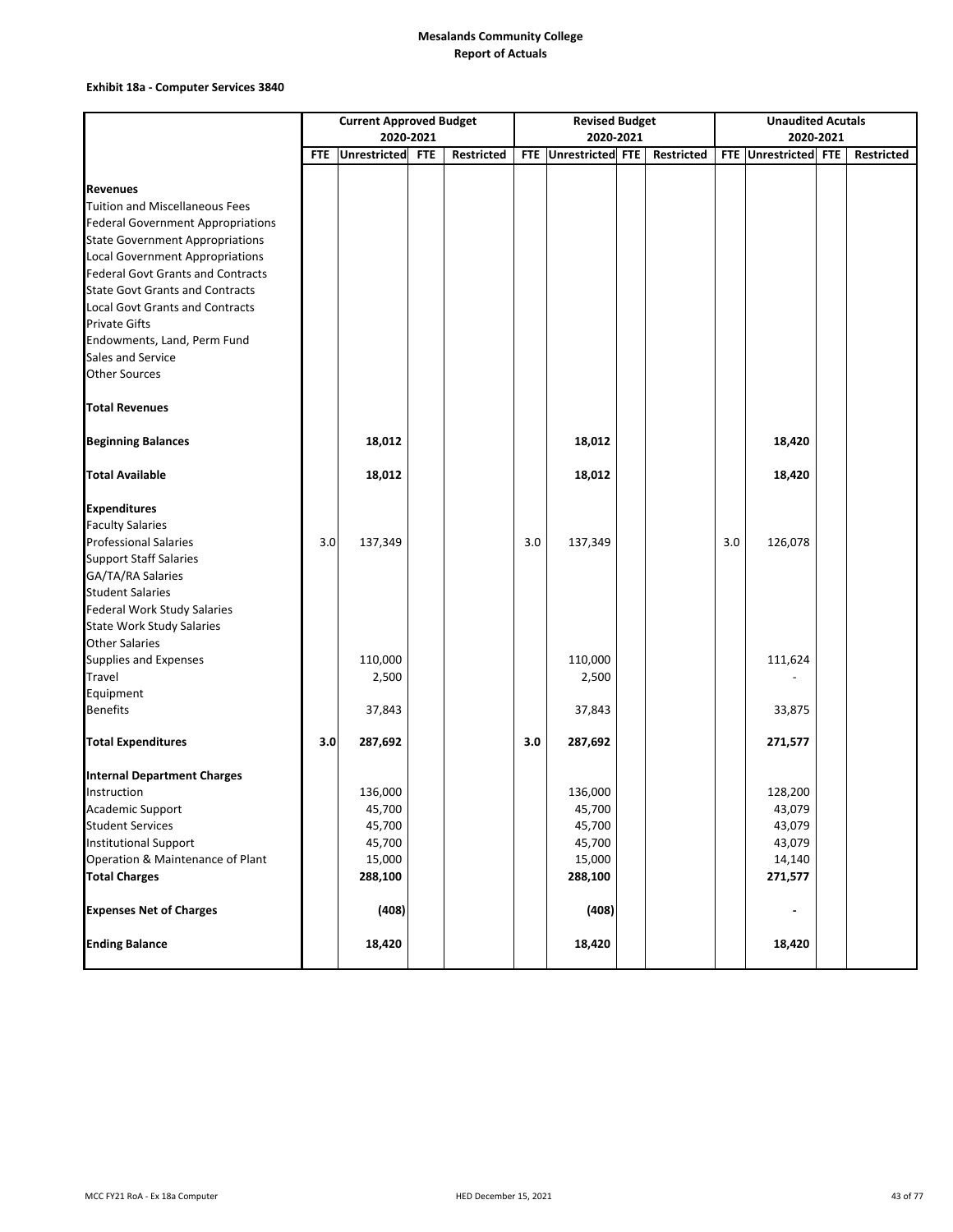### **Exhibit 18a ‐ Telephone Services 3850**

|                                          | <b>Current Approved Budget</b><br>2020-2021 |                  |  |            |            | <b>Revised Budget</b> |  |            |  | <b>Unaudited Acutals</b> |           |            |  |
|------------------------------------------|---------------------------------------------|------------------|--|------------|------------|-----------------------|--|------------|--|--------------------------|-----------|------------|--|
|                                          |                                             |                  |  |            |            | 2020-2021             |  |            |  |                          | 2020-2021 |            |  |
|                                          | <b>FTE</b>                                  | Unrestricted FTE |  | Restricted | <b>FTE</b> | Unrestricted FTE      |  | Restricted |  | FTE Unrestricted FTE     |           | Restricted |  |
|                                          |                                             |                  |  |            |            |                       |  |            |  |                          |           |            |  |
| <b>Revenues</b>                          |                                             |                  |  |            |            |                       |  |            |  |                          |           |            |  |
| <b>Tuition and Miscellaneous Fees</b>    |                                             |                  |  |            |            |                       |  |            |  |                          |           |            |  |
| <b>Federal Government Appropriations</b> |                                             |                  |  |            |            |                       |  |            |  |                          |           |            |  |
| <b>State Government Appropriations</b>   |                                             |                  |  |            |            |                       |  |            |  |                          |           |            |  |
| <b>Local Government Appropriations</b>   |                                             |                  |  |            |            |                       |  |            |  |                          |           |            |  |
| <b>Federal Govt Grants and Contracts</b> |                                             |                  |  |            |            |                       |  |            |  |                          |           |            |  |
| <b>State Govt Grants and Contracts</b>   |                                             |                  |  |            |            |                       |  |            |  |                          |           |            |  |
| <b>Local Govt Grants and Contracts</b>   |                                             |                  |  |            |            |                       |  |            |  |                          |           |            |  |
| <b>Private Gifts</b>                     |                                             |                  |  |            |            |                       |  |            |  |                          |           |            |  |
| Endowments, Land, Perm Fund              |                                             |                  |  |            |            |                       |  |            |  |                          |           |            |  |
| Sales and Service                        |                                             | 1,000            |  |            |            | 1,000                 |  |            |  |                          |           |            |  |
| <b>Other Sources</b>                     |                                             |                  |  |            |            |                       |  |            |  |                          |           |            |  |
| <b>Total Revenues</b>                    |                                             | 1,000            |  |            |            | 1,000                 |  |            |  |                          |           |            |  |
| <b>Beginning Balances</b>                |                                             | 136,362          |  |            |            | 136,362               |  |            |  | 136,362                  |           |            |  |
|                                          |                                             |                  |  |            |            |                       |  |            |  |                          |           |            |  |
| <b>Total Available</b>                   |                                             | 137,362          |  |            |            | 137,362               |  |            |  | 136,362                  |           |            |  |
| <b>Expenditures</b>                      |                                             |                  |  |            |            |                       |  |            |  |                          |           |            |  |
| <b>Faculty Salaries</b>                  |                                             |                  |  |            |            |                       |  |            |  |                          |           |            |  |
| <b>Professional Salaries</b>             |                                             |                  |  |            |            |                       |  |            |  |                          |           |            |  |
| <b>Support Staff Salaries</b>            |                                             |                  |  |            |            |                       |  |            |  |                          |           |            |  |
| GA/TA/RA Salaries                        |                                             |                  |  |            |            |                       |  |            |  |                          |           |            |  |
| <b>Student Salaries</b>                  |                                             |                  |  |            |            |                       |  |            |  |                          |           |            |  |
| <b>Federal Work Study Salaries</b>       |                                             |                  |  |            |            |                       |  |            |  |                          |           |            |  |
| <b>State Work Study Salaries</b>         |                                             |                  |  |            |            |                       |  |            |  |                          |           |            |  |
| <b>Other Salaries</b>                    |                                             |                  |  |            |            |                       |  |            |  |                          |           |            |  |
| Supplies and Expenses                    |                                             | 35,000           |  |            |            | 35,000                |  |            |  | 39,946.79                |           |            |  |
| Travel                                   |                                             |                  |  |            |            |                       |  |            |  |                          |           |            |  |
| Equipment                                |                                             |                  |  |            |            |                       |  |            |  |                          |           |            |  |
| <b>Benefits</b>                          |                                             |                  |  |            |            |                       |  |            |  |                          |           |            |  |
| <b>Total Expenditures</b>                |                                             | 35,000           |  |            |            | 35,000                |  |            |  | 39,947                   |           |            |  |
| <b>Internal Department Charges</b>       |                                             |                  |  |            |            |                       |  |            |  |                          |           |            |  |
| Instruction                              |                                             | 10,000           |  |            |            | 10,000                |  |            |  | 11,413                   |           |            |  |
| Academic Support                         |                                             | 7,500            |  |            |            | 7,500                 |  |            |  | 8,560                    |           |            |  |
| <b>Student Services</b>                  |                                             | 10,000           |  |            |            | 10,000                |  |            |  | 11,413                   |           |            |  |
| <b>Institutional Support</b>             |                                             | 7,500            |  |            |            | 7,500                 |  |            |  | 8,560                    |           |            |  |
| Operation & Maintenance of Plant         |                                             |                  |  |            |            |                       |  |            |  |                          |           |            |  |
| <b>Total Charges</b>                     |                                             | 35,000           |  |            |            | 35,000                |  |            |  | 39,947                   |           |            |  |
| <b>Expenses Net of Charges</b>           |                                             | $\overline{a}$   |  |            |            |                       |  |            |  |                          |           |            |  |
| <b>Ending Balance</b>                    |                                             | 137,362          |  |            |            | 137,362               |  |            |  | 136,362                  |           |            |  |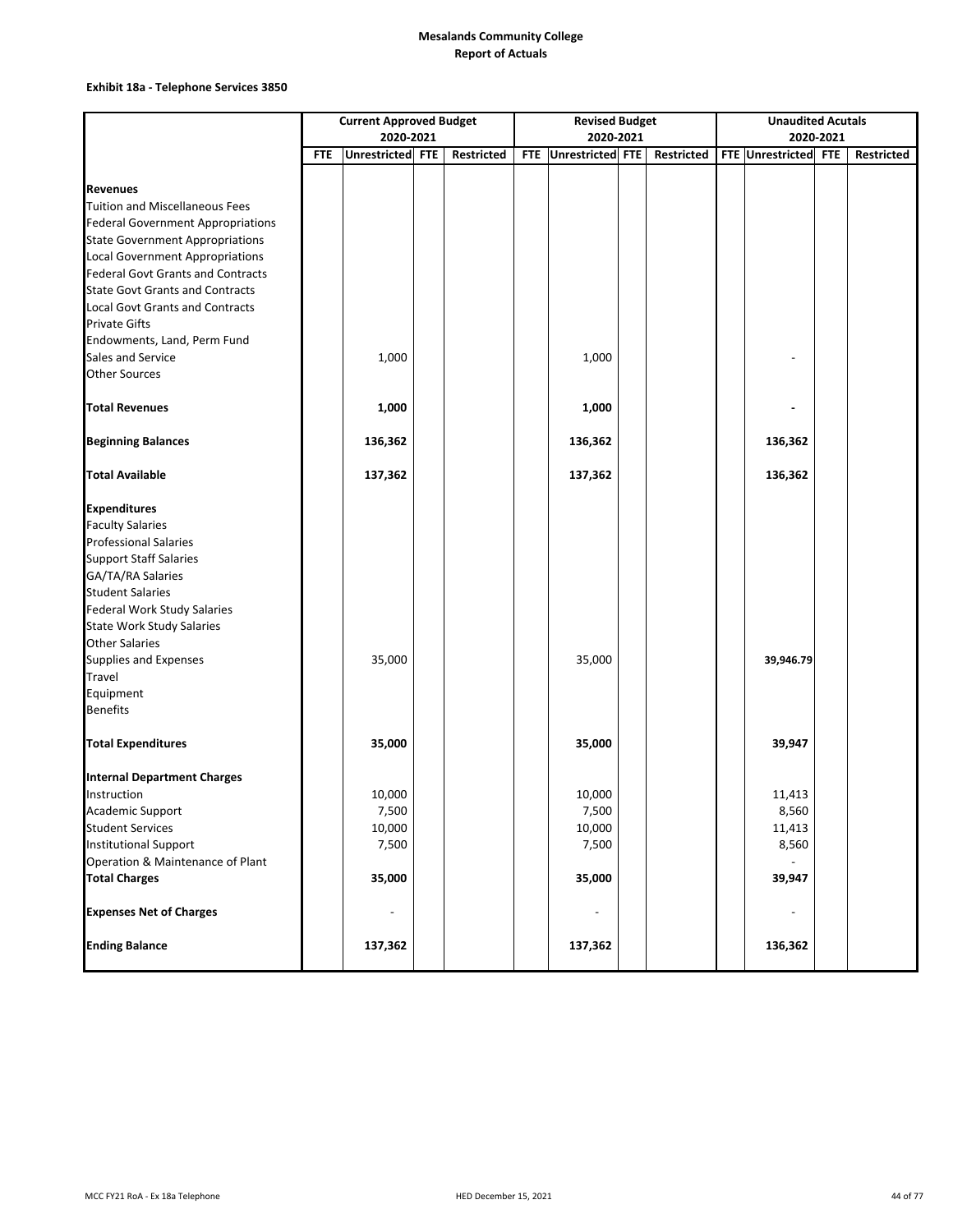## **Exhibit 19 ‐ Student Aid**

|                                                             | <b>Current Approved Budget</b> |                       |                         | <b>Revised Budget</b> | <b>Unaudited Actuals</b> |            |  |  |
|-------------------------------------------------------------|--------------------------------|-----------------------|-------------------------|-----------------------|--------------------------|------------|--|--|
|                                                             | 2020-2021                      |                       |                         | 2020-2021             | 2020-2021                |            |  |  |
|                                                             | Unrestricted                   | Restricted            | Unrestricted Restricted |                       | Unrestricted             | Restricted |  |  |
| <b>Revenues</b>                                             |                                |                       |                         |                       |                          |            |  |  |
| <b>Tuition and Miscellaneous Fees</b>                       |                                |                       |                         |                       |                          |            |  |  |
| <b>Federal Government Appropriations</b>                    |                                |                       |                         |                       |                          |            |  |  |
| Pell Grants 2901                                            |                                | 1,000,000             |                         | 1,000,000             |                          | 408,785    |  |  |
| Federal Work Study 2904                                     |                                | 24,891                |                         | 24,891                |                          | 13,325     |  |  |
| Federal Direct Loans 2907                                   |                                | 175,000               |                         | 175,000               |                          | 28,247     |  |  |
| <b>Veterans Administration 2906</b>                         |                                | 25,000                |                         | 25,000                |                          |            |  |  |
| SEOG Grants 2903                                            |                                | 19,747                |                         | 19,747                |                          | 19,597     |  |  |
| <b>Total Federal Govt Appropriations</b>                    |                                | 1,244,638             |                         | 1,244,638             |                          | 469,956    |  |  |
|                                                             |                                |                       |                         |                       |                          |            |  |  |
| <b>State Government Appropriations</b><br>NM 3% Grants 3910 |                                |                       |                         |                       |                          |            |  |  |
| NM Lottery 2921                                             |                                | 40,000                |                         | 40,000                |                          | 13,228     |  |  |
| NM Work Study 2922                                          |                                | 28,866                |                         | 28,866                |                          | 12,795     |  |  |
| <b>State Student Incentives 2923</b>                        |                                | 48,648                |                         | 48,648                |                          | 23,873     |  |  |
| Other State Aid (DVR, WIA, Scholars) 2928                   |                                | 3,333                 |                         | 3,333                 |                          | 1,200      |  |  |
| Leg. Endow/Opp Scholarship 2924 2925                        |                                | 25,000                |                         | 25,000                |                          | 92,607     |  |  |
| Vietnam Vets 2926                                           |                                | 4,000                 |                         | 4,000                 |                          |            |  |  |
| College Affordability 2927                                  |                                | 22,000                |                         | 22,000                |                          | 20,900     |  |  |
| <b>Total State Govt Appropriations</b>                      |                                | 171,847               |                         | 171,847               |                          | 164,603    |  |  |
|                                                             |                                |                       |                         |                       |                          |            |  |  |
| <b>Local Government Appropriations</b>                      |                                |                       |                         |                       |                          |            |  |  |
| <b>Federal Govt Grants and Contracts</b>                    |                                |                       |                         | 349,489               |                          |            |  |  |
| <b>State Govt Grants and Contracts</b>                      |                                |                       |                         |                       |                          |            |  |  |
| <b>Local Govt Grants and Contracts</b>                      |                                |                       |                         |                       |                          |            |  |  |
| Private Gifts 2930                                          |                                | 100,000               |                         | 106,892               |                          | 17,337     |  |  |
| Endowments, Land, Perm Fund                                 |                                |                       |                         |                       |                          |            |  |  |
| Sales and Service                                           |                                |                       |                         |                       |                          |            |  |  |
| <b>Other Sources</b>                                        |                                |                       |                         |                       |                          |            |  |  |
| <b>Total Revenues</b>                                       |                                | 1,516,485             |                         | 1,872,866             |                          | 651,896    |  |  |
| <b>Beginning Balances</b>                                   | 344,324                        | (6, 892)              | 344,324                 | (17, 279)             | 344,324                  | (17, 279)  |  |  |
| <b>Total Available</b>                                      | 344,324                        | 1,509,593             | 344,324                 | 1,855,587             | 344,324                  | 634,617    |  |  |
| <b>Expenditures</b>                                         |                                |                       |                         |                       |                          |            |  |  |
| General Internal Scholarships 3921                          | 19,000                         |                       | 19,000                  |                       |                          |            |  |  |
| Pell Grants 2901                                            |                                | 1,000,000             |                         | 1,000,000             |                          | 408,785    |  |  |
| Federal Work Study 2904                                     |                                | 24,891                |                         | 24,891                |                          | 13,325     |  |  |
| SEOG Grants 2903                                            |                                | 19,747                |                         | 19,747                |                          | 19,597     |  |  |
| NM 3% Grants 3910                                           | 18,300                         |                       | 18,300                  |                       |                          |            |  |  |
| NM Lottery 2921                                             |                                | 40,000                |                         | 40,000                |                          | 13,228     |  |  |
| NM Work Study 2922                                          |                                | 28,866                |                         | 28,866                |                          | 12,795     |  |  |
| State Student Incentives 2923                               |                                | 48,648                |                         | 48,648                |                          | 23,873     |  |  |
| MCC FY21 RoA - Ex 19                                        |                                | HED December 15, 2021 |                         |                       |                          | 45 of 77   |  |  |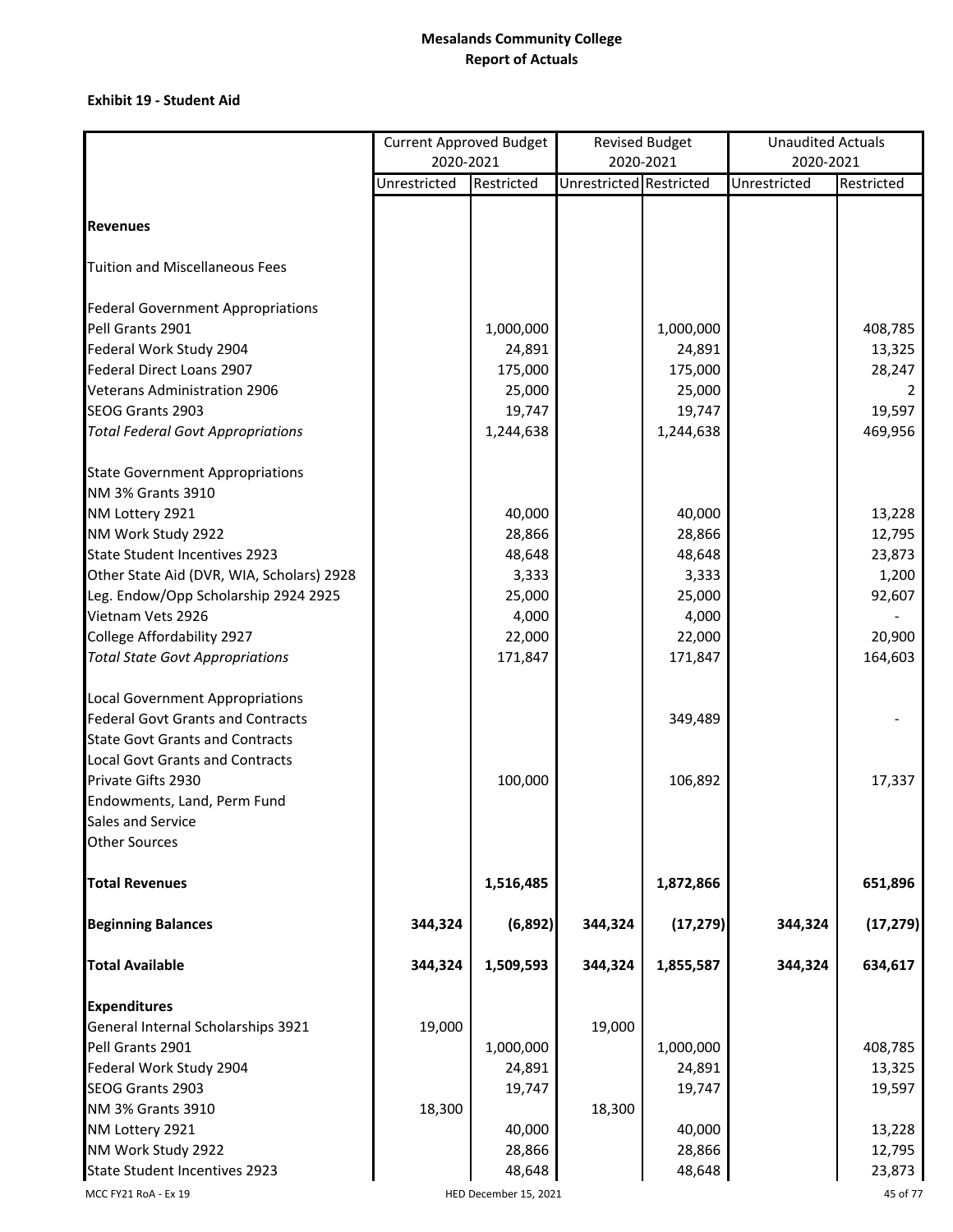## **Exhibit 19 ‐ Student Aid**

|                                      | <b>Current Approved Budget</b> |            |                         | <b>Revised Budget</b> | <b>Unaudited Actuals</b> |            |
|--------------------------------------|--------------------------------|------------|-------------------------|-----------------------|--------------------------|------------|
|                                      | 2020-2021                      |            |                         | 2020-2021             | 2020-2021                |            |
|                                      | Unrestricted                   | Restricted | Unrestricted Restricted |                       | Unrestricted             | Restricted |
| Other State Aid (DVR, WIA, Scholars) |                                | 3,333      |                         | 3,333                 |                          | 1,200      |
| Leg. Endow/Opp Scholarship 2924 2925 |                                | 25,000     |                         | 25,000                |                          | 92,607     |
| <b>Veterans Administration 2906</b>  |                                | 25,000     |                         | 25,000                |                          |            |
| Vietnam Vets 2926                    |                                | 4,000      |                         | 4,000                 |                          |            |
| College Affordability 2927           |                                | 22,000     |                         | 22,000                |                          | 20,900     |
| Mesalands Scholarships 3924          | 3,500                          |            | 3,500                   |                       |                          |            |
| <b>Student Success Grants 3926</b>   |                                |            |                         |                       |                          |            |
| Presidential Scholarships 3925       | 4,000                          |            | 4,000                   |                       |                          |            |
| Stampede Scholarships 3927           | 45,000                         |            | 45,000                  |                       | 21,000                   |            |
| Program Scholarships 3928            | 35,000                         |            | 35,000                  |                       | 12,507                   |            |
| Private Scholarships 2930            |                                | 100,000    |                         | 100,000               |                          | 17,337     |
| Federal Direct Loans 2907            |                                | 175,000    |                         | 175,000               |                          | 28,247     |
| CARES Act I Sec 18004(a)(1)          |                                |            |                         | 99,489                |                          |            |
| CARES Act I Sec 18004(a)(3)          |                                |            |                         | 150,511               |                          |            |
| <b>HEERF II</b>                      |                                |            |                         | 99,489                |                          |            |
| <b>Total Expenditures</b>            | 124,800                        | 1,516,485  | 124,800                 | 1,865,974             | 33,507                   | 651,896    |
| <b>Transfers To or (From)</b>        |                                |            |                         |                       |                          |            |
| <b>Instruction and General</b>       | (24, 800)                      |            | (24, 800)               |                       | (24, 800)                |            |
| <b>Public Service</b>                | (100,000)                      |            | (100,000)               |                       | (100,000)                |            |
| <b>Total Net Transfers</b>           | (124, 800)                     |            | (124, 800)              |                       | (124, 800)               |            |
| <b>Ending Balance</b>                | 344,324                        | (6,892)    | 344,324                 | (10, 387)             | 435,617                  | (17, 279)  |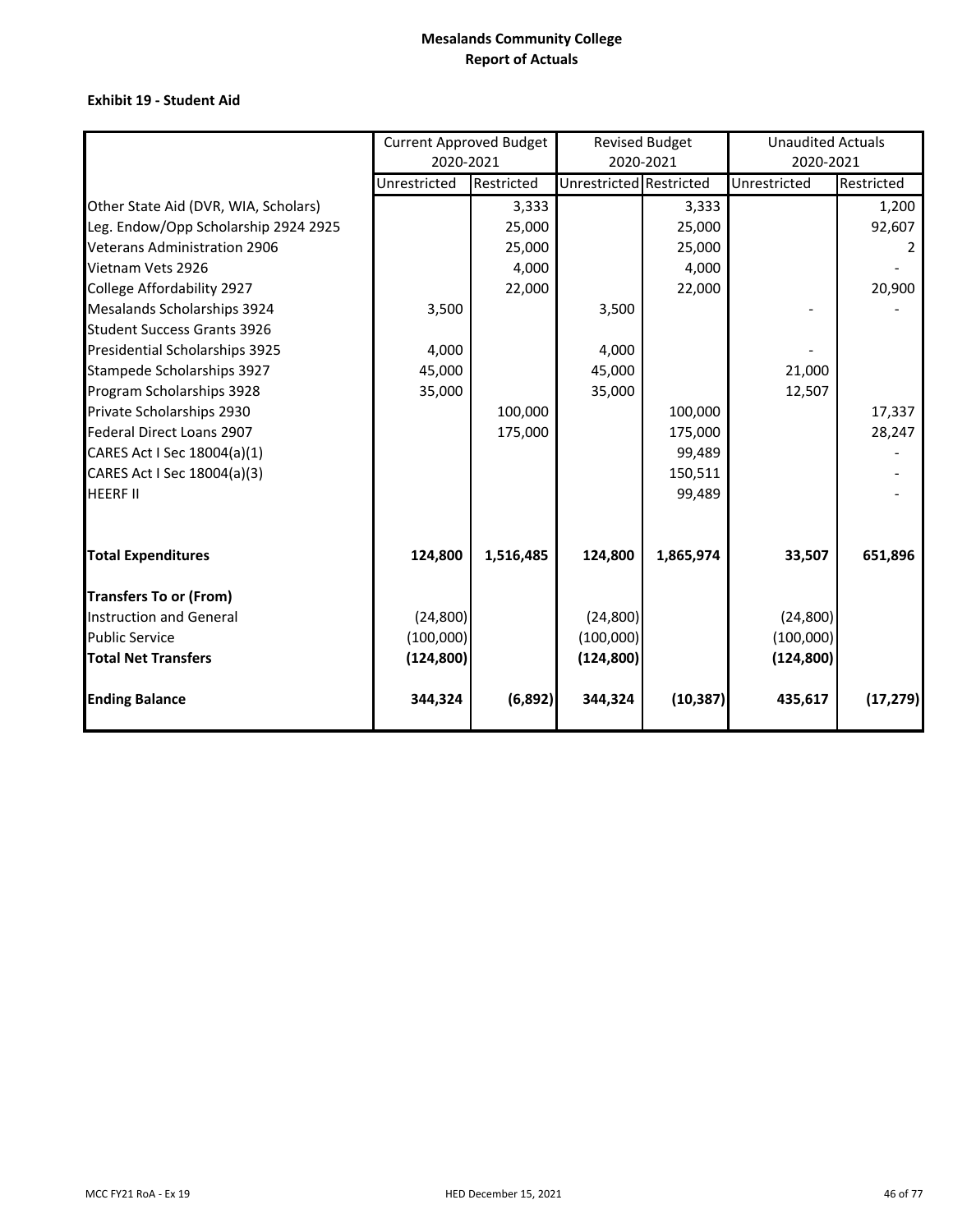# **Exhibit 20 ‐ Auxiliary Enterprises**

|                                          | <b>Current Approved Budget</b> |            |                         | <b>Revised Budget</b> | <b>Unaudited Actuals</b> |            |
|------------------------------------------|--------------------------------|------------|-------------------------|-----------------------|--------------------------|------------|
|                                          | 2020-2021                      |            |                         | 2020-2021             | 2020-2021                |            |
|                                          | Unrestricted                   | Restricted | Unrestricted Restricted |                       | Unrestricted             | Restricted |
|                                          |                                |            |                         |                       |                          |            |
| <b>Revenues</b>                          |                                |            |                         |                       |                          |            |
| <b>Tuition and Miscellaneous Fees</b>    |                                |            |                         |                       |                          |            |
| <b>Federal Government Appropriations</b> |                                |            |                         |                       |                          |            |
| <b>State Government Appropriations</b>   |                                |            |                         |                       |                          |            |
| <b>Local Government Appropriations</b>   |                                |            |                         |                       |                          |            |
| <b>Federal Govt Grants and Contracts</b> |                                |            |                         |                       |                          |            |
| <b>State Govt Grants and Contracts</b>   |                                |            |                         |                       |                          |            |
| <b>Local Govt Grants and Contracts</b>   |                                |            |                         |                       |                          |            |
| <b>Private Gifts</b>                     |                                |            |                         |                       |                          |            |
| Endowments, Land, Perm Fund              |                                |            |                         |                       |                          |            |
| Sales and Service                        | 439,390                        |            | 390,600                 |                       | 163,948                  |            |
| <b>Other Sources</b>                     |                                |            |                         |                       |                          |            |
| <b>Total Revenues</b>                    | 439,390                        |            | 390,600                 |                       | 163,948                  |            |
| <b>Beginning Balances</b>                | 183,119                        |            | 82,687                  |                       | 82,687                   |            |
| <b>Total Available</b>                   | 622,509                        |            | 473,287                 |                       | 246,635                  |            |
| <b>Expenditures</b>                      |                                |            |                         |                       |                          |            |
| <b>Faculty Salaries</b>                  |                                |            |                         |                       |                          |            |
| <b>Professional Salaries</b>             | 65,312                         |            | 65,312                  |                       | 20,172                   |            |
| <b>Support Staff Salaries</b>            | 11,860                         |            | 11,860                  |                       | 2,552                    |            |
| GA/TA/RA Salaries                        | 15,300                         |            |                         |                       |                          |            |
| <b>Student Salaries</b>                  | 8,240                          |            | 15,300                  |                       |                          |            |
| <b>Federal Work Study Salaries</b>       |                                |            |                         |                       |                          |            |
| <b>State Work Study Salaries</b>         |                                |            |                         |                       |                          |            |
| <b>Other Salaries</b>                    |                                |            | 8,240                   |                       |                          |            |
| <b>Supplies and Expenses</b>             | 253,760                        |            | 253,760                 |                       | 169,895                  |            |
| <b>Travel</b>                            | 3,000                          |            | 3,000                   |                       | 30                       |            |
| Equipment                                |                                |            |                         |                       |                          |            |
| <b>Benefits</b>                          | 29,999                         |            | 29,999                  |                       | 5,113                    |            |
| <b>Total Expenditures</b>                | 387,471                        |            | 387,471                 |                       | 197,762                  |            |
| <b>Transfers To or (From)</b>            |                                |            |                         |                       |                          |            |
| <b>Athletics</b>                         |                                |            |                         |                       |                          |            |
| <b>Total Transfers</b>                   |                                |            |                         |                       |                          |            |
| <b>Ending Balance</b>                    | 235,038                        |            | 85,816                  |                       | 48,873                   |            |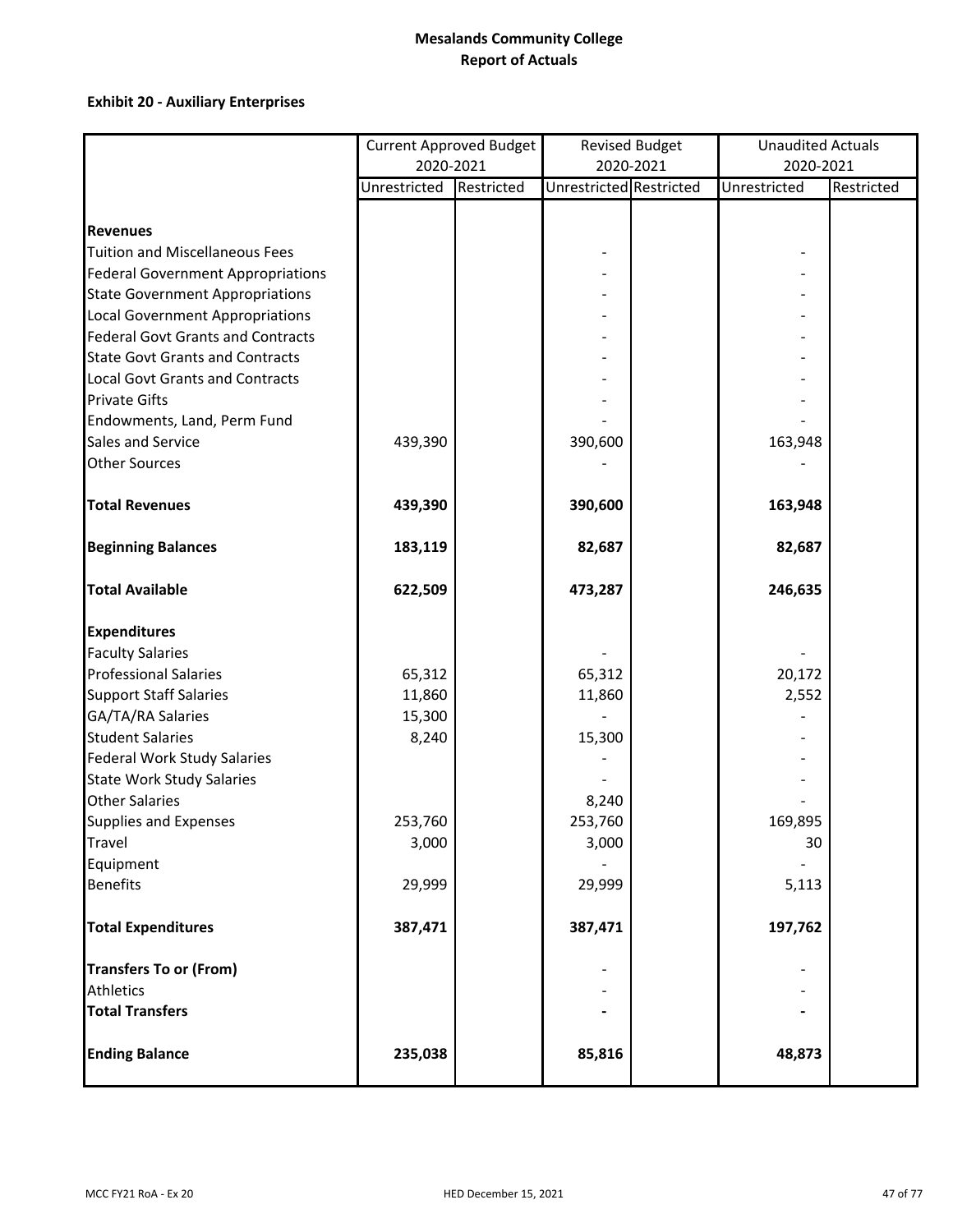### **Exhibit 20a ‐ Bookstore 3010**

|                                          | <b>Current Approved Budget</b> |                         |  |            | <b>Revised Budget</b> |                      |  |            | <b>Unaudited Acutals</b> |                      |  |            |
|------------------------------------------|--------------------------------|-------------------------|--|------------|-----------------------|----------------------|--|------------|--------------------------|----------------------|--|------------|
|                                          |                                | 2020-2021               |  |            |                       | 2020-2021            |  |            |                          | 2021-2022            |  |            |
|                                          | <b>FTE</b>                     | <b>Unrestricted FTE</b> |  | Restricted |                       | FTE Unrestricted FTE |  | Restricted |                          | FTE Unrestricted FTE |  | Restricted |
|                                          |                                |                         |  |            |                       |                      |  |            |                          |                      |  |            |
| <b>Revenues</b>                          |                                |                         |  |            |                       |                      |  |            |                          |                      |  |            |
| <b>Tuition and Miscellaneous Fees</b>    |                                |                         |  |            |                       |                      |  |            |                          |                      |  |            |
| <b>Federal Government Appropriations</b> |                                |                         |  |            |                       |                      |  |            |                          |                      |  |            |
| <b>State Government Appropriations</b>   |                                |                         |  |            |                       |                      |  |            |                          |                      |  |            |
| <b>Local Government Appropriations</b>   |                                |                         |  |            |                       |                      |  |            |                          |                      |  |            |
| <b>Federal Govt Grants and Contracts</b> |                                |                         |  |            |                       |                      |  |            |                          |                      |  |            |
| <b>State Govt Grants and Contracts</b>   |                                |                         |  |            |                       |                      |  |            |                          |                      |  |            |
| <b>Local Govt Grants and Contracts</b>   |                                |                         |  |            |                       |                      |  |            |                          |                      |  |            |
| <b>Private Gifts</b>                     |                                |                         |  |            |                       |                      |  |            |                          |                      |  |            |
| Endowments, Land, Perm Fund              |                                |                         |  |            |                       |                      |  |            |                          |                      |  |            |
| Sales and Service                        |                                | 137,600                 |  |            |                       | 137,600              |  |            |                          | 47,232               |  |            |
| <b>Other Sources</b>                     |                                |                         |  |            |                       |                      |  |            |                          |                      |  |            |
| <b>Total Revenues</b>                    |                                | 137,600                 |  |            |                       | 137,600              |  |            |                          | 47,232               |  |            |
|                                          |                                |                         |  |            |                       |                      |  |            |                          |                      |  |            |
| <b>Beginning Balances</b>                |                                | 87,323                  |  |            |                       | 87,323               |  |            |                          | 87,323               |  |            |
| <b>Total Available</b>                   |                                | 224,923                 |  |            |                       | 224,923              |  |            |                          | 134,555              |  |            |
| <b>Expenditures</b>                      |                                |                         |  |            |                       |                      |  |            |                          |                      |  |            |
| <b>Faculty Salaries</b>                  |                                |                         |  |            |                       |                      |  |            |                          |                      |  |            |
| <b>Professional Salaries</b>             | 1.0                            | 43,541                  |  |            | 1.0                   | 43,541               |  |            | 1.0                      | 10,021               |  |            |
| <b>Support Staff Salaries</b>            |                                |                         |  |            |                       |                      |  |            |                          |                      |  |            |
| GA/TA/RA Salaries                        |                                |                         |  |            |                       |                      |  |            |                          |                      |  |            |
| <b>Student Salaries</b>                  |                                |                         |  |            |                       |                      |  |            |                          |                      |  |            |
| <b>Federal Work Study Salaries</b>       |                                |                         |  |            |                       |                      |  |            |                          |                      |  |            |
| <b>State Work Study Salaries</b>         |                                |                         |  |            |                       |                      |  |            |                          |                      |  |            |
| <b>Other Salaries</b>                    |                                |                         |  |            |                       |                      |  |            |                          |                      |  |            |
| Supplies and Expenses                    |                                | 75,000                  |  |            |                       | 75,000               |  |            |                          | 47,708               |  |            |
| Travel                                   |                                | 1,000                   |  |            |                       | 1,000                |  |            |                          |                      |  |            |
| Equipment                                |                                |                         |  |            |                       |                      |  |            |                          |                      |  |            |
| <b>Benefits</b>                          |                                | 18,059                  |  |            |                       | 18,059               |  |            |                          | 2,293                |  |            |
| <b>Total Expenditures</b>                |                                | 137,600                 |  |            |                       | 137,600              |  |            |                          | 60,023               |  |            |
| <b>Transfers To or (From)</b>            |                                |                         |  |            |                       |                      |  |            |                          |                      |  |            |
| Athletics                                |                                |                         |  |            |                       |                      |  |            |                          |                      |  |            |
| <b>Total Transfers</b>                   |                                |                         |  |            |                       |                      |  |            |                          |                      |  |            |
| <b>Ending Balance</b>                    |                                | 87,323                  |  |            |                       | 87,323               |  |            |                          | 74,532               |  |            |
|                                          |                                |                         |  |            |                       |                      |  |            |                          |                      |  |            |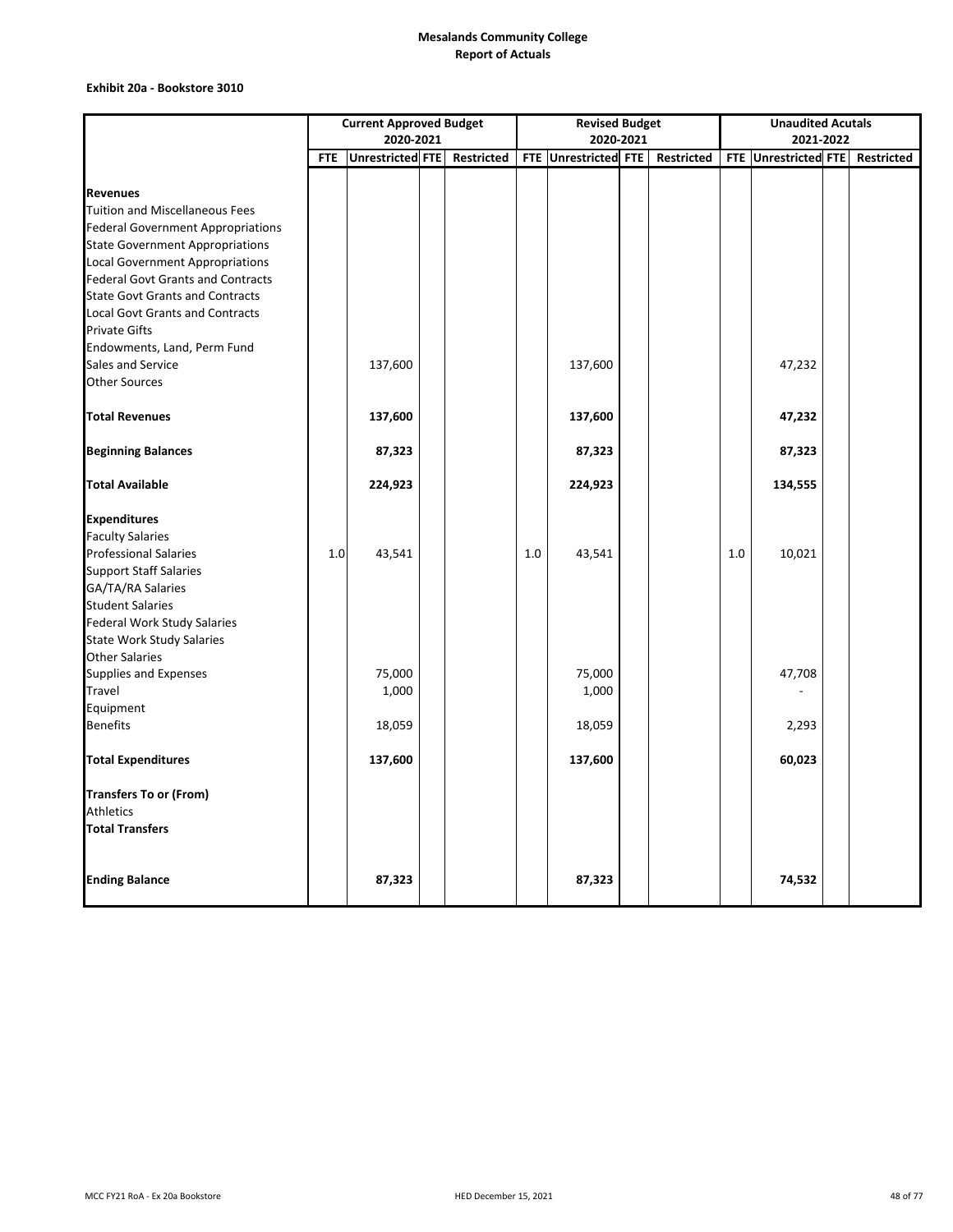#### **Exhibit 20a ‐ Food Services 3020**

|                                          | <b>Current Approved Budget</b> |                  |  |            | <b>Revised Budget</b> |                                 |  |  | <b>Unaudited Acutals</b> |                      |  |            |  |
|------------------------------------------|--------------------------------|------------------|--|------------|-----------------------|---------------------------------|--|--|--------------------------|----------------------|--|------------|--|
|                                          |                                | 2020-2021        |  |            |                       | 2020-2021                       |  |  |                          | 2021-2022            |  |            |  |
|                                          | <b>FTE</b>                     | Unrestricted FTE |  | Restricted |                       | FTE Unrestricted FTE Restricted |  |  |                          | FTE Unrestricted FTE |  | Restricted |  |
|                                          |                                |                  |  |            |                       |                                 |  |  |                          |                      |  |            |  |
| <b>Revenues</b>                          |                                |                  |  |            |                       |                                 |  |  |                          |                      |  |            |  |
| <b>Tuition and Miscellaneous Fees</b>    |                                |                  |  |            |                       |                                 |  |  |                          |                      |  |            |  |
| <b>Federal Government Appropriations</b> |                                |                  |  |            |                       |                                 |  |  |                          |                      |  |            |  |
| <b>State Government Appropriations</b>   |                                |                  |  |            |                       |                                 |  |  |                          |                      |  |            |  |
| <b>Local Government Appropriations</b>   |                                |                  |  |            |                       |                                 |  |  |                          |                      |  |            |  |
| <b>Federal Govt Grants and Contracts</b> |                                |                  |  |            |                       |                                 |  |  |                          |                      |  |            |  |
| <b>State Govt Grants and Contracts</b>   |                                |                  |  |            |                       |                                 |  |  |                          |                      |  |            |  |
| <b>Local Govt Grants and Contracts</b>   |                                |                  |  |            |                       |                                 |  |  |                          |                      |  |            |  |
| <b>Private Gifts</b>                     |                                |                  |  |            |                       |                                 |  |  |                          |                      |  |            |  |
| Endowments, Land, Perm Fund              |                                |                  |  |            |                       |                                 |  |  |                          |                      |  |            |  |
| Sales and Service                        |                                | 43,000           |  |            |                       | 43,000                          |  |  |                          | 700                  |  |            |  |
| <b>Other Sources</b>                     |                                |                  |  |            |                       |                                 |  |  |                          |                      |  |            |  |
| <b>Total Revenues</b>                    |                                | 43,000           |  |            |                       | 43,000                          |  |  |                          | 700                  |  |            |  |
| <b>Beginning Balances</b>                |                                | 18,737           |  |            |                       | 18,737                          |  |  |                          | 18,737               |  |            |  |
| <b>Total Available</b>                   |                                | 61,737           |  |            |                       | 61,737                          |  |  |                          | 19,437               |  |            |  |
| <b>Expenditures</b>                      |                                |                  |  |            |                       |                                 |  |  |                          |                      |  |            |  |
| <b>Faculty Salaries</b>                  |                                |                  |  |            |                       |                                 |  |  |                          |                      |  |            |  |
| <b>Professional Salaries</b>             |                                |                  |  |            |                       |                                 |  |  |                          |                      |  |            |  |
| <b>Support Staff Salaries</b>            |                                |                  |  |            |                       |                                 |  |  |                          |                      |  |            |  |
| GA/TA/RA Salaries                        |                                |                  |  |            |                       |                                 |  |  |                          |                      |  |            |  |
| <b>Student Salaries</b>                  |                                |                  |  |            |                       |                                 |  |  |                          |                      |  |            |  |
| Federal Work Study Salaries              |                                |                  |  |            |                       |                                 |  |  |                          |                      |  |            |  |
| <b>State Work Study Salaries</b>         |                                |                  |  |            |                       |                                 |  |  |                          |                      |  |            |  |
| <b>Other Salaries</b>                    |                                |                  |  |            |                       |                                 |  |  |                          |                      |  |            |  |
| Supplies and Expenses                    |                                | 20,000           |  |            |                       | 20,000                          |  |  |                          | 200                  |  |            |  |
| Travel                                   |                                | 2,000            |  |            |                       | 2,000                           |  |  |                          | 30                   |  |            |  |
| Equipment                                |                                |                  |  |            |                       |                                 |  |  |                          |                      |  |            |  |
| <b>Benefits</b>                          |                                |                  |  |            |                       |                                 |  |  |                          |                      |  |            |  |
| <b>Total Expenditures</b>                |                                | 22,000           |  |            |                       | 22,000                          |  |  |                          | 230                  |  |            |  |
| <b>Transfers To or (From)</b>            |                                |                  |  |            |                       |                                 |  |  |                          |                      |  |            |  |
| Athletics                                |                                |                  |  |            |                       |                                 |  |  |                          |                      |  |            |  |
| <b>Total Transfers</b>                   |                                |                  |  |            |                       |                                 |  |  |                          |                      |  |            |  |
| <b>Ending Balance</b>                    |                                | 39,737           |  |            |                       | 39,737                          |  |  |                          | 19,207               |  |            |  |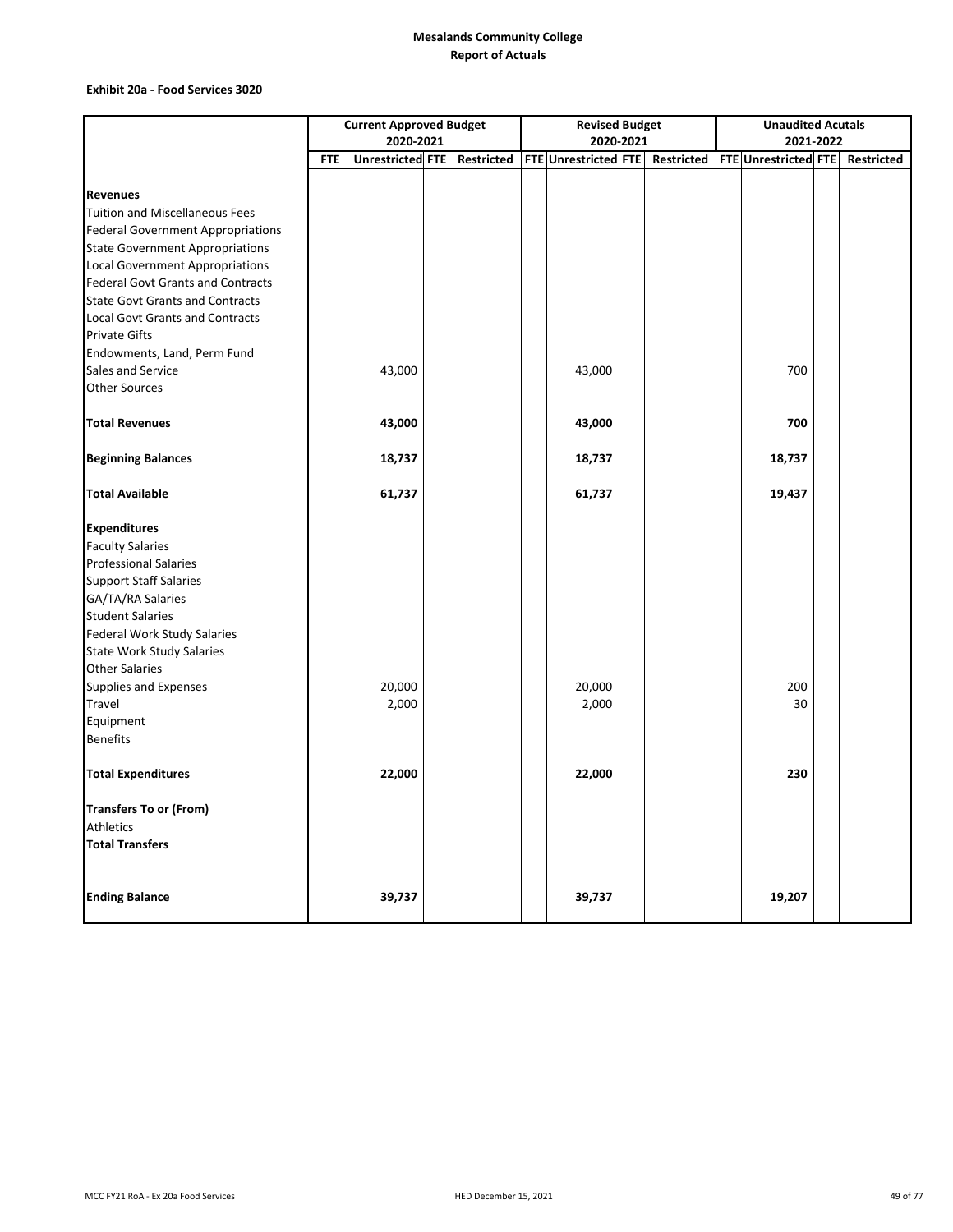### **Exhibit 20a ‐ Museum Shop 3030**

|                                                          | <b>Current Approved Budget</b> |                  |  |                   | <b>Revised Budget</b> |                      |  |            | <b>Unaudited Acutals</b> |                      |  |            |  |
|----------------------------------------------------------|--------------------------------|------------------|--|-------------------|-----------------------|----------------------|--|------------|--------------------------|----------------------|--|------------|--|
|                                                          |                                | 2020-2021        |  |                   | 2020-2021             |                      |  |            |                          | 2021-2022            |  |            |  |
|                                                          | <b>FTE</b>                     | Unrestricted FTE |  | <b>Restricted</b> |                       | FTE Unrestricted FTE |  | Restricted |                          | FTE Unrestricted FTE |  | Restricted |  |
|                                                          |                                |                  |  |                   |                       |                      |  |            |                          |                      |  |            |  |
| <b>Revenues</b><br><b>Tuition and Miscellaneous Fees</b> |                                |                  |  |                   |                       |                      |  |            |                          |                      |  |            |  |
| <b>Federal Government Appropriations</b>                 |                                |                  |  |                   |                       |                      |  |            |                          |                      |  |            |  |
| <b>State Government Appropriations</b>                   |                                |                  |  |                   |                       |                      |  |            |                          |                      |  |            |  |
| Local Government Appropriations                          |                                |                  |  |                   |                       |                      |  |            |                          |                      |  |            |  |
| <b>Federal Govt Grants and Contracts</b>                 |                                |                  |  |                   |                       |                      |  |            |                          |                      |  |            |  |
| <b>State Govt Grants and Contracts</b>                   |                                |                  |  |                   |                       |                      |  |            |                          |                      |  |            |  |
| Local Govt Grants and Contracts                          |                                |                  |  |                   |                       |                      |  |            |                          |                      |  |            |  |
| <b>Private Gifts</b>                                     |                                |                  |  |                   |                       |                      |  |            |                          |                      |  |            |  |
| Endowments, Land, Perm Fund                              |                                |                  |  |                   |                       |                      |  |            |                          |                      |  |            |  |
| Sales and Service                                        |                                | 100,000          |  |                   |                       | 70,000               |  |            |                          | 58,640               |  |            |  |
| <b>Other Sources</b>                                     |                                |                  |  |                   |                       |                      |  |            |                          |                      |  |            |  |
| <b>Total Revenues</b>                                    |                                | 100,000          |  |                   |                       | 70,000               |  |            |                          | 58,640               |  |            |  |
|                                                          |                                |                  |  |                   |                       |                      |  |            |                          |                      |  |            |  |
| <b>Beginning Balances</b>                                |                                | 55,884           |  |                   |                       | 55,884               |  |            |                          | 55,884               |  |            |  |
| <b>Total Available</b>                                   |                                | 155,884          |  |                   |                       | 125,884              |  |            |                          | 114,524              |  |            |  |
| <b>Expenditures</b>                                      |                                |                  |  |                   |                       |                      |  |            |                          |                      |  |            |  |
| <b>Faculty Salaries</b>                                  |                                |                  |  |                   |                       |                      |  |            |                          |                      |  |            |  |
| <b>Professional Salaries</b>                             | 1.0                            | 21,771           |  |                   | 1.0                   | 21,771               |  |            | 1.0                      | 10,151               |  |            |  |
| <b>Support Staff Salaries</b>                            | 0.5                            | 11,860           |  |                   | 0.5                   | 11,860               |  |            | 0.5                      | 2,552                |  |            |  |
| GA/TA/RA Salaries                                        |                                |                  |  |                   |                       |                      |  |            |                          |                      |  |            |  |
| <b>Student Salaries</b>                                  |                                |                  |  |                   |                       |                      |  |            |                          |                      |  |            |  |
| <b>Federal Work Study Salaries</b>                       |                                |                  |  |                   |                       |                      |  |            |                          |                      |  |            |  |
| <b>State Work Study Salaries</b>                         |                                |                  |  |                   |                       |                      |  |            |                          |                      |  |            |  |
| <b>Other Salaries</b>                                    |                                |                  |  |                   |                       |                      |  |            |                          |                      |  |            |  |
| Supplies and Expenses                                    |                                | 35,000           |  |                   |                       | 35,000               |  |            |                          | 27,166               |  |            |  |
| Travel                                                   |                                |                  |  |                   |                       |                      |  |            |                          |                      |  |            |  |
| Equipment<br><b>Benefits</b>                             |                                |                  |  |                   |                       |                      |  |            |                          |                      |  |            |  |
|                                                          |                                | 11,940           |  |                   |                       | 11,940               |  |            |                          | 2,820                |  |            |  |
| <b>Total Expenditures</b>                                | 1.5                            | 80,571           |  |                   | 1.5                   | 80,571               |  |            |                          | 42,688               |  |            |  |
| <b>Transfers To or (From)</b>                            |                                |                  |  |                   |                       |                      |  |            |                          |                      |  |            |  |
| Athletics                                                |                                |                  |  |                   |                       |                      |  |            |                          |                      |  |            |  |
| <b>Total Transfers</b>                                   |                                |                  |  |                   |                       |                      |  |            |                          |                      |  |            |  |
|                                                          |                                |                  |  |                   |                       |                      |  |            |                          |                      |  |            |  |
| <b>Ending Balance</b>                                    |                                | 75,313           |  |                   |                       | 45,313               |  |            |                          | 71,836               |  |            |  |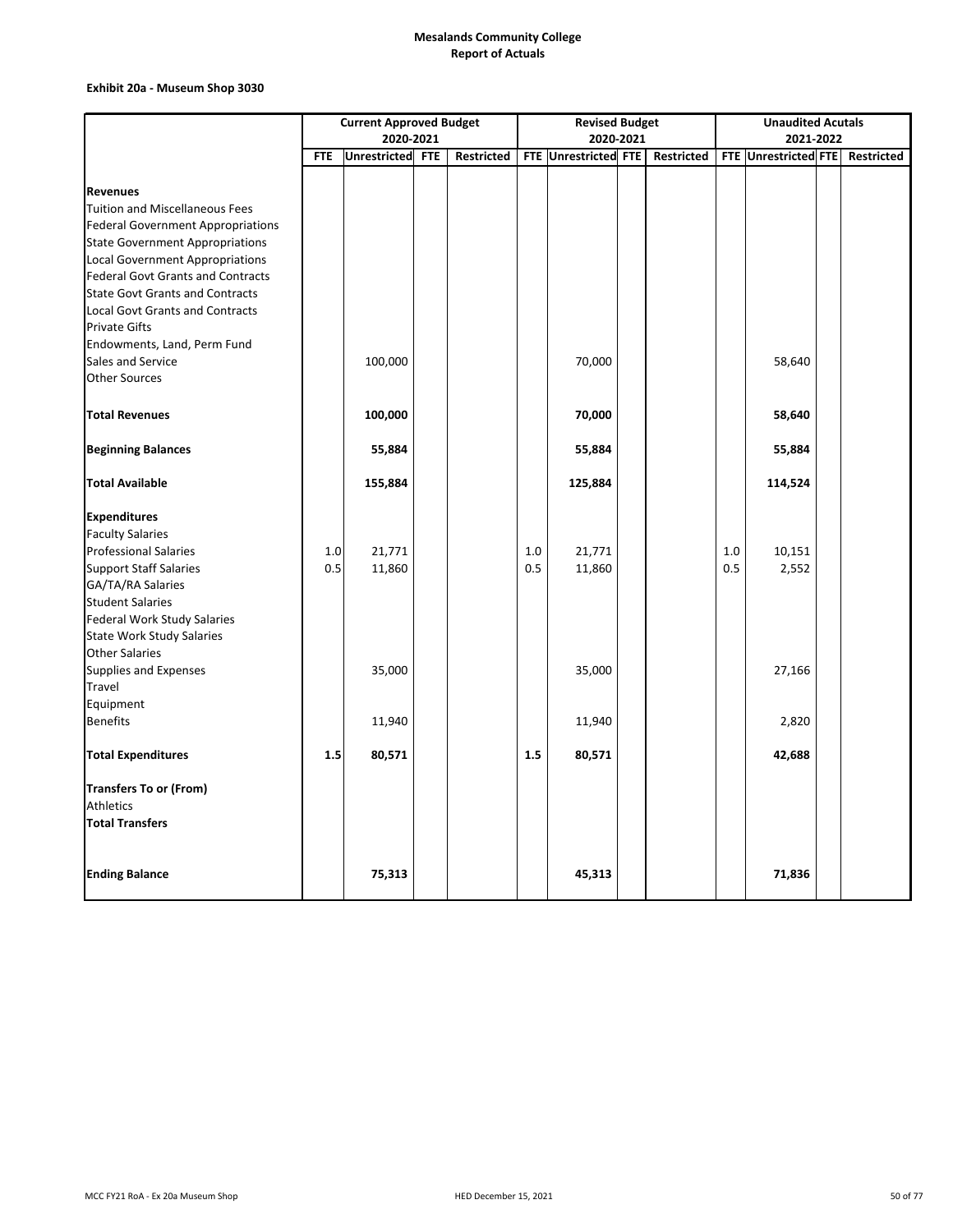### **Exhibit 20a ‐ Housing 3040**

|                                                  | <b>Current Approved Budget</b> |                     |            |                   | <b>Revised Budget</b> |                      |           |  | <b>Unaudited Acutals</b> |                                   |  |            |
|--------------------------------------------------|--------------------------------|---------------------|------------|-------------------|-----------------------|----------------------|-----------|--|--------------------------|-----------------------------------|--|------------|
|                                                  |                                | 2020-2021           |            |                   |                       |                      | 2020-2021 |  | 2021-20<br>202-2021      |                                   |  |            |
|                                                  | <b>FTE</b>                     | <b>Unrestricted</b> | <b>FTE</b> | <b>Restricted</b> |                       | FTE Unrestricted FTE |           |  |                          | Restricted   FTE Unrestricted FTE |  | Restricted |
|                                                  |                                |                     |            |                   |                       |                      |           |  |                          |                                   |  |            |
| <b>Revenues</b>                                  |                                |                     |            |                   |                       |                      |           |  |                          |                                   |  |            |
| <b>Tuition and Miscellaneous Fees</b>            |                                |                     |            |                   |                       |                      |           |  |                          |                                   |  |            |
| <b>Federal Government Appropriations</b>         |                                |                     |            |                   |                       |                      |           |  |                          |                                   |  |            |
| <b>State Government Appropriations</b>           |                                |                     |            |                   |                       |                      |           |  |                          |                                   |  |            |
| <b>Local Government Appropriations</b>           |                                |                     |            |                   |                       |                      |           |  |                          |                                   |  |            |
| <b>Federal Govt Grants and Contracts</b>         |                                |                     |            |                   |                       |                      |           |  |                          |                                   |  |            |
| <b>State Govt Grants and Contracts</b>           |                                |                     |            |                   |                       |                      |           |  |                          |                                   |  |            |
| <b>Local Govt Grants and Contracts</b>           |                                |                     |            |                   |                       |                      |           |  |                          |                                   |  |            |
| <b>Private Gifts</b>                             |                                |                     |            |                   |                       |                      |           |  |                          |                                   |  |            |
| Endowments, Land, Perm Fund<br>Sales and Service |                                |                     |            |                   |                       | 100,000              |           |  |                          |                                   |  |            |
| <b>Other Sources</b>                             |                                | 118,790             |            |                   |                       |                      |           |  |                          | 57,376                            |  |            |
|                                                  |                                |                     |            |                   |                       |                      |           |  |                          |                                   |  |            |
| <b>Total Revenues</b>                            |                                | 118,790             |            |                   |                       | 100,000              |           |  |                          | 57,376                            |  |            |
| <b>Beginning Balances</b>                        |                                | 21,175              |            |                   |                       | 21,175               |           |  |                          | 21,175                            |  |            |
| <b>Total Available</b>                           |                                | 139,965             |            |                   |                       | 121,175              |           |  |                          | 78,551                            |  |            |
| <b>Expenditures</b>                              |                                |                     |            |                   |                       |                      |           |  |                          |                                   |  |            |
| <b>Faculty Salaries</b>                          |                                |                     |            |                   |                       |                      |           |  |                          |                                   |  |            |
| <b>Professional Salaries</b>                     |                                |                     |            |                   |                       |                      |           |  |                          |                                   |  |            |
| <b>Support Staff Salaries</b>                    |                                |                     |            |                   |                       |                      |           |  |                          |                                   |  |            |
| GA/TA/RA Salaries                                |                                |                     |            |                   |                       |                      |           |  |                          |                                   |  |            |
| <b>Student Salaries</b>                          |                                | 5,300               |            |                   |                       | 5,300                |           |  |                          |                                   |  |            |
| Federal Work Study Salaries                      |                                |                     |            |                   |                       |                      |           |  |                          |                                   |  |            |
| <b>State Work Study Salaries</b>                 |                                |                     |            |                   |                       |                      |           |  |                          |                                   |  |            |
| <b>Other Salaries</b>                            |                                | 3,240               |            |                   |                       | 3,240                |           |  |                          |                                   |  |            |
| Supplies and Expenses                            |                                | 98,760              |            |                   |                       | 98,760               |           |  |                          | 94,820                            |  |            |
| Travel                                           |                                |                     |            |                   |                       |                      |           |  |                          |                                   |  |            |
| Equipment                                        |                                |                     |            |                   |                       |                      |           |  |                          |                                   |  |            |
| <b>Benefits</b>                                  |                                |                     |            |                   |                       |                      |           |  |                          |                                   |  |            |
| <b>Total Expenditures</b>                        |                                | 107,300             |            |                   |                       | 107,300              |           |  |                          | 94,820                            |  |            |
| <b>Transfers To or (From)</b>                    |                                |                     |            |                   |                       |                      |           |  |                          |                                   |  |            |
| <b>Athletics</b>                                 |                                |                     |            |                   |                       |                      |           |  |                          |                                   |  |            |
| <b>Total Transfers</b>                           |                                |                     |            |                   |                       |                      |           |  |                          |                                   |  |            |
|                                                  |                                |                     |            |                   |                       |                      |           |  |                          |                                   |  |            |
| <b>Ending Balance</b>                            |                                | 32,665              |            |                   |                       | 13,875               |           |  |                          | (16, 270)                         |  |            |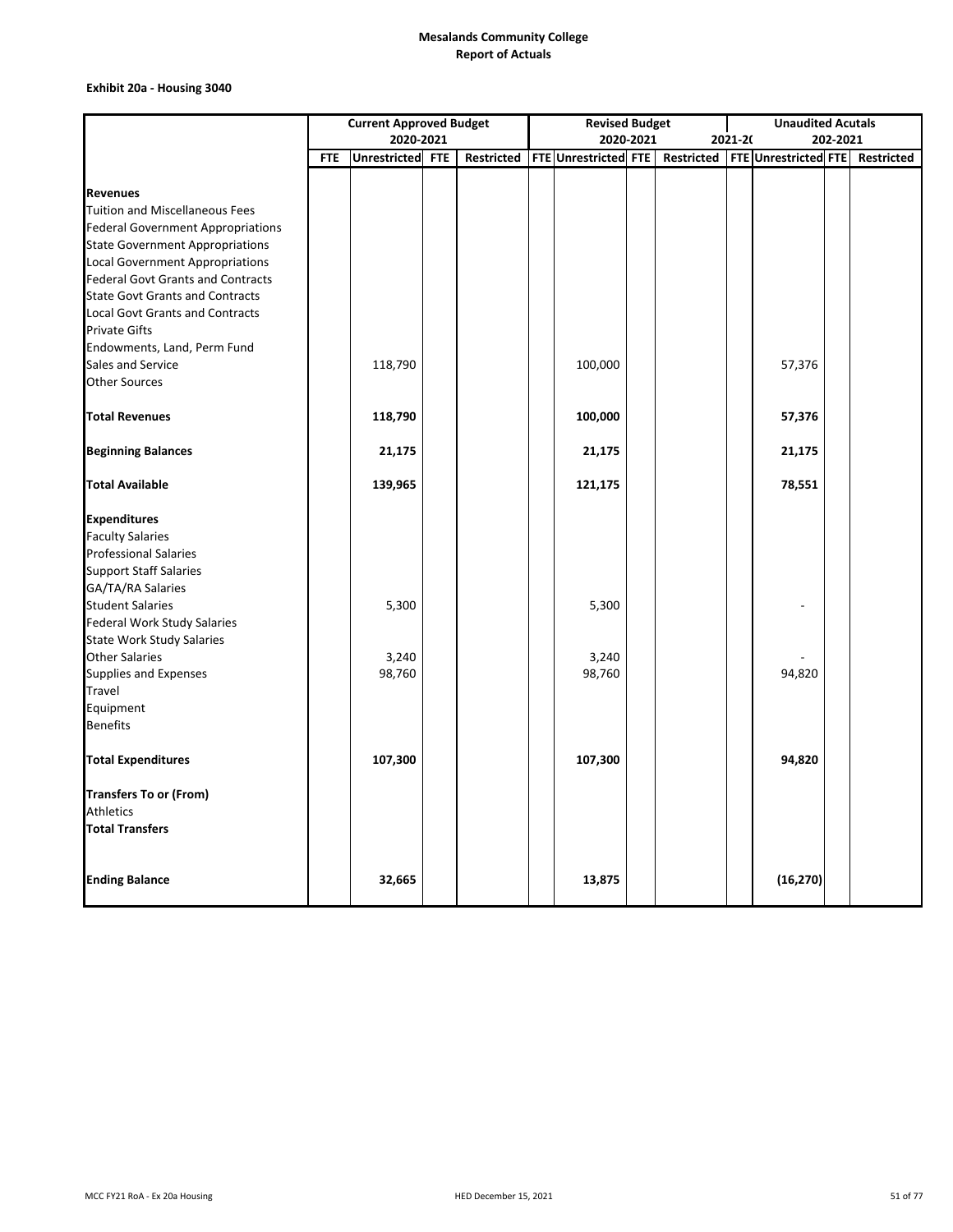#### **Exhibit 20a ‐ Student Union 3050**

|                                                                                    | <b>Current Approved Budget</b> |              |            |  | <b>Revised Budget</b> |                                 |  |  | <b>Unaudited Acutals</b> |                                                |  |  |
|------------------------------------------------------------------------------------|--------------------------------|--------------|------------|--|-----------------------|---------------------------------|--|--|--------------------------|------------------------------------------------|--|--|
|                                                                                    |                                | 2020-2021    |            |  | 2020-2021             |                                 |  |  | 2021-2022                |                                                |  |  |
|                                                                                    | <b>FTE</b>                     | Unrestricted | <b>FTE</b> |  |                       | Restricted FTE Unrestricted FTE |  |  |                          | Restricted   FTE Unrestricted FTE   Restricted |  |  |
|                                                                                    |                                |              |            |  |                       |                                 |  |  |                          |                                                |  |  |
| <b>Revenues</b>                                                                    |                                |              |            |  |                       |                                 |  |  |                          |                                                |  |  |
| <b>Tuition and Miscellaneous Fees</b>                                              |                                |              |            |  |                       |                                 |  |  |                          |                                                |  |  |
| <b>Federal Government Appropriations</b>                                           |                                |              |            |  |                       |                                 |  |  |                          |                                                |  |  |
| <b>State Government Appropriations</b>                                             |                                |              |            |  |                       |                                 |  |  |                          |                                                |  |  |
| <b>Local Government Appropriations</b>                                             |                                |              |            |  |                       |                                 |  |  |                          |                                                |  |  |
| <b>Federal Govt Grants and Contracts</b><br><b>State Govt Grants and Contracts</b> |                                |              |            |  |                       |                                 |  |  |                          |                                                |  |  |
|                                                                                    |                                |              |            |  |                       |                                 |  |  |                          |                                                |  |  |
| <b>Local Govt Grants and Contracts</b><br><b>Private Gifts</b>                     |                                |              |            |  |                       |                                 |  |  |                          |                                                |  |  |
| Endowments, Land, Perm Fund                                                        |                                |              |            |  |                       |                                 |  |  |                          |                                                |  |  |
| Sales and Service                                                                  |                                | 40,000       |            |  |                       | 40,000                          |  |  |                          |                                                |  |  |
| <b>Other Sources</b>                                                               |                                |              |            |  |                       |                                 |  |  |                          |                                                |  |  |
|                                                                                    |                                |              |            |  |                       |                                 |  |  |                          |                                                |  |  |
| <b>Total Revenues</b>                                                              |                                | 40,000       |            |  |                       | 40,000                          |  |  |                          |                                                |  |  |
| <b>Beginning Balances</b>                                                          |                                |              |            |  |                       |                                 |  |  |                          |                                                |  |  |
| <b>Total Available</b>                                                             |                                | 40,000       |            |  |                       | 40,000                          |  |  |                          |                                                |  |  |
| <b>Expenditures</b>                                                                |                                |              |            |  |                       |                                 |  |  |                          |                                                |  |  |
| <b>Faculty Salaries</b>                                                            |                                |              |            |  |                       |                                 |  |  |                          |                                                |  |  |
| <b>Professional Salaries</b>                                                       |                                |              |            |  |                       |                                 |  |  |                          |                                                |  |  |
| <b>Support Staff Salaries</b>                                                      |                                |              |            |  |                       |                                 |  |  |                          |                                                |  |  |
| GA/TA/RA Salaries                                                                  |                                |              |            |  |                       |                                 |  |  |                          |                                                |  |  |
| <b>Student Salaries</b>                                                            |                                | 10,000       |            |  |                       | 10,000                          |  |  |                          |                                                |  |  |
| <b>Federal Work Study Salaries</b>                                                 |                                |              |            |  |                       |                                 |  |  |                          |                                                |  |  |
| <b>State Work Study Salaries</b>                                                   |                                |              |            |  |                       |                                 |  |  |                          |                                                |  |  |
| <b>Other Salaries</b>                                                              |                                | 5,000        |            |  |                       | 5,000                           |  |  |                          |                                                |  |  |
| Supplies and Expenses                                                              |                                | 25,000       |            |  |                       | 25,000                          |  |  |                          |                                                |  |  |
| Travel                                                                             |                                |              |            |  |                       |                                 |  |  |                          |                                                |  |  |
| Equipment                                                                          |                                |              |            |  |                       |                                 |  |  |                          |                                                |  |  |
| <b>Benefits</b>                                                                    |                                |              |            |  |                       |                                 |  |  |                          |                                                |  |  |
| <b>Total Expenditures</b>                                                          |                                | 40,000       |            |  |                       | 40,000                          |  |  |                          |                                                |  |  |
| <b>Transfers To or (From)</b>                                                      |                                |              |            |  |                       |                                 |  |  |                          |                                                |  |  |
| Athletics                                                                          |                                |              |            |  |                       |                                 |  |  |                          |                                                |  |  |
| <b>Total Transfers</b>                                                             |                                |              |            |  |                       |                                 |  |  |                          |                                                |  |  |
|                                                                                    |                                |              |            |  |                       |                                 |  |  |                          |                                                |  |  |
| <b>Ending Balance</b>                                                              |                                |              |            |  |                       |                                 |  |  |                          |                                                |  |  |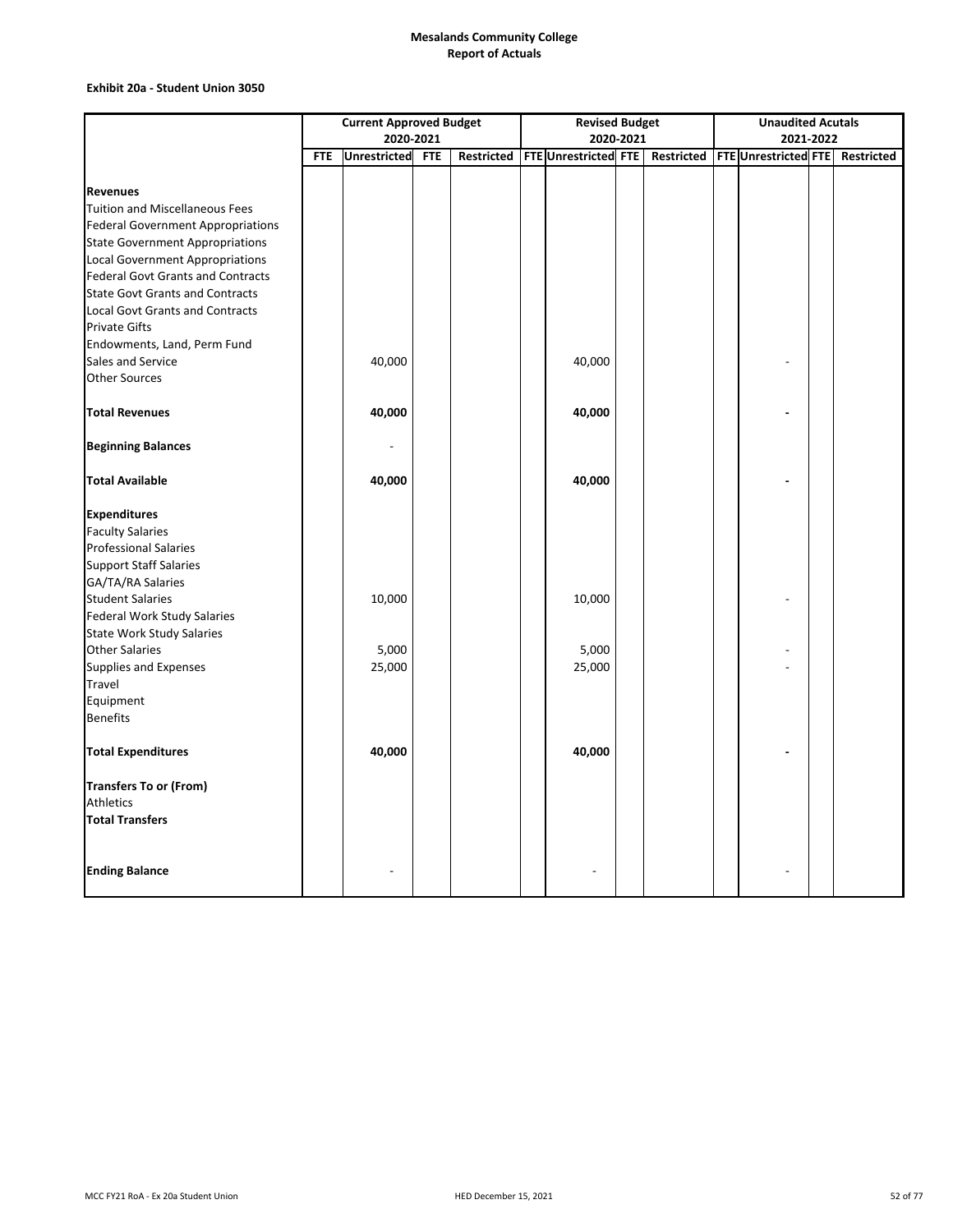# **Exhibit 21 ‐ Intercollegiate Athletics**

|                                          |                         | Current Approved Budget |                         | <b>Revised Budget</b> | <b>Unaudited Actuals</b> |            |  |
|------------------------------------------|-------------------------|-------------------------|-------------------------|-----------------------|--------------------------|------------|--|
|                                          |                         | 2020-2021               |                         | 2020-2021             | 2020-2021                |            |  |
|                                          | Unrestricted Restricted |                         | Unrestricted Restricted |                       | Unrestricted             | Restricted |  |
|                                          |                         |                         |                         |                       |                          |            |  |
| <b>Revenues</b>                          |                         |                         |                         |                       |                          |            |  |
| <b>Tuition and Miscellaneous Fees</b>    |                         |                         |                         |                       |                          |            |  |
| <b>Federal Government Appropriations</b> |                         |                         |                         |                       |                          |            |  |
| <b>State Government Appropriations</b>   | 216,000                 |                         | 216,000                 |                       | 216,000                  |            |  |
| <b>Local Government Appropriations</b>   |                         |                         |                         |                       |                          |            |  |
| <b>Federal Govt Grants and Contracts</b> |                         |                         |                         |                       |                          |            |  |
| <b>State Govt Grants and Contracts</b>   |                         |                         |                         |                       |                          |            |  |
| <b>Local Govt Grants and Contracts</b>   |                         |                         |                         |                       |                          |            |  |
| <b>Private Gifts</b>                     |                         |                         |                         |                       |                          |            |  |
| Endowments, Land, Perm Fund              |                         |                         |                         |                       |                          |            |  |
| Sales and Service                        | 35,000                  |                         | 35,000                  |                       |                          |            |  |
| <b>Other Sources</b>                     |                         |                         |                         |                       |                          |            |  |
| <b>Total Revenues</b>                    | 251,000                 |                         | 251,000                 |                       | 216,000                  |            |  |
| <b>Beginning Balances</b>                | 253,766                 |                         | 285,929                 |                       | 253,766                  |            |  |
| <b>Total Available</b>                   | 504,766                 |                         | 536,929                 |                       | 469,766                  |            |  |
| <b>Expenditures</b>                      |                         |                         |                         |                       |                          |            |  |
| <b>Faculty Salaries</b>                  |                         |                         |                         |                       |                          |            |  |
| <b>Professional Salaries</b>             | 33,000                  |                         | 33,000                  |                       | 35,458                   |            |  |
| <b>Support Staff Salaries</b>            |                         |                         |                         |                       |                          |            |  |
| GA/TA/RA Salaries                        |                         |                         |                         |                       |                          |            |  |
| <b>Student Salaries</b>                  |                         |                         |                         |                       |                          |            |  |
| <b>Federal Work Study Salaries</b>       |                         |                         |                         |                       |                          |            |  |
| <b>State Work Study Salaries</b>         |                         |                         |                         |                       |                          |            |  |
| <b>Other Salaries</b>                    |                         |                         |                         |                       |                          |            |  |
| <b>Supplies and Expenses</b>             | 123,000                 |                         | 123,000                 |                       | 109,156                  |            |  |
| <b>Travel</b>                            | 47,500                  |                         | 47,500                  |                       | 26,811                   |            |  |
| Equipment                                | 5,000                   |                         | 5,000                   |                       | 5,179                    |            |  |
| <b>Benefits</b>                          | 12,374                  |                         | 8,874                   |                       | 8,556                    |            |  |
| <b>Total Expenditures</b>                | 220,874                 |                         | 217,374                 |                       | 185,160                  |            |  |
| <b>Transfers To or (From)</b>            |                         |                         |                         |                       |                          |            |  |
| <b>Transfer From Public Service</b>      |                         |                         |                         |                       |                          |            |  |
| Transfer From I&G                        | (10,000)                |                         | (10,000)                |                       |                          |            |  |
| <b>Transfer From Auxiliaries</b>         |                         |                         |                         |                       |                          |            |  |
| <b>Total Transfers</b>                   | (10,000)                |                         | (10,000)                |                       |                          |            |  |
| <b>Ending Balance</b>                    | 293,892                 |                         | 329,555                 |                       | 284,606                  |            |  |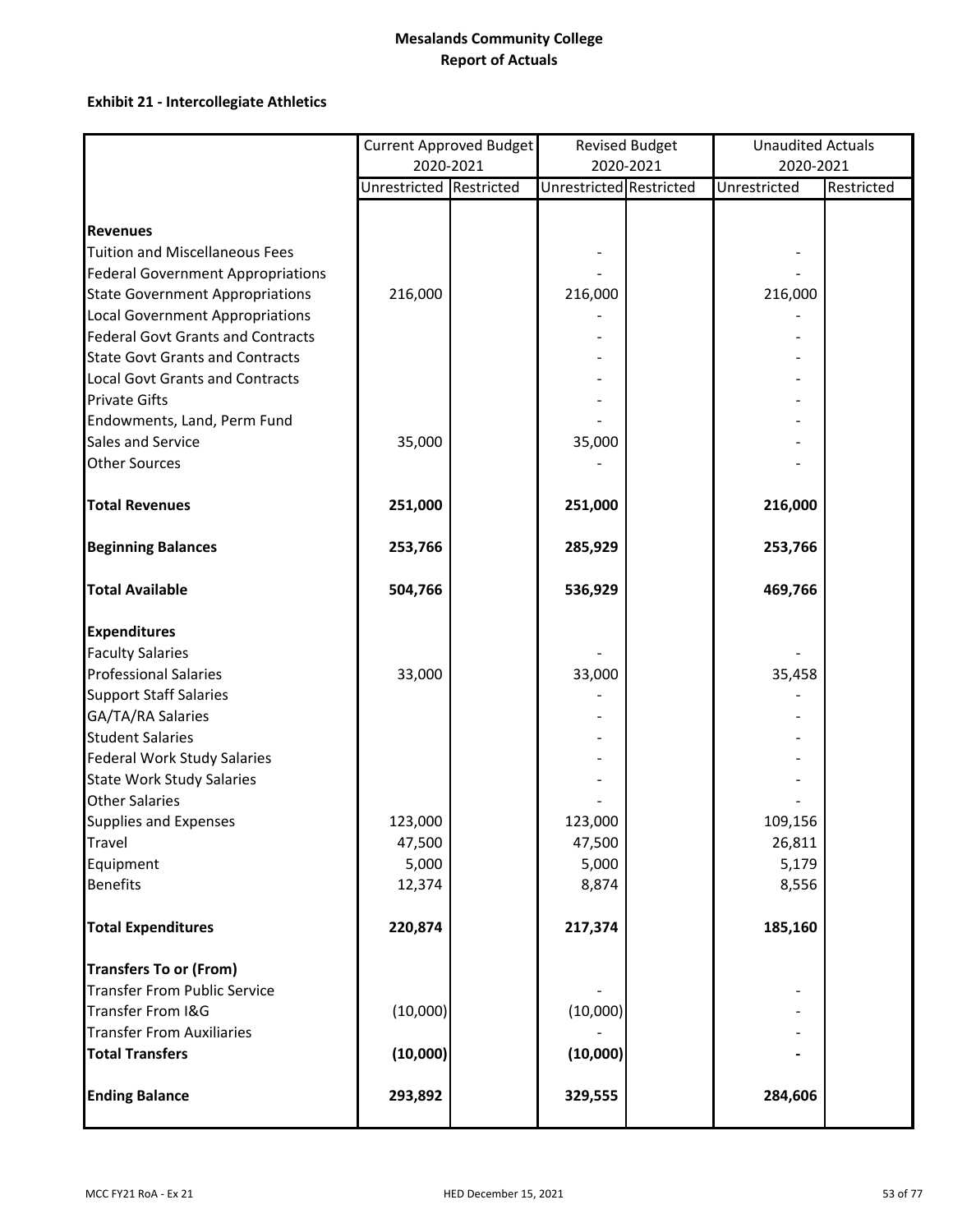### **Exhibit 21a ‐ Rodeo 3110**

|                                          | <b>Current Approved Budget</b> |                  |  |            | <b>Revised Budget</b> |                      |  |            | <b>Unaudited Acutals</b> |                      |  |            |
|------------------------------------------|--------------------------------|------------------|--|------------|-----------------------|----------------------|--|------------|--------------------------|----------------------|--|------------|
|                                          |                                | 2020-2021        |  |            | 2020-2021             |                      |  |            | 2020-2021                |                      |  |            |
|                                          | <b>FTE</b>                     | Unrestricted FTE |  | Restricted |                       | FTE Unrestricted FTE |  | Restricted |                          | FTE Unrestricted FTE |  | Restricted |
|                                          |                                |                  |  |            |                       |                      |  |            |                          |                      |  |            |
| <b>Revenues</b>                          |                                |                  |  |            |                       |                      |  |            |                          |                      |  |            |
| Tuition and Miscellaneous Fees           |                                |                  |  |            |                       |                      |  |            |                          |                      |  |            |
| <b>Federal Government Appropriations</b> |                                |                  |  |            |                       |                      |  |            |                          |                      |  |            |
| <b>State Government Appropriations</b>   |                                | 194,915          |  |            |                       | 194,915              |  |            |                          | 194,915              |  |            |
| <b>Local Government Appropriations</b>   |                                |                  |  |            |                       |                      |  |            |                          |                      |  |            |
| <b>Federal Govt Grants and Contracts</b> |                                |                  |  |            |                       |                      |  |            |                          |                      |  |            |
| <b>State Govt Grants and Contracts</b>   |                                |                  |  |            |                       |                      |  |            |                          |                      |  |            |
| <b>Local Govt Grants and Contracts</b>   |                                |                  |  |            |                       |                      |  |            |                          |                      |  |            |
| <b>Private Gifts</b>                     |                                |                  |  |            |                       |                      |  |            |                          |                      |  |            |
| Endowments, Land, Perm Fund              |                                |                  |  |            |                       |                      |  |            |                          |                      |  |            |
| Sales and Service                        |                                |                  |  |            |                       |                      |  |            |                          |                      |  |            |
| <b>Other Sources</b>                     |                                |                  |  |            |                       |                      |  |            |                          |                      |  |            |
| <b>Total Revenues</b>                    |                                | 194,915          |  |            |                       | 194,915              |  |            |                          | 194,915              |  |            |
| <b>Beginning Balances</b>                |                                | 251,266          |  |            |                       | 251,266              |  |            |                          | 251,266              |  |            |
| <b>Total Available</b>                   |                                | 446,181          |  |            |                       | 446,181              |  |            |                          | 446,181              |  |            |
| <b>Expenditures</b>                      |                                |                  |  |            |                       |                      |  |            |                          |                      |  |            |
| <b>Faculty Salaries</b>                  |                                |                  |  |            |                       |                      |  |            |                          |                      |  |            |
| <b>Professional Salaries</b>             |                                | 27,000           |  |            |                       | 27,000               |  |            |                          | 25,754               |  |            |
| <b>Support Staff Salaries</b>            |                                |                  |  |            |                       |                      |  |            |                          |                      |  |            |
| GA/TA/RA Salaries                        |                                |                  |  |            |                       |                      |  |            |                          |                      |  |            |
| <b>Student Salaries</b>                  |                                |                  |  |            |                       |                      |  |            |                          |                      |  |            |
| <b>Federal Work Study Salaries</b>       |                                |                  |  |            |                       |                      |  |            |                          |                      |  |            |
| <b>State Work Study Salaries</b>         |                                |                  |  |            |                       |                      |  |            |                          |                      |  |            |
| <b>Other Salaries</b>                    |                                |                  |  |            |                       |                      |  |            |                          |                      |  |            |
| Supplies and Expenses                    |                                | 86,915           |  |            |                       | 86,915               |  |            |                          | 104,842              |  |            |
| Travel                                   |                                | 30,000           |  |            |                       | 30,000               |  |            |                          | 26,811               |  |            |
| Equipment                                |                                |                  |  |            |                       |                      |  |            |                          |                      |  |            |
| <b>Benefits</b>                          |                                | 7,374            |  |            |                       | 7,374                |  |            |                          | 6,189                |  |            |
| <b>Total Expenditures</b>                |                                | 151,289          |  |            |                       | 151,289              |  |            |                          | 163,596              |  |            |
| <b>Transfers To or (From)</b>            |                                |                  |  |            |                       |                      |  |            |                          |                      |  |            |
| Transfer From Public Service             |                                |                  |  |            |                       |                      |  |            |                          |                      |  |            |
| Transfer From I&G                        |                                |                  |  |            |                       |                      |  |            |                          |                      |  |            |
| <b>Transfer From Auxiliaries</b>         |                                |                  |  |            |                       |                      |  |            |                          |                      |  |            |
| <b>Total Transfers</b>                   |                                |                  |  |            |                       |                      |  |            |                          |                      |  |            |
|                                          |                                |                  |  |            |                       |                      |  |            |                          |                      |  |            |
| <b>Ending Balance</b>                    |                                | 294,892          |  |            |                       | 294,892              |  |            |                          | 282,585              |  |            |
|                                          |                                |                  |  |            |                       |                      |  |            |                          |                      |  |            |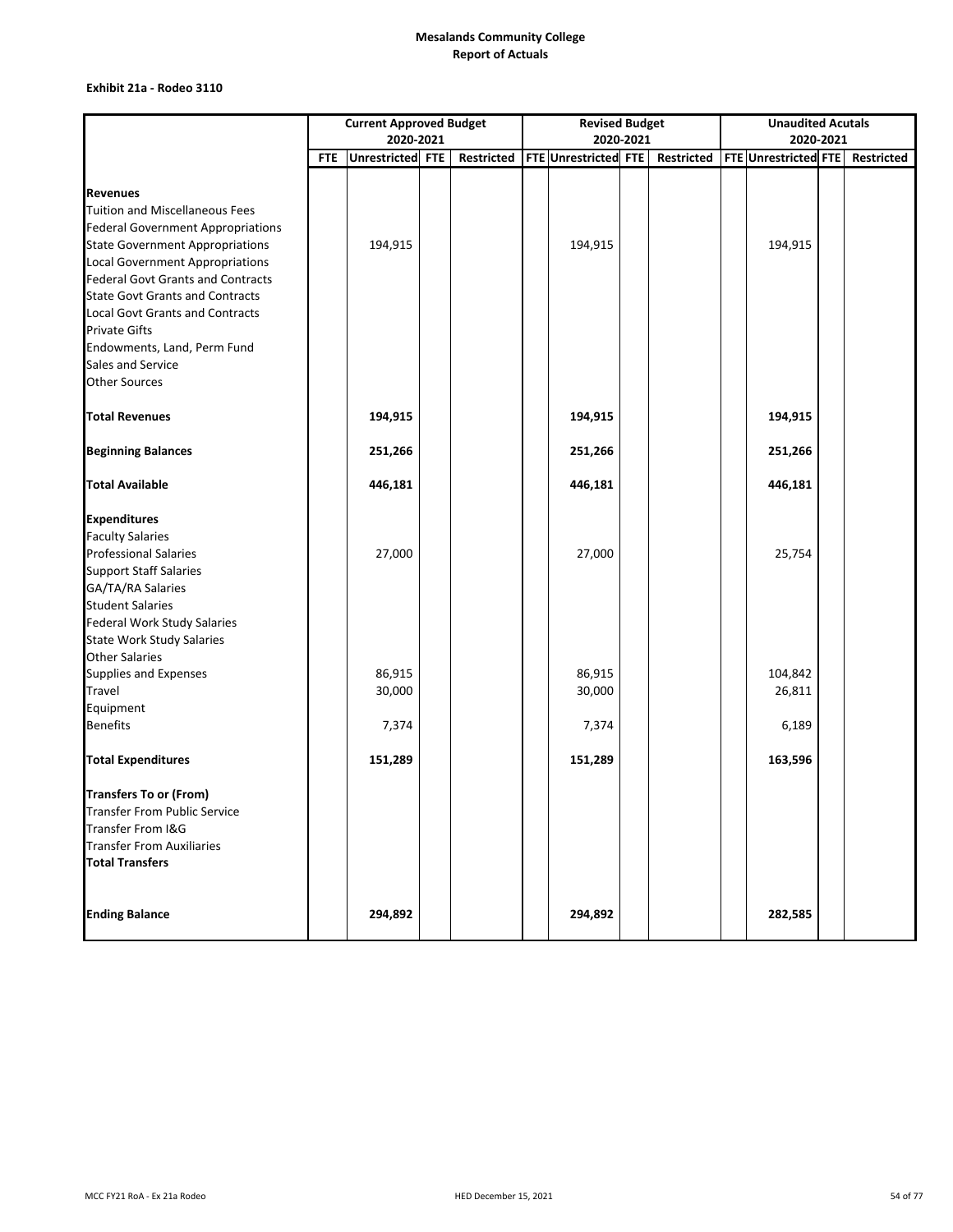### **Exhibit 21a ‐ Regional Collegiate Rodeo 3125**

|                                          | <b>Current Approved Budget</b> |                     |            |                   | <b>Revised Budget</b> |                      |  |                   |  | <b>Unaudited Acutals</b> |  |                   |  |
|------------------------------------------|--------------------------------|---------------------|------------|-------------------|-----------------------|----------------------|--|-------------------|--|--------------------------|--|-------------------|--|
|                                          | 2020-2021                      |                     |            |                   | 2020-2021             |                      |  |                   |  | 2021-20<br>2020-2021     |  |                   |  |
|                                          | <b>FTE</b>                     | <b>Unrestricted</b> | <b>FTE</b> | <b>Restricted</b> |                       | FTE Unrestricted FTE |  | <b>Restricted</b> |  | FTE Unrestricted FTE     |  | <b>Restricted</b> |  |
|                                          |                                |                     |            |                   |                       |                      |  |                   |  |                          |  |                   |  |
| <b>Revenues</b>                          |                                |                     |            |                   |                       |                      |  |                   |  |                          |  |                   |  |
| <b>Tuition and Miscellaneous Fees</b>    |                                |                     |            |                   |                       |                      |  |                   |  |                          |  |                   |  |
| <b>Federal Government Appropriations</b> |                                |                     |            |                   |                       |                      |  |                   |  |                          |  |                   |  |
| <b>State Government Appropriations</b>   |                                | 21,085              |            |                   |                       | 21,085               |  |                   |  | 21,085                   |  |                   |  |
| Local Government Appropriations          |                                |                     |            |                   |                       |                      |  |                   |  |                          |  |                   |  |
| <b>Federal Govt Grants and Contracts</b> |                                |                     |            |                   |                       |                      |  |                   |  |                          |  |                   |  |
| <b>State Govt Grants and Contracts</b>   |                                |                     |            |                   |                       |                      |  |                   |  |                          |  |                   |  |
| <b>Local Govt Grants and Contracts</b>   |                                |                     |            |                   |                       |                      |  |                   |  |                          |  |                   |  |
| <b>Private Gifts</b>                     |                                |                     |            |                   |                       |                      |  |                   |  |                          |  |                   |  |
| Endowments, Land, Perm Fund              |                                |                     |            |                   |                       |                      |  |                   |  |                          |  |                   |  |
| Sales and Service                        |                                | 15,000              |            |                   |                       | 15,000               |  |                   |  |                          |  |                   |  |
| <b>Other Sources</b>                     |                                |                     |            |                   |                       |                      |  |                   |  |                          |  |                   |  |
|                                          |                                |                     |            |                   |                       |                      |  |                   |  |                          |  |                   |  |
| <b>Total Revenues</b>                    |                                | 36,085              |            |                   |                       | 36,085               |  |                   |  | 21,085                   |  |                   |  |
| <b>Beginning Balances</b>                |                                | 2,500               |            |                   |                       | 2,500                |  |                   |  | 2,500                    |  |                   |  |
| <b>Total Available</b>                   |                                | 38,585              |            |                   |                       | 38,585               |  |                   |  | 23,585                   |  |                   |  |
| <b>Expenditures</b>                      |                                |                     |            |                   |                       |                      |  |                   |  |                          |  |                   |  |
| <b>Faculty Salaries</b>                  |                                |                     |            |                   |                       |                      |  |                   |  |                          |  |                   |  |
| <b>Professional Salaries</b>             |                                |                     |            |                   |                       |                      |  |                   |  |                          |  |                   |  |
| <b>Support Staff Salaries</b>            |                                |                     |            |                   |                       |                      |  |                   |  |                          |  |                   |  |
| GA/TA/RA Salaries                        |                                |                     |            |                   |                       |                      |  |                   |  |                          |  |                   |  |
| <b>Student Salaries</b>                  |                                |                     |            |                   |                       |                      |  |                   |  |                          |  |                   |  |
| Federal Work Study Salaries              |                                |                     |            |                   |                       |                      |  |                   |  |                          |  |                   |  |
| <b>State Work Study Salaries</b>         |                                |                     |            |                   |                       |                      |  |                   |  |                          |  |                   |  |
| <b>Other Salaries</b>                    |                                |                     |            |                   |                       |                      |  |                   |  |                          |  |                   |  |
| Supplies and Expenses                    |                                | 33,585              |            |                   |                       | 33,585               |  |                   |  |                          |  |                   |  |
| Travel                                   |                                | 2,500               |            |                   |                       | 2,500                |  |                   |  |                          |  |                   |  |
| Equipment                                |                                |                     |            |                   |                       |                      |  |                   |  |                          |  |                   |  |
| <b>Benefits</b>                          |                                |                     |            |                   |                       |                      |  |                   |  |                          |  |                   |  |
|                                          |                                |                     |            |                   |                       |                      |  |                   |  |                          |  |                   |  |
| <b>Total Expenditures</b>                |                                | 36,085              |            |                   |                       | 36,085               |  |                   |  |                          |  |                   |  |
| <b>Transfers To or (From)</b>            |                                |                     |            |                   |                       |                      |  |                   |  |                          |  |                   |  |
| <b>Transfer From Public Service</b>      |                                |                     |            |                   |                       |                      |  |                   |  |                          |  |                   |  |
| Transfer From I&G                        |                                |                     |            |                   |                       |                      |  |                   |  |                          |  |                   |  |
| <b>Transfer From Auxiliaries</b>         |                                |                     |            |                   |                       |                      |  |                   |  |                          |  |                   |  |
| <b>Total Transfers</b>                   |                                |                     |            |                   |                       |                      |  |                   |  |                          |  |                   |  |
|                                          |                                |                     |            |                   |                       |                      |  |                   |  |                          |  |                   |  |
|                                          |                                |                     |            |                   |                       |                      |  |                   |  |                          |  |                   |  |
| <b>Ending Balance</b>                    |                                | 2,500               |            |                   |                       | 2,500                |  |                   |  | 23,585                   |  |                   |  |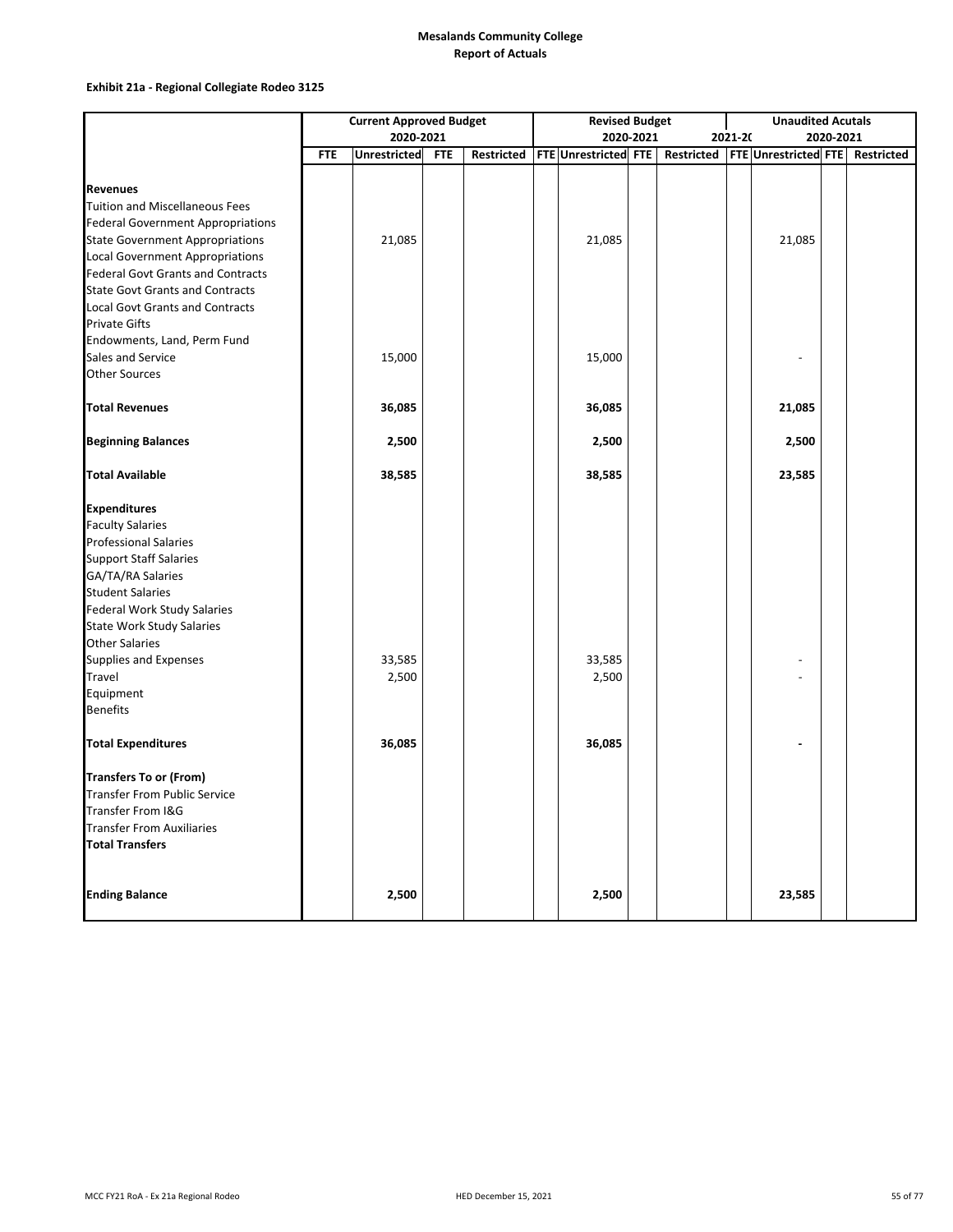### **Exhibit 21a ‐ Golf 3130**

|                                          | <b>Current Approved Budget</b> |                  |  |            | <b>Revised Budget</b> |                      |  |            | <b>Unaudited Acutals</b> |                      |  |            |  |
|------------------------------------------|--------------------------------|------------------|--|------------|-----------------------|----------------------|--|------------|--------------------------|----------------------|--|------------|--|
|                                          |                                | 2020-2021        |  |            |                       | 2020-2021            |  |            |                          | 2020-2021            |  |            |  |
|                                          | <b>FTE</b>                     | Unrestricted FTE |  | Restricted |                       | FTE Unrestricted FTE |  | Restricted |                          | FTE Unrestricted FTE |  | Restricted |  |
|                                          |                                |                  |  |            |                       |                      |  |            |                          |                      |  |            |  |
| <b>Revenues</b>                          |                                |                  |  |            |                       |                      |  |            |                          |                      |  |            |  |
| Tuition and Miscellaneous Fees           |                                |                  |  |            |                       |                      |  |            |                          |                      |  |            |  |
| <b>Federal Government Appropriations</b> |                                |                  |  |            |                       |                      |  |            |                          |                      |  |            |  |
| <b>State Government Appropriations</b>   |                                |                  |  |            |                       |                      |  |            |                          |                      |  |            |  |
| <b>Local Government Appropriations</b>   |                                |                  |  |            |                       |                      |  |            |                          |                      |  |            |  |
| <b>Federal Govt Grants and Contracts</b> |                                |                  |  |            |                       |                      |  |            |                          |                      |  |            |  |
| <b>State Govt Grants and Contracts</b>   |                                |                  |  |            |                       |                      |  |            |                          |                      |  |            |  |
| <b>Local Govt Grants and Contracts</b>   |                                |                  |  |            |                       |                      |  |            |                          |                      |  |            |  |
| <b>Private Gifts</b>                     |                                |                  |  |            |                       |                      |  |            |                          |                      |  |            |  |
| Endowments, Land, Perm Fund              |                                |                  |  |            |                       |                      |  |            |                          |                      |  |            |  |
| Sales and Service                        |                                | 20,000           |  |            |                       | 20,000               |  |            |                          |                      |  |            |  |
| <b>Other Sources</b>                     |                                |                  |  |            |                       |                      |  |            |                          |                      |  |            |  |
| <b>Total Revenues</b>                    |                                | 20,000           |  |            |                       | 20,000               |  |            |                          |                      |  |            |  |
|                                          |                                |                  |  |            |                       |                      |  |            |                          |                      |  |            |  |
| <b>Beginning Balances</b>                |                                |                  |  |            |                       |                      |  |            |                          |                      |  |            |  |
| <b>Total Available</b>                   |                                | 20,000           |  |            |                       | 20,000               |  |            |                          |                      |  |            |  |
| <b>Expenditures</b>                      |                                |                  |  |            |                       |                      |  |            |                          |                      |  |            |  |
| <b>Faculty Salaries</b>                  |                                |                  |  |            |                       |                      |  |            |                          |                      |  |            |  |
| <b>Professional Salaries</b>             |                                | 6,000            |  |            |                       | 6,000                |  |            |                          | 9,704                |  |            |  |
| <b>Support Staff Salaries</b>            |                                |                  |  |            |                       |                      |  |            |                          |                      |  |            |  |
| GA/TA/RA Salaries                        |                                |                  |  |            |                       |                      |  |            |                          |                      |  |            |  |
| <b>Student Salaries</b>                  |                                |                  |  |            |                       |                      |  |            |                          |                      |  |            |  |
| <b>Federal Work Study Salaries</b>       |                                |                  |  |            |                       |                      |  |            |                          |                      |  |            |  |
| <b>State Work Study Salaries</b>         |                                |                  |  |            |                       |                      |  |            |                          |                      |  |            |  |
| <b>Other Salaries</b>                    |                                |                  |  |            |                       |                      |  |            |                          |                      |  |            |  |
| Supplies and Expenses                    |                                | 2,500            |  |            |                       | 2,500                |  |            |                          | 4,314                |  |            |  |
| Travel                                   |                                | 15,000           |  |            |                       | 15,000               |  |            |                          |                      |  |            |  |
| Equipment                                |                                | 5,000            |  |            |                       | 5,000                |  |            |                          | 5,179                |  |            |  |
| <b>Benefits</b>                          |                                | 1,500            |  |            |                       | 1,500                |  |            |                          | 2,367                |  |            |  |
|                                          |                                |                  |  |            |                       |                      |  |            |                          |                      |  |            |  |
| <b>Total Expenditures</b>                |                                | 30,000           |  |            |                       | 30,000               |  |            |                          | 21,564               |  |            |  |
| <b>Transfers To or (From)</b>            |                                |                  |  |            |                       |                      |  |            |                          |                      |  |            |  |
| Transfer From Public Service             |                                |                  |  |            |                       |                      |  |            |                          |                      |  |            |  |
| Transfer From I&G                        |                                |                  |  |            |                       | 10,000               |  |            |                          |                      |  |            |  |
| <b>Transfer From Auxiliaries</b>         |                                |                  |  |            |                       |                      |  |            |                          |                      |  |            |  |
| <b>Total Transfers</b>                   |                                |                  |  |            |                       | 10,000               |  |            |                          |                      |  |            |  |
|                                          |                                |                  |  |            |                       |                      |  |            |                          |                      |  |            |  |
|                                          |                                |                  |  |            |                       |                      |  |            |                          |                      |  |            |  |
| <b>Ending Balance</b>                    |                                | (10,000)         |  |            |                       |                      |  |            |                          | (21, 564)            |  |            |  |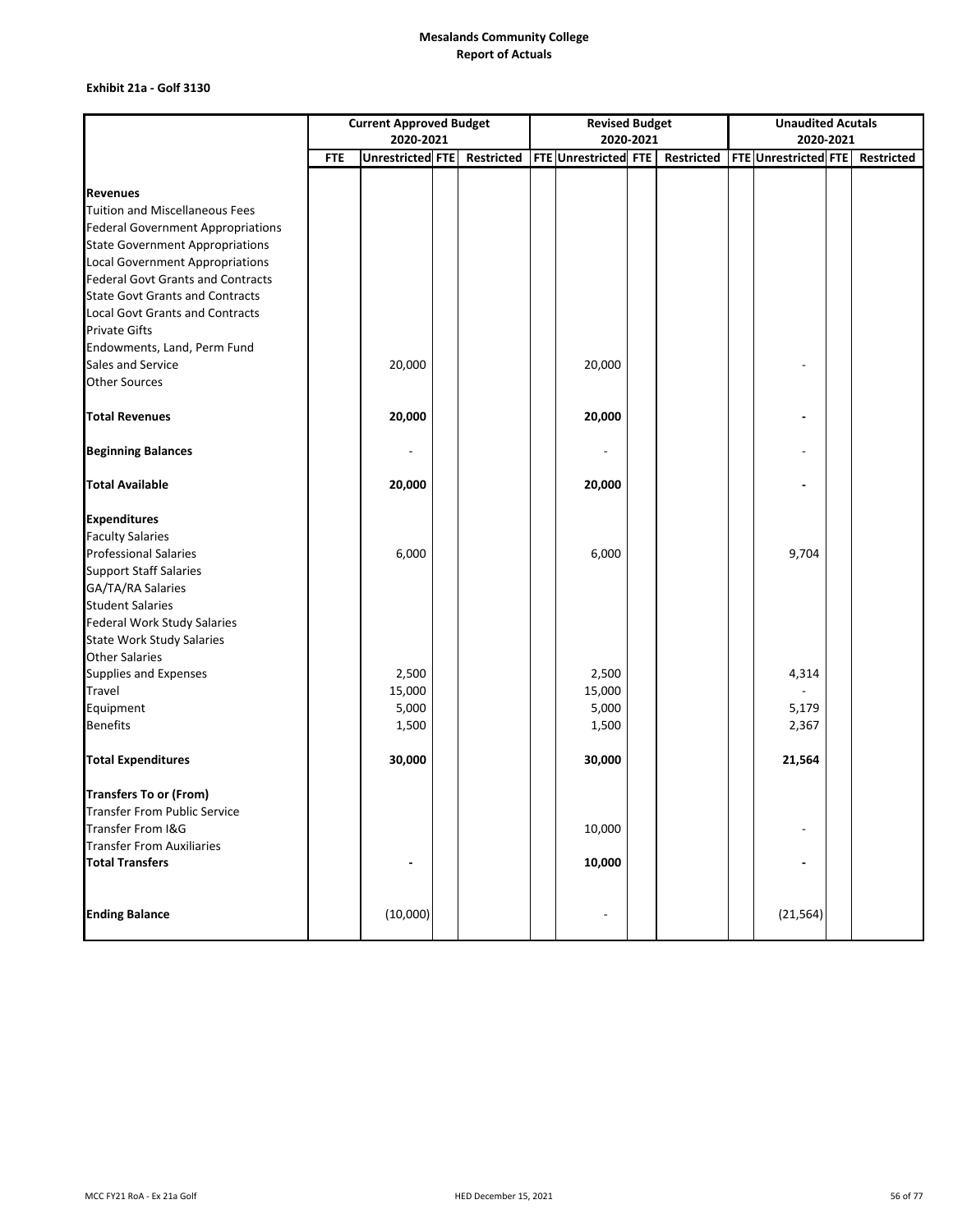# **Exhibit I ‐ Capital Outlay**

|                                       | <b>Current Approved Budget</b> | <b>Revised Budget</b> | <b>Unaudited Acutals</b> |
|---------------------------------------|--------------------------------|-----------------------|--------------------------|
|                                       | 2020-2021                      | 2020-2021             | 2020-2021                |
|                                       |                                |                       |                          |
| <b>Revenues</b>                       |                                |                       |                          |
| <b>State Appropriation</b>            | 291,000                        | 291,000               |                          |
| <b>State General Obligation Bonds</b> | 1,210,750                      | 1,210,750             | 613,338                  |
| <b>State Severance Tax Bonds</b>      | 205,000                        | 205,000               |                          |
| <b>Student Fees</b>                   | 44,780                         | 44,780                | 29,600                   |
| Interest on Investments               |                                |                       |                          |
| <b>Total Revenues</b>                 | 1,751,530                      | 1,751,530             | 642,937                  |
| <b>Beginning Balances</b>             | 342,017                        | 342,017               | 342,017                  |
| <b>Total Available</b>                | 2,093,547                      | 2,093,547             | 984,954                  |
| <b>Expenditures</b>                   |                                |                       |                          |
| Master Plan Phase I                   | 1,200,000                      | 600,000               | 609,367                  |
| <b>Minor Projects</b>                 | 291,000                        |                       |                          |
| Computer/Technology Equipment         | 44,780                         | 390,780               |                          |
| Construction                          | 205,000                        | 150,000               |                          |
| <b>GOB</b> for Library Collection     | 10,750                         | 10,750                | 3,971                    |
| <b>Total Expenditures</b>             | 1,751,530                      | 1,151,530             | 613,337                  |
| <b>Transfers To or (From)</b>         |                                |                       |                          |
| <b>Instruction and General</b>        |                                |                       |                          |
| <b>Student Social and Cultural</b>    |                                |                       |                          |
| Research                              |                                |                       |                          |
| <b>Public Service</b>                 |                                |                       |                          |
| Internal Service Departments          |                                |                       |                          |
| <b>Student Aid Grants, Stipends</b>   |                                |                       |                          |
| <b>Auxiliary Enterprises</b>          |                                |                       |                          |
| Intercollegiate Athletics             |                                |                       |                          |
| <b>Independent Operations</b>         |                                |                       |                          |
| Renewals and Replacements             |                                |                       |                          |
| Retirement of Indebtedness            |                                |                       |                          |
| <b>Total Transfers</b>                |                                |                       |                          |
| <b>Ending Balance</b>                 | 342,017                        | 942,017               | 371,617                  |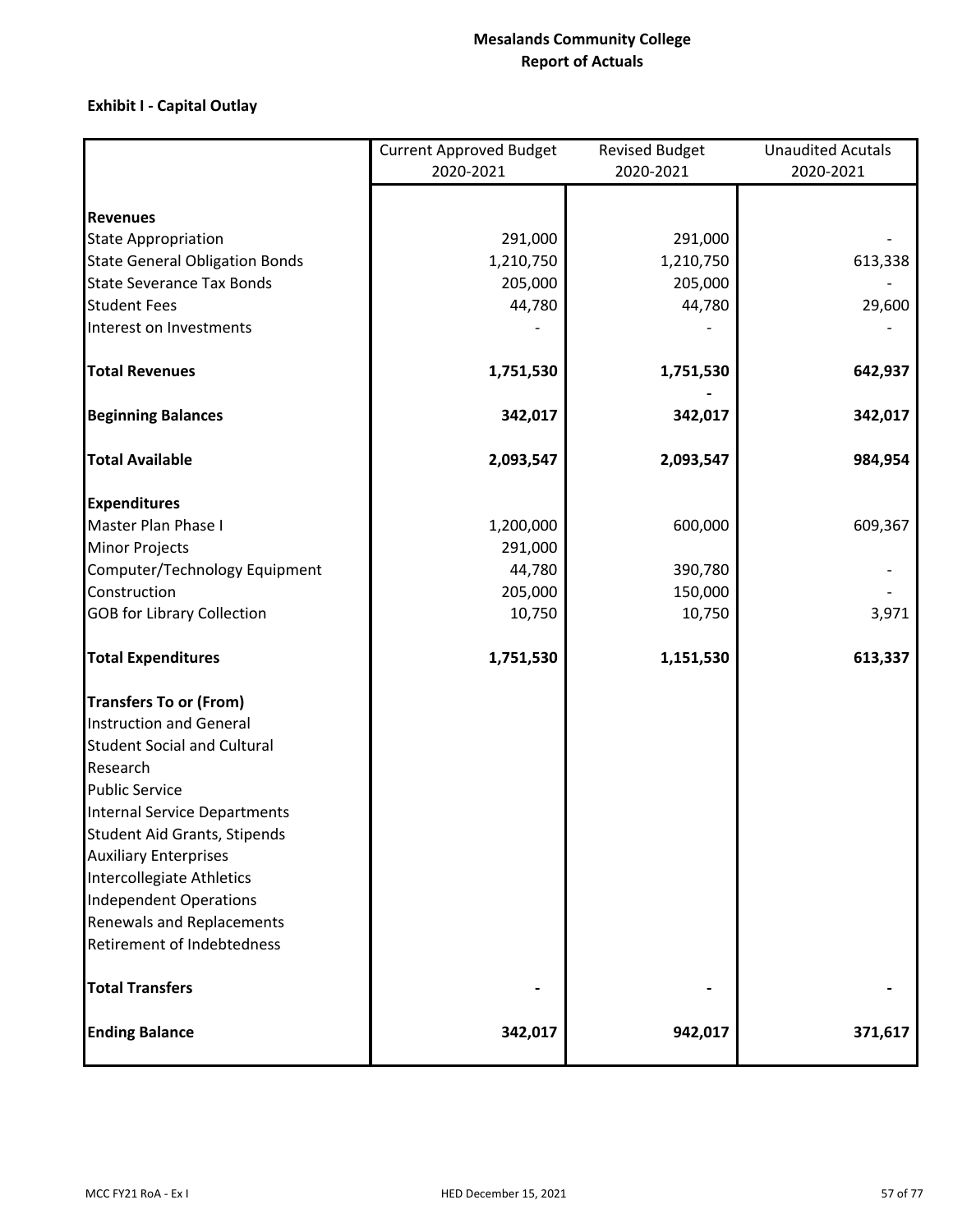# **Exhibit Ia ‐ Capital Outlay Master Plan**

|                                       | <b>Current Approved Budget</b><br>2020-2021 | <b>Revised Budget</b><br>2020-2021 | <b>Unaudited Acutals</b><br>2020-2021 |  |  |
|---------------------------------------|---------------------------------------------|------------------------------------|---------------------------------------|--|--|
|                                       |                                             |                                    |                                       |  |  |
| <b>Allocated Revenues</b>             |                                             |                                    |                                       |  |  |
| <b>State Appropriation</b>            |                                             |                                    |                                       |  |  |
| <b>State General Obligation Bonds</b> | 1,200,000                                   | 1,200,000                          | 609,367                               |  |  |
| <b>State Severance Tax Bonds</b>      |                                             |                                    |                                       |  |  |
| <b>Student Fees</b>                   |                                             |                                    |                                       |  |  |
| Interest on Investments               |                                             |                                    |                                       |  |  |
| <b>Total Revenues</b>                 | 1,200,000                                   | 1,200,000                          | 609,367                               |  |  |
| <b>Beginning Balances</b>             |                                             |                                    |                                       |  |  |
| <b>Total Available</b>                | 1,200,000                                   | 1,200,000                          | 609,367                               |  |  |
| <b>Expenditures</b>                   |                                             |                                    |                                       |  |  |
| Master Plan                           | 1,200,000                                   | 600,000                            | 609,367                               |  |  |
| <b>Minor Projects</b>                 |                                             |                                    |                                       |  |  |
| Computer/Technology Equipment         |                                             |                                    |                                       |  |  |
| <b>Residence Halls</b>                |                                             |                                    |                                       |  |  |
| <b>GOB for Library Collection</b>     |                                             |                                    |                                       |  |  |
| <b>Total Expenditures</b>             | 1,200,000                                   | 600,000                            | 609,367                               |  |  |
| <b>Transfers To or (From)</b>         |                                             |                                    |                                       |  |  |
| Instruction and General               |                                             |                                    |                                       |  |  |
| <b>Student Social and Cultural</b>    |                                             |                                    |                                       |  |  |
| Research                              |                                             |                                    |                                       |  |  |
| <b>Public Service</b>                 |                                             |                                    |                                       |  |  |
| Internal Service Departments          |                                             |                                    |                                       |  |  |
| Student Aid Grants, Stipends          |                                             |                                    |                                       |  |  |
| <b>Auxiliary Enterprises</b>          |                                             |                                    |                                       |  |  |
| Intercollegiate Athletics             |                                             |                                    |                                       |  |  |
| <b>Independent Operations</b>         |                                             |                                    |                                       |  |  |
| Renewals and Replacements             |                                             |                                    |                                       |  |  |
| Retirement of Indebtedness            |                                             |                                    |                                       |  |  |
| <b>Total Transfers</b>                |                                             |                                    |                                       |  |  |
| <b>Ending Balance Allocated</b>       |                                             | 600,000                            |                                       |  |  |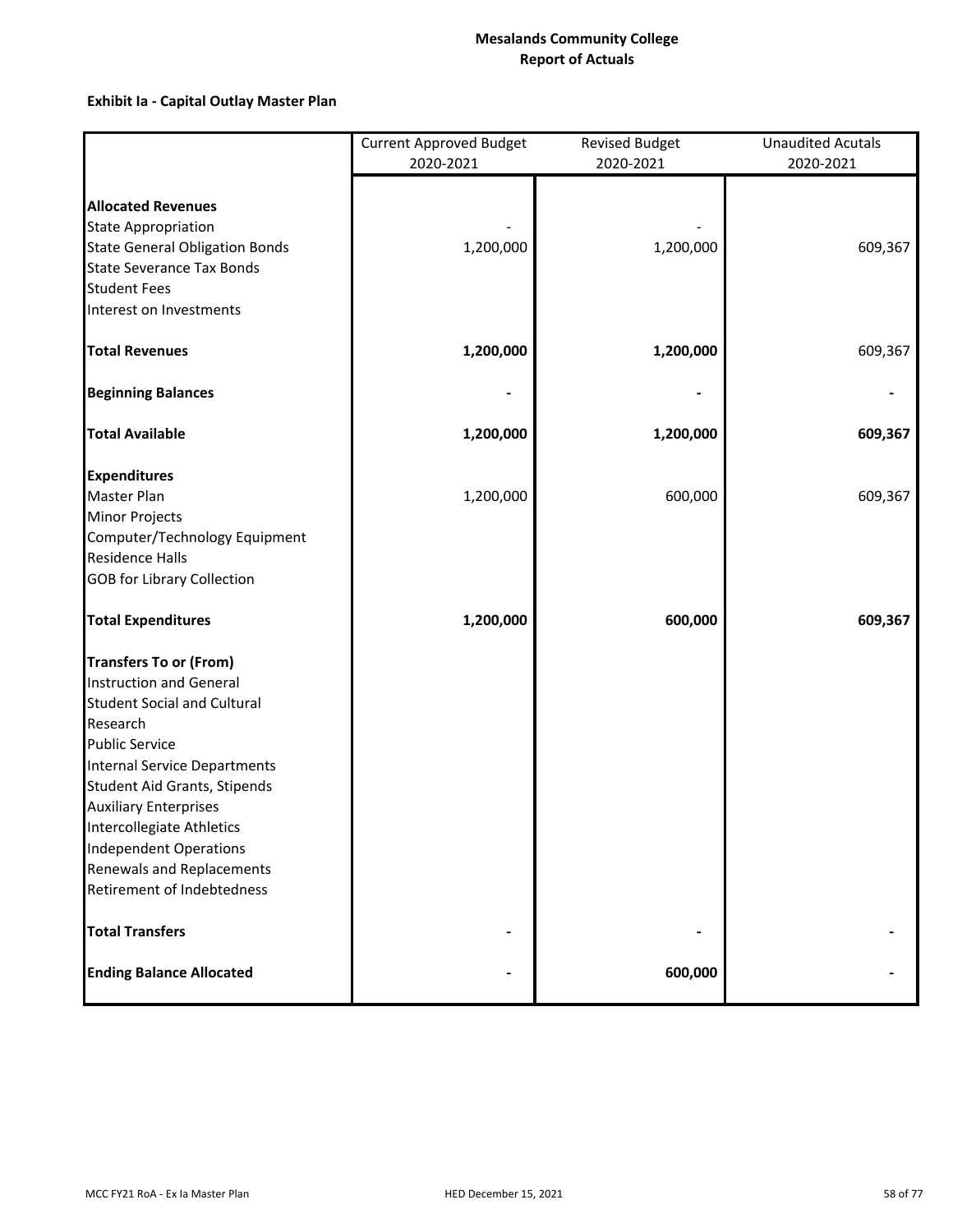# **Mesalands Community College Operating Budget**

# **Exhibit Ia ‐ Integrated Renewables**

|                                       | <b>Current Approved Budget</b><br>2020-2021 | <b>Revised Budget</b><br>2020-2021 | <b>Unaudited Acutals</b><br>2020-2021 |
|---------------------------------------|---------------------------------------------|------------------------------------|---------------------------------------|
|                                       |                                             |                                    |                                       |
| <b>Allocated Revenues</b>             |                                             |                                    |                                       |
| <b>State Appropriation</b>            | 291,000                                     | 291,000                            |                                       |
| <b>State General Obligation Bonds</b> |                                             |                                    |                                       |
| <b>State Severance Tax Bonds</b>      |                                             |                                    |                                       |
| <b>Student Fees</b>                   |                                             |                                    |                                       |
| Interest on Investments               |                                             |                                    |                                       |
| <b>Total Revenues</b>                 | 291,000                                     | 291,000                            |                                       |
| <b>Beginning Balances</b>             |                                             |                                    |                                       |
| <b>Total Available</b>                | 291,000                                     | 291,000                            |                                       |
| <b>Expenditures</b>                   |                                             |                                    |                                       |
| Moveable Equipment                    | 291,000                                     | 291,000                            |                                       |
| <b>Total Expenditures</b>             | 291,000                                     | 291,000                            |                                       |
| <b>Transfers To or (From)</b>         |                                             |                                    |                                       |
| Instruction and General               |                                             |                                    |                                       |
| <b>Student Social and Cultural</b>    |                                             |                                    |                                       |
| Research                              |                                             |                                    |                                       |
| <b>Public Service</b>                 |                                             |                                    |                                       |
| <b>Internal Service Departments</b>   |                                             |                                    |                                       |
| Student Aid Grants, Stipends          |                                             |                                    |                                       |
| <b>Auxiliary Enterprises</b>          |                                             |                                    |                                       |
| Intercollegiate Athletics             |                                             |                                    |                                       |
| <b>Independent Operations</b>         |                                             |                                    |                                       |
| Renewals and Replacements             |                                             |                                    |                                       |
| Retirement of Indebtedness            |                                             |                                    |                                       |
| <b>Total Transfers</b>                |                                             |                                    |                                       |
| <b>Ending Balance Allocated</b>       |                                             |                                    |                                       |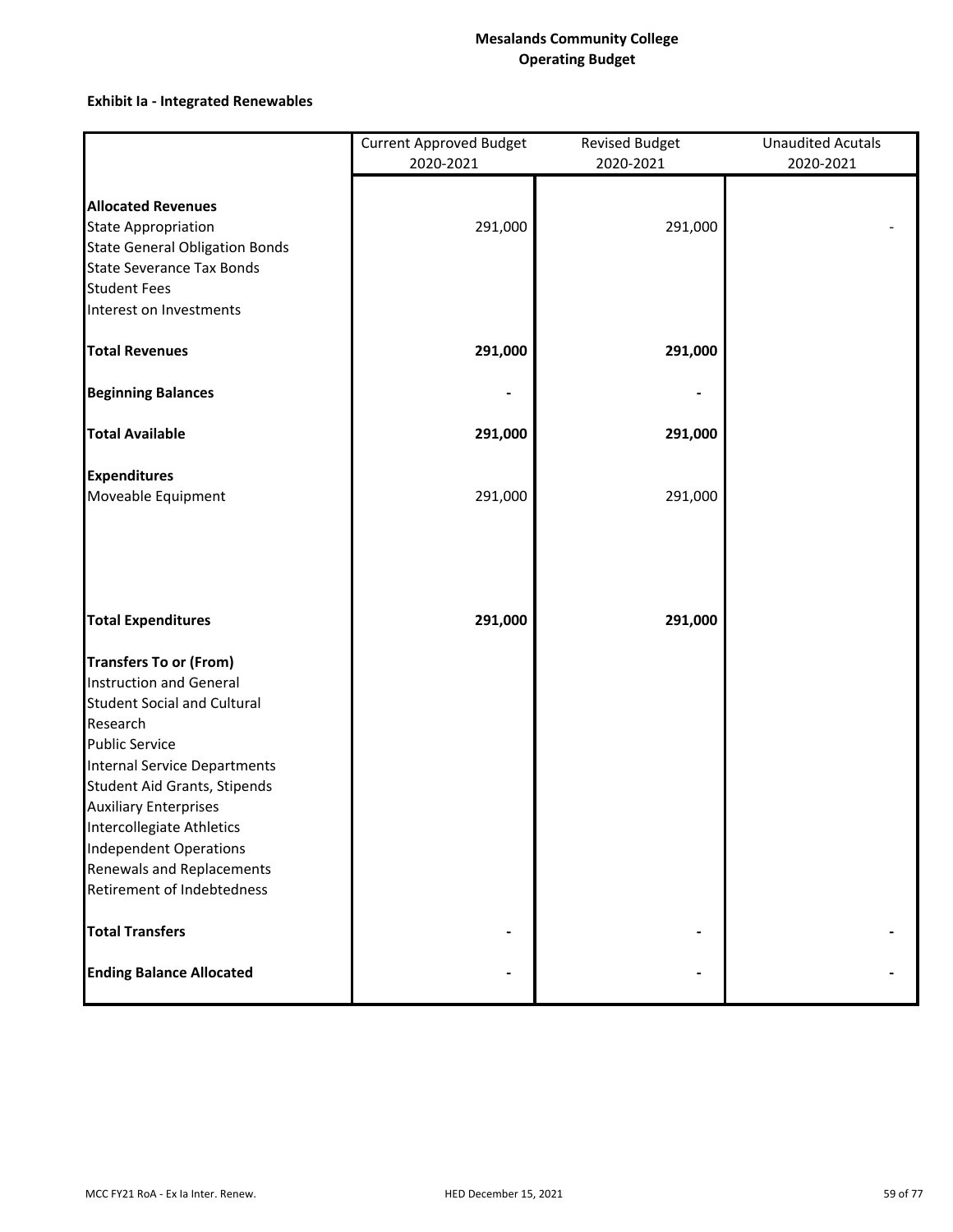# **Exhibit Ia ‐ Computer/Technology Equipment**

|                                       | <b>Current Approved Budget</b><br>2020-2021 | <b>Revised Budget</b><br>2020-2021 | <b>Unaudited Acutals</b><br>2020-2021 |  |  |  |
|---------------------------------------|---------------------------------------------|------------------------------------|---------------------------------------|--|--|--|
|                                       |                                             |                                    |                                       |  |  |  |
| <b>Allocated Revenues</b>             |                                             |                                    |                                       |  |  |  |
| <b>State Appropriation</b>            |                                             |                                    |                                       |  |  |  |
| <b>State General Obligation Bonds</b> |                                             |                                    |                                       |  |  |  |
| <b>State Severance Tax Bonds</b>      |                                             |                                    |                                       |  |  |  |
| <b>Student Fees</b>                   | 44,780                                      | 44,780                             | 29,600                                |  |  |  |
| Interest on Investments               |                                             |                                    |                                       |  |  |  |
| <b>Total Revenues</b>                 | 44,780                                      | 44,780                             | 29,600                                |  |  |  |
| <b>Beginning Balances</b>             | 342,017                                     | 342,017                            | 342,017                               |  |  |  |
| <b>Total Available</b>                | 386,797                                     | 386,797                            | 371,617                               |  |  |  |
| Expenditures                          |                                             |                                    |                                       |  |  |  |
| <b>Moveable Equipment</b>             | 44,780                                      | 44,780                             |                                       |  |  |  |
|                                       |                                             |                                    |                                       |  |  |  |
| <b>Total Expenditures</b>             | 44,780                                      | 44,780                             |                                       |  |  |  |
| Transfers To or (From)                |                                             |                                    |                                       |  |  |  |
| <b>Instruction and General</b>        |                                             |                                    |                                       |  |  |  |
| <b>Student Social and Cultural</b>    |                                             |                                    |                                       |  |  |  |
| Research                              |                                             |                                    |                                       |  |  |  |
| <b>Public Service</b>                 |                                             |                                    |                                       |  |  |  |
| <b>Internal Service Departments</b>   |                                             |                                    |                                       |  |  |  |
| Student Aid Grants, Stipends          |                                             |                                    |                                       |  |  |  |
| <b>Auxiliary Enterprises</b>          |                                             |                                    |                                       |  |  |  |
| Intercollegiate Athletics             |                                             |                                    |                                       |  |  |  |
| <b>Independent Operations</b>         |                                             |                                    |                                       |  |  |  |
| Renewals and Replacements             |                                             |                                    |                                       |  |  |  |
| Retirement of Indebtedness            |                                             |                                    |                                       |  |  |  |
| <b>Total Transfers</b>                |                                             |                                    |                                       |  |  |  |
| <b>Ending Balance Allocated</b>       | 342,017                                     | 342,017                            | 371,617                               |  |  |  |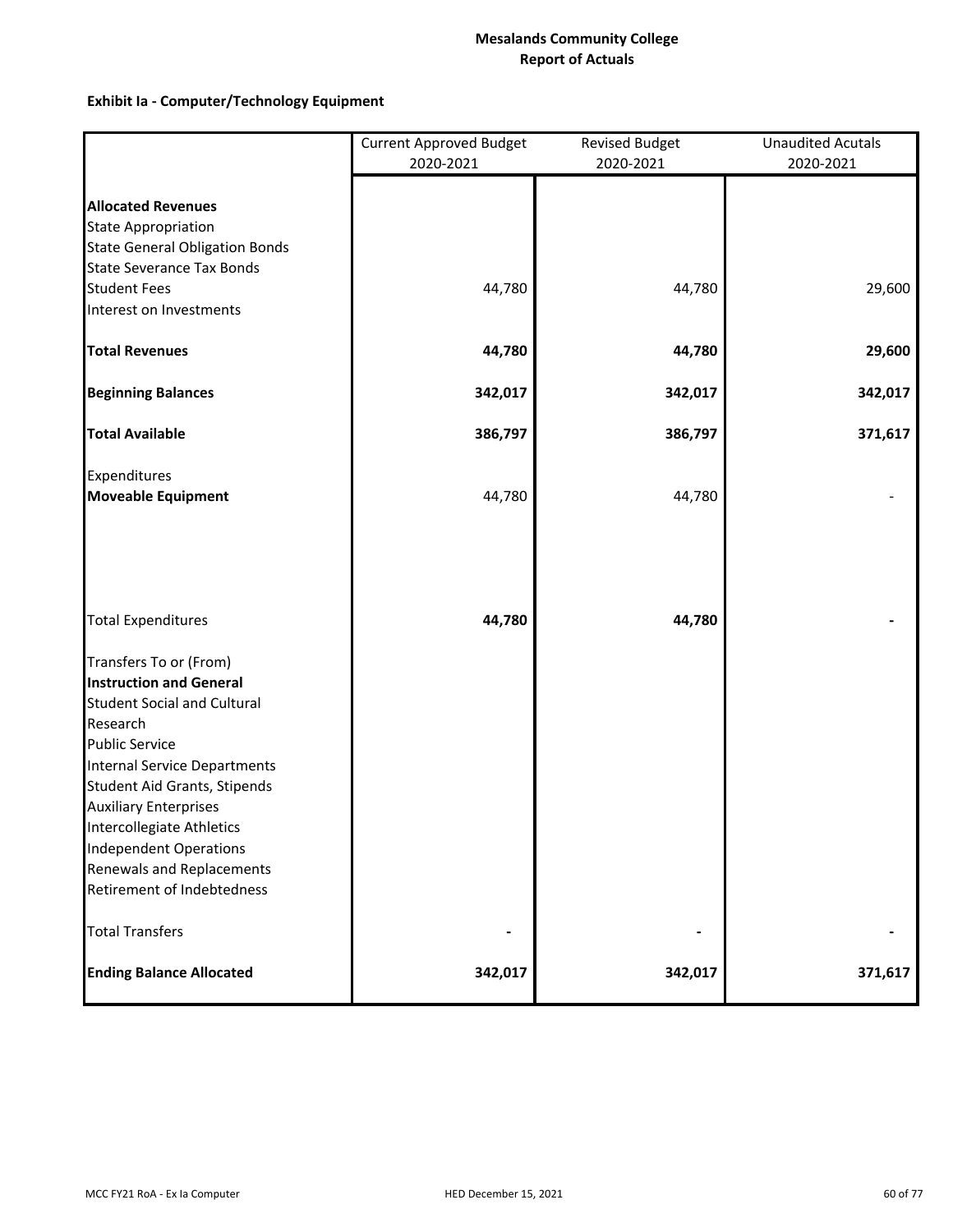### **Exhibit Ia ‐ Residence Halls**

|                                                         | <b>Current Approved Budget</b> | <b>Revised Budget</b> | <b>Unaudited Acutals</b> |
|---------------------------------------------------------|--------------------------------|-----------------------|--------------------------|
|                                                         | 2020-2021                      | 2020-2021             | 2020-2021                |
| <b>Allocated Revenues</b>                               |                                |                       |                          |
| <b>State Appropriation</b>                              |                                |                       |                          |
| <b>State General Obligation Bonds</b>                   |                                |                       |                          |
| <b>State Severance Tax Bonds</b>                        | 205,000                        | 205,000               |                          |
| <b>Student Fees</b>                                     |                                |                       |                          |
| Interest on Investments                                 |                                |                       |                          |
| <b>Total Revenues</b>                                   | 205,000                        | 205,000               |                          |
| <b>Beginning Balances</b>                               |                                |                       |                          |
| <b>Total Available</b>                                  | 205,000                        | 205,000               |                          |
| Expenditures                                            |                                |                       |                          |
| <b>Construction Contract</b>                            | 150,000                        | 150,000               |                          |
| Moveable Equipment                                      | 55,000                         | 55,000                |                          |
| <b>Total Expenditures</b>                               | 205,000                        | 205,000               |                          |
| Transfers To or (From)                                  |                                |                       |                          |
| <b>Instruction and General</b>                          |                                |                       |                          |
| <b>Student Social and Cultural</b>                      |                                |                       |                          |
| Research                                                |                                |                       |                          |
| <b>Public Service</b>                                   |                                |                       |                          |
| Internal Service Departments                            |                                |                       |                          |
| Student Aid Grants, Stipends                            |                                |                       |                          |
| <b>Auxiliary Enterprises</b>                            |                                |                       |                          |
| Intercollegiate Athletics                               |                                |                       |                          |
| <b>Independent Operations</b>                           |                                |                       |                          |
| Renewals and Replacements<br>Retirement of Indebtedness |                                |                       |                          |
|                                                         |                                |                       |                          |
| <b>Total Transfers</b>                                  |                                |                       |                          |
| <b>Ending Balance Allocated</b>                         |                                |                       |                          |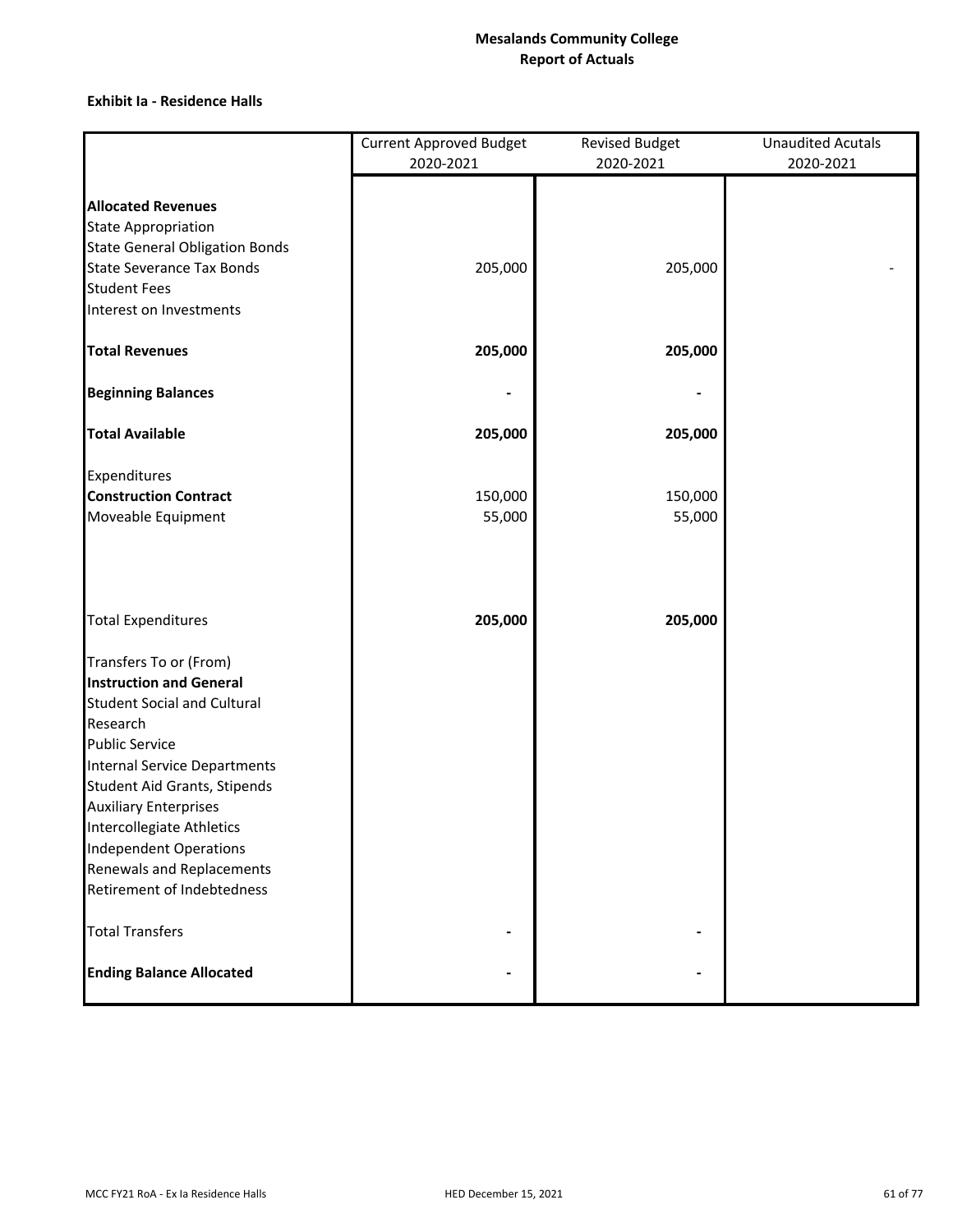# **Exhibit Ia ‐ GOB for Library Collection**

|                                       | <b>Current Approved Budget</b> | <b>Revised Budget</b> | <b>Unaudited Acutals</b> |  |  |
|---------------------------------------|--------------------------------|-----------------------|--------------------------|--|--|
|                                       | 2020-2021                      | 2020-2021             | 2020-2021                |  |  |
|                                       |                                |                       |                          |  |  |
| <b>Unallocated Revenues</b>           |                                |                       |                          |  |  |
| <b>State Appropriation</b>            |                                |                       |                          |  |  |
| <b>State General Obligation Bonds</b> | 10,750                         | 10,750                | 3,971                    |  |  |
| <b>State Severance Tax Bonds</b>      |                                |                       |                          |  |  |
| <b>Student Fees</b>                   |                                |                       |                          |  |  |
| Interest on Investments               |                                |                       |                          |  |  |
| <b>Total Revenues</b>                 | 10,750                         | 10,750                |                          |  |  |
| <b>Beginning Balances</b>             |                                |                       |                          |  |  |
| <b>Total Available</b>                | 10,750                         | 10,750                |                          |  |  |
| Expenditures                          |                                |                       |                          |  |  |
| <b>Master Plan Phase I</b>            |                                |                       |                          |  |  |
| <b>Minor Projects</b>                 |                                |                       |                          |  |  |
| Computer/Technology Equipment         |                                |                       |                          |  |  |
| <b>Residence Halls</b>                |                                |                       |                          |  |  |
| <b>GOB for Library Collection</b>     | 10,750                         | 10,750                | 3,971                    |  |  |
| <b>Total Expenditures</b>             | 10,750                         | 10,750                |                          |  |  |
| Transfers To or (From)                |                                |                       |                          |  |  |
| <b>Instruction and General</b>        |                                |                       |                          |  |  |
| <b>Student Social and Cultural</b>    |                                |                       |                          |  |  |
| Research                              |                                |                       |                          |  |  |
| <b>Public Service</b>                 |                                |                       |                          |  |  |
| Internal Service Departments          |                                |                       |                          |  |  |
| Student Aid Grants, Stipends          |                                |                       |                          |  |  |
| <b>Auxiliary Enterprises</b>          |                                |                       |                          |  |  |
| Intercollegiate Athletics             |                                |                       |                          |  |  |
| <b>Independent Operations</b>         |                                |                       |                          |  |  |
| Renewals and Replacements             |                                |                       |                          |  |  |
| Retirement of Indebtedness            |                                |                       |                          |  |  |
| <b>Total Transfers</b>                |                                |                       |                          |  |  |
| <b>Ending Balance Unallocated</b>     |                                |                       |                          |  |  |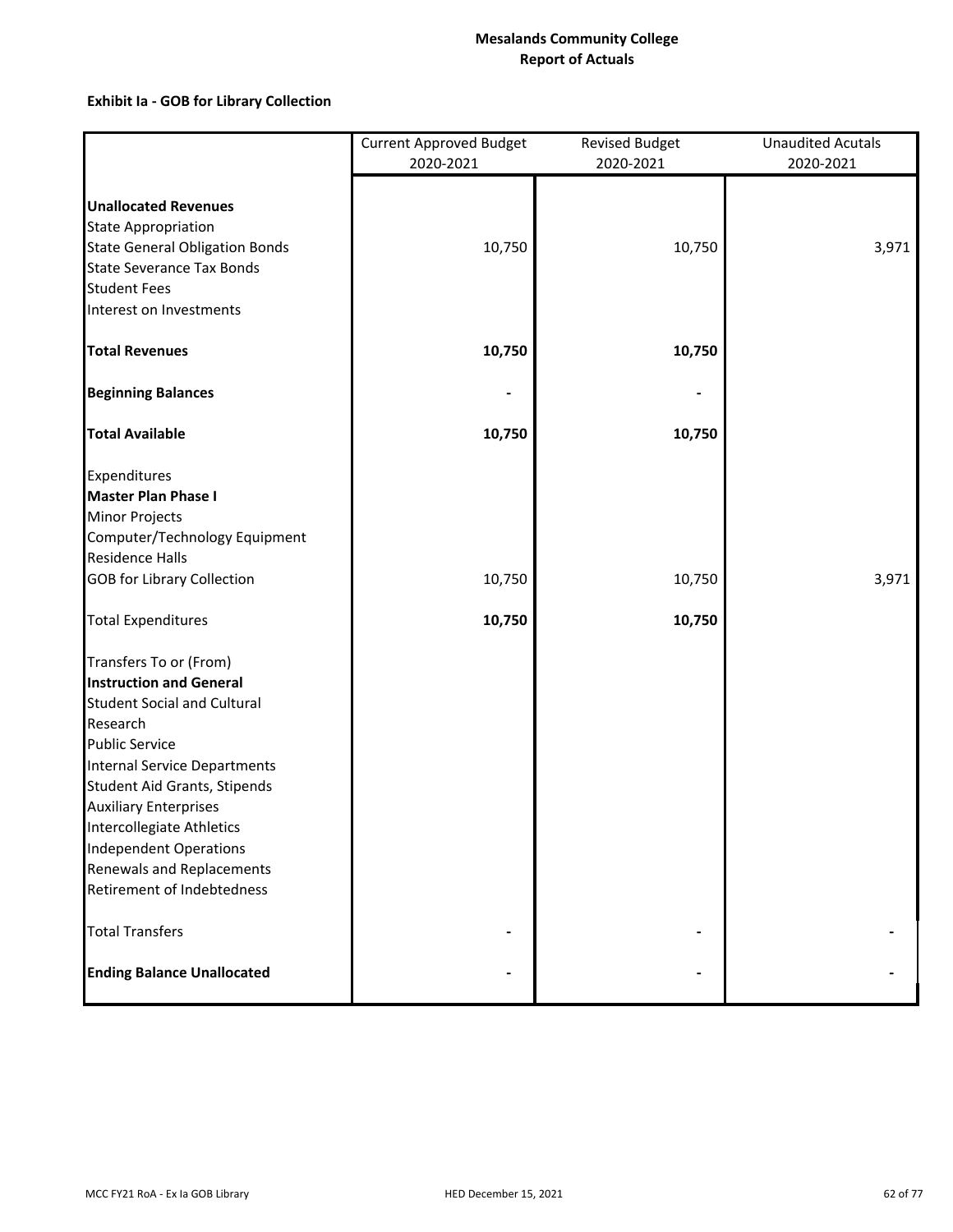## **Mesalands Community College Operating Budget**

# **Exhibit Ia ‐ STB for Solar and Wind Energy Equipment**

|                                                            | <b>Current Approved Budget</b><br>2020-2021 | <b>Revised Budget</b><br>2020-2021 | <b>Unaudited Acutals</b><br>2020-2021 |  |  |
|------------------------------------------------------------|---------------------------------------------|------------------------------------|---------------------------------------|--|--|
|                                                            |                                             |                                    |                                       |  |  |
| <b>Unallocated Revenues</b>                                |                                             |                                    |                                       |  |  |
| <b>State Appropriation</b>                                 |                                             |                                    |                                       |  |  |
| <b>State General Obligation Bonds</b>                      |                                             |                                    |                                       |  |  |
| <b>State Severance Tax Bonds</b>                           |                                             |                                    |                                       |  |  |
| <b>Student Fees</b>                                        |                                             |                                    |                                       |  |  |
| Interest on Investments                                    |                                             |                                    |                                       |  |  |
| <b>Total Revenues</b>                                      |                                             |                                    |                                       |  |  |
| <b>Beginning Balances</b>                                  |                                             |                                    |                                       |  |  |
| <b>Total Available</b>                                     |                                             |                                    |                                       |  |  |
| <b>Expenditures</b>                                        |                                             |                                    |                                       |  |  |
| Master Plan Phase I                                        |                                             |                                    |                                       |  |  |
| <b>Minor Projects</b>                                      |                                             |                                    |                                       |  |  |
| Computer/Technology Equipment                              |                                             |                                    |                                       |  |  |
| <b>Residence Halls</b>                                     |                                             |                                    |                                       |  |  |
| <b>GOB for Library Collection</b>                          |                                             |                                    |                                       |  |  |
| <b>Total Expenditures</b>                                  |                                             |                                    |                                       |  |  |
| <b>Transfers To or (From)</b>                              |                                             |                                    |                                       |  |  |
| <b>Instruction and General</b>                             |                                             |                                    |                                       |  |  |
| <b>Student Social and Cultural</b>                         |                                             |                                    |                                       |  |  |
| Research                                                   |                                             |                                    |                                       |  |  |
| <b>Public Service</b>                                      |                                             |                                    |                                       |  |  |
| Internal Service Departments                               |                                             |                                    |                                       |  |  |
| Student Aid Grants, Stipends                               |                                             |                                    |                                       |  |  |
| <b>Auxiliary Enterprises</b>                               |                                             |                                    |                                       |  |  |
| Intercollegiate Athletics<br><b>Independent Operations</b> |                                             |                                    |                                       |  |  |
| Renewals and Replacements                                  |                                             |                                    |                                       |  |  |
| Retirement of Indebtedness                                 |                                             |                                    |                                       |  |  |
| <b>Total Transfers</b>                                     |                                             |                                    |                                       |  |  |
| <b>Ending Balance Unallocated</b>                          |                                             |                                    |                                       |  |  |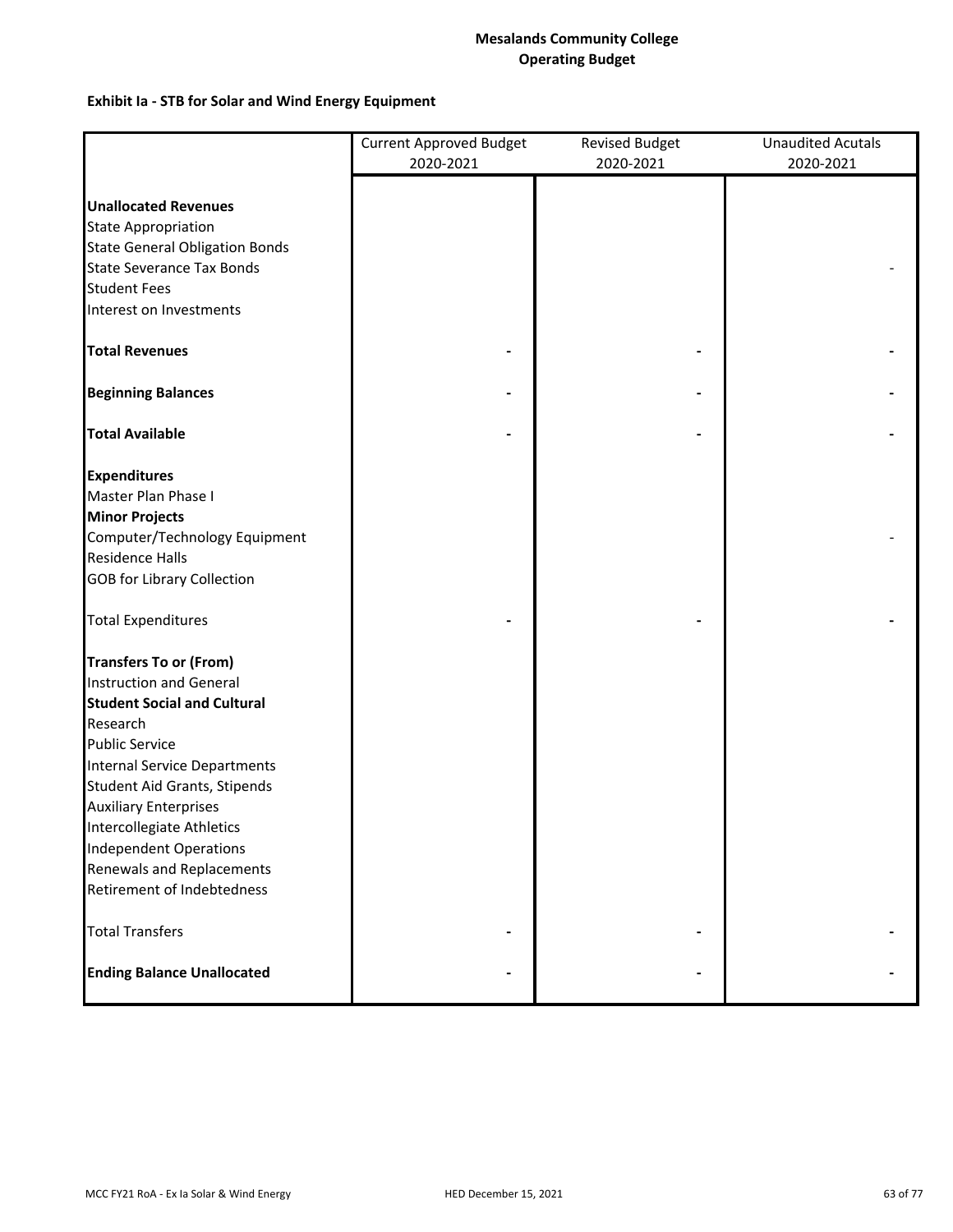# **Exhibit II ‐ Renewals and Replacements**

|                                       | <b>Current Approved Budget</b> | <b>Revised Budget</b> | <b>Unaudited Acutals</b> |
|---------------------------------------|--------------------------------|-----------------------|--------------------------|
|                                       | 2020-2021                      | 2020-2021             | 2020-2021                |
|                                       |                                |                       |                          |
| <b>Revenues</b>                       |                                |                       |                          |
| <b>State Appropriation</b>            |                                |                       |                          |
| <b>State General Obligation Bonds</b> |                                |                       |                          |
| <b>State Severance Tax Bonds</b>      |                                |                       |                          |
| <b>Student Fees</b>                   |                                |                       |                          |
| Interest on Investments               |                                |                       |                          |
| <b>Total Revenues</b>                 |                                |                       |                          |
| <b>Beginning Balances</b>             | 423,068                        | 423,068               | 423,068                  |
| <b>Total Available</b>                | 423,068                        | 423,068               | 423,068                  |
| <b>Expenditures</b>                   |                                |                       |                          |
| <b>Building Renewal</b>               | 5,000                          | 5,000                 |                          |
| <b>Equipment Replacement</b>          |                                |                       |                          |
| <b>Total Expenditures</b>             | 5,000                          | 5,000                 |                          |
| <b>Transfers To or (From)</b>         |                                |                       |                          |
| Instruction and General               | 5,000                          | 5,000                 | 5,000                    |
| <b>Student Social and Cultural</b>    |                                |                       |                          |
| Research                              |                                |                       |                          |
| <b>Public Service</b>                 |                                |                       |                          |
| <b>Internal Service Departments</b>   |                                |                       |                          |
| <b>Student Aid Grants, Stipends</b>   |                                |                       |                          |
| <b>Auxiliary Enterprises</b>          |                                |                       |                          |
| Intercollegiate Athletics             |                                |                       |                          |
| <b>Independent Operations</b>         |                                |                       |                          |
| Renewals and Replacements             |                                |                       |                          |
| Retirement of Indebtedness            |                                |                       |                          |
| <b>Total Transfers</b>                | 5,000                          | 5,000                 | 5,000                    |
| <b>Ending Balance</b>                 | 423,068                        | 423,068               | 428,068                  |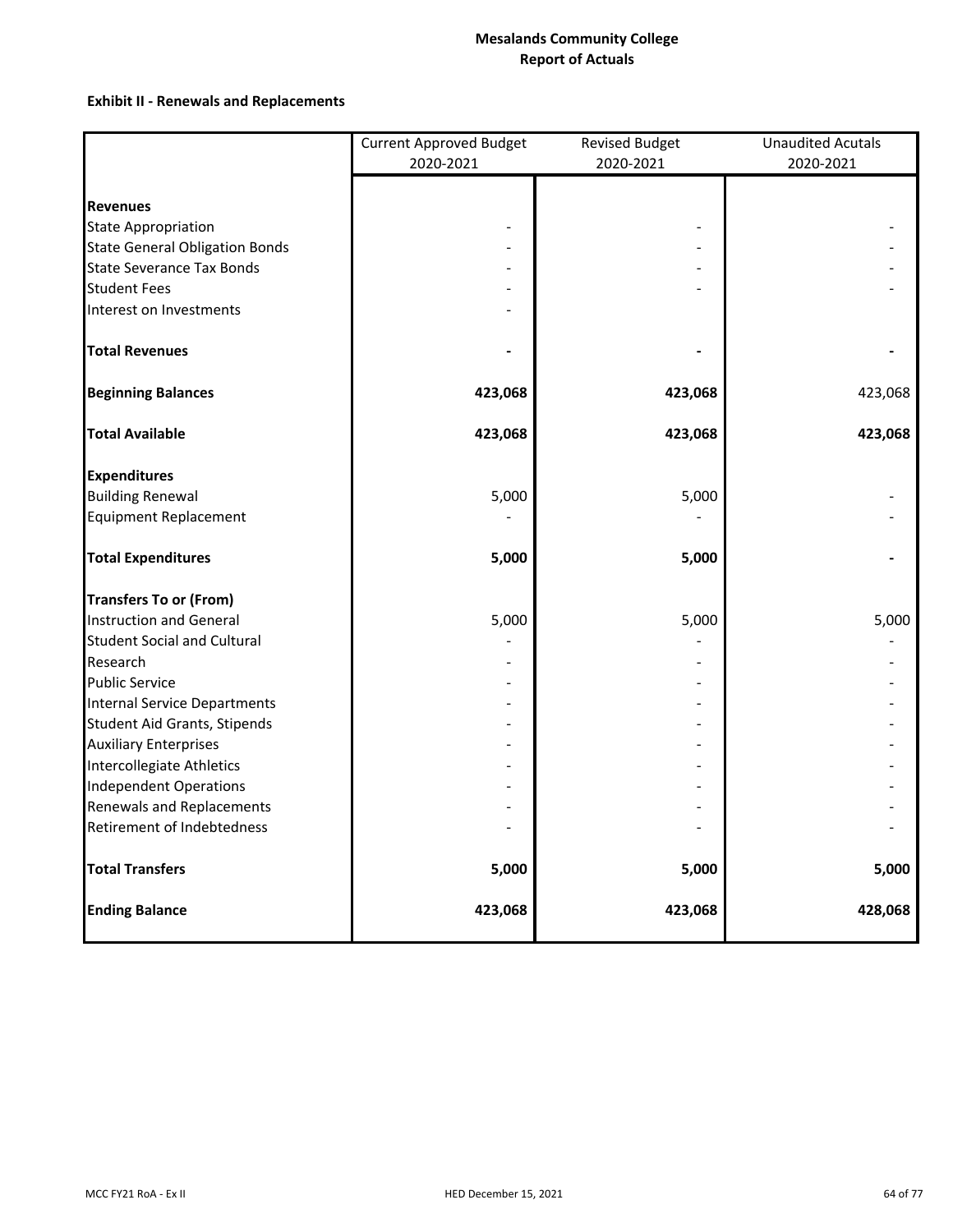# **Exhibit IIa ‐ Building R&R**

|                                                                           | <b>Current Approved Budget</b> | <b>Unaudited Acutals</b> |           |  |
|---------------------------------------------------------------------------|--------------------------------|--------------------------|-----------|--|
|                                                                           | 2020-2021                      | 2020-2021                | 2020-2021 |  |
|                                                                           |                                |                          |           |  |
| <b>Revenues</b>                                                           |                                |                          |           |  |
| <b>State Appropriation</b>                                                |                                |                          |           |  |
| <b>State General Obligation Bonds</b><br><b>State Severance Tax Bonds</b> |                                |                          |           |  |
| <b>Student Fees</b>                                                       |                                |                          |           |  |
| Interest on Investments                                                   |                                |                          |           |  |
|                                                                           |                                |                          |           |  |
| <b>Total Revenues</b>                                                     |                                |                          |           |  |
| <b>Beginning Balances</b>                                                 | 214,211                        | 214,211                  | 214,211   |  |
| <b>Total Available</b>                                                    | 214,211                        | 214,211                  | 214,211   |  |
| <b>Expenditures</b>                                                       |                                |                          |           |  |
| <b>Building Renewal</b>                                                   | 5,000                          | 5,000                    |           |  |
| <b>Equipment Replacement</b>                                              |                                |                          |           |  |
| <b>Total Expenditures</b>                                                 | 5,000                          | 5,000                    |           |  |
| <b>Transfers To or (From)</b>                                             |                                |                          |           |  |
| <b>Instruction and General</b>                                            | 5,000                          | 5,000                    | 5,000     |  |
| <b>Student Social and Cultural</b>                                        |                                |                          |           |  |
| Research                                                                  |                                |                          |           |  |
| <b>Public Service</b>                                                     |                                |                          |           |  |
| <b>Internal Service Departments</b>                                       |                                |                          |           |  |
| Student Aid Grants, Stipends                                              |                                |                          |           |  |
| <b>Auxiliary Enterprises</b>                                              |                                |                          |           |  |
| Intercollegiate Athletics                                                 |                                |                          |           |  |
| <b>Independent Operations</b><br><b>Renewals and Replacements</b>         |                                |                          |           |  |
| Retirement of Indebtedness                                                |                                |                          |           |  |
|                                                                           |                                |                          |           |  |
| <b>Total Transfers</b>                                                    | 5,000                          | 5,000                    | 5,000     |  |
| <b>Ending Balance</b>                                                     | 214,211                        | 214,211                  | 219,211   |  |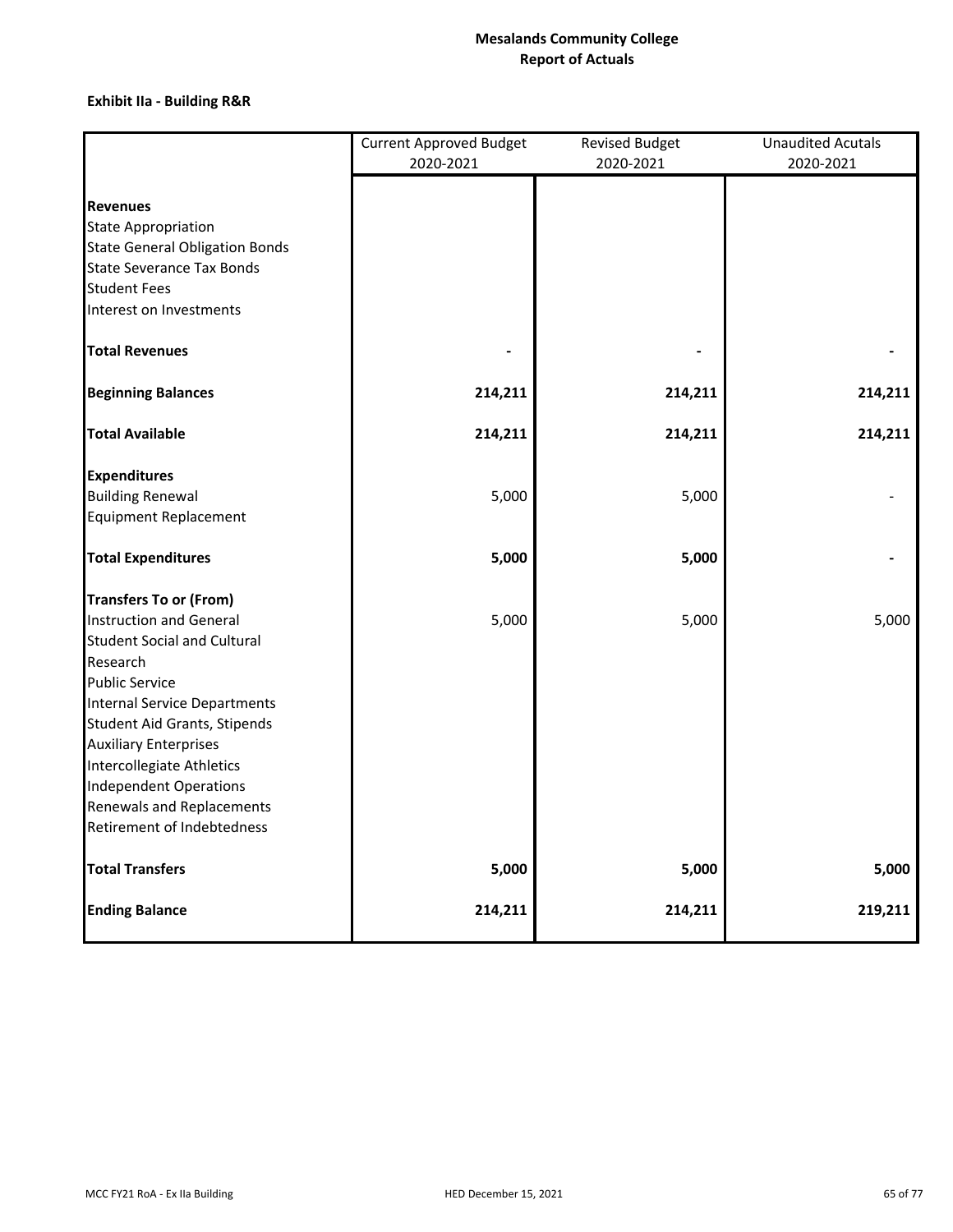# **Exhibit IIa ‐ Equipment Replacement**

|                                       | <b>Current Approved Budget</b> | <b>Revised Budget</b> |           |  |  |
|---------------------------------------|--------------------------------|-----------------------|-----------|--|--|
|                                       | 2020-2021                      | 2020-2021             | 2020-2021 |  |  |
|                                       |                                |                       |           |  |  |
| <b>Revenues</b>                       |                                |                       |           |  |  |
| <b>State Appropriation</b>            |                                |                       |           |  |  |
| <b>State General Obligation Bonds</b> |                                |                       |           |  |  |
| <b>State Severance Tax Bonds</b>      |                                |                       |           |  |  |
| <b>Student Fees</b>                   |                                |                       |           |  |  |
| Interest on Investments               |                                |                       |           |  |  |
| <b>Total Revenues</b>                 |                                |                       |           |  |  |
| <b>Beginning Balances</b>             | 208,857                        | 208,857               | 208,857   |  |  |
| <b>Total Available</b>                | 208,857                        | 208,857               | 208,857   |  |  |
| <b>Expenditures</b>                   |                                |                       |           |  |  |
| <b>Building Renewal</b>               |                                |                       |           |  |  |
| <b>Equipment Replacement</b>          |                                |                       |           |  |  |
| <b>Total Expenditures</b>             |                                |                       |           |  |  |
| <b>Transfers To or (From)</b>         |                                |                       |           |  |  |
| <b>Instruction and General</b>        |                                |                       |           |  |  |
| <b>Student Social and Cultural</b>    |                                |                       |           |  |  |
| Research                              |                                |                       |           |  |  |
| <b>Public Service</b>                 |                                |                       |           |  |  |
| <b>Internal Service Departments</b>   |                                |                       |           |  |  |
| Student Aid Grants, Stipends          |                                |                       |           |  |  |
| <b>Auxiliary Enterprises</b>          |                                |                       |           |  |  |
| Intercollegiate Athletics             |                                |                       |           |  |  |
| <b>Independent Operations</b>         |                                |                       |           |  |  |
| Renewals and Replacements             |                                |                       |           |  |  |
| Retirement of Indebtedness            |                                |                       |           |  |  |
| <b>Total Transfers</b>                |                                |                       |           |  |  |
| <b>Ending Balance</b>                 | 208,857                        | 208,857               | 208,857   |  |  |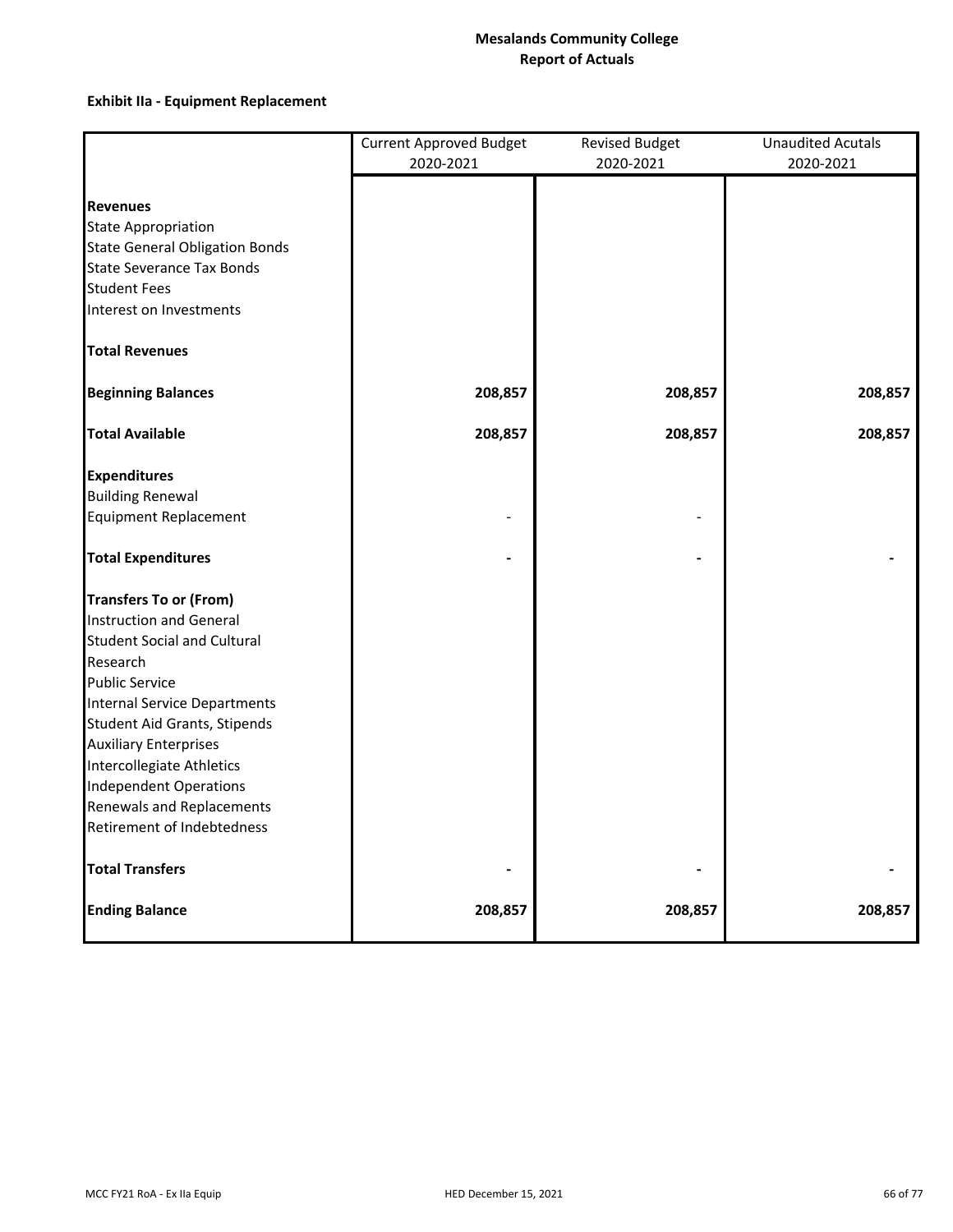# **Exhibit IIa ‐ STB for Nurse's Aide and Phlebotomy Facilities Renovation**

|                                       | <b>Current Approved Budget</b> | <b>Revised Budget</b> | <b>Unaudited Acutals</b> |
|---------------------------------------|--------------------------------|-----------------------|--------------------------|
|                                       | 2020-2021                      | 2020-2021             | 2020-2021                |
|                                       |                                |                       |                          |
| <b>Unallocated Revenues</b>           |                                |                       |                          |
| <b>State Appropriation</b>            |                                |                       |                          |
| <b>State General Obligation Bonds</b> |                                |                       |                          |
| <b>State Severance Tax Bonds</b>      |                                |                       |                          |
| <b>Student Fees</b>                   |                                |                       |                          |
| Interest on Investments               |                                |                       |                          |
|                                       |                                |                       |                          |
| <b>Total Revenues</b>                 |                                |                       |                          |
| <b>Beginning Balances</b>             |                                |                       |                          |
| <b>Total Available</b>                |                                |                       |                          |
| <b>Expenditures</b>                   |                                |                       |                          |
| Master Plan Phase I                   |                                |                       |                          |
| <b>Minor Projects</b>                 |                                |                       |                          |
| Computer/Technology Equipment         |                                |                       |                          |
| <b>Residence Halls</b>                |                                |                       |                          |
| <b>Facilities Renovation</b>          |                                |                       |                          |
|                                       |                                |                       |                          |
| <b>Total Expenditures</b>             |                                |                       |                          |
| Transfers To or (From)                |                                |                       |                          |
| Instruction and General               |                                |                       |                          |
| <b>Student Social and Cultural</b>    |                                |                       |                          |
| Research                              |                                |                       |                          |
| <b>Public Service</b>                 |                                |                       |                          |
| <b>Internal Service Departments</b>   |                                |                       |                          |
| Student Aid Grants, Stipends          |                                |                       |                          |
| <b>Auxiliary Enterprises</b>          |                                |                       |                          |
| Intercollegiate Athletics             |                                |                       |                          |
| <b>Independent Operations</b>         |                                |                       |                          |
| Renewals and Replacements             |                                |                       |                          |
| Retirement of Indebtedness            |                                |                       |                          |
| <b>Total Transfers</b>                |                                |                       |                          |
| <b>Ending Balance Unallocated</b>     |                                |                       |                          |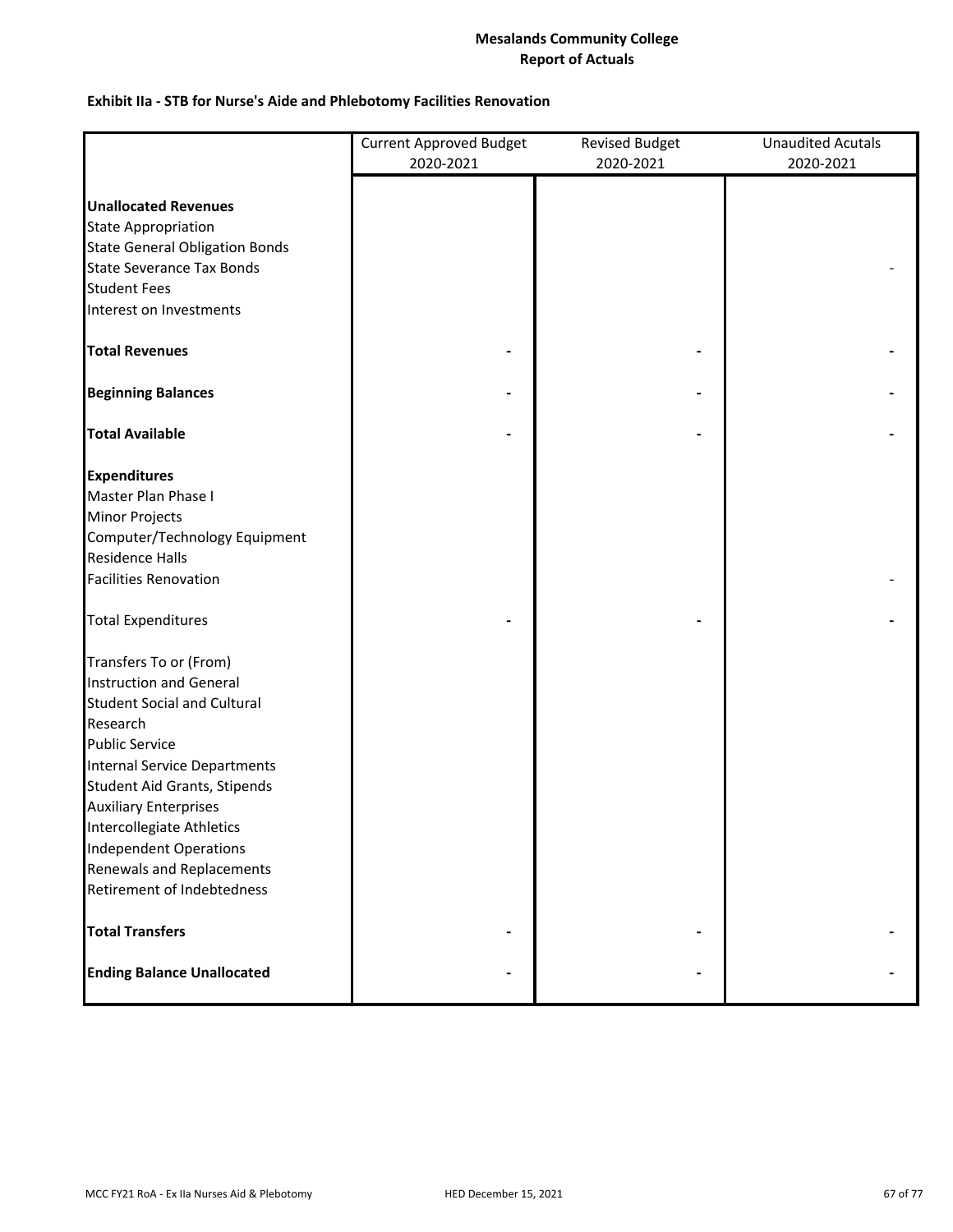## **Mesalands Community College Operating Budget**

### **Exhibit III ‐ Retirement of Indebtedness**

|                                                         | <b>Current Approved Budget</b> | <b>Estimated Actuals</b> | <b>Budget</b> |
|---------------------------------------------------------|--------------------------------|--------------------------|---------------|
|                                                         | 2020-2021                      | 2020-2021                | 2021-2022     |
|                                                         |                                |                          |               |
| <b>Revenues</b>                                         |                                |                          |               |
| <b>State Appropriation</b>                              |                                |                          |               |
| <b>State General Obligation Bonds</b>                   |                                |                          |               |
| <b>State Severance Tax Bonds</b>                        |                                |                          |               |
| <b>Student Fees</b>                                     |                                |                          |               |
| Interest on Investments                                 |                                |                          |               |
| <b>Total Revenues</b>                                   |                                |                          |               |
| <b>Beginning Balances</b>                               |                                |                          |               |
| <b>Total Available</b>                                  |                                |                          |               |
| <b>Expenditures</b>                                     |                                |                          |               |
| <b>Building Renewal</b>                                 |                                |                          |               |
| <b>Equipment Replacement</b>                            |                                |                          |               |
| <b>Total Expenditures</b>                               |                                |                          |               |
| <b>Transfers To or (From)</b>                           |                                |                          |               |
| <b>Instruction and General</b>                          |                                |                          |               |
| <b>Student Social and Cultural</b>                      |                                |                          |               |
| Research                                                |                                |                          |               |
| <b>Public Service</b>                                   |                                |                          |               |
| <b>Internal Service Departments</b>                     |                                |                          |               |
| Student Aid Grants, Stipends                            |                                |                          |               |
| <b>Auxiliary Enterprises</b>                            |                                |                          |               |
| Intercollegiate Athletics                               |                                |                          |               |
| <b>Independent Operations</b>                           |                                |                          |               |
| Renewals and Replacements<br>Retirement of Indebtedness |                                |                          |               |
|                                                         |                                |                          |               |
| <b>Total Transfers</b>                                  |                                |                          |               |
| <b>Ending Balance</b>                                   |                                |                          |               |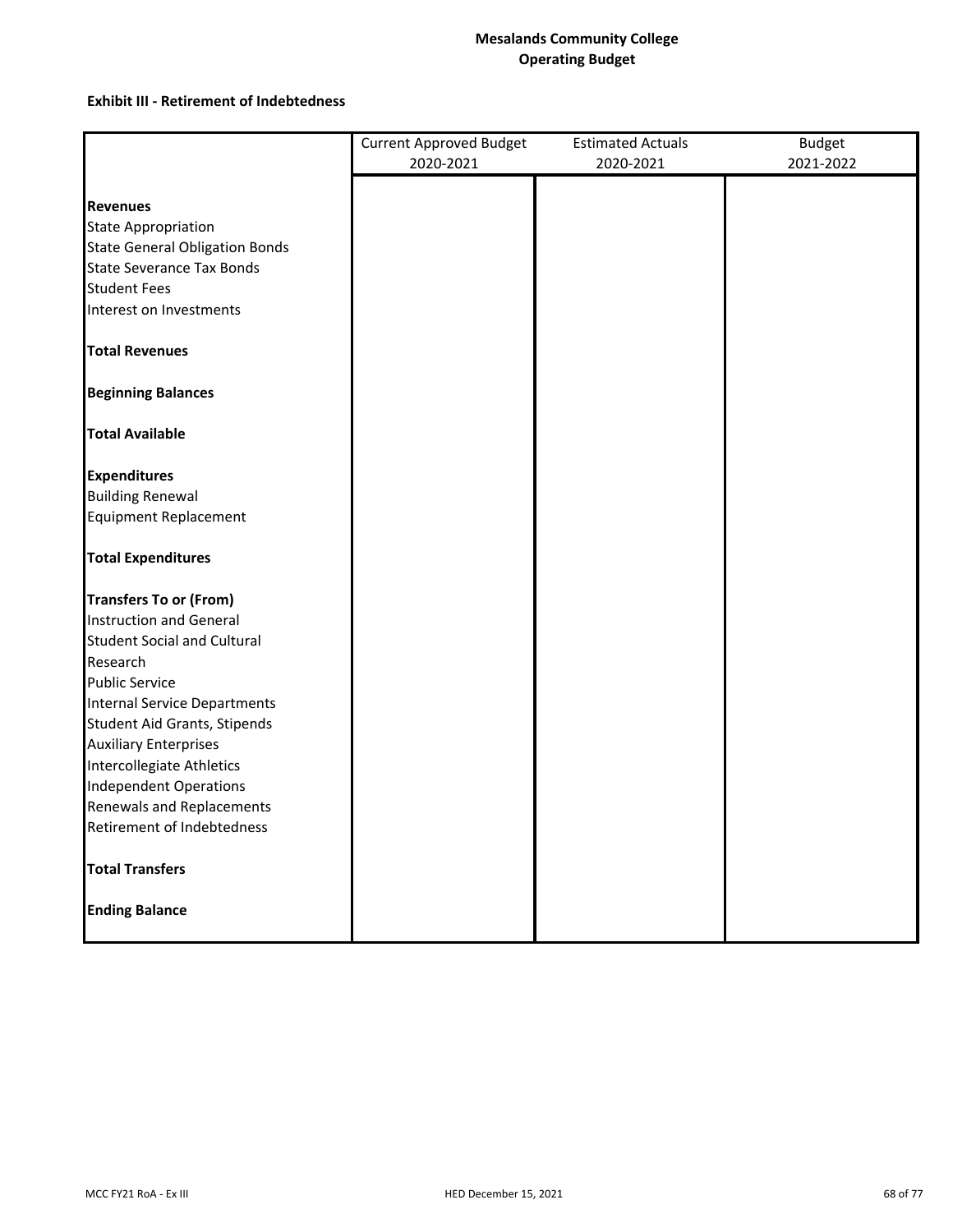|                                          | <b>Current Approved Budget</b><br>2020-2021 |            | <b>Revised Budget</b><br>2020-2021 |           | <b>Unaudited Actuals</b><br>2020-2021 |            |
|------------------------------------------|---------------------------------------------|------------|------------------------------------|-----------|---------------------------------------|------------|
|                                          | Unrestricted                                | Restricted | Unrestricted Restricted            |           | Unrestricted                          | Restricted |
|                                          |                                             |            |                                    |           |                                       |            |
| <b>Tuition and Fees</b>                  |                                             |            |                                    |           |                                       |            |
| Instruction and General                  | 695,084                                     |            | 659,000                            |           | 446,558                               |            |
| <b>Student Social and Cultural</b>       |                                             |            |                                    |           |                                       |            |
| Research                                 |                                             |            |                                    |           |                                       |            |
| <b>Public Service</b>                    |                                             |            |                                    |           |                                       |            |
| <b>Internal Service Departments</b>      |                                             |            |                                    |           |                                       |            |
| Student Aid, Grants, Stipends            |                                             |            |                                    |           |                                       |            |
| <b>Auxiliary Enterprises</b>             |                                             |            |                                    |           |                                       |            |
| Intercollegiate Athletics                |                                             |            |                                    |           |                                       |            |
| <b>Independent Operations</b>            |                                             |            |                                    |           |                                       |            |
| <b>Total Tuition and Fees</b>            |                                             |            |                                    |           |                                       |            |
| <b>Federal Govt Appropriations</b>       |                                             |            |                                    |           |                                       |            |
| Instruction and General                  |                                             |            |                                    |           |                                       |            |
| <b>Student Social and Cultural</b>       |                                             |            |                                    |           |                                       |            |
| Research                                 |                                             |            |                                    |           |                                       |            |
| <b>Public Service</b>                    |                                             |            |                                    |           |                                       |            |
| <b>Internal Service Departments</b>      |                                             |            |                                    |           |                                       |            |
| Student Aid, Grants, Stipends            |                                             | 1,244,638  |                                    | 1,244,638 |                                       | 469,956    |
| <b>Auxiliary Enterprises</b>             |                                             |            |                                    |           |                                       |            |
| Intercollegiate Athletics                |                                             |            |                                    |           |                                       |            |
| Independent Operations                   |                                             |            |                                    |           |                                       |            |
| <b>Total Federal Govt Appropriations</b> |                                             |            |                                    |           |                                       |            |
| <b>State Govt Appropriations</b>         |                                             |            |                                    |           |                                       |            |
| Instruction and General                  | 4,033,700                                   |            | 4,033,700                          |           | 4,033,700                             |            |
| <b>Student Social and Cultural</b>       |                                             |            |                                    |           |                                       |            |
| Research                                 |                                             |            |                                    |           |                                       |            |
| <b>Public Service</b>                    | 106,600                                     |            | 106,600                            |           | 106,600                               |            |
| <b>Internal Service Departments</b>      |                                             |            |                                    |           |                                       |            |
| Student Aid, Grants, Stipends            |                                             | 171,847    |                                    | 171,847   |                                       | 164,603    |
| <b>Auxiliary Enterprises</b>             |                                             |            |                                    |           |                                       |            |
| Intercollegiate Athletics                | 216,000                                     |            | 216,000                            |           | 216,000                               |            |
| Independent Operations                   |                                             |            |                                    |           |                                       |            |
| <b>Total State Govt Appropriations</b>   |                                             |            |                                    |           |                                       |            |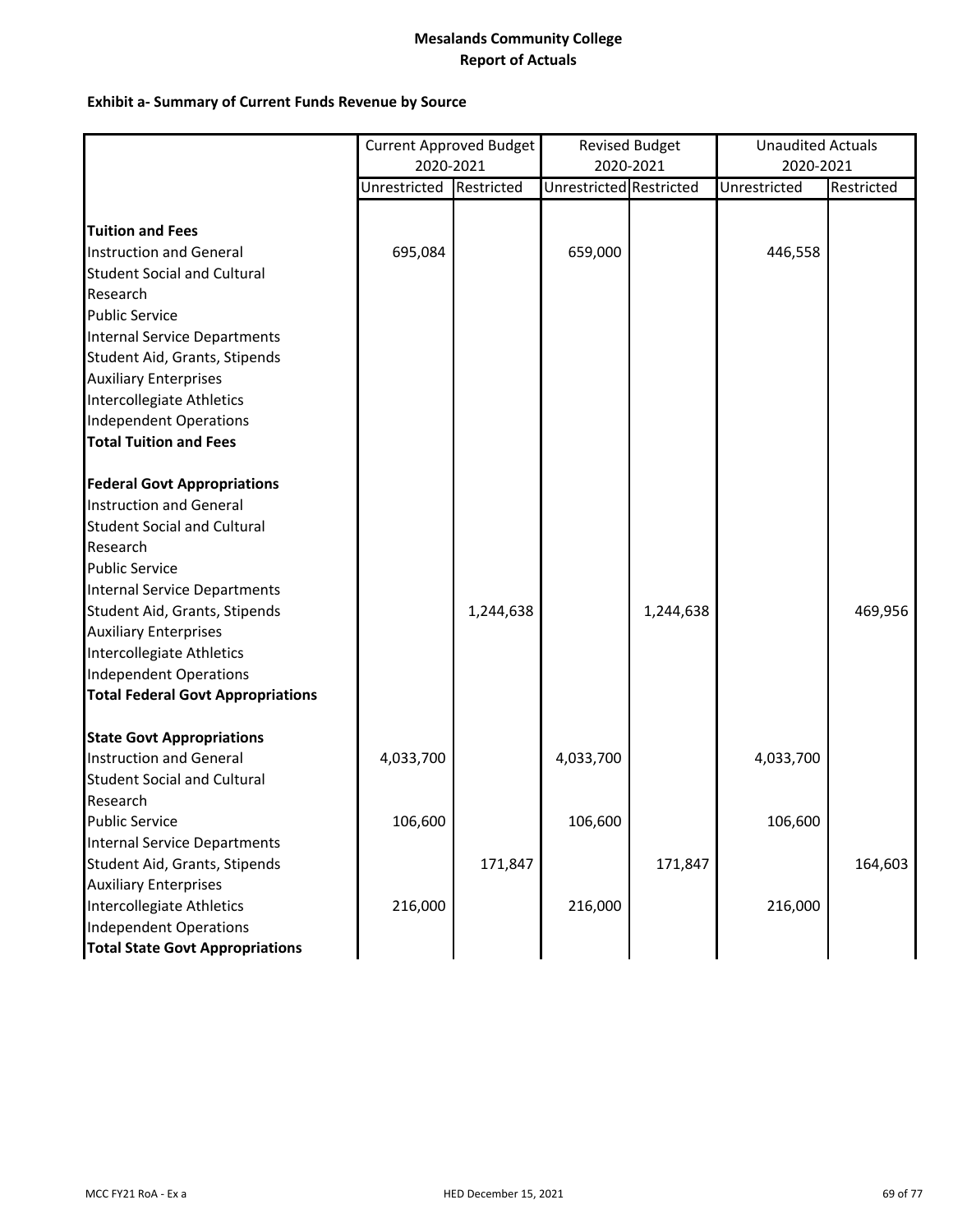|                                                  | <b>Current Approved Budget</b> |            | <b>Revised Budget</b>   |         | <b>Unaudited Actuals</b> |            |
|--------------------------------------------------|--------------------------------|------------|-------------------------|---------|--------------------------|------------|
|                                                  | 2020-2021                      |            | 2020-2021               |         | 2020-2021                |            |
|                                                  | Unrestricted                   | Restricted | Unrestricted Restricted |         | Unrestricted             | Restricted |
|                                                  |                                |            |                         |         |                          |            |
| <b>Local Govt Appropriations</b>                 |                                |            |                         |         |                          |            |
| <b>Instruction and General</b>                   | 275,600                        |            | 400,000                 |         | 319,751                  |            |
| <b>Student Social and Cultural</b>               |                                |            |                         |         |                          |            |
| Research                                         |                                |            |                         |         |                          |            |
| <b>Public Service</b>                            |                                |            |                         |         |                          |            |
| Internal Service Departments                     |                                |            |                         |         |                          |            |
| Student Aid, Grants, Stipends                    |                                |            |                         |         |                          |            |
| <b>Auxiliary Enterprises</b>                     |                                |            |                         |         |                          |            |
| Intercollegiate Athletics                        |                                |            |                         |         |                          |            |
| <b>Independent Operations</b>                    |                                |            |                         |         |                          |            |
| <b>Total Local Govt Appropriations</b>           |                                |            |                         |         |                          |            |
| <b>Federal Govt Grants &amp; Contracts</b>       |                                |            |                         |         |                          |            |
| Instruction and General                          |                                | 449,954    |                         | 793,692 |                          | 649,043    |
| <b>Student Social and Cultural</b>               |                                |            |                         |         |                          |            |
| Research                                         |                                |            |                         |         |                          |            |
| <b>Public Service</b>                            |                                |            |                         |         |                          |            |
| Internal Service Departments                     |                                |            |                         |         |                          |            |
| Student Aid, Grants, Stipends                    |                                |            |                         | 349,489 |                          |            |
| <b>Auxiliary Enterprises</b>                     |                                |            |                         |         |                          |            |
| Intercollegiate Athletics                        |                                |            |                         |         |                          |            |
| Independent Operations                           |                                |            |                         |         |                          |            |
| <b>Total Federal Govt Grants &amp; Contracts</b> |                                |            |                         |         |                          |            |
| <b>State Govt Grants &amp; Contracts</b>         |                                |            |                         |         |                          |            |
| Instruction and General                          |                                | 175,244    |                         | 175,244 |                          | 115,282    |
| <b>Student Social and Cultural</b>               |                                |            |                         |         |                          |            |
| Research                                         |                                |            |                         |         |                          |            |
| <b>Public Service</b>                            |                                | 111,000    |                         | 137,826 |                          | 80,503     |
| <b>Internal Service Departments</b>              |                                |            |                         |         |                          |            |
| Student Aid, Grants, Stipends                    |                                |            |                         |         |                          |            |
| <b>Auxiliary Enterprises</b>                     |                                |            |                         |         |                          |            |
| Intercollegiate Athletics                        |                                |            |                         |         |                          |            |
| Independent Operations                           |                                |            |                         |         |                          |            |
| <b>Total State Govt Grants &amp; Contracts</b>   |                                |            |                         |         |                          |            |
|                                                  |                                |            |                         |         |                          |            |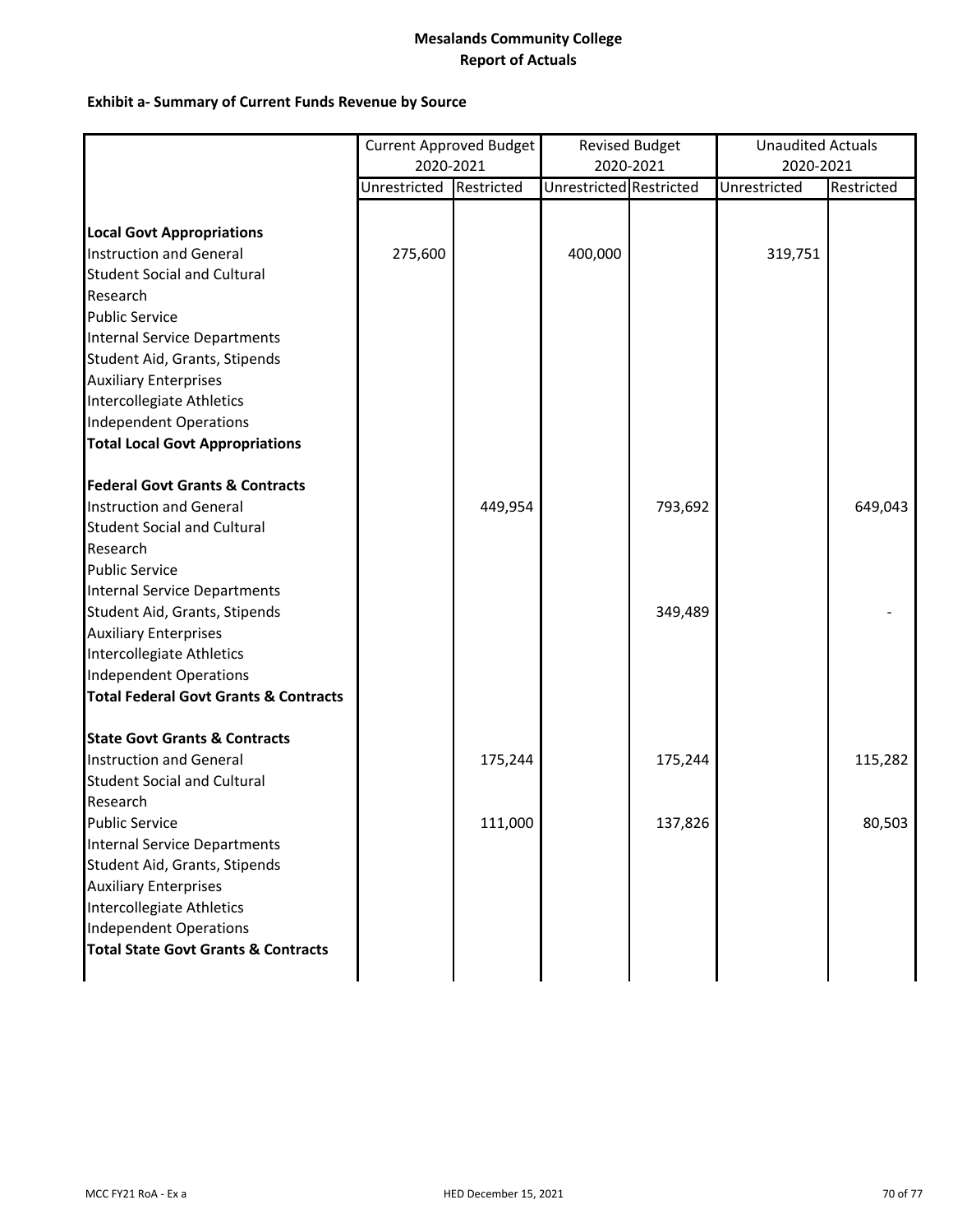|                                                | Current Approved Budget |         | <b>Revised Budget</b>   |         | <b>Unaudited Actuals</b> |            |
|------------------------------------------------|-------------------------|---------|-------------------------|---------|--------------------------|------------|
|                                                | 2020-2021               |         | 2020-2021               |         | 2020-2021                |            |
|                                                | Unrestricted Restricted |         | Unrestricted Restricted |         | Unrestricted             | Restricted |
| <b>Local Govt Grants &amp; Contracts</b>       |                         |         |                         |         |                          |            |
| Instruction and General                        |                         |         |                         |         |                          |            |
| <b>Student Social and Cultural</b>             |                         |         |                         |         |                          |            |
| Research                                       |                         |         |                         |         |                          |            |
| <b>Public Service</b>                          |                         | 15,000  |                         | 15,000  |                          |            |
| <b>Internal Service Departments</b>            |                         |         |                         |         |                          |            |
| Student Aid, Grants, Stipends                  |                         |         |                         |         |                          |            |
| <b>Auxiliary Enterprises</b>                   |                         |         |                         |         |                          |            |
| Intercollegiate Athletics                      |                         |         |                         |         |                          |            |
| <b>Independent Operations</b>                  |                         |         |                         |         |                          |            |
| <b>Total Local Govt Grants &amp; Contracts</b> |                         |         |                         |         |                          |            |
| <b>Private Gifts</b>                           |                         |         |                         |         |                          |            |
| Instruction and General                        |                         | 6,499   |                         | 6,499   |                          | 5,000      |
| <b>Student Social and Cultural</b>             |                         |         |                         |         |                          |            |
| Research                                       |                         |         |                         |         |                          |            |
| <b>Public Service</b>                          |                         |         |                         |         |                          |            |
| <b>Internal Service Departments</b>            |                         |         |                         |         |                          |            |
| Student Aid, Grants, Stipends                  |                         | 100,000 |                         | 106,892 |                          | 17,337     |
| <b>Auxiliary Enterprises</b>                   |                         |         |                         |         |                          |            |
| Intercollegiate Athletics                      |                         |         |                         |         |                          |            |
| Independent Operations                         |                         |         |                         |         |                          |            |
| <b>Total Private Gifts</b>                     |                         |         |                         |         |                          |            |
| <b>Endowments, Land, Perm Fund</b>             |                         |         |                         |         |                          |            |
| Instruction and General                        |                         |         |                         |         |                          |            |
| <b>Student Social and Cultural</b>             |                         |         |                         |         |                          |            |
| Research                                       |                         |         |                         |         |                          |            |
| <b>Public Service</b>                          |                         |         |                         |         |                          |            |
| <b>Internal Service Departments</b>            |                         |         |                         |         |                          |            |
| Student Aid, Grants, Stipends                  |                         |         |                         |         |                          |            |
| <b>Auxiliary Enterprises</b>                   |                         |         |                         |         |                          |            |
| Intercollegiate Athletics                      |                         |         |                         |         |                          |            |
| <b>Independent Operations</b>                  |                         |         |                         |         |                          |            |
| <b>Total Endow., Land, Perm Fund</b>           |                         |         |                         |         |                          |            |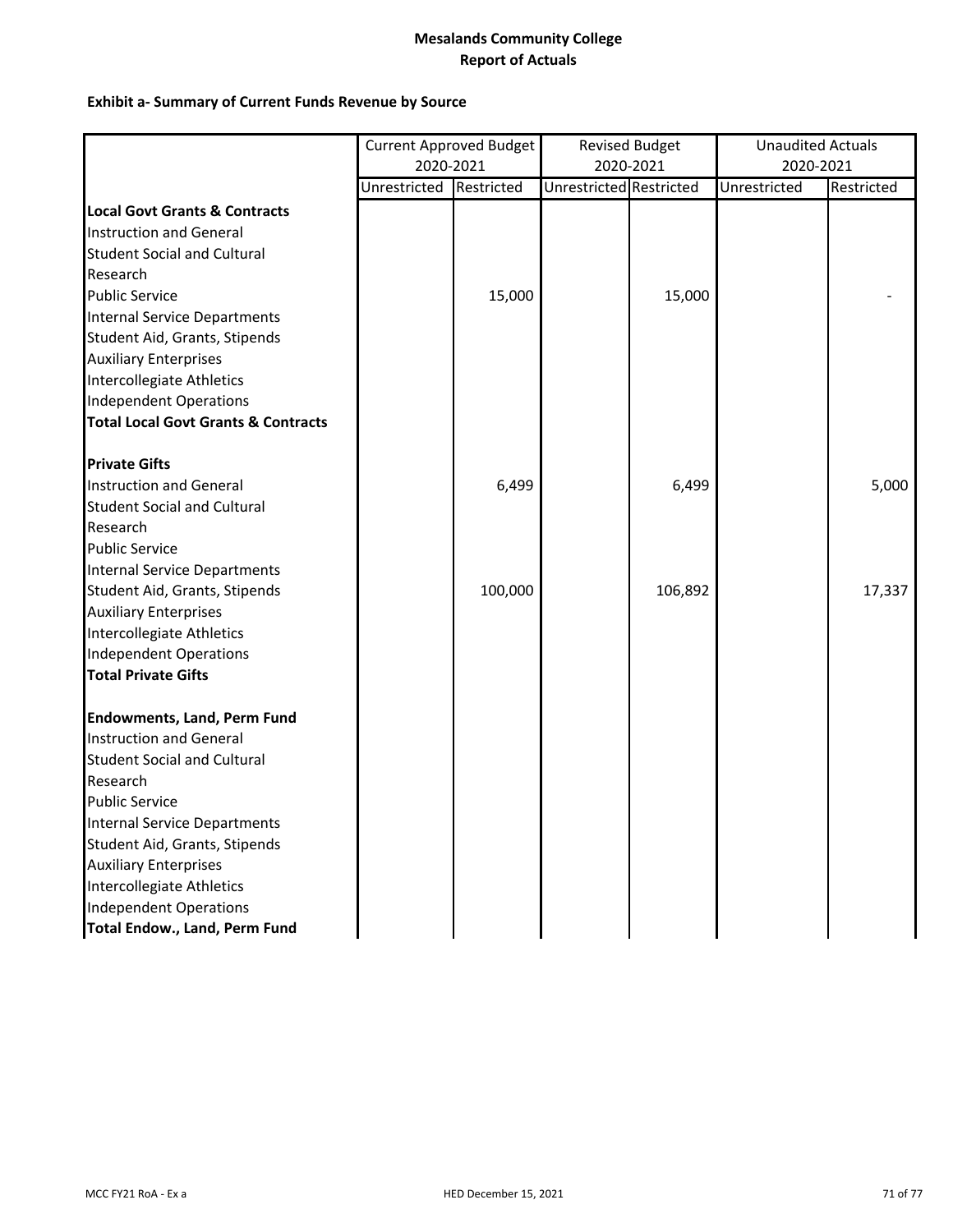|                                     |              | <b>Current Approved Budget</b> |                         | <b>Revised Budget</b> | <b>Unaudited Actuals</b> |            |
|-------------------------------------|--------------|--------------------------------|-------------------------|-----------------------|--------------------------|------------|
|                                     | 2020-2021    |                                |                         | 2020-2021             | 2020-2021                |            |
|                                     | Unrestricted | Restricted                     | Unrestricted Restricted |                       | Unrestricted             | Restricted |
| <b>Sales and Service</b>            |              |                                |                         |                       |                          |            |
| Instruction and General             |              |                                |                         |                       |                          |            |
| <b>Student Social and Cultural</b>  |              |                                |                         |                       |                          |            |
| Research                            |              |                                |                         |                       |                          |            |
| <b>Public Service</b>               | 87,508       |                                | 87,508                  |                       | 10,647                   |            |
| <b>Internal Service Departments</b> | 1,300        |                                | 1,700                   |                       | 170                      |            |
| Student Aid, Grants, Stipends       |              |                                |                         |                       |                          |            |
| <b>Auxiliary Enterprises</b>        | 439,390      |                                | 390,600                 |                       | 163,948                  |            |
| Intercollegiate Athletics           | 35,000       |                                | 35,000                  |                       |                          |            |
| Independent Operations              |              |                                |                         |                       |                          |            |
| <b>Total Sales and Service</b>      |              |                                |                         |                       |                          |            |
|                                     |              |                                |                         |                       |                          |            |
| <b>Other Sources</b>                |              |                                |                         |                       |                          |            |
| Instruction and General             | 90,960       |                                | 65,500                  |                       | 84,231                   |            |
| <b>Student Social and Cultural</b>  |              |                                |                         |                       |                          |            |
| Research                            |              |                                |                         |                       |                          |            |
| <b>Public Service</b>               |              |                                |                         |                       |                          |            |
| <b>Internal Service Departments</b> |              |                                |                         |                       |                          |            |
| Student Aid, Grants, Stipends       |              |                                |                         |                       |                          |            |
| <b>Auxiliary Enterprises</b>        |              |                                |                         |                       |                          |            |
| Intercollegiate Athletics           |              |                                |                         |                       |                          |            |
| Independent Operations              |              |                                |                         |                       |                          |            |
| <b>Total Other Sources</b>          |              |                                |                         |                       |                          |            |
| <b>Total Current Funds Revenue</b>  |              |                                |                         |                       |                          |            |
| Instruction and General             | 5,095,344    | 631,697                        | 5,158,200               | 975,435               | 4,884,241                | 769,325    |
| <b>Student Social and Cultural</b>  |              |                                |                         |                       |                          |            |
| Research                            |              |                                |                         |                       |                          |            |
| <b>Public Service</b>               | 194,108      | 126,000                        | 194,108                 | 152,826               | 117,247                  | 80,503     |
| Internal Service Departments        | 1,300        |                                | 1,700                   |                       | 170                      |            |
| Student Aid, Grants, Stipends       |              | 1,516,485                      |                         | 1,872,866             |                          | 651,896    |
| <b>Auxiliary Enterprises</b>        | 439,390      |                                | 390,600                 |                       | 163,948                  |            |
| Intercollegiate Athletics           | 251,000      |                                | 251,000                 |                       | 216,000                  |            |
| <b>Independent Operations</b>       |              |                                |                         |                       |                          |            |
| <b>Grand Total</b>                  | 5,981,142    | 2,274,182                      | 5,995,608               | 3,001,127             | 5,381,606                | 1,501,725  |
|                                     |              |                                |                         |                       |                          |            |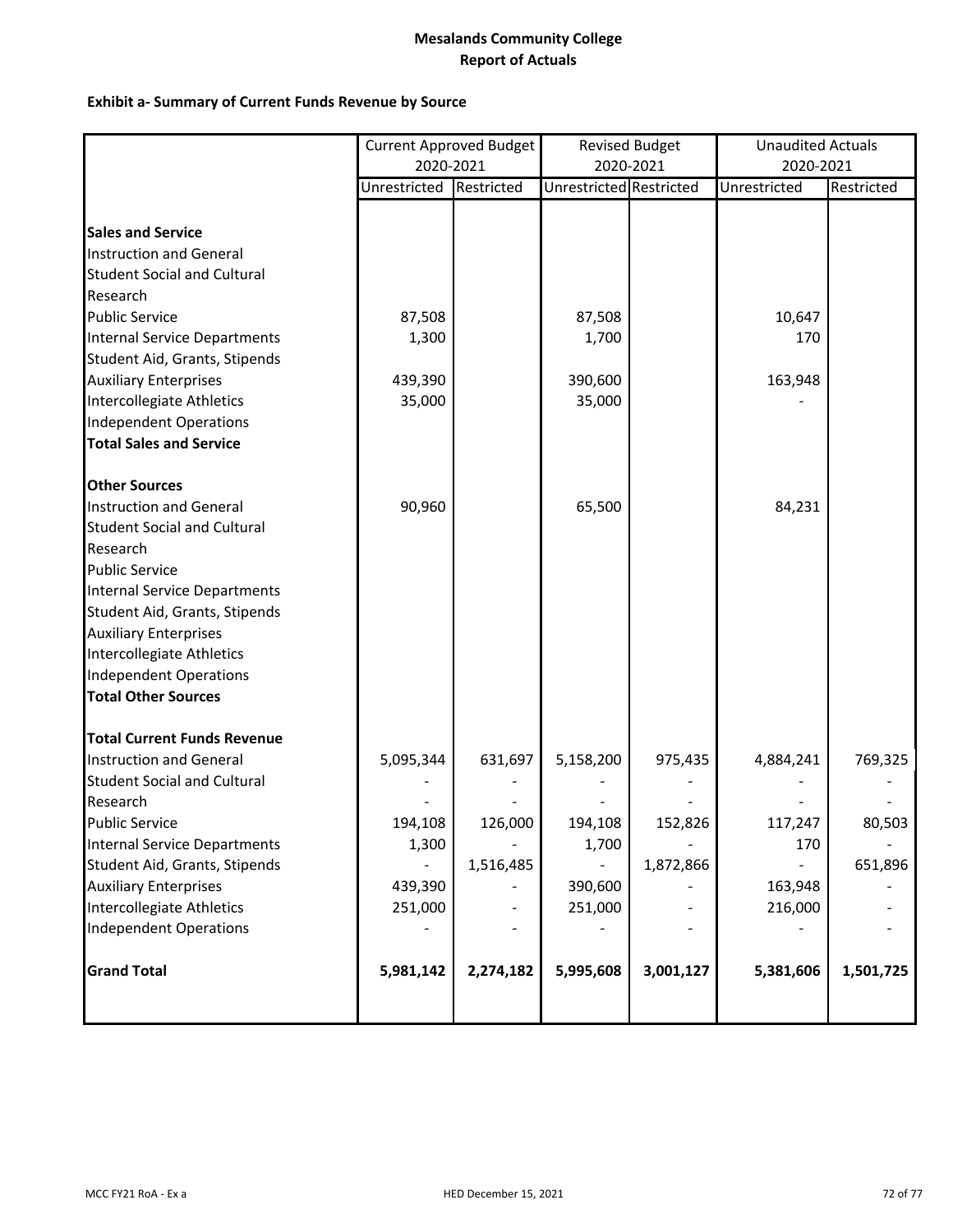### **Exhibit b ‐ Summary of Salaries in All Current Funds**

|                                                                     | <b>Current Approved Budget</b> |                      |     |                   | <b>Revised Budget</b> |                  |     | <b>Unaudited Acutals</b> |            |                     |            |            |
|---------------------------------------------------------------------|--------------------------------|----------------------|-----|-------------------|-----------------------|------------------|-----|--------------------------|------------|---------------------|------------|------------|
|                                                                     | 2020-2021                      |                      |     |                   |                       | 2020-2021        |     |                          | 2020-2021  |                     |            |            |
|                                                                     |                                | FTE Unrestricted FTE |     | <b>Restricted</b> | <b>FTE</b>            | Unrestricted FTE |     | <b>Restricted</b>        | <b>FTE</b> | <b>Unrestricted</b> | <b>FTE</b> | Restricted |
|                                                                     |                                |                      |     |                   |                       |                  |     |                          |            |                     |            |            |
| <b>Faculty Salaries</b>                                             |                                |                      |     |                   |                       |                  |     |                          |            |                     |            |            |
| Instruction                                                         | 23.8                           | 1,377,813            |     | 29,286            | 23.8                  | 1,342,630        |     | 29,286                   | 23.8       | 1,188,607           |            |            |
| Academic Support                                                    |                                |                      |     |                   |                       |                  |     |                          |            |                     |            |            |
| <b>Student Services</b>                                             |                                |                      |     |                   |                       |                  |     |                          |            |                     |            |            |
| <b>Institutional Support</b>                                        |                                |                      |     |                   |                       |                  |     |                          |            |                     |            |            |
| Operation and Maintenance of Plant                                  |                                |                      |     |                   |                       |                  |     |                          |            |                     |            |            |
| <b>Student Social and Cultural</b>                                  |                                |                      |     |                   |                       |                  |     |                          |            |                     |            |            |
| <b>Public Service</b>                                               |                                |                      |     |                   |                       |                  |     |                          |            |                     |            |            |
| <b>Internal Service</b>                                             |                                |                      |     |                   |                       |                  |     |                          |            |                     |            |            |
| <b>Auxiliary Enterprises</b>                                        |                                |                      |     |                   |                       |                  |     |                          |            |                     |            |            |
| <b>Total Faculty Salaries</b>                                       |                                |                      |     |                   |                       |                  |     |                          |            |                     |            |            |
| <b>Professional Salaries</b>                                        |                                |                      |     |                   |                       |                  |     |                          |            |                     |            |            |
| Instruction                                                         | 2.0                            | 78,166               | 1.0 | 47,074            | 2.0                   | 21,149           | 1.0 | 47,074                   | 2.0        | 66,267              | 2.0        | 36,164     |
| Academic Support                                                    | 3.2                            | 243,891              |     |                   | 3.2                   | 273,432          |     |                          | 3.2        | 200,447             |            |            |
| <b>Student Services</b>                                             | 4.0                            | 248,151              |     |                   | 4.0                   | 248,151          |     |                          | 4.0        | 227,873             |            |            |
| <b>Institutional Support</b>                                        | 4.5                            | 144,090              |     |                   | 4.5                   | 144,090          |     |                          | 4.5        | 377,391             |            |            |
| Operation and Maintenance of Plant                                  | 7.5                            | 486,797              |     |                   | 7.5                   | 493,256          |     |                          | 7.5        | 71,713              |            |            |
| <b>Student Social and Cultural</b>                                  | 2.0                            | 77,919               |     |                   | 2.0                   | 77,919           |     |                          | 2.0        |                     |            |            |
| <b>Public Service</b>                                               |                                | 21,130               | 1.0 | 61,579            |                       | 21,130           | 1.0 | 61,579                   | 0.5        | 14,423              | 1.0        | 44,575     |
| <b>Internal Service</b>                                             | 3.0                            | 137,349              |     |                   | 3.0                   | 137,349          |     |                          | 3.0        | 126,078             |            |            |
| <b>Auxiliary Enterprises</b>                                        | 3.0                            | 65,312               |     |                   | 3.0                   | 65,312           |     |                          | 3.0        | 20,172              |            |            |
| Intercollegiate Athletics                                           | 1.0                            | 33,000               |     |                   | 1.0                   | 33,000           |     |                          | 1.0        | 35,458              |            |            |
| <b>Total Professional Salaries</b>                                  |                                |                      |     |                   |                       |                  |     |                          |            |                     |            |            |
| <b>Support Staff Salaries</b>                                       |                                |                      |     |                   |                       |                  |     |                          |            |                     |            |            |
| Instruction                                                         | 1.5                            | 22,825               | 1.0 | 30,542            | 1.5                   | 17,025           | 1.0 | 30,542                   | 1.5        | 11,208              | 1.0        | 31,250     |
| Academic Support                                                    | 3.5                            | 116,969              |     |                   | 3.5                   | 87,428           |     |                          | 3.5        | 114,783             |            |            |
| <b>Student Services</b>                                             | 4.5                            | 161,656              |     |                   | 4.0                   | 161,656          |     |                          | 4.0        | 67,423              |            |            |
| <b>Institutional Support</b>                                        | 4.0                            | 96,273               |     |                   | 4.0                   | 96,273           |     |                          | 4.0        | 147,430             |            |            |
| Operation and Maintenance of Plant                                  |                                | 16,012               |     |                   |                       | 16,012           |     |                          | 4.0        | 90,782              |            |            |
| <b>Student Social and Cultural</b>                                  |                                | 11,860               |     |                   |                       | 11,860           |     |                          |            |                     |            |            |
| <b>Public Service</b>                                               |                                |                      |     |                   |                       |                  |     |                          | 0.5        |                     |            |            |
| <b>Internal Service</b>                                             |                                |                      |     |                   |                       |                  |     |                          |            | 11,011              |            |            |
|                                                                     |                                |                      |     |                   |                       |                  |     |                          |            |                     |            |            |
| <b>Auxiliary Enterprises</b><br><b>Total Support Staff Salaries</b> |                                |                      |     |                   |                       |                  |     |                          |            | 2,552               |            |            |
|                                                                     |                                |                      |     |                   |                       |                  |     |                          |            |                     |            |            |
| <b>Student Salaries</b>                                             |                                |                      |     |                   |                       |                  |     |                          |            |                     |            |            |
| Instruction                                                         |                                |                      |     |                   |                       |                  |     |                          |            |                     |            |            |
| Academic Support                                                    |                                |                      |     |                   |                       |                  |     |                          |            |                     |            |            |
| <b>Student Services</b>                                             |                                |                      |     |                   |                       |                  |     |                          |            |                     |            |            |
| <b>Institutional Support</b>                                        |                                |                      |     |                   |                       |                  |     |                          |            |                     |            |            |
| Operation and Maintenance of Plant                                  |                                |                      |     |                   |                       |                  |     |                          |            |                     |            |            |
| <b>Student Social and Cultural</b>                                  |                                |                      |     |                   |                       |                  |     |                          |            |                     |            |            |
| <b>Public Service</b>                                               |                                |                      |     |                   |                       |                  |     |                          |            |                     |            |            |
| <b>Internal Service</b>                                             |                                | 23,540               |     |                   |                       | 15,300           |     |                          |            |                     |            |            |
| <b>Auxiliary Enterprises</b>                                        |                                |                      |     |                   |                       |                  |     |                          |            |                     |            |            |
| <b>Total Student Salaries</b>                                       |                                |                      |     |                   |                       |                  |     |                          |            |                     |            |            |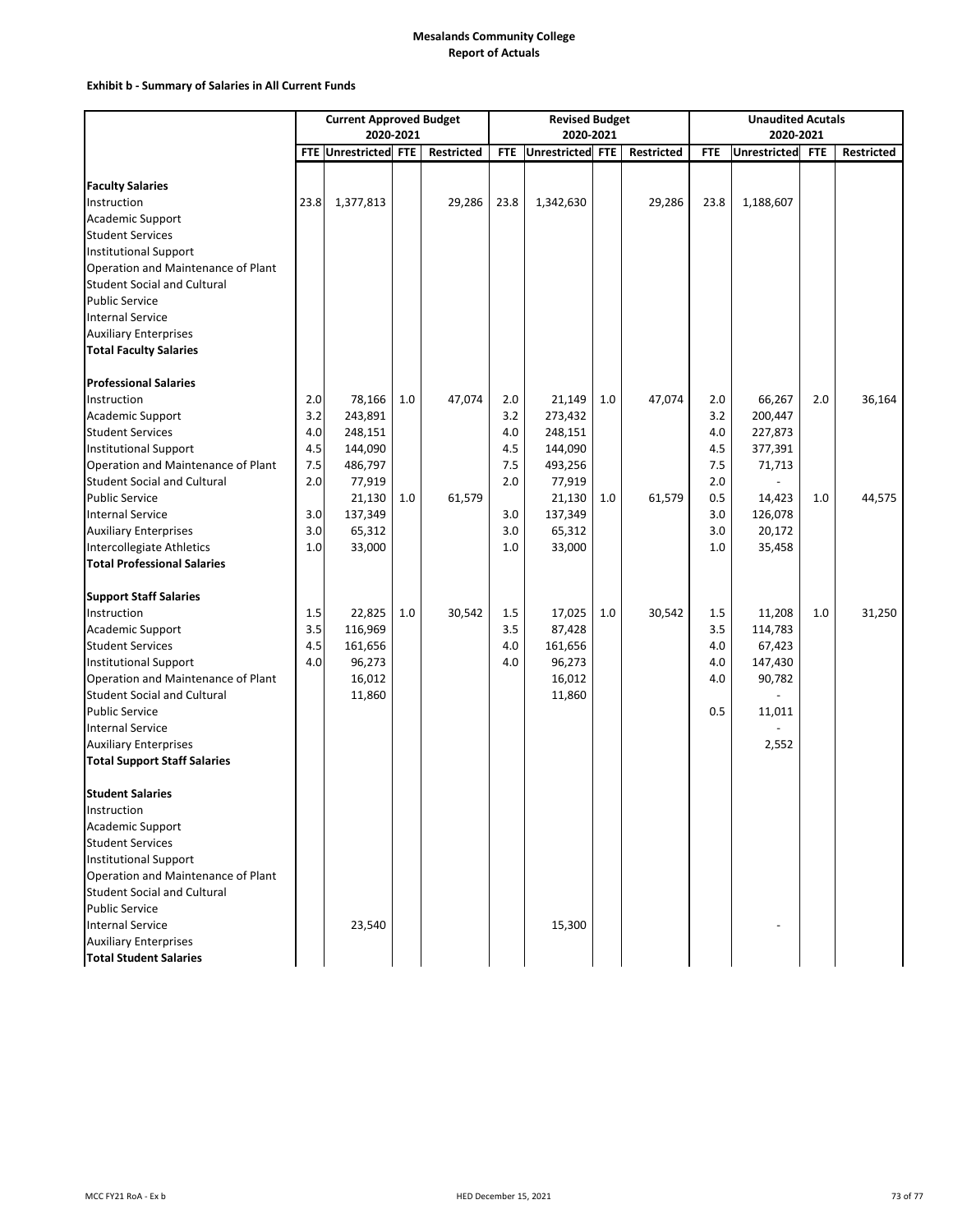### **Exhibit b ‐ Summary of Salaries in All Current Funds**

|                                          | <b>Current Approved Budget</b> |                      |  |                   | <b>Revised Budget</b> |                  | <b>Unaudited Acutals</b> |            |              |                          |            |
|------------------------------------------|--------------------------------|----------------------|--|-------------------|-----------------------|------------------|--------------------------|------------|--------------|--------------------------|------------|
|                                          |                                | 2020-2021            |  |                   |                       | 2020-2021        |                          | 2020-2021  |              |                          |            |
|                                          |                                | FTE Unrestricted FTE |  | <b>Restricted</b> | <b>FTE</b>            | Unrestricted FTE | Restricted               | <b>FTE</b> | Unrestricted | <b>FTE</b>               | Restricted |
|                                          |                                |                      |  |                   |                       |                  |                          |            |              |                          |            |
| <b>Federal Work Study Salaries</b>       |                                |                      |  |                   |                       |                  |                          |            |              |                          |            |
| Instruction                              |                                |                      |  |                   |                       |                  |                          |            |              |                          |            |
| Academic Support                         |                                |                      |  |                   |                       |                  |                          |            |              |                          |            |
| <b>Student Services</b>                  |                                | 12,000               |  |                   |                       | 12,000           |                          |            | 6,410        |                          |            |
| <b>Institutional Support</b>             |                                |                      |  |                   |                       |                  |                          |            |              |                          |            |
| Operation and Maintenance of Plant       |                                |                      |  |                   |                       |                  |                          |            |              |                          |            |
| <b>Student Social and Cultural</b>       |                                |                      |  |                   |                       |                  |                          |            |              |                          |            |
| <b>Public Service</b>                    |                                |                      |  |                   |                       |                  |                          |            |              |                          |            |
| <b>Internal Service</b>                  |                                |                      |  |                   |                       |                  |                          |            |              |                          |            |
| <b>Auxiliary Enterprises</b>             |                                |                      |  |                   |                       |                  |                          |            |              |                          |            |
| <b>Total Federal Work Study Salaries</b> |                                |                      |  |                   |                       |                  |                          |            |              |                          |            |
|                                          |                                |                      |  |                   |                       |                  |                          |            |              |                          |            |
| <b>State Work Study Salaries</b>         |                                |                      |  |                   |                       |                  |                          |            |              |                          |            |
| Instruction                              |                                |                      |  |                   |                       |                  |                          |            |              |                          |            |
| Academic Support                         |                                |                      |  |                   |                       |                  |                          |            |              |                          |            |
| <b>Student Services</b>                  |                                | 10,000               |  |                   |                       | 10,000           |                          |            | 3,199        |                          |            |
| <b>Institutional Support</b>             |                                |                      |  |                   |                       |                  |                          |            |              |                          |            |
| Operation and Maintenance of Plant       |                                |                      |  |                   |                       |                  |                          |            |              |                          |            |
| <b>Student Social and Cultural</b>       |                                |                      |  |                   |                       |                  |                          |            |              |                          |            |
| <b>Public Service</b>                    |                                |                      |  |                   |                       |                  |                          |            |              |                          |            |
| <b>Internal Service</b>                  |                                |                      |  |                   |                       |                  |                          |            |              |                          |            |
| <b>Auxiliary Enterprises</b>             |                                |                      |  |                   |                       |                  |                          |            |              |                          |            |
| <b>Total State Work Study Salaries</b>   |                                |                      |  |                   |                       |                  |                          |            |              |                          |            |
| <b>Other Salaries</b>                    |                                |                      |  |                   |                       |                  |                          |            |              |                          |            |
| Instruction                              |                                | 5,200                |  |                   |                       | 5,200            |                          |            |              |                          |            |
| Academic Support                         |                                |                      |  |                   |                       |                  |                          |            | 16,573       |                          |            |
| <b>Student Services</b>                  |                                |                      |  |                   |                       |                  |                          |            |              |                          |            |
| <b>Institutional Support</b>             |                                | 2,700                |  |                   |                       | 2,700            |                          |            | 32,772       |                          |            |
| Operation and Maintenance of Plant       |                                |                      |  |                   |                       |                  |                          |            |              |                          |            |
| <b>Student Social and Cultural</b>       |                                |                      |  |                   |                       |                  |                          |            |              |                          |            |
| <b>Public Service</b>                    |                                |                      |  |                   |                       |                  |                          |            |              |                          |            |
| <b>Internal Service</b>                  |                                |                      |  |                   |                       |                  |                          |            |              |                          |            |
| <b>Auxiliary Enterprises</b>             |                                |                      |  |                   |                       | 8,240            |                          |            |              |                          |            |
| <b>Total Other Salaries</b>              |                                |                      |  |                   |                       |                  |                          |            |              |                          |            |
|                                          |                                |                      |  |                   |                       |                  |                          |            |              |                          |            |
| <b>Total Current Funds Salaries</b>      |                                |                      |  |                   |                       |                  |                          |            |              |                          |            |
| Instruction                              |                                |                      |  |                   |                       |                  |                          | 27.30      | 1,266,081    | 3.00                     | 67,414     |
| Academic Support                         |                                |                      |  |                   |                       |                  |                          | 6.70       | 331,804      | $\overline{\phantom{a}}$ |            |
| <b>Student Services</b>                  |                                |                      |  |                   |                       |                  |                          | 8.00       | 304,905      | $\overline{\phantom{a}}$ |            |
| <b>Institutional Support</b>             |                                |                      |  |                   |                       |                  |                          | 8.50       | 557,593      | $\overline{\phantom{a}}$ |            |
| Operation and Maintenance of Plant       |                                |                      |  |                   |                       |                  |                          | 11.50      | 162,495      |                          |            |
| <b>Student Social and Cultural</b>       |                                |                      |  |                   |                       |                  |                          |            |              |                          |            |
| <b>Public Service</b>                    |                                |                      |  |                   |                       |                  |                          | 1.00       | 25,434       | 1.00                     | 44,575     |
| <b>Internal Service</b>                  |                                |                      |  |                   |                       |                  |                          | 3.00       | 126,078      | $\overline{\phantom{a}}$ |            |
| <b>Auxiliary Enterprises</b>             |                                |                      |  |                   |                       |                  |                          | 3.00       | 22,724       | $\overline{\phantom{a}}$ |            |
| <b>Athletics</b>                         |                                |                      |  |                   |                       |                  |                          | 1.00       | 35,458       |                          |            |
| <b>Grand Total</b>                       |                                |                      |  |                   |                       |                  |                          | 70.00      | 2,832,571    | 4.00                     | 111,989    |
|                                          |                                |                      |  |                   |                       |                  |                          |            |              |                          |            |
|                                          |                                |                      |  |                   |                       |                  |                          |            |              |                          |            |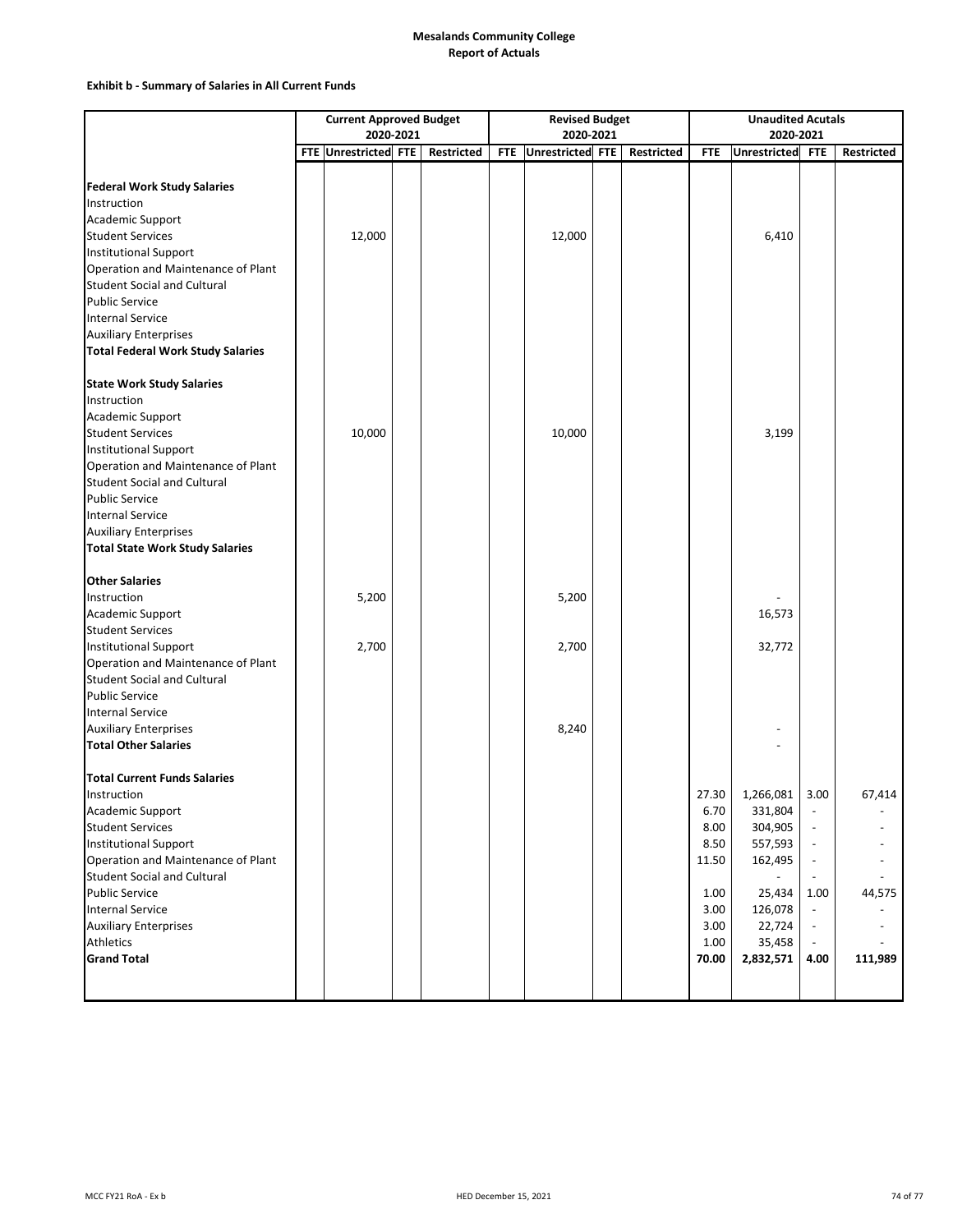# **Exhibit c Proposed Salary Increases**

|                                     | Proposed Percentage Salary Increase |
|-------------------------------------|-------------------------------------|
|                                     | 2020-2021                           |
|                                     |                                     |
| <b>Returning Faculty</b>            | 0.0%                                |
| <b>Adjunct Faculty</b>              | 0.0%                                |
| <b>Returning Professional Staff</b> | 0.0%                                |
| <b>Returning Support Staff</b>      | 0.0%                                |
| Adjunct Instructors                 | 0.0%                                |
| <b>Students</b>                     | 0.0%                                |
| <b>Benefits Increases</b>           | 2.5%                                |
|                                     |                                     |

Note: Benefits increases include 1% increase in employer share of ERB plus anticipated increases in group insurance costs.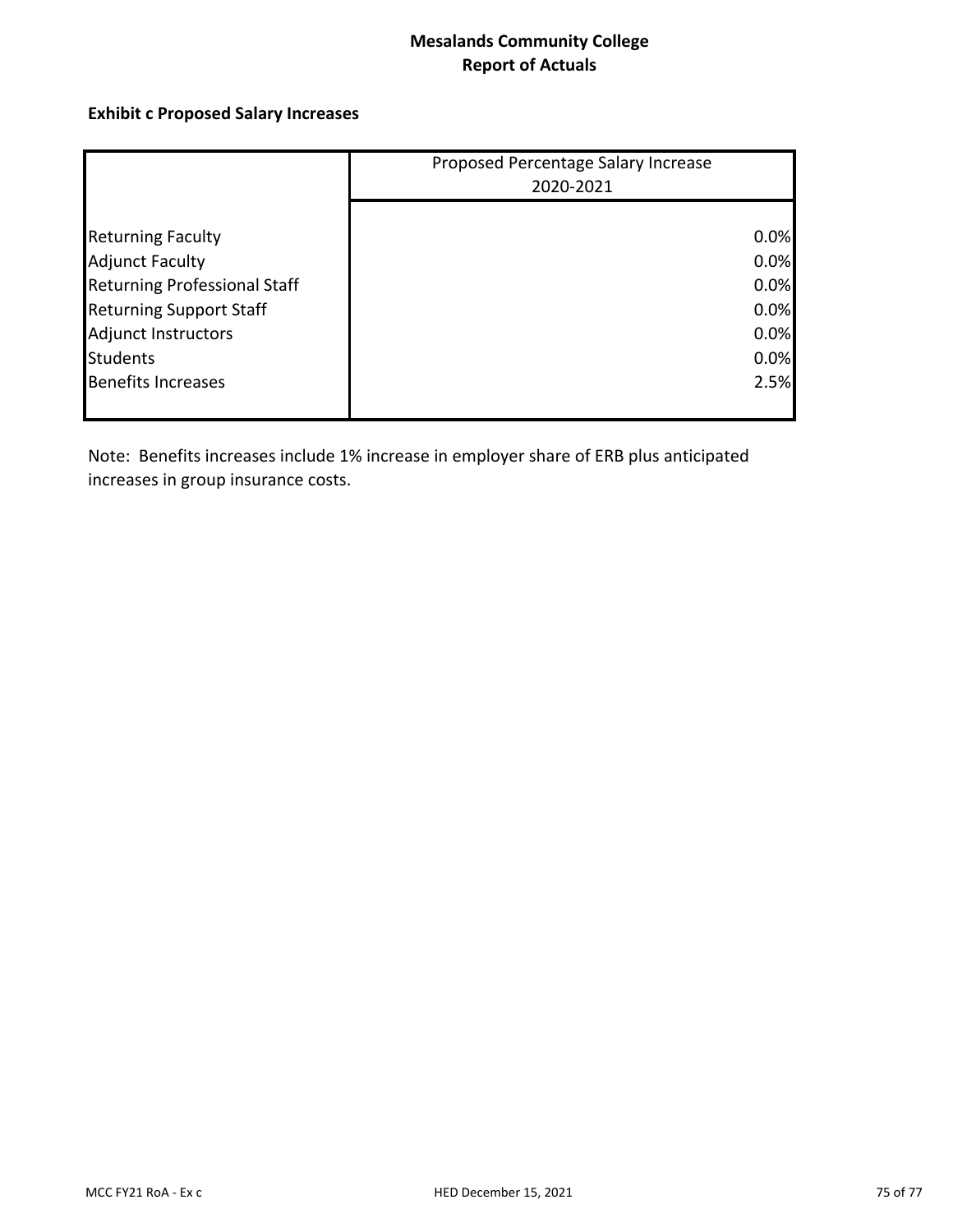## **Exhibit d ‐ Tuition, Required Fees, Revenue from Fees and Board Rates**

|                                          | <b>Current Approved Budget</b> |          |    | <b>Revised Budget</b> | <b>Unaudited Acutals</b> |          |  |
|------------------------------------------|--------------------------------|----------|----|-----------------------|--------------------------|----------|--|
|                                          | 2020-2021                      |          |    | 2020-2021             | 2020-2021                |          |  |
| <b>Undergraduate Tuition</b>             |                                |          |    |                       |                          |          |  |
| Part-time Students (Hourly Rate)         |                                |          |    |                       |                          |          |  |
| <b>Resident In-District</b>              | \$                             | 63.00    | \$ | 63.00                 | \$                       | 63.00    |  |
| <b>Resident Out-of-District</b>          | \$                             | 63.00    | \$ | 63.00                 | \$                       | 63.00    |  |
| Non-Resident                             | \$                             | 115.00   | \$ | 115.00                | \$                       | 115.00   |  |
| <b>Full-time Students (Per Semester)</b> |                                |          |    |                       |                          |          |  |
| <b>Resident In-District</b>              | \$                             | 756.00   | \$ | 756.00                | \$                       | 756.00   |  |
| Resident Out-of-District                 | \$                             | 756.00   | \$ | 756.00                | \$                       | 756.00   |  |
| Non-Resident                             | \$                             | 1,380.00 | \$ | 1,380.00              | \$                       | 1,380.00 |  |
| <b>Summer Session (Hourly Rate)</b>      |                                |          |    |                       |                          |          |  |
| <b>Resident In-District</b>              | \$                             | 60.00    | \$ | 60.00                 | \$                       | 60.00    |  |
| Resident Out-of-District                 | \$                             | 110.00   | \$ | 110.00                | \$                       | 110.00   |  |
| <b>Required Student Fees</b>             |                                |          |    |                       |                          |          |  |
| <b>Full-time Students</b>                | \$                             | 312.00   | \$ | 312.00                | \$                       | 312.00   |  |
| Part-time Students                       | \$                             | 176.00   | \$ | 176.00                | \$                       | 176.00   |  |
| Non-Resident                             | \$                             | 312.00   | \$ | 312.00                | \$                       | 312.00   |  |
| <b>Total Tuition and Required Fees</b>   |                                |          |    |                       |                          |          |  |
| Full-time Undergraduate                  |                                |          |    |                       |                          |          |  |
| <b>Resident In-District</b>              | \$                             | 1,068.00 | \$ | 1,068.00              | \$                       | 1,068.00 |  |
| <b>Resident Out-of-District</b>          | \$                             | 1,068.00 | \$ | 1,068.00              | \$                       | 1,068.00 |  |
| Non-Resident                             | Ś                              | 1,692.00 | \$ | 1,692.00              | \$                       | 1,692.00 |  |